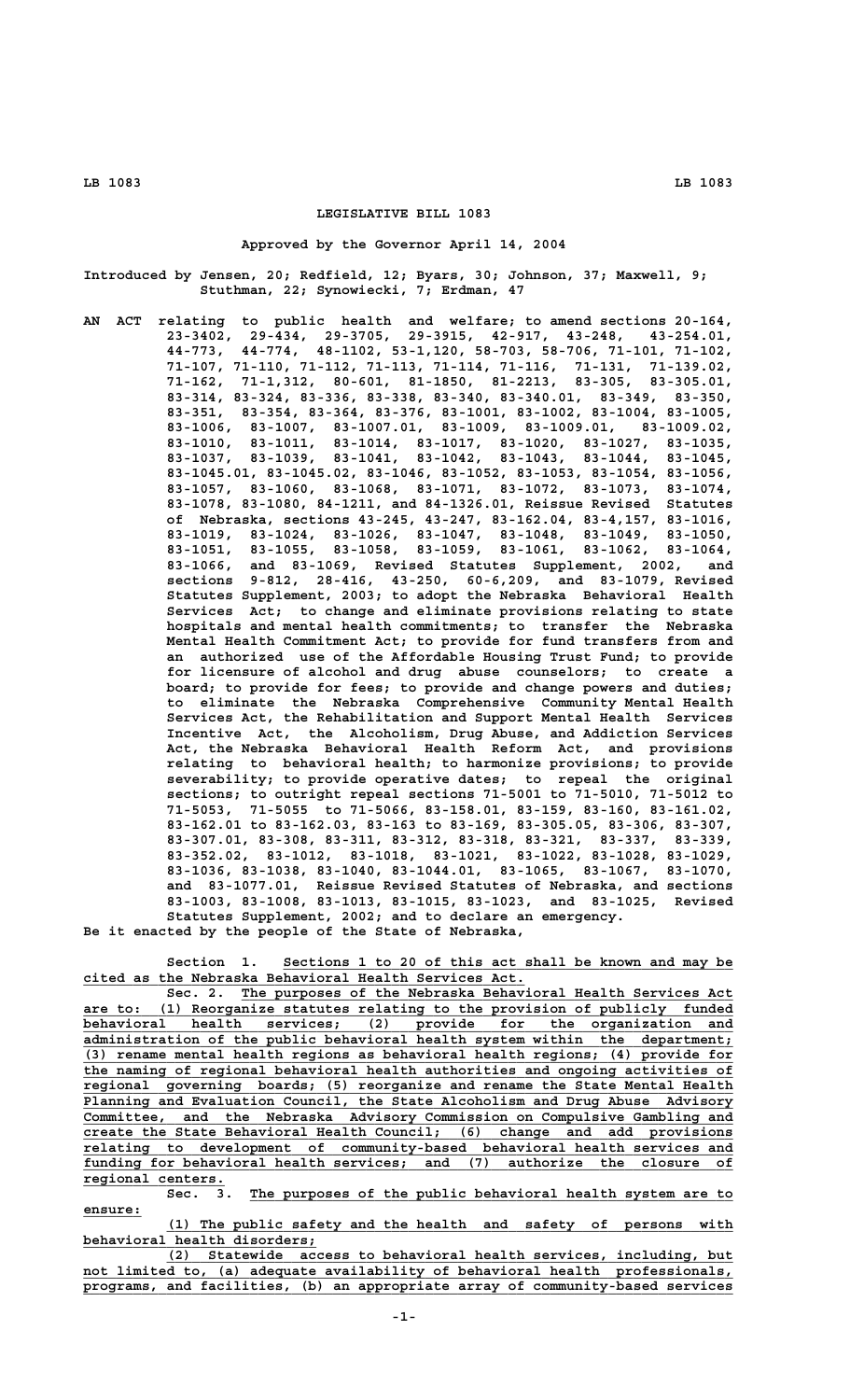**\_\_\_\_\_\_\_\_\_\_\_\_\_\_\_\_\_\_\_\_\_\_\_\_\_\_\_\_\_\_\_\_\_\_\_\_\_\_\_\_\_\_\_\_\_\_\_\_\_\_\_\_\_\_\_\_\_\_\_\_\_\_\_\_\_\_\_\_\_\_\_\_\_\_\_\_\_\_ and continuum of care, and (c) integration and coordination of behavioral**  $\frac{1}{2}$  health services with primary health care services;

 **\_\_\_\_\_\_\_\_\_\_\_\_\_\_\_\_\_\_\_\_\_\_\_\_\_\_\_\_\_\_\_\_\_\_\_\_\_\_\_\_\_\_\_\_\_\_\_\_\_\_\_\_\_\_\_\_\_\_\_\_\_\_\_\_\_\_\_\_ (3) High quality behavioral health services, including, but not \_\_\_\_\_\_\_\_\_\_\_\_\_\_\_\_\_\_\_\_\_\_\_\_\_\_\_\_\_\_\_\_\_\_\_\_\_\_\_\_\_\_\_\_\_\_\_\_\_\_\_\_\_\_\_\_\_\_\_\_\_\_\_\_\_\_\_\_\_\_\_\_\_\_\_\_\_\_ limited to, (a) services that are research-based and consumer-focused, (b)**  $s$ ervices that emphasize beneficial treatment outcomes and recovery, with  **\_\_\_\_\_\_\_\_\_\_\_\_\_\_\_\_\_\_\_\_\_\_\_\_\_\_\_\_\_\_\_\_\_\_\_\_\_\_\_\_\_\_\_\_\_\_\_\_\_\_\_\_\_\_\_\_\_\_\_\_\_\_\_\_\_\_\_\_\_\_\_\_\_\_\_\_\_\_ appropriate treatment planning, case management, community support, and \_\_\_\_\_\_\_\_\_\_\_\_\_\_\_\_\_\_\_\_\_\_\_\_\_\_\_\_\_\_\_\_\_\_\_\_\_\_\_\_\_\_\_\_\_\_\_\_\_\_\_\_\_\_\_\_\_\_\_\_\_\_\_\_\_\_\_\_\_\_\_\_\_\_\_\_\_\_ consumer peer support, (c) appropriate regulation of behavioral health \_\_\_\_\_\_\_\_\_\_\_\_\_\_\_\_\_\_\_\_\_\_\_\_\_\_\_\_\_\_\_\_\_\_\_\_\_\_\_\_\_\_\_\_\_\_\_\_\_\_\_\_\_\_\_\_\_\_\_\_\_\_\_\_\_\_\_\_\_\_\_\_\_\_\_\_\_\_ professionals, programs, and facilities, and (d) consumer involvement as a** priority in all aspects of service planning and delivery; and

 **\_\_\_\_\_\_\_\_\_\_\_\_\_\_\_\_\_\_\_\_\_\_\_\_\_\_\_\_\_\_\_\_\_\_\_\_\_\_\_\_\_\_\_\_\_\_\_\_\_\_\_\_\_\_\_\_\_\_\_\_\_\_\_\_\_\_\_\_ (4) Cost-effective behavioral health services, including, but not**  $limited to,$  (a) services that are efficiently managed and supported with  **\_\_\_\_\_\_\_\_\_\_\_\_\_\_\_\_\_\_\_\_\_\_\_\_\_\_\_\_\_\_\_\_\_\_\_\_\_\_\_\_\_\_\_\_\_\_\_\_\_\_\_\_\_\_\_\_\_\_\_\_\_\_\_\_\_\_\_\_\_\_\_\_\_\_\_\_\_\_ appropriate planning and information, (b) services that emphasize prevention, \_\_\_\_\_\_\_\_\_\_\_\_\_\_\_\_\_\_\_\_\_\_\_\_\_\_\_\_\_\_\_\_\_\_\_\_\_\_\_\_\_\_\_\_\_\_\_\_\_\_\_\_\_\_\_\_\_\_\_\_\_\_\_\_\_\_\_\_\_\_\_\_\_\_\_\_\_\_ early detection, and early intervention, (c) services that are provided in the \_\_\_\_\_\_\_\_\_\_\_\_\_\_\_\_\_\_\_\_\_\_\_\_\_\_\_\_\_\_\_\_\_\_\_\_\_\_\_\_\_\_\_\_\_\_\_\_\_\_\_\_\_\_\_\_\_\_\_\_\_\_\_\_\_\_\_\_\_\_\_\_\_\_\_\_\_\_ least restrictive environment consistent with the consumer's clinical \_\_\_\_\_\_\_\_\_\_\_\_\_\_\_\_\_\_\_\_\_\_\_\_\_\_\_\_\_\_\_\_\_\_\_\_\_\_\_\_\_\_\_\_\_\_\_\_\_\_\_\_\_\_\_\_\_\_\_\_\_\_\_\_\_\_\_\_\_\_\_\_\_\_\_\_\_\_ diagnosis and plan of treatment, and (d) funding that is fully integrated and \_\_\_\_\_\_\_\_\_\_\_\_\_\_\_\_\_\_\_\_\_\_\_\_\_\_\_\_\_\_\_\_\_\_\_\_\_\_\_\_\_\_\_\_\_\_\_\_\_\_\_\_\_\_\_\_\_\_\_\_\_\_\_\_\_\_\_ allocated to support the consumer and his or her plan of treatment. \_\_\_\_\_\_\_\_\_\_\_\_\_\_\_\_\_\_\_\_\_\_\_\_\_\_\_\_\_\_\_\_\_\_\_\_\_\_\_\_\_\_\_\_\_\_\_\_\_\_\_\_\_\_\_\_\_\_\_ Sec. 4. For purposes of the Nebraska Behavioral Health Services**

 **Act:\_\_\_\_**

 **\_\_\_\_\_\_\_\_\_\_\_\_\_\_\_\_\_\_\_\_\_\_\_\_\_\_\_\_\_\_\_\_\_\_\_\_\_\_\_\_\_\_\_\_\_\_\_\_\_\_\_\_\_\_\_\_\_\_ (1) Administrator means the administrator of the division;**

 **\_\_\_\_\_\_\_\_\_\_\_\_\_\_\_\_\_\_\_\_\_\_\_\_\_\_\_\_\_\_\_\_\_\_\_\_\_\_\_\_\_\_\_\_\_\_\_\_\_\_\_\_\_\_\_\_\_\_\_\_\_\_\_\_\_\_\_\_ (2) Behavioral health disorder means mental illness or alcoholism, \_\_\_\_\_\_\_\_\_\_\_\_\_\_\_\_\_\_\_\_\_\_\_\_\_\_\_\_\_\_\_\_\_\_\_\_\_\_\_\_\_\_\_\_\_\_\_\_\_\_\_\_\_\_\_\_\_\_ drug abuse, problem gambling, or other addictive disorder;**

 **\_\_\_\_\_\_\_\_\_\_\_\_\_\_\_\_\_\_\_\_\_\_\_\_\_\_\_\_\_\_\_\_\_\_\_\_\_\_\_\_\_\_\_\_\_\_\_\_\_\_\_\_\_\_\_\_\_\_\_\_\_\_\_\_\_\_\_\_ (3) Behavioral health region means a behavioral health region \_\_\_\_\_\_\_\_\_\_\_\_\_\_\_\_\_\_\_\_\_\_\_\_\_\_\_\_\_\_\_\_\_\_\_\_\_ established in section 7 of this act;**

 **\_\_\_\_\_\_\_\_\_\_\_\_\_\_\_\_\_\_\_\_\_\_\_\_\_\_\_\_\_\_\_\_\_\_\_\_\_\_\_\_\_\_\_\_\_\_\_\_\_\_\_\_\_\_\_\_\_\_\_\_\_\_\_\_\_\_\_\_ (4) Behavioral health services means services, including, but not \_\_\_\_\_\_\_\_\_\_\_\_\_\_\_\_\_\_\_\_\_\_\_\_\_\_\_\_\_\_\_\_\_\_\_\_\_\_\_\_\_\_\_\_\_\_\_\_\_\_\_\_\_\_\_\_\_\_\_\_\_\_\_\_\_\_\_\_\_\_\_\_\_\_\_\_\_\_ limited to, consumer-provided services, support services, inpatient and \_\_\_\_\_\_\_\_\_\_\_\_\_\_\_\_\_\_\_\_\_\_\_\_\_\_\_\_\_\_\_\_\_\_\_\_\_\_\_\_\_\_\_\_\_\_\_\_\_\_\_\_\_\_\_\_\_\_\_\_\_\_\_\_\_\_\_\_\_\_\_\_\_\_\_\_\_\_ outpatient services, and residential and nonresidential services, provided for \_\_\_\_\_\_\_\_\_\_\_\_\_\_\_\_\_\_\_\_\_\_\_\_\_\_\_\_\_\_\_\_\_\_\_\_\_\_\_\_\_\_\_\_\_\_\_\_\_\_\_\_\_\_\_\_\_\_\_\_\_\_\_\_\_\_\_\_\_\_\_\_\_\_\_\_\_\_ the prevention, diagnosis, and treatment of behavioral health disorders and \_\_\_\_\_\_\_\_\_\_\_\_\_\_\_\_\_\_\_\_\_\_\_\_\_\_\_\_\_\_\_\_\_\_\_\_\_\_\_\_\_\_\_\_\_\_\_\_\_\_\_\_\_\_\_\_\_\_\_\_\_\_\_ the rehabilitation and recovery of persons with such disorders;**

 **\_\_\_\_\_\_\_\_\_\_\_\_\_\_\_\_\_\_\_\_\_\_\_\_\_\_\_\_\_\_\_\_\_\_\_\_\_\_\_\_\_\_\_\_\_\_\_\_\_\_\_\_\_\_\_\_\_\_\_\_\_\_\_\_\_\_\_\_ (5) Community-based behavioral health services or community-based \_\_\_\_\_\_\_\_\_\_\_\_\_\_\_\_\_\_\_\_\_\_\_\_\_\_\_\_\_\_\_\_\_\_\_\_\_\_\_\_\_\_\_\_\_\_\_\_\_\_\_\_\_\_\_\_\_\_\_\_\_\_\_\_\_\_\_\_\_\_\_\_\_\_\_\_\_\_ services means behavioral health services that are not provided at a regional** center;

 **\_\_\_\_\_\_\_\_\_\_\_\_\_\_\_\_\_\_\_\_\_\_\_\_\_\_\_\_\_\_\_\_\_\_\_\_\_\_\_\_\_\_\_\_\_\_\_\_\_\_\_\_\_\_\_\_\_\_\_\_\_\_\_\_\_ (6) Department means the Department of Health and Human Services;**

 **\_\_\_\_\_\_\_\_\_\_\_\_\_\_\_\_\_\_\_\_\_\_\_\_\_\_\_\_\_\_\_\_\_\_\_\_\_\_\_\_\_\_\_\_\_\_\_\_\_\_\_\_\_\_\_\_\_\_\_\_\_ (7) Director means the Director of Health and Human Services;**

 **\_\_\_\_\_\_\_\_\_\_\_\_\_\_\_\_\_\_\_\_\_\_\_\_\_\_\_\_\_\_\_\_\_\_\_\_\_\_\_\_\_\_\_\_\_\_\_\_\_\_\_\_\_\_\_\_\_\_\_\_\_\_\_\_\_\_\_\_ (8) Division means the Division of Behavioral Health Services of the department; \_\_\_\_\_\_\_\_\_\_\_**

 **\_\_\_\_\_\_\_\_\_\_\_\_\_\_\_\_\_\_\_\_\_\_\_\_\_\_\_\_\_\_\_\_\_\_\_\_\_\_\_\_\_\_\_\_\_\_\_\_\_\_\_\_\_\_\_\_\_\_\_\_\_\_\_\_\_\_\_\_ (9) Nebraska Health and Human Services System means the Department \_\_\_\_\_\_\_\_\_\_\_\_\_\_\_\_\_\_\_\_\_\_\_\_\_\_\_\_\_\_\_\_\_\_\_\_\_\_\_\_\_\_\_\_\_\_\_\_\_\_\_\_\_\_\_\_\_\_\_\_\_\_\_\_\_\_\_\_\_\_\_\_\_\_\_\_\_\_ of Health and Human Services, the Department of Health and Human Services \_\_\_\_\_\_\_\_\_\_\_\_\_\_\_\_\_\_\_\_\_\_\_\_\_\_\_\_\_\_\_\_\_\_\_\_\_\_\_\_\_\_\_\_\_\_\_\_\_\_\_\_\_\_\_\_\_\_\_\_\_\_\_\_\_\_\_\_\_\_\_\_\_\_\_\_\_\_ Regulation and Licensure, and the Department of Health and Human Services** Finance and Support;

 **\_\_\_\_\_\_\_\_\_\_\_\_\_\_\_\_\_\_\_\_\_\_\_\_\_\_\_\_\_\_\_\_\_\_\_\_\_\_\_\_\_\_\_\_\_\_\_\_\_\_\_\_\_\_\_\_\_\_\_\_\_\_\_\_\_\_\_\_ (10) Policy Cabinet means the Policy Cabinet of the Nebraska Health** and Human Services System established in section 81-3009;

 **\_\_\_\_\_\_\_\_\_\_\_\_\_\_\_\_\_\_\_\_\_\_\_\_\_\_\_\_\_\_\_\_\_\_\_\_\_\_\_\_\_\_\_\_\_\_\_\_\_\_\_\_\_\_\_\_\_\_\_\_\_\_\_\_\_\_\_\_ (11) Public behavioral health system means the statewide array of** behavioral health services for children and adults provided by the public  **\_\_\_\_\_\_\_\_\_\_\_\_\_\_\_\_\_\_\_\_\_\_\_\_\_\_\_\_\_\_\_\_\_\_\_\_\_\_\_\_\_\_\_\_\_\_\_\_\_\_\_\_\_\_\_\_\_\_\_\_\_\_\_\_\_\_\_\_\_\_\_\_\_\_\_\_\_\_ sector or private sector and supported in whole or in part with funding \_\_\_\_\_\_\_\_\_\_\_\_\_\_\_\_\_\_\_\_\_\_\_\_\_\_\_\_\_\_\_\_\_\_\_\_\_\_\_\_\_\_\_\_\_\_\_\_\_\_\_\_\_\_\_\_\_\_\_\_\_\_\_\_\_\_\_\_\_\_\_\_\_\_\_\_\_\_ received and administered by the Nebraska Health and Human Services System, \_\_\_\_\_\_\_\_\_\_\_\_\_\_\_\_\_\_\_\_\_\_\_\_\_\_\_\_\_\_\_\_\_\_\_\_\_\_\_\_\_\_\_\_\_\_\_\_\_\_\_\_\_\_\_\_\_\_\_\_\_\_\_\_\_\_\_\_\_\_\_\_\_\_\_\_\_\_ including behavioral health services provided under the medical assistance \_\_\_\_\_\_\_\_\_\_\_\_\_\_\_\_\_\_\_\_\_\_\_\_\_\_\_\_\_\_\_\_\_\_\_\_\_\_\_ program established in section 68-1018;**

> **\_\_\_\_\_\_\_\_\_\_\_\_\_\_\_\_\_\_\_\_\_\_\_\_\_\_\_\_\_\_\_\_\_\_\_\_\_\_\_\_\_\_\_\_\_\_\_\_\_\_\_\_\_\_\_\_\_\_\_\_\_\_\_\_\_\_\_\_ (12) Regional center means one of the state hospitals for the** mentally ill designated in section 83-305; and

> **\_\_\_\_\_\_\_\_\_\_\_\_\_\_\_\_\_\_\_\_\_\_\_\_\_\_\_\_\_\_\_\_\_\_\_\_\_\_\_\_\_\_\_\_\_\_\_\_\_\_\_\_\_\_\_\_\_\_\_\_\_\_\_\_\_\_\_\_ (13) Regional center behavioral health services or regional center services means behavioral health services provided at a regional center.**<br>Sec. 5. (1) The Division of Behavioral Health Service

 **\_\_\_\_\_\_\_\_\_\_\_\_\_\_\_\_\_\_\_\_\_\_\_\_\_\_\_\_\_\_\_\_\_\_\_\_\_\_\_\_\_\_\_\_\_\_\_\_\_\_\_\_\_\_\_\_ Sec. 5. (1) The Division of Behavioral Health Services is \_\_\_\_\_\_\_\_\_\_\_\_\_\_\_\_\_\_\_\_\_\_\_\_\_\_\_\_\_\_\_\_\_\_\_\_\_\_\_\_\_\_\_\_\_\_\_\_\_\_\_\_\_\_\_\_\_\_\_\_\_\_\_\_\_\_\_\_\_\_\_\_\_\_\_\_\_\_ established within the department. The division shall establish and maintain \_\_\_\_\_\_\_\_\_\_\_\_\_\_\_\_\_\_\_\_\_\_\_\_\_\_\_\_\_\_\_\_\_\_\_\_\_\_\_\_\_\_\_\_\_\_\_\_\_\_\_\_\_\_\_\_\_\_\_\_\_\_\_\_\_\_\_\_\_\_\_\_\_\_\_\_\_\_ a separate budget and shall separately account for all revenue and expenditures. \_\_\_\_\_\_\_\_\_\_\_\_\_**

 **\_\_\_\_\_\_\_\_\_\_\_\_\_\_\_\_\_\_\_\_\_\_\_\_\_\_\_\_\_\_\_\_\_\_\_\_\_\_\_\_\_\_\_\_\_\_\_\_\_\_\_\_\_\_\_\_\_\_\_\_\_\_\_\_\_\_\_\_ (2) The administrator of the division shall be appointed by the** Governor and confirmed by a majority of the members of the Legislature. The  **\_\_\_\_\_\_\_\_\_\_\_\_\_\_\_\_\_\_\_\_\_\_\_\_\_\_\_\_\_\_\_\_\_\_\_\_\_\_\_\_\_\_\_\_\_\_\_\_\_\_\_\_\_\_\_\_\_\_\_\_\_\_\_\_\_\_\_\_\_\_\_\_\_\_\_\_\_\_ administrator shall report to the director and shall be responsible for the \_\_\_\_\_\_\_\_\_\_\_\_\_\_\_\_\_\_\_\_\_\_\_\_\_\_\_\_\_\_\_\_\_\_\_\_\_\_\_\_\_\_\_\_\_\_\_\_\_\_\_\_\_\_\_\_\_\_\_\_\_\_\_\_\_\_\_\_\_\_\_\_\_\_\_\_\_\_ administration and management of the division. The director shall appoint a \_\_\_\_\_\_\_\_\_\_\_\_\_\_\_\_\_\_\_\_\_\_\_\_\_\_\_\_\_\_\_\_\_\_\_\_\_\_\_\_\_\_\_\_\_\_\_\_\_\_\_\_\_\_\_\_\_\_\_\_\_\_\_\_\_\_\_\_\_\_\_\_\_\_\_\_\_\_ chief clinical officer and a program administrator for consumer affairs for \_\_\_\_\_\_\_\_\_\_\_\_\_\_\_\_\_\_\_\_\_\_\_\_\_\_\_\_\_\_\_\_\_\_\_\_\_\_\_\_\_\_\_\_\_\_\_\_\_\_\_\_\_\_\_\_\_\_\_\_\_\_\_\_\_\_\_\_\_\_\_\_\_\_\_\_\_\_ the division. The chief clinical officer shall be a board-certified** psychiatrist and shall serve as the medical director for the division and all  **\_\_\_\_\_\_\_\_\_\_\_\_\_\_\_\_\_\_\_\_\_\_\_\_\_\_\_\_\_\_\_\_\_\_\_\_\_\_\_\_\_\_\_\_\_\_\_\_\_\_\_\_\_\_\_\_\_\_\_\_\_\_\_\_\_\_\_\_\_\_\_\_\_\_\_\_\_\_ facilities and programs operated by the division. The program administrator \_\_\_\_\_\_\_\_\_\_\_\_\_\_\_\_\_\_\_\_\_\_\_\_\_\_\_\_\_\_\_\_\_\_\_\_\_\_\_\_\_\_\_\_\_\_\_\_\_\_\_\_\_\_\_\_\_\_\_\_\_\_\_\_\_\_\_\_\_\_\_\_\_\_\_\_\_\_ for consumer affairs shall be a consumer or former consumer of behavioral \_\_\_\_\_\_\_\_\_\_\_\_\_\_\_\_\_\_\_\_\_\_\_\_\_\_\_\_\_\_\_\_\_\_\_\_\_\_\_\_\_\_\_\_\_\_\_\_\_\_\_\_\_\_\_\_\_\_\_\_\_\_\_\_\_\_\_\_\_\_\_\_\_\_\_\_\_\_ health services and shall have specialized knowledge, experience, or expertise \_\_\_\_\_\_\_\_\_\_\_\_\_\_\_\_\_\_\_\_\_\_\_\_\_\_\_\_\_\_\_\_\_\_\_\_\_\_\_\_\_\_\_\_\_\_\_\_\_\_\_\_\_\_\_\_\_\_\_\_\_\_\_\_\_\_\_\_\_\_\_\_\_\_\_\_\_\_ relating to consumer-directed behavioral health services, behavioral health \_\_\_\_\_\_\_\_\_\_\_\_\_\_\_\_\_\_\_\_\_\_\_\_\_\_\_\_\_\_\_\_\_\_\_\_\_\_\_\_\_\_\_\_\_\_\_\_\_\_\_\_\_\_\_\_\_\_\_\_\_\_\_\_\_\_\_\_\_\_\_\_\_\_\_\_\_\_ delivery systems, and advocacy on behalf of consumers of behavioral health \_\_\_\_\_\_\_\_\_\_\_\_\_\_\_\_\_\_\_\_\_\_\_\_\_\_\_\_\_\_\_\_\_\_\_\_\_\_\_\_\_\_\_\_\_\_\_\_\_\_\_\_\_\_\_\_\_\_\_\_\_\_\_\_\_\_\_\_\_\_\_\_\_\_\_\_\_\_ services and their families. The chief clinical officer and the program \_\_\_\_\_\_\_\_\_\_\_\_\_\_\_\_\_\_\_\_\_\_\_\_\_\_\_\_\_\_\_\_\_\_\_\_\_\_\_\_\_\_\_\_\_\_\_\_\_\_\_\_\_\_\_\_\_\_\_\_\_\_\_\_\_\_\_\_\_\_\_\_\_\_\_\_\_\_ administrator for consumer affairs shall report to the administrator of the \_\_\_\_\_\_\_\_\_\_\_\_\_\_\_\_\_\_\_\_\_\_\_\_\_\_\_\_\_\_\_\_\_\_\_\_\_\_\_\_\_\_\_\_\_\_\_\_\_\_\_\_\_\_\_\_\_\_\_\_\_\_\_\_\_\_\_\_\_\_\_\_\_\_\_\_\_\_ division. The Governor and the director shall conduct a search for qualified \_\_\_\_\_\_\_\_\_\_\_\_\_\_\_\_\_\_\_\_\_\_\_\_\_\_\_\_\_\_\_\_\_\_\_\_\_\_\_\_\_\_\_\_\_\_\_\_\_\_\_\_\_\_\_\_\_\_\_\_\_\_\_\_\_\_\_\_\_\_\_\_\_\_\_\_\_\_ candidates and shall solicit and consider recommendations from interested** parties for such positions prior to making such appointments.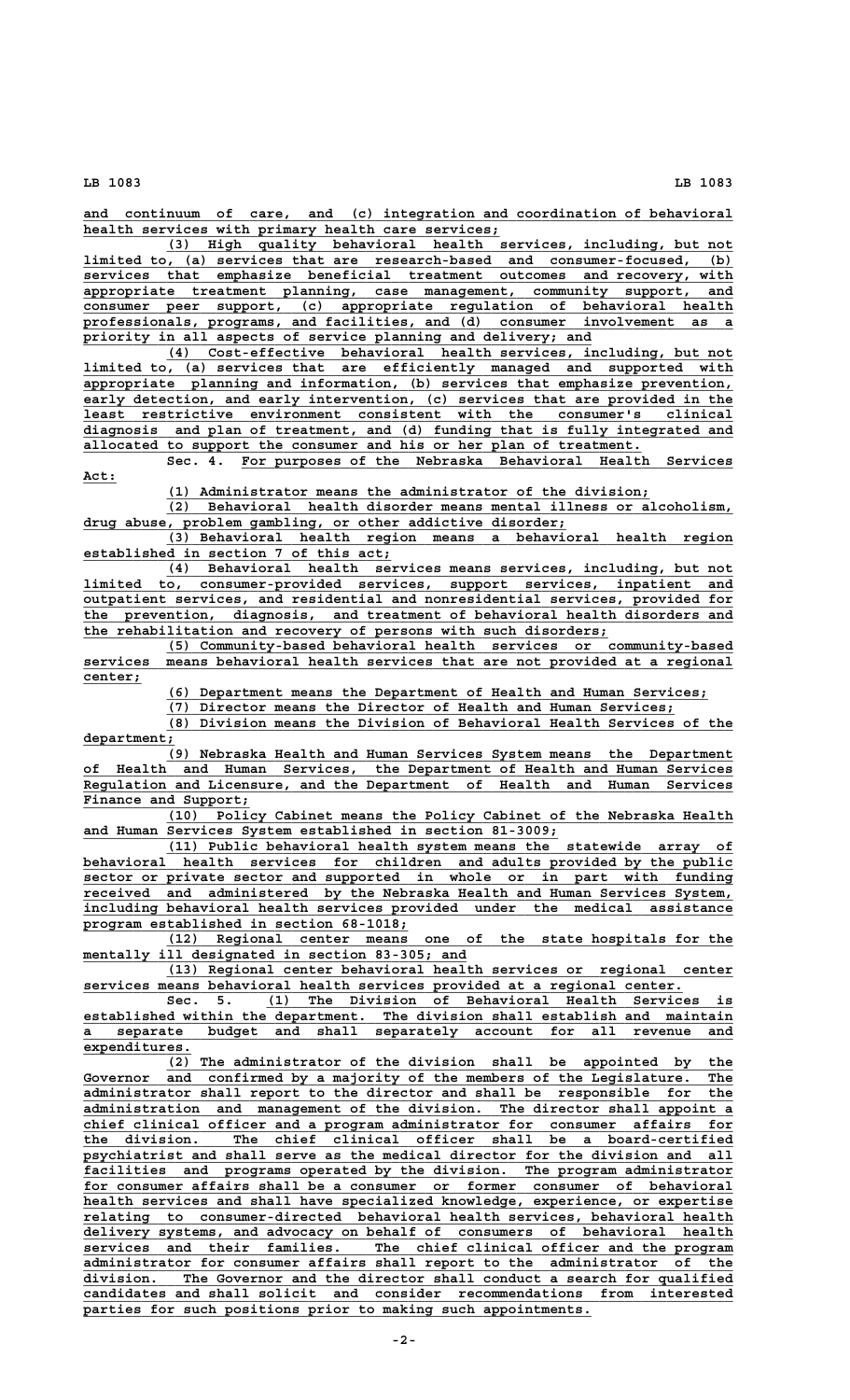**\_\_\_\_\_\_\_\_\_\_\_\_\_\_\_\_\_\_\_\_\_\_\_\_\_\_\_\_\_\_\_\_\_\_\_\_\_\_\_\_\_\_\_\_\_\_\_\_\_\_\_\_\_\_\_\_\_\_\_\_\_\_\_\_\_\_\_\_ (3) The administrator of the division shall establish and maintain \_\_\_\_\_\_\_\_\_\_\_\_\_\_\_\_\_\_\_\_\_\_\_\_\_\_\_\_\_\_\_\_\_\_\_\_\_\_\_\_\_\_\_\_\_\_\_\_\_\_\_\_\_\_\_\_\_\_\_\_\_\_\_\_\_\_\_\_\_\_\_\_\_\_\_\_\_\_ an office of consumer affairs within the division. The program administrator \_\_\_\_\_\_\_\_\_\_\_\_\_\_\_\_\_\_\_\_\_\_\_\_\_\_\_\_\_\_\_\_\_\_\_\_\_\_\_\_\_\_\_\_\_\_\_\_\_\_\_\_\_\_\_\_\_\_\_\_\_\_\_\_\_\_\_\_\_\_\_\_\_\_\_\_\_\_ for consumer affairs shall be responsible for the administration and**  $\overline{\text{man}}$  agement of the office.

 **Sec. 6.** (1) The division shall act as the chief behavioral health  **\_\_\_\_\_\_\_\_\_\_\_\_\_\_\_\_\_\_\_\_\_\_\_\_\_\_\_\_\_\_\_\_\_\_\_\_\_\_\_\_\_\_\_\_\_\_\_\_\_\_\_\_\_\_\_\_\_\_\_\_\_\_\_\_\_\_\_\_\_\_\_\_\_\_\_\_\_\_ authority for the State of Nebraska and shall direct the administration and \_\_\_\_\_\_\_\_\_\_\_\_\_\_\_\_\_\_\_\_\_\_\_\_\_\_\_\_\_\_\_\_\_\_\_\_\_\_\_\_\_\_\_\_\_\_\_\_\_\_\_\_\_\_\_\_\_\_\_\_\_\_\_\_\_\_\_\_\_\_\_\_\_\_\_\_\_\_ coordination of the public behavioral health system, including, but not \_\_\_\_\_\_\_\_\_\_\_\_\_\_\_\_\_\_\_\_\_\_\_\_\_\_\_\_\_\_\_\_\_\_\_\_\_\_\_\_\_\_\_\_\_\_\_\_\_\_\_\_\_\_\_\_\_\_\_\_\_\_\_\_\_\_\_\_\_\_\_\_\_\_\_\_\_\_ limited to: (a) Administration and management of the division, regional \_\_\_\_\_\_\_\_\_\_\_\_\_\_\_\_\_\_\_\_\_\_\_\_\_\_\_\_\_\_\_\_\_\_\_\_\_\_\_\_\_\_\_\_\_\_\_\_\_\_\_\_\_\_\_\_\_\_\_\_\_\_\_\_\_\_\_\_\_\_\_\_\_\_\_\_\_\_ centers, and any other facilities and programs operated by the division; (b) \_\_\_\_\_\_\_\_\_\_\_\_\_\_\_\_\_\_\_\_\_\_\_\_\_\_\_\_\_\_\_\_\_\_\_\_\_\_\_\_\_\_\_\_\_\_\_\_\_\_\_\_\_\_\_\_\_\_\_\_\_\_\_\_\_\_\_\_\_\_\_\_\_\_\_\_\_\_ integration and coordination of the public behavioral health system; (c) \_\_\_\_\_\_\_\_\_\_\_\_\_\_\_\_\_\_\_\_\_\_\_\_\_\_\_\_\_\_\_\_\_\_\_\_\_\_\_\_\_\_\_\_\_\_\_\_\_\_\_\_\_\_\_\_\_\_\_\_\_\_\_\_\_\_\_\_\_\_\_\_\_\_\_\_\_\_ comprehensive statewide planning for the provision of an appropriate array of \_\_\_\_\_\_\_\_\_\_\_\_\_\_\_\_\_\_\_\_\_\_\_\_\_\_\_\_\_\_\_\_\_\_\_\_\_\_\_\_\_\_\_\_\_\_\_\_\_\_\_\_\_\_\_\_\_\_\_\_\_\_\_\_\_\_\_\_\_\_\_\_\_\_\_\_\_\_ community-based behavioral health services and continuum of care; (d) \_\_\_\_\_\_\_\_\_\_\_\_\_\_\_\_\_\_\_\_\_\_\_\_\_\_\_\_\_\_\_\_\_\_\_\_\_\_\_\_\_\_\_\_\_\_\_\_\_\_\_\_\_\_\_\_\_\_\_\_\_\_\_\_\_\_\_\_\_\_\_\_\_\_\_\_\_\_ coordination and oversight of regional behavioral health authorities, \_\_\_\_\_\_\_\_\_\_\_\_\_\_\_\_\_\_\_\_\_\_\_\_\_\_\_\_\_\_\_\_\_\_\_\_\_\_\_\_\_\_\_\_\_\_\_\_\_\_\_\_\_\_\_\_\_\_\_\_\_\_\_\_\_\_\_\_\_\_\_\_\_\_\_\_\_\_ including approval of regional budgets and audits of regional behavioral \_\_\_\_\_\_\_\_\_\_\_\_\_\_\_\_\_\_\_\_\_\_\_\_\_\_\_\_\_\_\_\_\_\_\_\_\_\_\_\_\_\_\_\_\_\_\_\_\_\_\_\_\_\_\_\_\_\_\_\_\_\_\_\_\_\_\_\_\_\_\_\_\_\_\_\_\_\_ health authorities; (e) development and management of data and information \_\_\_\_\_\_\_\_\_\_\_\_\_\_\_\_\_\_\_\_\_\_\_\_\_\_\_\_\_\_\_\_\_\_\_\_\_\_\_\_\_\_\_\_\_\_\_\_\_\_\_\_\_\_\_\_\_\_\_\_\_\_\_\_\_\_\_\_\_\_\_\_\_\_\_\_\_\_ systems; (f) prioritization and approval of all expenditures of funds received \_\_\_\_\_\_\_\_\_\_\_\_\_\_\_\_\_\_\_\_\_\_\_\_\_\_\_\_\_\_\_\_\_\_\_\_\_\_\_\_\_\_\_\_\_\_\_\_\_\_\_\_\_\_\_\_\_\_\_\_\_\_\_\_\_\_\_\_\_\_\_\_\_\_\_\_\_\_ and administered by the division, including the establishment of rates to be \_\_\_\_\_\_\_\_\_\_\_\_\_\_\_\_\_\_\_\_\_\_\_\_\_\_\_\_\_\_\_\_\_\_\_\_\_\_\_\_\_\_\_\_\_\_\_\_\_\_\_\_\_\_\_\_\_\_\_\_\_\_\_\_\_\_\_\_\_\_\_\_\_\_\_\_\_\_ paid and reimbursement methodologies for behavioral health services and fees \_\_\_\_\_\_\_\_\_\_\_\_\_\_\_\_\_\_\_\_\_\_\_\_\_\_\_\_\_\_\_\_\_\_\_\_\_\_\_\_\_\_\_\_\_\_\_\_\_\_\_\_\_\_\_\_\_\_\_\_\_\_\_\_\_\_\_\_\_\_\_\_\_\_\_\_\_\_ to be paid by consumers of such services; (g) cooperation with the Department \_\_\_\_\_\_\_\_\_\_\_\_\_\_\_\_\_\_\_\_\_\_\_\_\_\_\_\_\_\_\_\_\_\_\_\_\_\_\_\_\_\_\_\_\_\_\_\_\_\_\_\_\_\_\_\_\_\_\_\_\_\_\_\_\_\_\_\_\_\_\_\_\_\_\_\_\_\_ of Health and Human Services Regulation and Licensure in the licensure and \_\_\_\_\_\_\_\_\_\_\_\_\_\_\_\_\_\_\_\_\_\_\_\_\_\_\_\_\_\_\_\_\_\_\_\_\_\_\_\_\_\_\_\_\_\_\_\_\_\_\_\_\_\_\_\_\_\_\_\_\_\_\_\_\_\_\_\_\_\_\_\_\_\_\_\_\_\_ regulation of behavioral health professionals, programs, and facilities; (h) \_\_\_\_\_\_\_\_\_\_\_\_\_\_\_\_\_\_\_\_\_\_\_\_\_\_\_\_\_\_\_\_\_\_\_\_\_\_\_\_\_\_\_\_\_\_\_\_\_\_\_\_\_\_\_\_\_\_\_\_\_\_\_\_\_\_\_\_\_\_\_\_\_\_\_\_\_\_ cooperation with the Department of Health and Human Services Finance and \_\_\_\_\_\_\_\_\_\_\_\_\_\_\_\_\_\_\_\_\_\_\_\_\_\_\_\_\_\_\_\_\_\_\_\_\_\_\_\_\_\_\_\_\_\_\_\_\_\_\_\_\_\_\_\_\_\_\_\_\_\_\_\_\_\_\_\_\_\_\_\_\_\_\_\_\_\_ Support in the provision of behavioral health services under the medical \_\_\_\_\_\_\_\_\_\_\_\_\_\_\_\_\_\_\_\_\_\_\_\_\_\_\_\_\_\_\_\_\_\_\_\_\_\_\_\_\_\_\_\_\_\_\_\_\_\_\_\_\_\_\_\_\_\_\_\_\_\_\_\_\_\_\_\_\_\_\_\_\_\_\_\_\_\_ assistance program established in section 68-1018; (i) audits of behavioral \_\_\_\_\_\_\_\_\_\_\_\_\_\_\_\_\_\_\_\_\_\_\_\_\_\_\_\_\_\_\_\_\_\_\_\_\_\_\_\_\_\_\_\_\_\_\_\_\_\_\_\_\_\_\_\_\_\_\_\_\_\_\_\_\_\_\_\_\_\_\_\_\_\_\_\_\_\_ health programs and services; and (j) promotion of activities in research and \_\_\_\_\_\_\_\_\_\_\_\_\_\_\_\_\_\_\_\_\_\_\_\_\_\_\_\_\_\_\_\_\_\_\_\_\_\_\_\_\_\_\_\_\_\_\_\_\_\_\_\_\_\_\_\_\_\_\_\_\_\_\_\_\_\_\_\_\_\_\_\_\_\_\_\_\_\_ education to improve the quality of behavioral health services, recruitment \_\_\_\_\_\_\_\_\_\_\_\_\_\_\_\_\_\_\_\_\_\_\_\_\_\_\_\_\_\_\_\_\_\_\_\_\_\_\_\_\_\_\_\_\_\_\_\_\_\_\_\_\_\_\_\_\_\_\_\_\_\_\_\_\_\_\_\_\_\_\_\_\_\_\_\_\_\_ and retention of behavioral health professionals, and access to behavioral \_\_\_\_\_\_\_\_\_\_\_\_\_\_\_\_\_\_\_\_\_\_\_\_\_\_\_\_\_ health programs and services.**

 **\_\_\_\_\_\_\_\_\_\_\_\_\_\_\_\_\_\_\_\_\_\_\_\_\_\_\_\_\_\_\_\_\_\_\_\_\_\_\_\_\_\_\_\_\_\_\_\_\_\_\_\_\_\_\_\_\_\_\_\_\_\_\_\_\_\_\_\_ (2) The department shall adopt and promulgate rules and regulations \_\_\_\_\_\_\_\_\_\_\_\_\_\_\_\_\_\_\_\_\_\_\_\_\_\_\_\_\_\_\_\_\_\_\_\_\_\_\_\_\_\_\_\_\_\_\_\_\_\_\_\_\_\_\_\_\_ to carry out the Nebraska Behavioral Health Services Act.**

 **\_\_\_\_\_\_\_\_\_\_\_\_\_\_\_\_\_\_\_\_\_\_\_\_\_\_\_\_\_\_\_\_\_\_\_\_\_\_\_\_\_\_\_\_\_\_\_\_\_\_\_\_\_\_\_\_\_\_\_ Sec. 7. Six behavioral health regions are established, consisting \_\_\_\_\_\_\_\_\_\_\_\_\_\_\_\_\_\_\_\_\_\_\_\_\_\_ of the following counties:**

 **\_\_\_\_\_\_\_\_\_\_\_\_\_\_\_\_\_\_\_\_\_\_\_\_\_\_\_\_\_\_\_\_\_\_\_\_\_\_\_\_\_\_\_\_\_\_\_\_\_\_\_\_\_\_\_\_\_\_\_\_\_\_\_\_\_\_\_\_ (1) Region 1 shall consist of Sioux, Dawes, Box Butte, Sheridan, \_\_\_\_\_\_\_\_\_\_\_\_\_\_\_\_\_\_\_\_\_\_\_\_\_\_\_\_\_\_\_\_\_\_\_\_\_\_\_\_\_\_\_\_\_\_\_\_\_\_\_\_\_\_\_\_\_\_\_\_\_\_\_\_\_\_\_\_\_\_\_\_\_\_\_\_\_ Scotts Bluff, Morrill, Garden, Banner, Kimball, Cheyenne, and Deuel counties;**

 **\_\_\_\_\_\_\_\_\_\_\_\_\_\_\_\_\_\_\_\_\_\_\_\_\_\_\_\_\_\_\_\_\_\_\_\_\_\_\_\_\_\_\_\_\_\_\_\_\_\_\_\_\_\_\_\_\_\_\_\_\_\_\_\_\_\_\_\_ (2) Region 2 shall consist of Grant, Hooker, Thomas, Arthur, \_\_\_\_\_\_\_\_\_\_\_\_\_\_\_\_\_\_\_\_\_\_\_\_\_\_\_\_\_\_\_\_\_\_\_\_\_\_\_\_\_\_\_\_\_\_\_\_\_\_\_\_\_\_\_\_\_\_\_\_\_\_\_\_\_\_\_\_\_\_\_\_\_\_\_\_\_\_ McPherson, Logan, Keith, Lincoln, Perkins, Chase, Hayes, Frontier, Dawson,** Gosper, Dundy, Hitchcock, and Red Willow counties;

 **\_\_\_\_\_\_\_\_\_\_\_\_\_\_\_\_\_\_\_\_\_\_\_\_\_\_\_\_\_\_\_\_\_\_\_\_\_\_\_\_\_\_\_\_\_\_\_\_\_\_\_\_\_\_\_\_\_\_\_\_\_\_\_\_\_\_\_\_ (3) Region 3 shall consist of Blaine, Loup, Garfield, Wheeler, \_\_\_\_\_\_\_\_\_\_\_\_\_\_\_\_\_\_\_\_\_\_\_\_\_\_\_\_\_\_\_\_\_\_\_\_\_\_\_\_\_\_\_\_\_\_\_\_\_\_\_\_\_\_\_\_\_\_\_\_\_\_\_\_\_\_\_\_\_\_\_\_\_\_\_\_\_\_ Custer, Valley, Greeley, Sherman, Howard, Buffalo, Hall, Phelps, Kearney, \_\_\_\_\_\_\_\_\_\_\_\_\_\_\_\_\_\_\_\_\_\_\_\_\_\_\_\_\_\_\_\_\_\_\_\_\_\_\_\_\_\_\_\_\_\_\_\_\_\_\_\_\_\_\_\_\_\_\_\_\_\_\_\_\_\_\_\_\_\_\_\_\_\_\_\_\_\_ Adams, Clay, Furnas, Harlan, Hamilton, Merrick, Franklin, Webster, and Nuckolls counties; \_\_\_\_\_\_\_\_\_\_\_\_\_\_\_\_\_\_**

 **\_\_\_\_\_\_\_\_\_\_\_\_\_\_\_\_\_\_\_\_\_\_\_\_\_\_\_\_\_\_\_\_\_\_\_\_\_\_\_\_\_\_\_\_\_\_\_\_\_\_\_\_\_\_\_\_\_\_\_\_\_\_\_\_\_\_\_\_ (4) Region 4 shall consist of Cherry, Keya Paha, Boyd, Brown, Rock, \_\_\_\_\_\_\_\_\_\_\_\_\_\_\_\_\_\_\_\_\_\_\_\_\_\_\_\_\_\_\_\_\_\_\_\_\_\_\_\_\_\_\_\_\_\_\_\_\_\_\_\_\_\_\_\_\_\_\_\_\_\_\_\_\_\_\_\_\_\_\_\_\_\_\_\_\_\_ Holt, Knox, Cedar, Dixon, Dakota, Thurston, Wayne, Pierce, Antelope, Boone, \_\_\_\_\_\_\_\_\_\_\_\_\_\_\_\_\_\_\_\_\_\_\_\_\_\_\_\_\_\_\_\_\_\_\_\_\_\_\_\_\_\_\_\_\_\_\_\_\_\_\_\_\_\_\_\_\_\_\_\_\_\_\_\_\_\_\_ Nance, Madison, Stanton, Cuming, Burt, Colfax, and Platte counties;**

 **\_\_\_\_\_\_\_\_\_\_\_\_\_\_\_\_\_\_\_\_\_\_\_\_\_\_\_\_\_\_\_\_\_\_\_\_\_\_\_\_\_\_\_\_\_\_\_\_\_\_\_\_\_\_\_\_\_\_\_\_\_\_\_\_\_\_\_\_ (5) Region 5 shall consist of Polk, Butler, Saunders, Seward, \_\_\_\_\_\_\_\_\_\_\_\_\_\_\_\_\_\_\_\_\_\_\_\_\_\_\_\_\_\_\_\_\_\_\_\_\_\_\_\_\_\_\_\_\_\_\_\_\_\_\_\_\_\_\_\_\_\_\_\_\_\_\_\_\_\_\_\_\_\_\_\_\_\_\_\_\_\_ Lancaster, Otoe, Fillmore, Saline, Thayer, Jefferson, Gage, Johnson, Nemaha, \_\_\_\_\_\_\_\_\_\_\_\_\_\_\_\_\_\_\_\_\_\_\_\_\_\_\_\_\_\_\_\_\_\_\_\_\_\_\_\_\_\_ Pawnee, York, and Richardson counties; and**

 **\_\_\_\_\_\_\_\_\_\_\_\_\_\_\_\_\_\_\_\_\_\_\_\_\_\_\_\_\_\_\_\_\_\_\_\_\_\_\_\_\_\_\_\_\_\_\_\_\_\_\_\_\_\_\_\_\_\_\_\_\_\_\_\_\_\_\_\_ (6) Region 6 shall consist of Dodge, Washington, Douglas, Sarpy, and** Cass counties.

 **\_\_\_\_\_\_\_\_\_\_\_\_\_\_\_\_\_\_\_\_\_\_\_\_\_\_\_\_\_\_\_\_\_\_\_\_\_\_\_\_\_\_\_\_\_\_\_\_\_\_\_\_\_\_\_\_ Sec. 8. (1) A regional behavioral health authority shall be \_\_\_\_\_\_\_\_\_\_\_\_\_\_\_\_\_\_\_\_\_\_\_\_\_\_\_\_\_\_\_\_\_\_\_\_\_\_\_\_\_\_\_\_\_\_\_\_\_\_\_\_\_\_\_\_\_\_\_\_\_\_\_\_\_\_\_\_\_\_\_\_\_\_\_\_\_\_ established in each behavioral health region by counties acting under \_\_\_\_\_\_\_\_\_\_\_\_\_\_\_\_\_\_\_\_\_\_\_\_\_\_\_\_\_\_\_\_\_\_\_\_\_\_\_\_\_\_\_\_\_\_\_\_\_\_\_\_\_\_\_\_\_\_\_\_\_\_\_\_\_\_\_\_\_\_\_\_\_\_\_\_\_\_ provisions of the Interlocal Cooperation Act. Each regional behavioral health \_\_\_\_\_\_\_\_\_\_\_\_\_\_\_\_\_\_\_\_\_\_\_\_\_\_\_\_\_\_\_\_\_\_\_\_\_\_\_\_\_\_\_\_\_\_\_\_\_\_\_\_\_\_\_\_\_\_\_\_\_\_\_\_\_\_\_\_\_\_\_\_\_\_\_\_\_\_ authority shall be governed by a regional governing board consisting of one \_\_\_\_\_\_\_\_\_\_\_\_\_\_\_\_\_\_\_\_\_\_\_\_\_\_\_\_\_\_\_\_\_\_\_\_\_\_\_\_\_\_\_\_\_\_\_\_\_\_\_\_\_\_\_\_\_\_\_\_\_\_\_\_\_\_\_\_\_\_\_\_\_\_\_\_\_\_ county board member from each county in the region. Board members shall serve \_\_\_\_\_\_\_\_\_\_\_\_\_\_\_\_\_\_\_\_\_\_\_\_\_\_\_\_\_\_\_\_\_\_\_\_\_\_\_\_\_\_\_\_\_\_\_\_\_\_\_\_\_\_\_\_\_\_\_\_\_\_\_\_\_\_\_\_\_\_\_\_\_\_\_\_\_\_ for staggered terms of three years and until their successors are appointed** and qualified. Board members shall serve without compensation but shall be  **\_\_\_\_\_\_\_\_\_\_\_\_\_\_\_\_\_\_\_\_\_\_\_\_\_\_\_\_\_\_\_\_\_\_\_\_\_\_\_\_\_\_\_\_\_\_\_\_\_\_\_\_\_\_\_\_\_\_\_\_\_\_\_\_\_\_\_\_\_\_\_\_\_\_\_\_\_\_ reimbursed for their actual and necessary expenses as provided in sections \_\_\_\_\_\_\_\_\_\_\_\_\_\_\_\_\_\_\_ 81-1174 to 81-1177.**

 **\_\_\_\_\_\_\_\_\_\_\_\_\_\_\_\_\_\_\_\_\_\_\_\_\_\_\_\_\_\_\_\_\_\_\_\_\_\_\_\_\_\_\_\_\_\_\_\_\_\_\_\_\_\_\_\_\_\_\_\_\_\_\_\_\_\_\_\_ (2) The regional governing board shall appoint a regional \_\_\_\_\_\_\_\_\_\_\_\_\_\_\_\_\_\_\_\_\_\_\_\_\_\_\_\_\_\_\_\_\_\_\_\_\_\_\_\_\_\_\_\_\_\_\_\_\_\_\_\_\_\_\_\_\_\_\_\_\_\_\_\_\_\_\_\_\_\_\_\_\_\_\_\_\_\_ administrator who shall be responsible for the administration and management \_\_\_\_\_\_\_\_\_\_\_\_\_\_\_\_\_\_\_\_\_\_\_\_\_\_\_\_\_\_\_\_\_\_\_\_\_\_\_\_\_\_\_\_\_\_\_\_\_\_\_\_\_\_\_\_\_\_\_\_\_\_\_\_\_\_\_\_\_\_\_\_\_\_\_\_\_\_ of the regional behavioral health authority. Each regional behavioral health \_\_\_\_\_\_\_\_\_\_\_\_\_\_\_\_\_\_\_\_\_\_\_\_\_\_\_\_\_\_\_\_\_\_\_\_\_\_\_\_\_\_\_\_\_\_\_\_\_\_\_\_\_\_\_\_\_\_\_\_\_\_\_\_\_\_\_\_\_\_\_\_\_\_\_\_\_\_ authority shall encourage and facilitate the involvement of consumers in all \_\_\_\_\_\_\_\_\_\_\_\_\_\_\_\_\_\_\_\_\_\_\_\_\_\_\_\_\_\_\_\_\_\_\_\_\_\_\_\_\_\_\_\_\_\_\_\_\_\_\_\_\_\_\_\_\_\_\_\_\_\_\_\_\_\_\_\_\_\_\_\_\_\_\_\_\_\_ aspects of service planning and delivery within the region and shall \_\_\_\_\_\_\_\_\_\_\_\_\_\_\_\_\_\_\_\_\_\_\_\_\_\_\_\_\_\_\_\_\_\_\_\_\_\_\_\_\_\_\_\_\_\_\_\_\_\_\_\_\_\_\_\_\_\_\_\_\_\_\_\_\_\_\_\_\_\_\_\_\_\_\_\_\_\_ coordinate such activities with the office of consumer affairs within the \_\_\_\_\_\_\_\_\_\_\_\_\_\_\_\_\_\_\_\_\_\_\_\_\_\_\_\_\_\_\_\_\_\_\_\_\_\_\_\_\_\_\_\_\_\_\_\_\_\_\_\_\_\_\_\_\_\_\_\_\_\_\_\_\_\_\_\_\_\_\_\_\_\_\_\_\_\_ division. Each regional behavioral health authority shall establish and \_\_\_\_\_\_\_\_\_\_\_\_\_\_\_\_\_\_\_\_\_\_\_\_\_\_\_\_\_\_\_\_\_\_\_\_\_\_\_\_\_\_\_\_\_\_\_\_\_\_\_\_\_\_\_\_\_\_\_\_\_\_\_\_\_\_\_\_\_\_\_\_\_\_\_\_\_\_ utilize a regional advisory committee consisting of consumers, providers, and \_\_\_\_\_\_\_\_\_\_\_\_\_\_\_\_\_\_\_\_\_\_\_\_\_\_\_\_\_\_\_\_\_\_\_\_\_\_\_\_\_\_\_\_\_\_\_\_\_\_\_\_\_\_\_\_\_\_\_\_\_\_\_\_\_\_\_\_\_\_\_\_\_\_\_\_\_\_ other interested parties and may establish and utilize such other task forces,** subcommittees, or other committees as it deems necessary and appropriate to  **\_\_\_\_\_\_\_\_\_\_\_\_\_\_\_\_\_\_\_\_\_\_\_\_\_\_\_\_\_\_\_\_\_\_\_\_\_\_\_\_ carry out its duties under this section.**

 **\_\_\_\_\_\_\_\_\_\_\_\_\_\_\_\_\_\_\_\_\_\_\_\_\_\_\_\_\_\_\_\_\_\_\_\_\_\_\_\_\_\_\_\_\_\_\_\_\_\_\_\_\_\_\_\_\_\_\_\_\_\_\_\_\_\_\_\_ (3) Each county in a behavioral health region shall provide funding** for the operation of the behavioral health authority and for the provision of  **\_\_\_\_\_\_\_\_\_\_\_\_\_\_\_\_\_\_\_\_\_\_\_\_\_\_\_\_\_\_\_\_\_\_\_\_\_\_\_\_\_\_\_\_\_\_\_\_\_\_\_\_\_\_\_\_\_\_\_\_\_\_\_\_\_\_\_\_\_\_\_\_\_\_\_\_\_\_ behavioral health services in the region. The total amount of funding**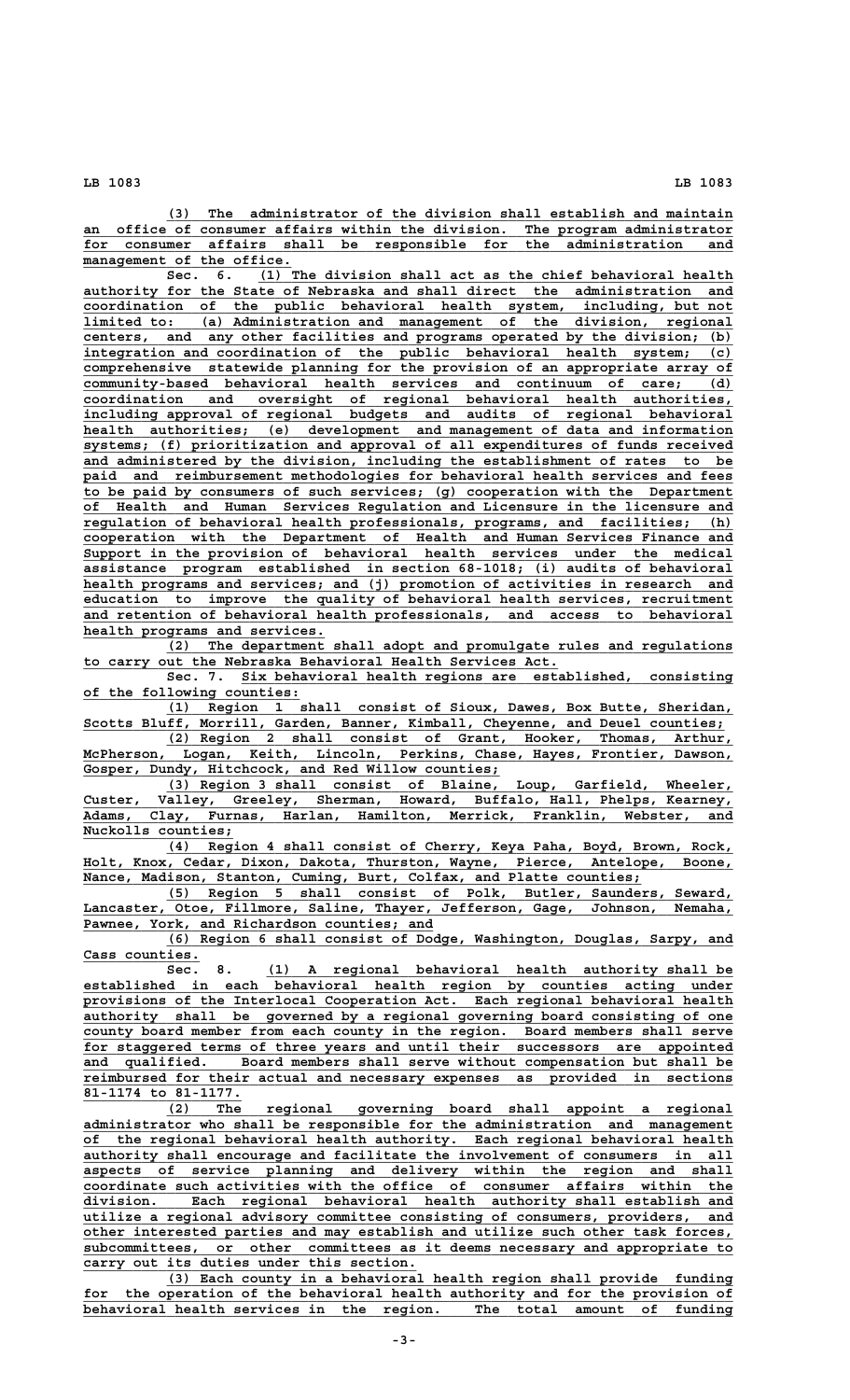**\_\_\_\_\_\_\_\_\_\_\_\_\_\_\_\_\_\_\_\_\_\_\_\_\_\_\_\_\_\_\_\_\_\_\_\_\_\_\_\_\_\_\_\_\_\_\_\_\_\_\_\_\_\_\_\_\_\_\_\_\_\_\_\_\_\_\_\_\_\_\_\_\_\_\_\_\_\_ provided by counties under this subsection shall be equal to one dollar for \_\_\_\_\_\_\_\_\_\_\_\_\_\_\_\_\_\_\_\_\_\_\_\_\_\_\_\_\_\_\_\_\_\_\_\_\_\_\_\_\_\_\_\_\_\_\_\_\_\_\_\_\_\_\_\_\_\_\_\_\_\_\_\_\_\_\_\_\_\_\_\_\_\_\_\_\_\_ every three dollars from the General Fund. The division shall annually \_\_\_\_\_\_\_\_\_\_\_\_\_\_\_\_\_\_\_\_\_\_\_\_\_\_\_\_\_\_\_\_\_\_\_\_\_\_\_\_\_\_\_\_\_\_\_\_\_\_\_\_\_\_\_\_\_\_\_\_\_\_\_\_\_\_\_\_\_\_\_\_\_\_\_\_\_\_ certify the total amount of county matching funds to be provided. At least** forty percent of such amount shall consist of local and county tax revenue,  **\_\_\_\_\_\_\_\_\_\_\_\_\_\_\_\_\_\_\_\_\_\_\_\_\_\_\_\_\_\_\_\_\_\_\_\_\_\_\_\_\_\_\_\_\_\_\_\_\_\_\_\_\_\_\_\_\_\_\_\_\_\_\_\_\_\_\_\_\_\_\_\_\_\_\_\_\_\_ and the remainder shall consist of other nonfederal sources. The regional \_\_\_\_\_\_\_\_\_\_\_\_\_\_\_\_\_\_\_\_\_\_\_\_\_\_\_\_\_\_\_\_\_\_\_\_\_\_\_\_\_\_\_\_\_\_\_\_\_\_\_\_\_\_\_\_\_\_\_\_\_\_\_\_\_\_\_\_\_\_\_\_\_\_\_\_\_\_ governing board of each behavioral health authority, in consultation with all \_\_\_\_\_\_\_\_\_\_\_\_\_\_\_\_\_\_\_\_\_\_\_\_\_\_\_\_\_\_\_\_\_\_\_\_\_\_\_\_\_\_\_\_\_\_\_\_\_\_\_\_\_\_\_\_\_\_\_\_\_\_\_\_\_\_\_\_\_\_\_\_\_\_\_\_\_\_ counties in the region, shall determine the amount of funding to be provided** by each county under this subsection. Any General Funds transferred from  **\_\_\_\_\_\_\_\_\_\_\_\_\_\_\_\_\_\_\_\_\_\_\_\_\_\_\_\_\_\_\_\_\_\_\_\_\_\_\_\_\_\_\_\_\_\_\_\_\_\_\_\_\_\_\_\_\_\_\_\_\_\_\_\_\_\_\_\_\_\_\_\_\_\_\_\_\_\_ regional centers for the provision of community-based behavioral health \_\_\_\_\_\_\_\_\_\_\_\_\_\_\_\_\_\_\_\_\_\_\_\_\_\_\_\_\_\_\_\_\_\_\_\_\_\_\_\_\_\_\_\_\_\_\_\_\_\_\_\_\_\_\_\_\_\_\_\_\_\_\_\_\_\_\_\_\_\_\_\_\_\_\_\_\_\_ services after the operative date of this section shall be excluded from any \_\_\_\_\_\_\_\_\_\_\_\_\_\_\_\_\_\_\_\_\_\_\_\_\_\_\_\_\_\_\_\_\_\_\_\_\_\_\_\_\_\_\_\_\_\_\_\_\_\_\_\_\_\_\_\_\_\_\_ calculation of county matching funds under this subsection.**

Sec. 9. (1) Each regional behavioral health authority shall be  **\_\_\_\_\_\_\_\_\_\_\_\_\_\_\_\_\_\_\_\_\_\_\_\_\_\_\_\_\_\_\_\_\_\_\_\_\_\_\_\_\_\_\_\_\_\_\_\_\_\_\_\_\_\_\_\_\_\_\_\_\_\_\_\_\_\_\_\_\_\_\_\_\_\_\_\_\_\_ responsible for the development and coordination of publicly funded behavioral \_\_\_\_\_\_\_\_\_\_\_\_\_\_\_\_\_\_\_\_\_\_\_\_\_\_\_\_\_\_\_\_\_\_\_\_\_\_\_\_\_\_\_\_\_\_\_\_\_\_\_\_\_\_\_\_\_\_\_\_\_\_\_\_\_\_\_\_\_\_\_\_\_\_\_\_\_\_ health services within the behavioral health region pursuant to rules and** regulations adopted and promulgated by the department, including, but not  **\_\_\_\_\_\_\_\_\_\_\_\_\_\_\_\_\_\_\_\_\_\_\_\_\_\_\_\_\_\_\_\_\_\_\_\_\_\_\_\_\_\_\_\_\_\_\_\_\_\_\_\_\_\_\_\_\_\_\_\_\_\_\_\_\_\_\_\_\_\_\_\_\_\_\_\_\_\_ limited to, (a) administration and management of the regional behavioral** health authority, (b) integration and coordination of the public behavioral  **\_\_\_\_\_\_\_\_\_\_\_\_\_\_\_\_\_\_\_\_\_\_\_\_\_\_\_\_\_\_\_\_\_\_\_\_\_\_\_\_\_\_\_\_\_\_\_\_\_\_\_\_\_\_\_\_\_\_\_\_\_\_\_\_\_\_\_\_\_\_\_\_\_\_\_\_\_\_ health system within the behavioral health region, (c) comprehensive planning \_\_\_\_\_\_\_\_\_\_\_\_\_\_\_\_\_\_\_\_\_\_\_\_\_\_\_\_\_\_\_\_\_\_\_\_\_\_\_\_\_\_\_\_\_\_\_\_\_\_\_\_\_\_\_\_\_\_\_\_\_\_\_\_\_\_\_\_\_\_\_\_\_\_\_\_\_\_ for the provision of an appropriate array of community-based behavioral health \_\_\_\_\_\_\_\_\_\_\_\_\_\_\_\_\_\_\_\_\_\_\_\_\_\_\_\_\_\_\_\_\_\_\_\_\_\_\_\_\_\_\_\_\_\_\_\_\_\_\_\_\_\_\_\_\_\_\_\_\_\_\_\_\_\_\_\_\_\_\_\_\_\_\_\_\_\_ services and continuum of care for the region, (d) submission for approval by \_\_\_\_\_\_\_\_\_\_\_\_\_\_\_\_\_\_\_\_\_\_\_\_\_\_\_\_\_\_\_\_\_\_\_\_\_\_\_\_\_\_\_\_\_\_\_\_\_\_\_\_\_\_\_\_\_\_\_\_\_\_\_\_\_\_\_\_\_\_\_\_\_\_\_\_\_\_ the division of an annual budget and a proposed plan for the funding and \_\_\_\_\_\_\_\_\_\_\_\_\_\_\_\_\_\_\_\_\_\_\_\_\_\_\_\_\_\_\_\_\_\_\_\_\_\_\_\_\_\_\_\_\_\_\_\_\_\_\_\_\_\_\_\_\_\_\_\_\_\_\_\_\_\_\_\_\_\_\_\_\_\_\_\_\_\_ administration of publicly funded behavioral health services within the \_\_\_\_\_\_\_\_\_\_\_\_\_\_\_\_\_\_\_\_\_\_\_\_\_\_\_\_\_\_\_\_\_\_\_\_\_\_\_\_\_\_\_\_\_\_\_\_\_\_\_\_\_\_\_\_\_\_\_\_\_\_\_\_\_\_\_\_\_\_\_\_\_\_\_\_\_\_ region, (e) submission of annual reports and other reports as required by the \_\_\_\_\_\_\_\_\_\_\_\_\_\_\_\_\_\_\_\_\_\_\_\_\_\_\_\_\_\_\_\_\_\_\_\_\_\_\_\_\_\_\_\_\_\_\_\_\_\_\_\_\_\_\_\_\_\_\_\_\_\_\_\_\_\_\_\_\_\_\_\_\_\_\_\_\_\_ division, (f) initiation and oversight of contracts for the provision of \_\_\_\_\_\_\_\_\_\_\_\_\_\_\_\_\_\_\_\_\_\_\_\_\_\_\_\_\_\_\_\_\_\_\_\_\_\_\_\_\_\_\_\_\_\_\_\_\_\_\_\_\_\_\_\_\_\_\_\_\_\_\_\_\_\_\_\_\_\_\_\_\_\_\_\_\_\_ publicly funded behavioral health services, and (g) coordination with the \_\_\_\_\_\_\_\_\_\_\_\_\_\_\_\_\_\_\_\_\_\_\_\_\_\_\_\_\_\_\_\_\_\_\_\_\_\_\_\_\_\_\_\_\_\_\_\_\_\_\_\_\_\_\_\_\_\_\_\_\_\_\_\_\_\_\_\_\_\_\_\_\_\_\_\_\_\_ division in conducting audits of publicly funded behavioral health programs** and services.

 **\_\_\_\_\_\_\_\_\_\_\_\_\_\_\_\_\_\_\_\_\_\_\_\_\_\_\_\_\_\_\_\_\_\_\_\_\_\_\_\_\_\_\_\_\_\_\_\_\_\_\_\_\_\_\_\_\_\_\_\_\_\_\_\_\_\_\_\_ (2) Except for services being provided by a regional behavioral** health authority on the operative date of this section under applicable state law in effect prior to such date, no regional behavioral health authority  **\_\_\_\_\_\_\_\_\_\_\_\_\_\_\_\_\_\_\_\_\_\_\_\_\_\_\_\_\_\_\_\_\_\_\_\_\_\_\_\_\_\_\_\_\_\_\_\_\_\_\_\_\_\_\_\_\_\_\_\_\_\_\_\_\_\_\_\_\_\_\_\_\_\_\_\_\_\_ shall provide behavioral health services funded in whole or in part with \_\_\_\_\_\_\_\_\_\_\_\_\_\_\_\_\_\_\_\_\_\_\_\_\_\_\_\_\_\_\_\_\_\_\_\_\_\_\_\_\_\_\_\_\_\_\_\_\_\_\_\_\_\_\_\_\_\_\_\_\_\_\_\_\_\_\_\_\_\_\_\_\_\_\_\_\_\_ revenue received and administered by the division under the Nebraska \_\_\_\_\_\_\_\_\_\_\_\_\_\_\_\_\_\_\_\_\_\_\_\_\_\_\_\_\_\_\_\_\_\_\_\_\_\_ Behavioral Health Services Act unless:**

 **\_\_\_\_\_\_\_\_\_\_\_\_\_\_\_\_\_\_\_\_\_\_\_\_\_\_\_\_\_\_\_\_\_\_\_\_\_\_\_\_\_\_\_\_\_\_\_\_\_\_\_\_\_\_\_\_\_\_\_\_\_\_\_\_\_\_\_\_ (a) There has been a public competitive bidding process for such services; \_\_\_\_\_\_\_\_\_**

 **\_\_\_\_\_\_\_\_\_\_\_\_\_\_\_\_\_\_\_\_\_\_\_\_\_\_\_\_\_\_\_\_\_\_\_\_\_\_\_\_\_\_\_\_\_\_\_\_\_\_\_\_\_\_\_\_\_\_\_\_\_\_\_\_\_\_\_\_ (b) There are no qualified and willing providers to provide such services; and \_\_\_\_\_\_\_\_\_\_\_\_\_**

 **\_\_\_\_\_\_\_\_\_\_\_\_\_\_\_\_\_\_\_\_\_\_\_\_\_\_\_\_\_\_\_\_\_\_\_\_\_\_\_\_\_\_\_\_\_\_\_\_\_\_\_\_\_\_\_\_\_\_\_\_\_\_\_\_\_\_\_\_ (c) The regional behavioral health authority receives written \_\_\_\_\_\_\_\_\_\_\_\_\_\_\_\_\_\_\_\_\_\_\_\_\_\_\_\_\_\_\_\_\_\_\_\_\_\_\_\_\_\_\_\_\_\_\_\_\_\_\_\_\_\_\_\_\_\_\_\_\_\_\_\_\_\_\_\_\_\_\_\_\_\_\_\_\_\_ authorization from the administrator and enters into a contract with the \_\_\_\_\_\_\_\_\_\_\_\_\_\_\_\_\_\_\_\_\_\_\_\_\_\_\_\_\_\_\_\_\_\_ division to provide such services.**

 **\_\_\_\_\_\_\_\_\_\_\_\_\_\_\_\_\_\_\_\_\_\_\_\_\_\_\_\_\_\_\_\_\_\_\_\_\_\_\_\_\_\_\_\_\_\_\_\_\_\_\_\_\_\_\_\_\_\_\_\_\_\_\_\_\_\_\_\_ (3) Each regional behavioral health authority shall comply with all \_\_\_\_\_\_\_\_\_\_\_\_\_\_\_\_\_\_\_\_\_\_\_\_\_\_\_\_\_\_\_\_\_\_\_\_\_\_\_\_\_\_\_\_\_\_\_\_\_\_\_\_\_\_\_\_\_\_\_\_\_\_\_\_\_\_\_\_\_\_\_\_\_\_\_\_\_\_ applicable rules and regulations of the department relating to the provision \_\_\_\_\_\_\_\_\_\_\_\_\_\_\_\_\_\_\_\_\_\_\_\_\_\_\_\_\_\_\_\_\_\_\_\_\_\_\_\_\_\_\_\_\_\_\_\_\_\_\_\_\_\_\_\_\_\_\_\_\_\_\_\_\_\_\_\_\_\_\_\_\_\_\_\_\_\_ of behavioral health services by such authority, including, but not limited \_\_\_\_\_\_\_\_\_\_\_\_\_\_\_\_\_\_\_\_\_\_\_\_\_\_\_\_\_\_\_\_\_\_\_\_\_\_\_\_\_\_\_\_\_\_\_\_\_\_\_\_\_\_\_\_\_\_\_\_\_\_\_\_\_\_\_\_\_\_\_\_\_\_\_\_\_\_ to, rules and regulations which (a) establish definitions of conflicts of \_\_\_\_\_\_\_\_\_\_\_\_\_\_\_\_\_\_\_\_\_\_\_\_\_\_\_\_\_\_\_\_\_\_\_\_\_\_\_\_\_\_\_\_\_\_\_\_\_\_\_\_\_\_\_\_\_\_\_\_\_\_\_\_\_\_\_\_\_\_\_\_\_\_\_\_\_\_ interest for regional behavioral health authorities and procedures in the \_\_\_\_\_\_\_\_\_\_\_\_\_\_\_\_\_\_\_\_\_\_\_\_\_\_\_\_\_\_\_\_\_\_\_\_\_\_\_\_\_\_\_\_\_\_\_\_\_\_\_\_\_\_\_\_\_\_\_\_\_\_\_\_\_\_\_\_\_\_\_\_\_\_\_\_\_\_ event such conflicts arise, (b) establish uniform and equitable public bidding \_\_\_\_\_\_\_\_\_\_\_\_\_\_\_\_\_\_\_\_\_\_\_\_\_\_\_\_\_\_\_\_\_\_\_\_\_\_\_\_\_\_\_\_\_\_\_\_\_\_\_\_\_\_\_\_\_\_\_\_\_\_\_\_\_\_\_\_\_\_\_\_\_\_\_\_\_\_ procedures for such services, and (c) require each regional behavioral health \_\_\_\_\_\_\_\_\_\_\_\_\_\_\_\_\_\_\_\_\_\_\_\_\_\_\_\_\_\_\_\_\_\_\_\_\_\_\_\_\_\_\_\_\_\_\_\_\_\_\_\_\_\_\_\_\_\_\_\_\_\_\_\_\_\_\_\_\_\_\_\_\_\_\_\_\_\_ authority to establish and maintain a separate budget and separately account \_\_\_\_\_\_\_\_\_\_\_\_\_\_\_\_\_\_\_\_\_\_\_\_\_\_\_\_\_\_\_\_\_\_\_\_\_\_\_\_\_\_\_\_\_\_\_\_\_\_\_\_\_\_\_\_\_\_\_\_\_\_\_\_\_\_\_\_ for all revenue and expenditures for the provision of such services.**

 **\_\_\_\_\_\_\_\_\_\_\_\_\_\_\_\_\_\_\_\_\_\_\_\_\_\_\_\_\_\_\_\_\_\_\_\_\_\_\_\_\_\_\_\_\_\_\_\_\_\_\_\_\_\_\_ Sec. 10. (1) The division shall encourage and facilitate the \_\_\_\_\_\_\_\_\_\_\_\_\_\_\_\_\_\_\_\_\_\_\_\_\_\_\_\_\_\_\_\_\_\_\_\_\_\_\_\_\_\_\_\_\_\_\_\_\_\_\_\_\_\_\_\_\_\_\_\_\_\_\_\_\_\_\_\_\_\_\_\_\_\_\_\_\_\_ statewide development and provision of an appropriate array of community-based \_\_\_\_\_\_\_\_\_\_\_\_\_\_\_\_\_\_\_\_\_\_\_\_\_\_\_\_\_\_\_\_\_\_\_\_\_\_\_\_\_\_\_\_\_\_\_\_\_\_\_\_\_\_\_\_\_\_\_\_\_\_\_\_\_\_\_\_\_\_\_\_\_\_\_\_\_\_ behavioral health services and continuum of care for the purposes of (a) \_\_\_\_\_\_\_\_\_\_\_\_\_\_\_\_\_\_\_\_\_\_\_\_\_\_\_\_\_\_\_\_\_\_\_\_\_\_\_\_\_\_\_\_\_\_\_\_\_\_\_\_\_\_\_\_\_\_\_\_\_\_\_\_\_\_\_\_\_\_\_\_\_\_\_\_\_\_ providing greater access to such services and improved outcomes for consumers \_\_\_\_\_\_\_\_\_\_\_\_\_\_\_\_\_\_\_\_\_\_\_\_\_\_\_\_\_\_\_\_\_\_\_\_\_\_\_\_\_\_\_\_\_\_\_\_\_\_\_\_\_\_\_\_\_\_\_\_\_\_\_\_\_\_\_\_\_\_\_\_\_\_\_\_\_\_ of such services and (b) reducing the necessity and demand for regional center \_\_\_\_\_\_\_\_\_\_\_\_\_\_\_\_\_\_\_\_\_\_\_\_\_\_\_ behavioral health services.**

 **\_\_\_\_\_\_\_\_\_\_\_\_\_\_\_\_\_\_\_\_\_\_\_\_\_\_\_\_\_\_\_\_\_\_\_\_\_\_\_\_\_\_\_\_\_\_\_\_\_\_\_\_\_\_\_\_\_\_\_\_\_\_\_\_\_\_\_\_ (2) The division may reduce or discontinue regional center** behavioral health services only if (a) appropriate community-based services or  **\_\_\_\_\_\_\_\_\_\_\_\_\_\_\_\_\_\_\_\_\_\_\_\_\_\_\_\_\_\_\_\_\_\_\_\_\_\_\_\_\_\_\_\_\_\_\_\_\_\_\_\_\_\_\_\_\_\_\_\_\_\_\_\_\_\_\_\_\_\_\_\_\_\_\_\_\_\_ other regional center behavioral health services are available for every \_\_\_\_\_\_\_\_\_\_\_\_\_\_\_\_\_\_\_\_\_\_\_\_\_\_\_\_\_\_\_\_\_\_\_\_\_\_\_\_\_\_\_\_\_\_\_\_\_\_\_\_\_\_\_\_\_\_\_\_\_\_\_\_\_\_\_\_\_\_\_\_\_\_\_\_\_\_ person receiving the regional center services that would be reduced or \_\_\_\_\_\_\_\_\_\_\_\_\_\_\_\_\_\_\_\_\_\_\_\_\_\_\_\_\_\_\_\_\_\_\_\_\_\_\_\_\_\_\_\_\_\_\_\_\_\_\_\_\_\_\_\_\_\_\_\_\_\_\_\_\_\_\_\_\_\_\_\_\_\_\_\_\_\_ discontinued, (b) such services possess sufficient capacity and capability to \_\_\_\_\_\_\_\_\_\_\_\_\_\_\_\_\_\_\_\_\_\_\_\_\_\_\_\_\_\_\_\_\_\_\_\_\_\_\_\_\_\_\_\_\_\_\_\_\_\_\_\_\_\_\_\_\_\_\_\_\_\_\_\_\_\_\_\_\_\_\_\_\_\_\_\_\_\_ effectively replace the service needs which otherwise would have been provided \_\_\_\_\_\_\_\_\_\_\_\_\_\_\_\_\_\_\_\_\_\_\_\_\_\_\_\_\_\_\_\_\_\_\_\_\_\_\_\_\_\_\_\_\_\_\_\_\_\_\_\_\_\_\_\_\_\_\_\_\_\_\_\_\_\_\_\_\_\_\_\_\_\_\_\_\_\_ at such regional center, and (c) no further commitments, admissions, or \_\_\_\_\_\_\_\_\_\_\_\_\_\_\_\_\_\_\_\_\_\_\_\_\_\_\_\_\_\_\_\_\_\_\_\_\_\_\_\_\_\_\_\_\_\_\_\_\_\_\_\_\_\_\_\_\_\_\_\_\_\_\_\_\_\_\_\_\_\_\_\_\_\_\_\_\_\_ readmissions for such services are required due to the availability of \_\_\_\_\_\_\_\_\_\_\_\_\_\_\_\_\_\_\_\_\_\_\_\_\_\_\_\_\_\_\_\_\_\_\_\_\_\_\_\_\_\_\_\_\_\_\_\_\_\_\_\_\_\_\_\_\_\_\_\_\_\_\_\_\_\_\_\_\_\_\_\_\_\_\_\_\_\_ community-based services or other regional center services to replace such services. \_\_\_\_\_\_\_\_\_**

 **\_\_\_\_\_\_\_\_\_\_\_\_\_\_\_\_\_\_\_\_\_\_\_\_\_\_\_\_\_\_\_\_\_\_\_\_\_\_\_\_\_\_\_\_\_\_\_\_\_\_\_\_\_\_\_\_\_\_\_\_\_\_\_\_\_\_\_\_ (3) The division shall notify the Governor and the Legislature of \_\_\_\_\_\_\_\_\_\_\_\_\_\_\_\_\_\_\_\_\_\_\_\_\_\_\_\_\_\_\_\_\_\_\_\_\_\_\_\_\_\_\_\_\_\_\_\_\_\_\_\_\_\_\_\_\_\_\_\_\_\_\_\_\_\_\_\_\_\_\_\_\_\_\_\_\_\_ any intended reduction or discontinuation of regional center services under \_\_\_\_\_\_\_\_\_\_\_\_\_\_\_\_\_\_\_\_\_\_\_\_\_\_\_\_\_\_\_\_\_\_\_\_\_\_\_\_\_\_\_\_\_\_\_\_\_\_\_\_\_\_\_\_\_\_\_\_\_\_\_\_\_\_\_\_\_\_\_\_\_\_\_\_\_\_ this section. Such notice shall include detailed documentation of the \_\_\_\_\_\_\_\_\_\_\_\_\_\_\_\_\_\_\_\_\_\_\_\_\_\_\_\_\_\_\_\_\_\_\_\_\_\_\_\_\_\_\_\_\_\_\_\_\_\_\_\_\_\_\_\_\_\_\_\_\_\_\_\_\_\_\_\_\_\_\_\_\_\_\_\_\_\_ community-based services or other regional center services that are being \_\_\_\_\_\_\_\_\_\_\_\_\_\_\_\_\_\_\_\_\_\_\_\_\_\_\_\_\_\_\_\_\_\_\_\_\_\_\_\_\_\_\_\_\_\_\_\_\_\_\_\_\_\_\_\_\_\_\_\_\_\_\_\_\_\_\_\_\_\_\_\_\_\_\_\_\_\_ utilized to replace such services. The Behavioral Health Oversight Commission \_\_\_\_\_\_\_\_\_\_\_\_\_\_\_\_\_\_\_\_\_\_\_\_\_\_\_\_\_\_\_\_\_\_\_\_\_\_\_\_\_\_\_\_\_\_\_\_\_\_\_\_\_\_\_\_\_\_\_\_\_\_\_\_\_\_\_\_\_\_\_\_\_\_\_\_\_\_ of the Legislature shall review such documentation and shall report to the \_\_\_\_\_\_\_\_\_\_\_\_\_\_\_\_\_\_\_\_\_\_\_\_\_\_\_\_\_\_\_\_\_\_\_\_\_\_\_\_\_\_\_\_\_\_\_\_\_\_\_\_\_\_\_\_\_\_\_\_\_\_\_\_\_\_\_\_\_\_\_\_\_\_\_\_\_\_ Governor and the Health and Human Services Committee of the Legislature**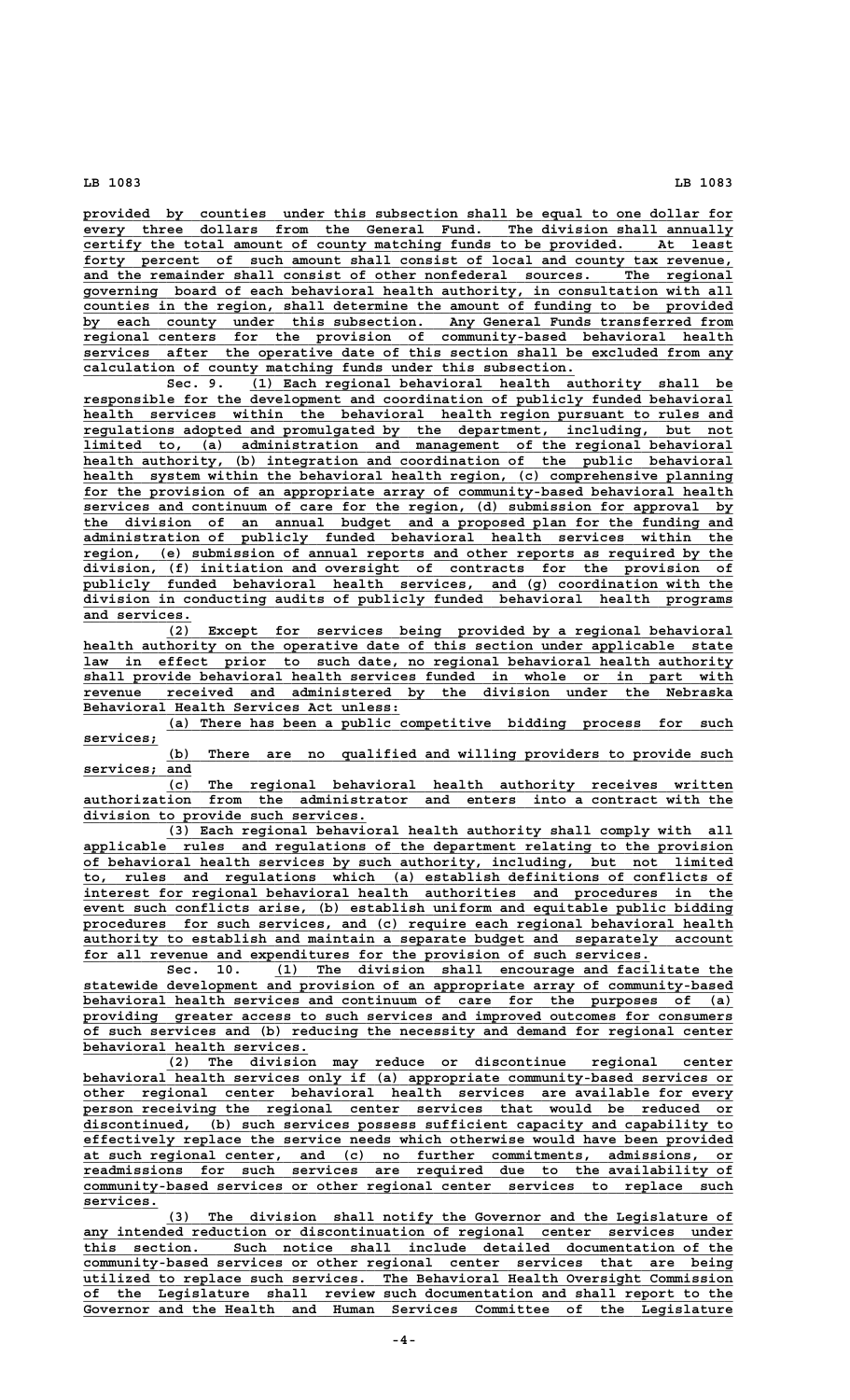**\_\_\_\_\_\_\_\_\_\_\_\_\_\_\_\_\_\_\_\_\_\_\_\_\_\_\_\_\_\_\_\_\_\_\_\_\_\_\_\_\_\_\_\_\_\_\_\_\_\_\_\_\_\_\_\_\_\_\_\_\_\_\_\_\_\_\_\_\_\_\_\_\_\_\_\_\_\_ whether, in its opinion, the requirements of subsection (2) of this section** have been met with respect to such intended reduction or discontinuation of  **\_\_\_\_\_\_\_\_\_\_\_\_\_\_\_\_\_\_\_\_\_\_\_\_\_\_\_\_\_\_\_\_\_\_\_\_\_\_\_\_\_\_\_\_\_\_\_\_\_\_\_\_\_\_\_\_\_\_\_\_\_\_\_\_\_\_\_\_\_\_\_\_\_\_\_\_\_\_ regional center services and shall enumerate the criteria used by the \_\_\_\_\_\_\_\_\_\_\_\_\_\_\_\_\_\_\_\_\_\_\_\_\_\_\_\_\_\_\_\_\_\_\_\_\_\_\_\_ commission in making such determination.**

 **\_\_\_\_\_\_\_\_\_\_\_\_\_\_\_\_\_\_\_\_\_\_\_\_\_\_\_\_\_\_\_\_\_\_\_\_\_\_\_\_\_\_\_\_\_\_\_\_\_\_\_\_\_\_\_\_\_\_\_\_\_\_\_\_\_\_\_\_ (4) As regional center services are reduced or discontinued under** this section, the division shall make appropriate corresponding reductions in  **\_\_\_\_\_\_\_\_\_\_\_\_\_\_\_\_\_\_\_\_\_\_\_\_\_\_\_\_\_\_\_\_\_\_\_\_\_\_\_\_\_\_\_\_\_\_\_\_\_\_\_\_\_\_\_\_\_\_\_\_\_\_\_\_\_\_\_\_\_\_\_\_\_\_\_\_\_\_ regional center personnel and other expenditures related to the provision of \_\_\_\_\_\_\_\_\_\_\_\_\_\_\_\_\_\_\_\_\_\_\_\_\_\_\_\_\_\_\_\_\_\_\_\_\_\_\_\_\_\_\_\_\_\_\_\_\_\_\_\_\_\_\_\_\_\_\_\_\_\_\_\_\_\_\_\_\_\_\_\_\_\_\_\_\_\_ such services. All funding related to the provision of regional center \_\_\_\_\_\_\_\_\_\_\_\_\_\_\_\_\_\_\_\_\_\_\_\_\_\_\_\_\_\_\_\_\_\_\_\_\_\_\_\_\_\_\_\_\_\_\_\_\_\_\_\_\_\_\_\_\_\_\_\_\_\_\_\_\_\_\_\_\_\_\_\_\_\_\_\_\_\_ services that are reduced or discontinued under this section shall be \_\_\_\_\_\_\_\_\_\_\_\_\_\_\_\_\_\_\_\_\_\_\_\_\_\_\_\_\_\_\_\_\_\_\_\_\_\_\_\_\_\_\_\_\_\_\_\_\_\_\_\_\_\_\_\_\_\_\_\_\_\_\_\_\_\_\_\_\_\_\_\_\_\_\_\_\_\_ reallocated and expended by the division for purposes related to the statewide \_\_\_\_\_\_\_\_\_\_\_\_\_\_\_\_\_\_\_\_\_\_\_\_\_\_\_\_\_\_\_\_\_\_\_\_\_\_\_\_\_\_\_\_\_\_\_\_\_\_\_\_\_\_ development and provision of community-based services.**

 **\_\_\_\_\_\_\_\_\_\_\_\_\_\_\_\_\_\_\_\_\_\_\_\_\_\_\_\_\_\_\_\_\_\_\_\_\_\_\_\_\_\_\_\_\_\_\_\_\_\_\_\_\_\_\_\_\_\_\_\_\_\_\_\_\_\_\_\_ (5) The division may establish state-operated community-based \_\_\_\_\_\_\_\_\_\_\_\_\_\_\_\_\_\_\_\_\_\_\_\_\_\_\_\_\_\_\_\_\_\_\_\_\_\_\_\_\_\_\_\_\_\_\_\_\_\_\_\_\_\_\_\_\_\_\_\_\_\_\_\_\_\_\_\_\_\_\_\_\_\_\_\_\_\_ services to replace regional center services that are reduced or discontinued \_\_\_\_\_\_\_\_\_\_\_\_\_\_\_\_\_\_\_\_\_\_\_\_\_\_\_\_\_\_\_\_\_\_\_\_\_\_\_\_\_\_\_\_\_\_\_\_\_\_\_\_\_\_\_\_\_\_\_\_\_\_\_\_\_\_\_\_\_\_\_\_\_\_\_\_\_\_ under this section. The division shall provide regional center employees with \_\_\_\_\_\_\_\_\_\_\_\_\_\_\_\_\_\_\_\_\_\_\_\_\_\_\_\_\_\_\_\_\_\_\_\_\_\_\_\_\_\_\_\_\_\_\_\_\_\_\_\_\_\_\_\_\_\_\_\_\_\_\_\_\_\_\_\_\_\_\_\_\_\_\_\_\_\_ appropriate training and support to transition such employees into positions \_\_\_\_\_\_\_\_\_\_\_\_\_\_\_\_\_\_\_\_\_\_\_\_\_\_\_\_\_\_\_\_\_\_\_\_\_\_\_\_\_\_\_\_\_\_\_\_\_\_\_\_\_\_\_\_\_\_\_\_\_\_\_\_\_\_\_\_\_\_ as may be necessary for the provision of such state-operated services.**

 **\_\_\_\_\_\_\_\_\_\_\_\_\_\_\_\_\_\_\_\_\_\_\_\_\_\_\_\_\_\_\_\_\_\_\_\_\_\_\_\_\_\_\_\_\_\_\_\_\_\_\_\_\_\_\_\_\_\_\_\_\_\_\_\_\_\_\_\_ (6) When the occupancy of the licensed psychiatric hospital beds of \_\_\_\_\_\_\_\_\_\_\_\_\_\_\_\_\_\_\_\_\_\_\_\_\_\_\_\_\_\_\_\_\_\_\_\_\_\_\_\_\_\_\_\_\_\_\_\_\_\_\_\_\_\_\_\_\_\_\_\_\_\_\_\_\_\_\_\_\_\_\_\_\_\_\_\_\_\_ any regional center reaches twenty percent or less of its licensed psychiatric \_\_\_\_\_\_\_\_\_\_\_\_\_\_\_\_\_\_\_\_\_\_\_\_\_\_\_\_\_\_\_\_\_\_\_\_\_\_\_\_\_\_\_\_\_\_\_\_\_\_\_\_\_\_\_\_\_\_\_\_\_\_\_\_\_\_\_\_\_\_\_\_\_\_\_\_\_\_ hospital bed capacity on March 15, 2004, the division shall notify the** Governor and the Legislature of such fact. Upon such notification, the  **\_\_\_\_\_\_\_\_\_\_\_\_\_\_\_\_\_\_\_\_\_\_\_\_\_\_\_\_\_\_\_\_\_\_\_\_\_\_\_\_\_\_\_\_\_\_\_\_\_\_\_\_\_\_\_\_\_\_\_\_\_\_\_\_\_\_\_\_\_\_\_\_\_\_\_\_\_\_ division, with the approval of a majority of members of the Executive Board of \_\_\_\_\_\_\_\_\_\_\_\_\_\_\_\_\_\_\_\_\_\_\_\_\_\_\_\_\_\_\_\_\_\_\_\_\_\_\_\_\_\_\_\_\_\_\_\_\_\_\_\_\_\_\_\_\_\_\_\_\_\_\_\_\_\_\_\_\_\_\_\_\_\_\_\_\_\_ the Legislative Council, may provide for the transfer of all remaining** patients at such center to appropriate community-based services or other regional center services pursuant to this section and cease the operation  **\_\_\_\_\_\_\_\_\_\_\_\_\_\_\_\_\_\_\_\_\_ such regional center.**

 **\_\_\_\_\_\_\_\_\_\_\_\_\_\_\_\_\_\_\_\_\_\_\_\_\_\_\_\_\_\_\_\_\_\_\_\_\_\_\_\_\_\_\_\_\_\_\_\_\_\_\_\_\_\_\_\_\_\_\_\_\_\_\_\_\_\_\_\_ (7) The provisions of this section are self-executing and require no** further authorization or other enabling legislation.

 **\_\_\_\_\_\_\_\_\_\_\_\_\_\_\_\_\_\_\_\_\_\_\_\_\_\_\_\_\_\_\_\_\_\_\_\_\_\_\_\_\_\_\_\_\_\_\_\_\_\_\_\_\_\_\_ Sec. 11. The division shall coordinate the integration and \_\_\_\_\_\_\_\_\_\_\_\_\_\_\_\_\_\_\_\_\_\_\_\_\_\_\_\_\_\_\_\_\_\_\_\_\_\_\_\_\_\_\_\_\_\_\_\_\_\_\_\_\_\_\_\_\_\_\_\_\_\_\_\_\_\_\_\_\_\_\_\_\_\_\_\_\_\_ management of all funds appropriated by the Legislature or otherwise received \_\_\_\_\_\_\_\_\_\_\_\_\_\_\_\_\_\_\_\_\_\_\_\_\_\_\_\_\_\_\_\_\_\_\_\_\_\_\_\_\_\_\_\_\_\_\_\_\_\_\_\_\_\_\_\_\_\_\_\_\_\_\_\_\_\_\_\_\_\_\_\_\_\_\_\_\_\_ by the Nebraska Health and Human Services System from any other public or \_\_\_\_\_\_\_\_\_\_\_\_\_\_\_\_\_\_\_\_\_\_\_\_\_\_\_\_\_\_\_\_\_\_\_\_\_\_\_\_\_\_\_\_\_\_\_\_\_\_\_\_\_\_\_\_\_\_\_\_\_\_\_\_\_\_\_\_\_\_\_\_\_\_\_\_\_\_ private source and designated by the Policy Cabinet for the provision of \_\_\_\_\_\_\_\_\_\_\_\_\_\_\_\_\_\_\_\_\_\_\_\_\_\_\_\_\_\_\_\_\_\_\_\_\_\_\_\_\_\_\_\_\_\_\_\_\_\_\_\_\_\_\_\_\_\_\_\_\_\_\_\_\_\_\_\_\_\_\_\_\_\_\_\_\_\_ behavioral health services to ensure the statewide availability of an \_\_\_\_\_\_\_\_\_\_\_\_\_\_\_\_\_\_\_\_\_\_\_\_\_\_\_\_\_\_\_\_\_\_\_\_\_\_\_\_\_\_\_\_\_\_\_\_\_\_\_\_\_\_\_\_\_\_\_\_\_\_\_\_\_\_\_\_\_\_\_\_\_\_\_\_\_\_ appropriate array of community-based behavioral health services and continuum \_\_\_\_\_\_\_\_\_\_\_\_\_\_\_\_\_\_\_\_\_\_\_\_\_\_\_\_\_\_\_\_\_\_\_\_\_\_\_\_\_\_\_\_\_\_\_\_\_\_\_\_\_\_\_\_\_\_\_\_\_\_\_\_\_\_\_\_\_\_\_\_\_\_\_\_\_\_ of care and the allocation of such funds to support the consumer and his or \_\_\_\_\_\_\_\_\_\_\_\_\_\_\_\_\_\_\_\_\_\_ her plan of treatment.**

Sec. 12. (1) The Behavioral Health Services Fund is created. The  **\_\_\_\_\_\_\_\_\_\_\_\_\_\_\_\_\_\_\_\_\_\_\_\_\_\_\_\_\_\_\_\_\_\_\_\_\_\_\_\_\_\_\_\_\_\_\_\_\_\_\_\_\_\_\_\_\_\_\_\_\_\_\_\_\_\_\_\_\_\_\_\_\_\_\_\_\_\_ fund shall be administered by the division and shall contain cash funds \_\_\_\_\_\_\_\_\_\_\_\_\_\_\_\_\_\_\_\_\_\_\_\_\_\_\_\_\_\_\_\_\_\_\_\_\_\_\_\_\_\_\_\_\_\_\_\_\_\_\_\_\_\_\_\_\_\_\_\_\_\_\_\_\_\_\_\_\_\_\_\_\_\_\_\_\_\_ appropriated by the Legislature or otherwise received by the Nebraska Health \_\_\_\_\_\_\_\_\_\_\_\_\_\_\_\_\_\_\_\_\_\_\_\_\_\_\_\_\_\_\_\_\_\_\_\_\_\_\_\_\_\_\_\_\_\_\_\_\_\_\_\_\_\_\_\_\_\_\_\_\_\_\_\_\_\_\_\_\_\_\_\_\_\_\_\_\_\_ and Human Services System for the provision of behavioral health services from** any other public or private source and directed by the Policy Cabinet or the  **\_\_\_\_\_\_\_\_\_\_\_\_\_\_\_\_\_\_\_\_\_\_\_\_\_\_\_\_\_\_\_\_\_\_\_ Legislature for credit to the fund.**

 **\_\_\_\_\_\_\_\_\_\_\_\_\_\_\_\_\_\_\_\_\_\_\_\_\_\_\_\_\_\_\_\_\_\_\_\_\_\_\_\_\_\_\_\_\_\_\_\_\_\_\_\_\_\_\_\_\_\_\_\_\_\_\_\_\_\_\_\_ (2) The fund shall be used to encourage and facilitate the statewide** development and provision of community-based behavioral health services,  **\_\_\_\_\_\_\_\_\_\_\_\_\_\_\_\_\_\_\_\_\_\_\_\_\_\_\_\_\_\_\_\_\_\_\_\_\_\_\_\_\_\_\_\_\_\_\_\_\_\_\_\_\_\_\_\_\_\_\_\_\_\_\_\_\_\_\_\_\_\_\_\_\_\_\_\_\_\_ including, but not limited to, (a) the provision of grants, loans, and other \_\_\_\_\_\_\_\_\_\_\_\_\_\_\_\_\_\_\_\_\_\_\_\_\_\_\_\_\_\_\_\_\_\_\_\_\_\_\_\_\_\_\_\_\_\_\_\_\_\_\_\_\_\_\_\_\_\_\_\_\_\_\_\_\_\_\_\_\_\_\_\_\_\_\_\_\_\_ assistance for such purpose and (b) reimbursement to providers of such services. \_\_\_\_\_\_\_\_\_**

 **\_\_\_\_\_\_\_\_\_\_\_\_\_\_\_\_\_\_\_\_\_\_\_\_\_\_\_\_\_\_\_\_\_\_\_\_\_\_\_\_\_\_\_\_\_\_\_\_\_\_\_\_\_\_\_\_\_\_\_\_\_\_\_\_\_\_\_\_ (3) Any money in the fund available for investment shall be invested** by the state investment officer pursuant to the Nebraska Capital Expansion Act  **\_\_\_\_\_\_\_\_\_\_\_\_\_\_\_\_\_\_\_\_\_\_\_\_\_\_\_\_\_\_\_\_\_\_\_\_\_\_\_\_\_\_\_\_ and the Nebraska State Funds Investment Act.**

 **\_\_\_\_\_\_\_\_\_\_\_\_\_\_\_\_\_\_\_\_\_\_\_\_\_\_\_\_\_\_\_\_\_\_\_\_\_\_\_\_\_\_\_\_\_\_\_\_\_\_\_\_\_\_\_\_ Sec. 13. (1) The State Behavioral Health Council is created. The \_\_\_\_\_\_\_\_\_\_\_\_\_\_\_\_\_\_\_\_\_\_\_\_\_\_\_\_\_\_\_\_\_\_\_\_\_\_\_\_\_\_\_\_\_\_\_\_\_\_\_\_\_\_\_\_\_\_\_\_\_\_\_\_\_\_\_\_\_\_\_\_\_\_\_\_\_\_ council shall consist of (a) ten members of the State Advisory Committee on Mental Health Services, (b) ten members of the State Advisory Committee on \_\_\_\_\_\_\_\_\_\_\_\_\_\_\_\_\_\_\_\_\_\_\_\_\_\_\_\_\_\_\_\_\_\_\_\_\_\_\_\_\_\_\_\_\_\_\_\_\_\_\_\_\_\_\_\_\_\_\_\_\_\_\_\_\_\_\_\_\_\_\_\_\_\_\_\_\_\_ Substance Abuse Services, and (c) ten members of the State Advisory Committee \_\_\_\_\_\_\_\_\_\_\_\_\_\_\_\_\_\_\_\_\_\_\_\_\_\_\_\_\_\_\_\_\_\_\_\_\_\_\_\_\_\_\_\_\_\_\_\_\_\_\_\_\_\_\_\_\_\_\_\_\_\_\_\_\_\_\_\_\_\_\_\_\_\_\_\_\_\_ on Problem Gambling and Addiction Services as appointed pursuant to sections \_\_\_\_\_\_\_\_\_\_\_\_\_\_\_\_\_\_\_\_\_\_\_\_\_\_\_\_\_\_\_\_\_\_\_\_\_\_\_\_\_\_\_\_\_\_\_\_\_\_\_\_\_\_\_\_\_\_\_\_\_\_\_\_\_\_\_\_\_\_\_\_\_\_\_\_\_\_ 14 to 16 of this act. The Governor shall appoint three members from each such \_\_\_\_\_\_\_\_\_\_\_\_\_\_\_\_\_\_\_\_\_\_\_\_\_\_\_\_\_\_\_\_\_\_\_\_\_\_\_\_\_\_\_\_\_\_\_\_\_\_\_\_\_\_\_\_\_\_\_\_\_\_\_\_\_\_\_\_\_\_\_\_\_\_\_\_\_\_ committee to serve on the council and each committee shall select seven of its \_\_\_\_\_\_\_\_\_\_\_\_\_\_\_\_\_\_\_\_\_\_\_\_\_\_\_\_\_\_\_\_ members to serve on the council.**

 **\_\_\_\_\_\_\_\_\_\_\_\_\_\_\_\_\_\_\_\_\_\_\_\_\_\_\_\_\_\_\_\_\_\_\_\_\_\_\_\_\_\_\_\_\_\_\_\_\_\_\_\_\_\_\_\_\_\_\_\_\_\_\_\_\_\_\_\_ (2) Members of the council and such committees shall be appointed \_\_\_\_\_\_\_\_\_\_\_\_\_\_\_\_\_\_\_\_\_\_\_\_\_\_\_\_\_\_\_\_\_\_\_\_\_\_\_\_\_\_\_\_\_\_\_\_\_\_\_\_\_\_\_\_\_\_\_\_\_\_\_\_\_\_\_\_\_\_\_\_\_\_\_\_\_\_ for staggered terms of three years and until their successors are appointed \_\_\_\_\_\_\_\_\_\_\_\_\_\_\_\_\_\_\_\_\_\_\_\_\_\_\_\_\_\_\_\_\_\_\_\_\_\_\_\_\_\_\_\_\_\_\_\_\_\_\_\_\_\_\_\_\_\_\_\_\_\_\_\_\_\_\_\_\_\_\_\_\_\_\_\_\_\_ and qualified. Vacancies for any unexpired term shall be filled in the same**  $\texttt{manner}$  as provided for the original appointment. Members shall serve without  **\_\_\_\_\_\_\_\_\_\_\_\_\_\_\_\_\_\_\_\_\_\_\_\_\_\_\_\_\_\_\_\_\_\_\_\_\_\_\_\_\_\_\_\_\_\_\_\_\_\_\_\_\_\_\_\_\_\_\_\_\_\_\_\_\_\_\_\_\_\_\_\_\_\_\_\_\_\_ compensation but shall be reimbursed for their actual and necessary expenses \_\_\_\_\_\_\_\_\_\_\_\_\_\_\_\_\_\_\_\_\_\_\_\_\_\_\_\_\_\_\_\_\_\_\_\_\_\_\_\_\_\_\_\_\_\_\_\_\_\_\_\_\_\_\_\_\_\_\_\_\_\_\_\_\_\_\_\_\_\_\_\_\_\_\_\_\_\_ as provided in sections 81-1174 to 81-1177. The council and each such \_\_\_\_\_\_\_\_\_\_\_\_\_\_\_\_\_\_\_\_\_\_\_\_\_\_\_\_\_\_\_\_\_\_\_\_\_\_\_\_\_\_\_\_\_\_\_\_\_\_\_\_\_\_\_\_\_\_\_\_\_\_\_\_\_\_\_\_\_\_\_\_\_\_\_\_\_\_ committee shall annually elect a chairperson and other officers from among its \_\_\_\_\_\_\_\_\_\_\_\_\_\_\_\_\_\_\_\_\_\_\_\_\_\_\_\_\_\_\_\_\_\_\_\_\_\_\_\_\_\_\_\_\_\_\_\_\_\_\_\_\_\_\_\_\_\_\_\_\_\_\_\_\_\_\_\_\_\_\_\_\_\_\_\_\_\_ members. No officer shall serve more than three consecutive one-year terms in \_\_\_\_\_\_\_\_\_\_\_\_\_\_\_ any one office.**

 **\_\_\_\_\_\_\_\_\_\_\_\_\_\_\_\_\_\_\_\_\_\_\_\_\_\_\_\_\_\_\_\_\_\_\_\_\_\_\_\_\_\_\_\_\_\_\_\_\_\_\_\_\_\_\_\_\_\_\_\_\_\_\_\_\_\_\_\_ (3) The council shall be responsible to the division and shall (a) \_\_\_\_\_\_\_\_\_\_\_\_\_\_\_\_\_\_\_\_\_\_\_\_\_\_\_\_\_\_\_\_\_\_\_\_\_\_\_\_\_\_\_\_\_\_\_\_\_\_\_\_\_\_\_\_\_\_\_\_\_\_\_\_\_\_\_\_\_\_\_\_\_\_\_\_\_\_ conduct regular meetings, (b) provide advice and assistance to the division \_\_\_\_\_\_\_\_\_\_\_\_\_\_\_\_\_\_\_\_\_\_\_\_\_\_\_\_\_\_\_\_\_\_\_\_\_\_\_\_\_\_\_\_\_\_\_\_\_\_\_\_\_\_\_\_\_\_\_\_\_\_\_\_\_\_\_\_\_\_\_\_\_\_\_\_\_\_ relating to the provision of behavioral health services in the State of \_\_\_\_\_\_\_\_\_\_\_\_\_\_\_\_\_\_\_\_\_\_\_\_\_\_\_\_\_\_\_\_\_\_\_\_\_\_\_\_\_\_\_\_\_\_\_\_\_\_\_\_\_\_\_\_\_\_\_\_\_\_\_\_\_\_\_\_\_\_\_\_\_\_\_\_\_\_ Nebraska, (c) promote the interests of consumers of behavioral health services \_\_\_\_\_\_\_\_\_\_\_\_\_\_\_\_\_\_\_\_\_\_\_\_\_\_\_\_\_\_\_\_\_\_\_\_\_\_\_\_\_\_\_\_\_\_\_\_\_\_\_\_\_\_\_\_\_\_\_\_\_\_\_\_\_\_\_\_\_\_\_\_\_\_\_\_\_\_ and their families, and (d) report annually to the Governor and the Legislature. \_\_\_\_\_\_\_\_\_\_\_\_**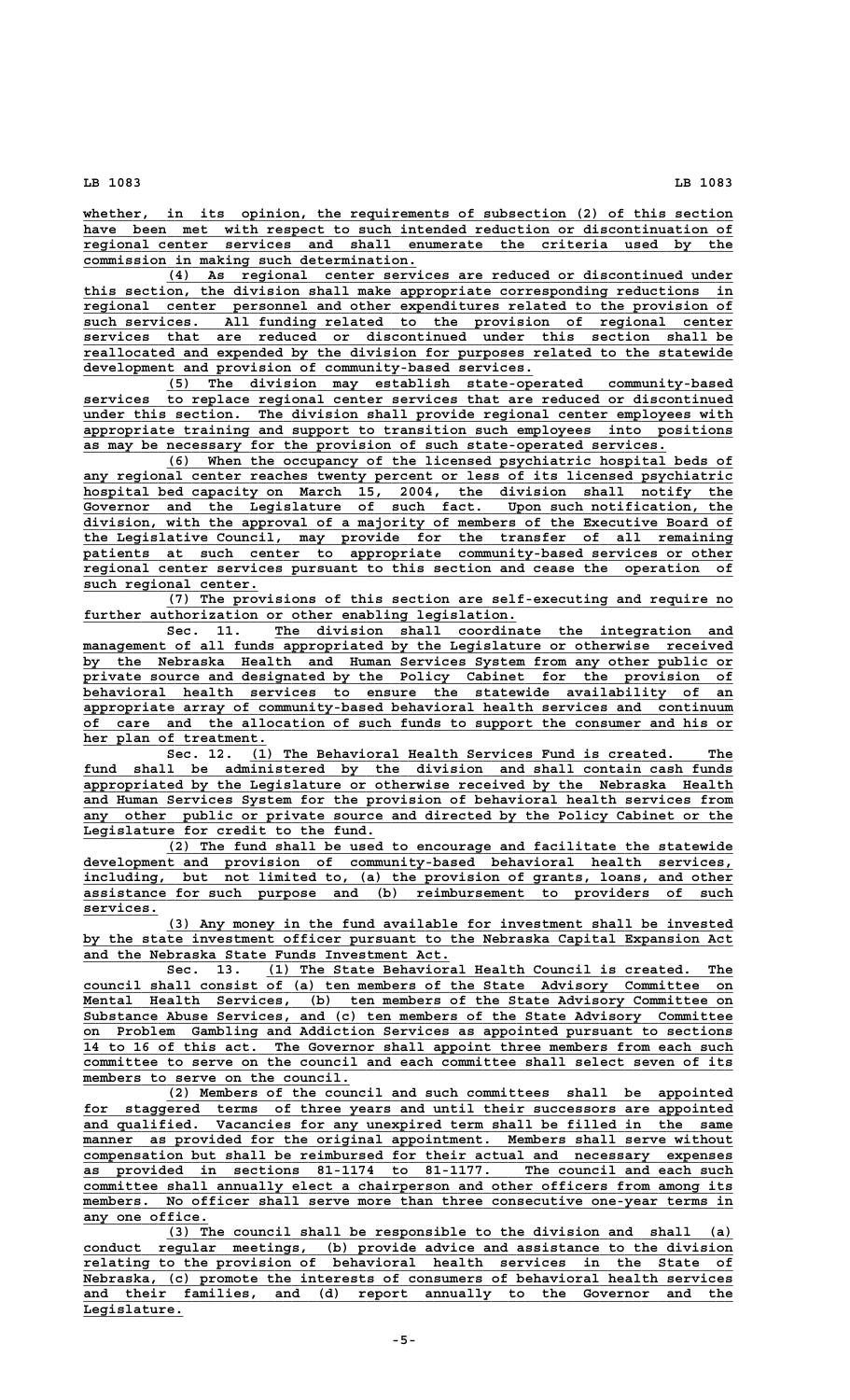**\_\_\_\_\_\_\_\_\_\_\_\_\_\_\_\_\_\_\_\_\_\_\_\_\_\_\_\_\_\_\_\_\_\_\_\_\_\_\_\_\_\_\_\_\_\_\_\_\_\_\_\_\_\_\_\_\_\_ Sec. 14. (1) The State Advisory Committee on Mental Health Services \_\_\_\_\_\_\_\_\_\_\_\_\_\_\_\_\_\_\_\_\_\_\_\_\_\_\_\_\_\_\_\_\_\_\_\_\_\_\_\_\_\_\_\_\_\_\_\_\_\_\_\_\_\_\_\_\_\_\_\_\_\_\_\_\_\_\_\_\_\_\_\_\_\_\_\_\_\_ is created. Members of the committee shall have a demonstrated interest and \_\_\_\_\_\_\_\_\_\_\_\_\_\_\_\_\_\_\_\_\_\_\_\_\_\_\_\_\_\_\_\_\_\_\_\_\_\_\_\_\_\_\_\_\_\_\_\_\_\_\_\_\_\_\_\_\_\_\_\_\_\_\_\_\_\_\_\_\_\_\_\_\_\_\_\_\_\_ commitment and specialized knowledge, experience, or expertise relating to the \_\_\_\_\_\_\_\_\_\_\_\_\_\_\_\_\_\_\_\_\_\_\_\_\_\_\_\_\_\_\_\_\_\_\_\_\_\_\_\_\_\_\_\_\_\_\_\_\_\_\_\_\_\_\_\_\_\_\_\_\_\_\_\_\_\_\_\_\_\_\_\_\_\_\_\_\_\_ provision of mental health services in the State of Nebraska. The committee** shall consist of twenty-three members appointed by the Governor as follows:  **\_\_\_\_\_\_\_\_\_\_\_\_\_\_\_\_\_\_\_\_\_\_\_\_\_\_\_\_\_\_\_\_\_\_\_\_\_\_\_\_\_\_\_\_\_\_\_\_\_\_\_\_\_\_\_\_\_\_\_\_\_\_\_\_\_\_\_\_\_\_\_\_\_\_\_\_\_\_ (a) One regional governing board member, (b) one regional administrator, (c) \_\_\_\_\_\_\_\_\_\_\_\_\_\_\_\_\_\_\_\_\_\_\_\_\_\_\_\_\_\_\_\_\_\_\_\_\_\_\_\_\_\_\_\_\_\_\_\_\_\_\_\_\_\_\_\_\_\_\_\_\_\_\_\_\_\_\_\_\_\_\_\_\_\_\_\_\_\_ twelve consumers of behavioral health services or their family members, (d) \_\_\_\_\_\_\_\_\_\_\_\_\_\_\_\_\_\_\_\_\_\_\_\_\_\_\_\_\_\_\_\_\_\_\_\_\_\_\_\_\_\_\_\_\_\_\_\_\_\_\_\_\_\_\_\_\_\_\_\_\_\_\_\_\_\_\_\_\_\_\_\_\_\_\_\_\_\_ two providers of behavioral health services, (e) two representatives from the \_\_\_\_\_\_\_\_\_\_\_\_\_\_\_\_\_\_\_\_\_\_\_\_\_\_\_\_\_\_\_\_\_\_\_\_\_\_\_\_\_\_\_\_\_\_\_\_\_\_\_\_\_\_\_\_\_\_\_\_\_\_\_\_\_\_\_\_\_\_\_\_\_\_\_\_\_\_ State Department of Education, including one representative from the Division \_\_\_\_\_\_\_\_\_\_\_\_\_\_\_\_\_\_\_\_\_\_\_\_\_\_\_\_\_\_\_\_\_\_\_\_\_\_\_\_\_\_\_\_\_\_\_\_\_\_\_\_\_\_\_\_\_\_\_\_\_\_\_\_\_\_\_\_\_\_\_\_\_\_\_\_\_\_ of Vocational Rehabilitation of the State Department of Education, (f) three \_\_\_\_\_\_\_\_\_\_\_\_\_\_\_\_\_\_\_\_\_\_\_\_\_\_\_\_\_\_\_\_\_\_\_\_\_\_\_\_\_\_\_\_\_\_\_\_\_\_\_\_\_\_\_\_\_\_\_\_\_\_\_\_\_\_\_\_\_\_\_\_\_\_\_\_\_\_ representatives from the Nebraska Health and Human Services System \_\_\_\_\_\_\_\_\_\_\_\_\_\_\_\_\_\_\_\_\_\_\_\_\_\_\_\_\_\_\_\_\_\_\_\_\_\_\_\_\_\_\_\_\_\_\_\_\_\_\_\_\_\_\_\_\_\_\_\_\_\_\_\_\_\_\_\_\_\_\_\_\_\_\_\_\_\_ representing mental health, social services, and medicaid, (g) one \_\_\_\_\_\_\_\_\_\_\_\_\_\_\_\_\_\_\_\_\_\_\_\_\_\_\_\_\_\_\_\_\_\_\_\_\_\_\_\_\_\_\_\_\_\_\_\_\_\_\_\_\_\_\_\_\_\_\_\_\_\_\_\_\_\_\_\_\_\_\_\_\_\_\_\_\_\_ representative from the Nebraska Commission on Law Enforcement and Criminal \_\_\_\_\_\_\_\_\_\_\_\_\_\_\_\_\_\_\_\_\_\_\_\_\_\_\_\_\_\_\_\_\_\_\_\_\_\_\_\_\_\_\_\_\_\_\_\_\_\_\_\_\_\_\_\_\_\_\_\_\_\_\_\_\_\_\_\_\_\_\_\_\_\_\_\_\_\_ Justice, and (h) one representative from the Housing Office of the Community \_\_\_\_\_\_\_\_\_\_\_\_\_\_\_\_\_\_\_\_\_\_\_\_\_\_\_\_\_\_\_\_\_\_\_\_\_\_\_\_\_\_\_\_\_\_\_\_\_\_\_\_\_\_\_\_\_\_\_\_\_\_\_\_\_\_\_\_\_\_\_\_\_ and Rural Development Division of the Department of Economic Development.**

 **\_\_\_\_\_\_\_\_\_\_\_\_\_\_\_\_\_\_\_\_\_\_\_\_\_\_\_\_\_\_\_\_\_\_\_\_\_\_\_\_\_\_\_\_\_\_\_\_\_\_\_\_\_\_\_\_\_\_\_\_\_\_\_\_\_\_\_\_ (2) The committee shall be responsible to the State Behavioral \_\_\_\_\_\_\_\_\_\_\_\_\_\_\_\_\_\_\_\_\_\_\_\_\_\_\_\_\_\_\_\_\_\_\_\_\_\_\_\_\_\_\_\_\_\_\_\_\_\_\_\_\_\_\_\_\_\_\_\_\_\_\_\_\_\_\_\_\_\_\_\_\_\_\_\_\_\_ Health Council and shall (a) serve as the state's mental health planning \_\_\_\_\_\_\_\_\_\_\_\_\_\_\_\_\_\_\_\_\_\_\_\_\_\_\_\_\_\_\_\_\_\_\_\_\_\_\_\_\_\_\_\_\_\_\_\_\_\_\_\_\_\_\_\_\_\_\_\_\_\_\_\_\_\_\_\_\_\_\_\_\_\_\_\_\_\_ council as required by Public Law 102-321, (b) conduct regular meetings, (c) \_\_\_\_\_\_\_\_\_\_\_\_\_\_\_\_\_\_\_\_\_\_\_\_\_\_\_\_\_\_\_\_\_\_\_\_\_\_\_\_\_\_\_\_\_\_\_\_\_\_\_\_\_\_\_\_\_\_\_\_\_\_\_\_\_\_\_\_\_\_\_\_\_\_\_\_\_\_ provide advice and assistance to the council and the division relating to the \_\_\_\_\_\_\_\_\_\_\_\_\_\_\_\_\_\_\_\_\_\_\_\_\_\_\_\_\_\_\_\_\_\_\_\_\_\_\_\_\_\_\_\_\_\_\_\_\_\_\_\_\_\_\_\_\_\_\_\_\_\_\_\_\_\_\_\_\_\_\_\_\_\_\_\_\_\_ provision of mental health services in the State of Nebraska, (d) promote the \_\_\_\_\_\_\_\_\_\_\_\_\_\_\_\_\_\_\_\_\_\_\_\_\_\_\_\_\_\_\_\_\_\_\_\_\_\_\_\_\_\_\_\_\_\_\_\_\_\_\_\_\_\_\_\_\_\_\_\_\_\_\_\_\_\_\_\_\_\_\_\_\_\_\_\_\_\_ interests of consumers and their families, (e) provide reports as requested by \_\_\_\_\_\_\_\_\_\_\_\_\_\_\_\_\_\_\_\_\_\_\_\_\_\_\_\_\_\_\_\_\_\_\_\_\_\_\_\_\_\_\_\_\_\_\_\_\_\_\_\_\_\_\_\_\_\_\_\_\_\_\_\_\_\_\_\_\_\_\_\_\_\_\_\_\_\_ the council or the division, and (f) engage in such other activities as** directed or authorized by the council.<br>Sec. 15. (1) The State

 **\_\_\_\_\_\_\_\_\_\_\_\_\_\_\_\_\_\_\_\_\_\_\_\_\_\_\_\_\_\_\_\_\_\_\_\_\_\_\_\_\_\_\_\_\_\_\_\_\_\_\_\_\_\_\_ Sec. 15. (1) The State Advisory Committee on Substance Abuse \_\_\_\_\_\_\_\_\_\_\_\_\_\_\_\_\_\_\_\_\_\_\_\_\_\_\_\_\_\_\_\_\_\_\_\_\_\_\_\_\_\_\_\_\_\_\_\_\_\_\_\_\_\_\_\_\_\_\_\_\_\_\_\_\_\_\_\_\_\_\_\_\_\_\_\_\_\_ Services is created. Members of the committee shall have a demonstrated \_\_\_\_\_\_\_\_\_\_\_\_\_\_\_\_\_\_\_\_\_\_\_\_\_\_\_\_\_\_\_\_\_\_\_\_\_\_\_\_\_\_\_\_\_\_\_\_\_\_\_\_\_\_\_\_\_\_\_\_\_\_\_\_\_\_\_\_\_\_\_\_\_\_\_\_\_\_ interest and commitment and specialized knowledge, experience, or expertise \_\_\_\_\_\_\_\_\_\_\_\_\_\_\_\_\_\_\_\_\_\_\_\_\_\_\_\_\_\_\_\_\_\_\_\_\_\_\_\_\_\_\_\_\_\_\_\_\_\_\_\_\_\_\_\_\_\_\_\_\_\_\_\_\_\_\_\_\_\_\_\_\_\_\_\_\_\_ relating to the provision of substance abuse services in the State of \_\_\_\_\_\_\_\_\_\_\_\_\_\_\_\_\_\_\_\_\_\_\_\_\_\_\_\_\_\_\_\_\_\_\_\_\_\_\_\_\_\_\_\_\_\_\_\_\_\_\_\_\_\_\_\_\_\_\_\_\_\_\_\_\_\_\_\_\_\_\_\_\_\_\_\_\_\_ Nebraska. The committee shall consist of twelve members appointed by the** Governor.

> **\_\_\_\_\_\_\_\_\_\_\_\_\_\_\_\_\_\_\_\_\_\_\_\_\_\_\_\_\_\_\_\_\_\_\_\_\_\_\_\_\_\_\_\_\_\_\_\_\_\_\_\_\_\_\_\_\_\_\_\_\_\_\_\_\_\_\_\_ (2) The committee shall be responsible to the State Behavioral**  $Health Council and shall (a) conduct regular meetings, (b) provide advice and$  **\_\_\_\_\_\_\_\_\_\_\_\_\_\_\_\_\_\_\_\_\_\_\_\_\_\_\_\_\_\_\_\_\_\_\_\_\_\_\_\_\_\_\_\_\_\_\_\_\_\_\_\_\_\_\_\_\_\_\_\_\_\_\_\_\_\_\_\_\_\_\_\_\_\_\_\_\_\_ assistance to the council and the division relating to the provision of \_\_\_\_\_\_\_\_\_\_\_\_\_\_\_\_\_\_\_\_\_\_\_\_\_\_\_\_\_\_\_\_\_\_\_\_\_\_\_\_\_\_\_\_\_\_\_\_\_\_\_\_\_\_\_\_\_\_\_\_\_\_\_\_\_\_\_\_\_\_\_\_\_\_\_\_\_\_ substance abuse services in the State of Nebraska, (c) promote the interests \_\_\_\_\_\_\_\_\_\_\_\_\_\_\_\_\_\_\_\_\_\_\_\_\_\_\_\_\_\_\_\_\_\_\_\_\_\_\_\_\_\_\_\_\_\_\_\_\_\_\_\_\_\_\_\_\_\_\_\_\_\_\_\_\_\_\_\_\_\_\_\_\_\_\_\_\_\_ of consumers and their families, (d) provide reports as requested by the \_\_\_\_\_\_\_\_\_\_\_\_\_\_\_\_\_\_\_\_\_\_\_\_\_\_\_\_\_\_\_\_\_\_\_\_\_\_\_\_\_\_\_\_\_\_\_\_\_\_\_\_\_\_\_\_\_\_\_\_\_\_\_\_\_\_\_\_\_\_\_\_\_\_\_\_\_\_ council or the division, and (e) engage in such other activities as directed \_\_\_\_\_\_\_\_\_\_\_\_\_\_\_\_\_\_\_\_\_\_\_\_\_\_\_\_\_ or authorized by the council.**

 **\_\_\_\_\_\_\_\_\_\_\_\_\_\_\_\_\_\_\_\_\_\_\_\_\_\_\_\_\_\_\_\_\_\_\_\_\_\_\_\_\_\_\_\_\_\_\_\_\_\_\_\_\_\_\_\_\_\_ Sec. 16. (1) The State Advisory Committee on Problem Gambling and \_\_\_\_\_\_\_\_\_\_\_\_\_\_\_\_\_\_\_\_\_\_\_\_\_\_\_\_\_\_\_\_\_\_\_\_\_\_\_\_\_\_\_\_\_\_\_\_\_\_\_\_\_\_\_\_\_\_\_\_\_\_\_\_\_\_\_\_\_\_\_\_\_\_\_\_\_\_ Addiction Services is created. Members of the committee shall have a \_\_\_\_\_\_\_\_\_\_\_\_\_\_\_\_\_\_\_\_\_\_\_\_\_\_\_\_\_\_\_\_\_\_\_\_\_\_\_\_\_\_\_\_\_\_\_\_\_\_\_\_\_\_\_\_\_\_\_\_\_\_\_\_\_\_\_\_\_\_\_\_\_\_\_\_\_\_ demonstrated interest and commitment and specialized knowledge, experience, or \_\_\_\_\_\_\_\_\_\_\_\_\_\_\_\_\_\_\_\_\_\_\_\_\_\_\_\_\_\_\_\_\_\_\_\_\_\_\_\_\_\_\_\_\_\_\_\_\_\_\_\_\_\_\_\_\_\_\_\_\_\_\_\_\_\_\_\_\_\_\_\_\_\_\_\_\_\_ expertise relating to the provision of problem gambling and addiction services** in the State of Nebraska. The committee shall consist of twelve members  **\_\_\_\_\_\_\_\_\_\_\_\_\_\_\_\_\_\_\_\_\_\_\_\_\_\_ appointed by the Governor.**

 **\_\_\_\_\_\_\_\_\_\_\_\_\_\_\_\_\_\_\_\_\_\_\_\_\_\_\_\_\_\_\_\_\_\_\_\_\_\_\_\_\_\_\_\_\_\_\_\_\_\_\_\_\_\_\_\_\_\_\_\_\_\_\_\_\_\_\_\_ (2) The committee shall be responsible to the State Behavioral \_\_\_\_\_\_\_\_\_\_\_\_\_\_\_\_\_\_\_\_\_\_\_\_\_\_\_\_\_\_\_\_\_\_\_\_\_\_\_\_\_\_\_\_\_\_\_\_\_\_\_\_\_\_\_\_\_\_\_\_\_\_\_\_\_\_\_\_\_\_\_\_\_\_\_\_\_\_ Health Council and shall (a) conduct regular meetings, (b) provide advice and \_\_\_\_\_\_\_\_\_\_\_\_\_\_\_\_\_\_\_\_\_\_\_\_\_\_\_\_\_\_\_\_\_\_\_\_\_\_\_\_\_\_\_\_\_\_\_\_\_\_\_\_\_\_\_\_\_\_\_\_\_\_\_\_\_\_\_\_\_\_\_\_\_\_\_\_\_\_ assistance to the council and the division relating to the provision of \_\_\_\_\_\_\_\_\_\_\_\_\_\_\_\_\_\_\_\_\_\_\_\_\_\_\_\_\_\_\_\_\_\_\_\_\_\_\_\_\_\_\_\_\_\_\_\_\_\_\_\_\_\_\_\_\_\_\_\_\_\_\_\_\_\_\_\_\_\_\_\_\_\_\_\_\_\_ problem gambling and addiction services in the State of Nebraska, (c) evaluate \_\_\_\_\_\_\_\_\_\_\_\_\_\_\_\_\_\_\_\_\_\_\_\_\_\_\_\_\_\_\_\_\_\_\_\_\_\_\_\_\_\_\_\_\_\_\_\_\_\_\_\_\_\_\_\_\_\_\_\_\_\_\_\_\_\_\_\_\_\_\_\_\_\_\_\_\_\_ applications for funding from the Compulsive Gamblers Assistance Fund and make** recommendations relating to disbursements from the fund, (d) promote the  **\_\_\_\_\_\_\_\_\_\_\_\_\_\_\_\_\_\_\_\_\_\_\_\_\_\_\_\_\_\_\_\_\_\_\_\_\_\_\_\_\_\_\_\_\_\_\_\_\_\_\_\_\_\_\_\_\_\_\_\_\_\_\_\_\_\_\_\_\_\_\_\_\_\_\_\_\_\_ interests of consumers and their families, (e) provide reports as requested by \_\_\_\_\_\_\_\_\_\_\_\_\_\_\_\_\_\_\_\_\_\_\_\_\_\_\_\_\_\_\_\_\_\_\_\_\_\_\_\_\_\_\_\_\_\_\_\_\_\_\_\_\_\_\_\_\_\_\_\_\_\_\_\_\_\_\_\_\_\_\_\_\_\_\_\_\_\_ the council or the division, and (f) engage in such other activities as \_\_\_\_\_\_\_\_\_\_\_\_\_\_\_\_\_\_\_\_\_\_\_\_\_\_\_\_\_\_\_\_\_\_\_\_\_\_ directed or authorized by the council.**

**Sec. 17. Section 83-162.04, Revised Statutes Supplement, 2002, is amended to read:**

 **—————————— 83-162.04. The Compulsive Gamblers Assistance Fund is created. The \_\_\_** fund shall include revenue transferred from the State Lottery Operation Trust Fund under section 9-812 and the Charitable Gaming Operations Fund under  **\_\_\_\_\_\_\_\_\_\_\_\_\_\_\_\_\_\_\_\_\_\_\_\_\_\_\_\_\_\_\_\_\_\_\_\_\_\_\_\_\_\_\_\_\_\_\_\_\_\_\_\_\_\_\_\_\_\_\_\_\_\_\_\_\_\_\_\_\_\_\_\_\_\_\_\_\_\_ section 9-1,101 and any other revenue received by the division for credit to \_\_\_\_\_\_\_\_\_\_\_\_\_\_\_\_\_\_\_\_\_\_\_\_\_\_\_\_\_\_\_\_\_\_\_\_\_\_\_\_\_\_\_\_\_\_\_\_\_\_\_\_\_\_\_\_\_\_\_\_\_\_\_\_\_\_\_\_\_\_\_\_\_\_\_\_\_\_ the fund from any other public or private source, including, but not limited \_\_\_\_\_\_\_\_\_\_\_\_\_\_\_\_\_\_\_\_\_\_\_\_\_\_\_\_\_\_\_\_\_\_\_\_\_\_\_\_\_\_\_\_\_\_\_\_\_\_\_\_\_\_\_\_\_\_\_\_\_\_\_\_\_\_\_\_\_\_\_\_ to, appropriations, grants, donations, gifts, devises, or bequests. The division shall administer the fund for the treatment of compulsive problem —————————— \_\_\_\_\_\_\_** gamblers as recommended by the commission the State Advisory Committee on Problem Gambling and Addiction Services established under section 16 of this  **\_\_\_ act and shall spend no more than ten percent of the money appropriated to the** fund for administrative costs. <del>In addition to money transferred to the fund</del> from the State Lottery Operation Trust Fund under section 9-812 and the Charitable Gaming Operations Fund under section 9-1,101, the department is authorized to accept for deposit in the Compulsive Gamblers Assistance Fund  $\frac{1}{2}$  donations, gifts, devises, or bequests from any federal, state,  $\frac{1}{2}$ **public, or private source to be used by the division in the exercise of this ——————— —— ——————— —————— —— —— ———— —— ——— ———————— —— ——— ———————— —— ———** authority under and in the performance of its duties in carrying out the **provisions of the Alcoholism, Drug Abuse, and Addiction Services Act which —————————— —— ——— ——————————— ———— —————— ——— ————————— ———————— ——— ———— relate to compulsive gambling.** The Director of Administrative Services shall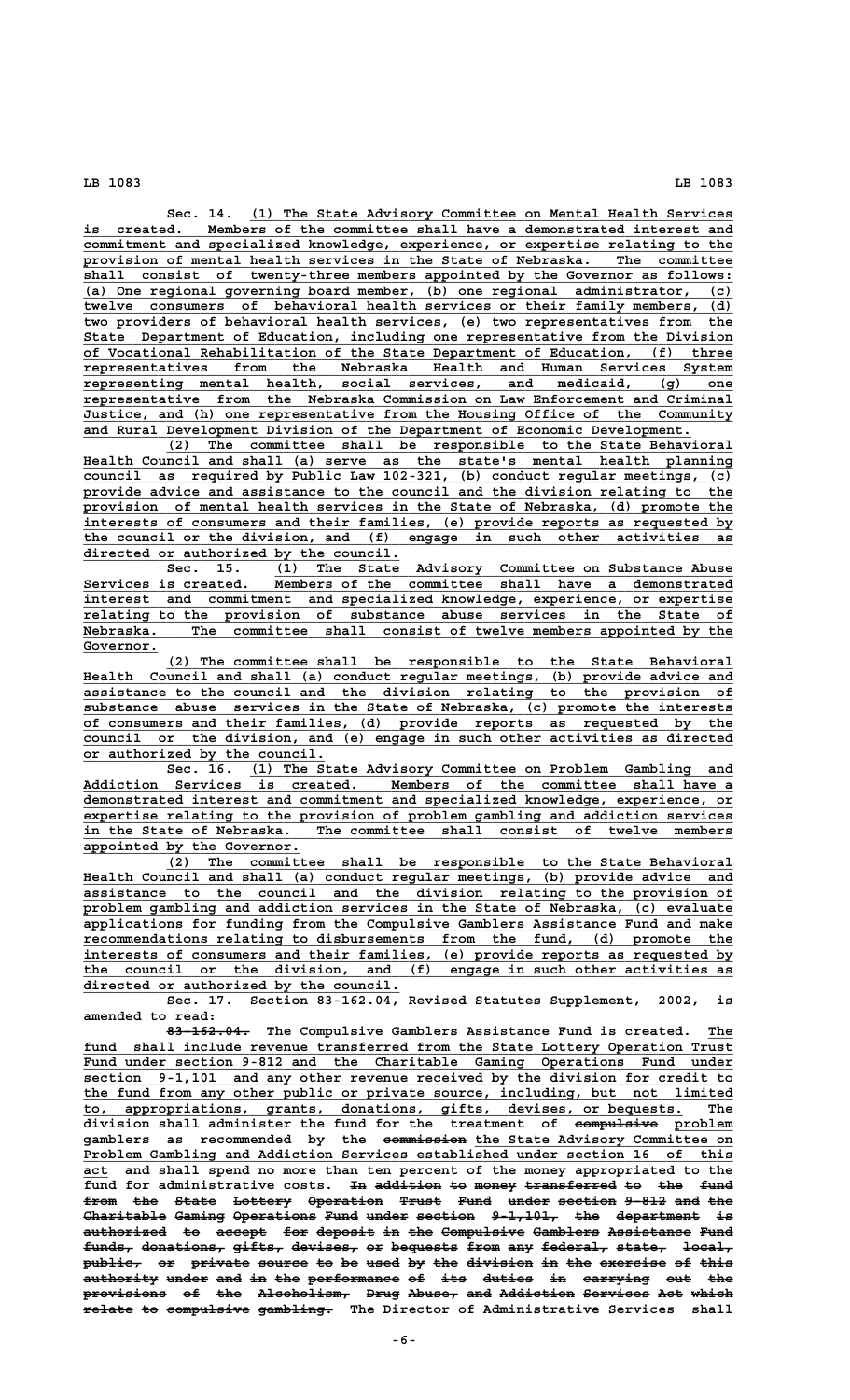**draw warrants upon the Compulsive Gamblers Assistance Fund upon the presentation of proper vouchers by the division. Money from the Compulsive Gamblers Assistance Fund shall be used exclusively for the purpose of providing assistance to agencies, groups, organizations, and individuals that provide education, assistance, and counseling to individuals and families** experiencing difficulty as a result of problem <del>or pathological</del> gambling, to **promote the awareness of gamblers assistance programs, and to pay the costs** and expenses of the division and the committee and the commission with regard to <del>compulsiv</del>e problem gambling. Neither the director of the division nor the  **\_\_\_ \_\_\_ —— ———————————— The division shall not provide any direct services to problem or pathological**

> **gamblers or their families. Funds appropriated from the Compulsive Gamblers** Assistance Fund shall not be granted or loaned to or administered by any  $\theta$ the mental health regional governing boards created pursuant to the Nebraska Comprehensive Community Mental Health Services Act unless the mental health  $r$ egion regional behavioral health authority unless the authority is a direct provider of services dealing with the treatment of compulsive gambling a problem gamblers assistance program. Any money in the fund available for **investment shall be invested by the state investment officer pursuant to the Nebraska Capital Expansion Act and the Nebraska State Funds Investment Act.**

 **\_\_\_\_\_\_\_\_\_\_\_\_\_\_\_\_\_\_\_\_\_\_\_\_\_\_\_\_\_\_\_\_\_\_\_\_\_\_\_\_\_\_\_\_\_\_\_\_\_\_\_\_\_\_\_\_\_ Sec. 18. (1) The Behavioral Health Oversight Commission of the \_\_\_\_\_\_\_\_\_\_\_\_\_\_\_\_\_\_\_\_\_\_\_\_\_\_\_\_\_\_\_\_\_\_\_\_\_\_\_\_\_\_\_\_\_\_\_\_\_\_\_\_\_\_\_\_\_\_\_\_\_\_\_\_\_\_\_\_\_\_\_\_\_\_\_\_\_\_ Legislature is created. The commission shall consist of not more than twenty \_\_\_\_\_\_\_\_\_\_\_\_\_\_\_\_\_\_\_\_\_\_\_\_\_\_\_\_\_\_\_\_\_\_\_\_\_\_\_\_\_\_\_\_\_\_\_\_\_\_\_\_\_\_\_\_\_\_\_\_\_\_\_\_\_\_\_\_\_\_\_\_\_\_\_\_\_\_ members appointed by the chairperson of the Health and Human Services \_\_\_\_\_\_\_\_\_\_\_\_\_\_\_\_\_\_\_\_\_\_\_\_\_\_\_\_\_\_\_\_\_\_\_\_\_\_\_\_\_\_\_\_\_\_\_\_\_\_\_\_\_\_\_\_\_\_\_\_\_\_\_\_\_\_\_\_\_\_\_\_\_\_\_\_\_\_ Committee of the Legislature and confirmed by a majority of members of the \_\_\_\_\_\_\_\_\_\_\_\_\_\_\_\_\_\_\_\_\_\_\_\_\_\_\_\_\_\_\_\_\_\_\_\_\_\_\_\_\_\_\_\_\_\_\_\_\_\_\_\_\_\_\_\_\_\_\_\_\_\_\_\_\_\_\_\_\_\_\_\_\_\_\_\_\_\_ committee. Members of the commission shall (a) include, but not be limited \_\_\_\_\_\_\_\_\_\_\_\_\_\_\_\_\_\_\_\_\_\_\_\_\_\_\_\_\_\_\_\_\_\_\_\_\_\_\_\_\_\_\_\_\_\_\_\_\_\_\_\_\_\_\_\_\_\_\_\_\_\_\_\_\_\_\_\_\_\_\_\_\_\_\_\_\_\_ to, representatives of the Legislature, consumers and consumer advocacy \_\_\_\_\_\_\_\_\_\_\_\_\_\_\_\_\_\_\_\_\_\_\_\_\_\_\_\_\_\_\_\_\_\_\_\_\_\_\_\_\_\_\_\_\_\_\_\_\_\_\_\_\_\_\_\_\_\_\_\_\_\_\_\_\_\_\_\_\_\_\_\_\_\_\_\_\_\_ organizations, behavioral health providers, the communities of Norfolk and \_\_\_\_\_\_\_\_\_\_\_\_\_\_\_\_\_\_\_\_\_\_\_\_\_\_\_\_\_\_\_\_\_\_\_\_\_\_\_\_\_\_\_\_\_\_\_\_\_\_\_\_\_\_\_\_\_\_\_\_\_\_\_\_\_\_\_\_\_\_\_\_\_\_\_\_\_\_ Hastings, state employees, regional behavioral health authorities, mental \_\_\_\_\_\_\_\_\_\_\_\_\_\_\_\_\_\_\_\_\_\_\_\_\_\_\_\_\_\_\_\_\_\_\_\_\_\_\_\_\_\_\_\_\_\_\_\_\_\_\_\_\_\_\_\_\_\_\_\_\_\_\_\_\_\_\_\_\_\_\_\_\_\_\_\_\_\_ health boards, and law enforcement, (b) possess a demonstrated interest and \_\_\_\_\_\_\_\_\_\_\_\_\_\_\_\_\_\_\_\_\_\_\_\_\_\_\_\_\_\_\_\_\_\_\_\_\_\_\_\_\_\_\_\_\_\_\_\_\_\_\_\_\_\_\_\_\_\_\_\_\_\_\_\_\_\_\_\_\_\_\_\_\_\_\_\_\_\_ commitment and specialized knowledge, experience, or expertise relating to the \_\_\_\_\_\_\_\_\_\_\_\_\_\_\_\_\_\_\_\_\_\_\_\_\_\_\_\_\_\_\_\_\_\_\_\_\_\_\_\_\_\_\_\_\_\_\_\_\_\_\_\_\_\_\_\_\_\_\_\_\_\_\_\_\_\_\_\_\_\_\_\_\_\_\_\_\_\_ provision of behavioral health services in the State of Nebraska, and (c) be** broadly representative of all the behavioral health regions. Members of the  **\_\_\_\_\_\_\_\_\_\_\_\_\_\_\_\_\_\_\_\_\_\_\_\_\_\_\_\_\_\_\_\_\_\_\_\_\_\_\_\_\_\_\_\_\_\_\_\_\_\_\_\_\_\_\_\_\_\_\_\_\_\_\_\_\_\_\_\_\_\_\_\_\_\_\_\_\_\_ commission shall serve without compensation but shall be reimbursed from the \_\_\_\_\_\_\_\_\_\_\_\_\_\_\_\_\_\_\_\_\_\_\_\_\_\_\_\_\_\_\_\_\_\_\_\_\_\_\_\_\_\_\_\_\_\_\_\_\_\_\_\_\_\_\_\_\_\_\_\_\_\_\_\_\_\_\_\_\_\_\_\_\_\_\_\_\_\_ Nebraska Health Care Cash Fund for their actual and necessary expenses as \_\_\_\_\_\_\_\_\_\_\_\_\_\_\_\_\_\_\_\_\_\_\_\_\_\_\_\_\_\_\_\_\_\_\_\_\_\_\_\_ provided in sections 81-1174 to 81-1177.**

 **\_\_\_\_\_\_\_\_\_\_\_\_\_\_\_\_\_\_\_\_\_\_\_\_\_\_\_\_\_\_\_\_\_\_\_\_\_\_\_\_\_\_\_\_\_\_\_\_\_\_\_\_\_\_\_\_\_\_\_\_\_\_\_\_\_\_\_\_ (2) The commission, under the direction of and in consultation with \_\_\_\_\_\_\_\_\_\_\_\_\_\_\_\_\_\_\_\_\_\_\_\_\_\_\_\_\_\_\_\_\_\_\_\_\_\_\_\_\_\_\_\_\_\_\_\_\_\_\_\_\_\_\_\_\_\_\_\_\_\_\_\_\_\_\_\_\_\_\_\_\_\_\_\_\_\_ the Health and Human Services Committee of the Legislature, shall oversee and**  $\texttt{support implementation}$  of the Nebraska Behavioral Health Services Act and  **\_\_\_\_\_\_\_\_\_\_\_\_\_\_\_\_\_\_\_\_\_\_\_\_\_\_\_\_\_\_\_\_\_\_\_\_\_\_\_\_\_\_\_\_\_\_\_\_\_\_\_\_\_\_\_\_\_\_\_\_\_\_\_\_\_\_\_\_\_\_\_\_\_\_\_\_\_\_ shall administer such funds as appropriated by the Legislature from the \_\_\_\_\_\_\_\_\_\_\_\_\_\_\_\_\_\_\_\_\_\_\_\_\_\_\_\_\_\_\_\_\_\_\_\_\_\_\_\_\_\_\_\_\_\_\_\_\_\_\_\_\_\_\_\_\_\_\_\_\_\_\_\_\_\_\_\_\_\_\_\_\_\_\_\_\_\_ Nebraska Health Care Cash Fund for such purpose. The commission may employ \_\_\_\_\_\_\_\_\_\_\_\_\_\_\_\_\_\_\_\_\_\_\_\_\_\_\_\_\_\_\_\_\_\_\_\_\_\_\_\_\_\_\_\_\_\_\_\_\_\_\_\_\_\_\_\_\_\_\_\_\_\_\_\_\_\_\_\_\_\_\_\_\_\_\_\_\_\_ staff, enter into contracts, establish and utilize task forces and \_\_\_\_\_\_\_\_\_\_\_\_\_\_\_\_\_\_\_\_\_\_\_\_\_\_\_\_\_\_\_\_\_\_\_\_\_\_\_\_\_\_\_\_\_\_\_\_\_\_\_\_\_\_\_\_\_\_\_\_\_\_\_\_\_\_\_\_\_\_\_\_\_\_\_\_\_\_ subcommittees, and perform such other activities as necessary and appropriate \_\_\_\_\_\_\_\_\_\_\_\_\_\_\_\_\_\_\_\_\_\_\_\_\_\_\_\_\_\_\_\_\_\_\_\_\_\_\_\_\_\_\_ to carry out its duties under this section.**

 **\_\_\_\_\_\_\_\_\_\_\_\_\_\_\_\_\_\_\_\_\_\_\_\_\_\_\_\_\_\_\_\_\_\_\_\_\_\_\_\_\_\_\_\_\_\_\_\_\_\_\_\_\_\_\_\_\_\_\_\_\_\_\_ (3) The commission and this section terminate on June 30, 2008.**

 **\_\_\_\_\_\_\_\_\_\_\_\_\_\_\_\_\_\_\_\_\_\_\_\_\_\_\_\_\_\_\_\_\_\_\_\_\_\_\_\_\_\_\_\_\_\_\_\_\_\_\_\_\_\_\_\_\_\_ Sec. 19. (1) The division shall prepare and submit a behavioral** health implementation plan to the Governor and the Legislature on or before  **\_\_\_\_\_\_\_\_\_\_\_\_\_ July 1, 2004.**

 **\_\_\_\_\_\_\_\_\_\_\_\_\_\_\_\_\_\_\_\_\_\_\_\_\_\_\_\_\_\_\_\_\_\_\_\_\_\_\_\_\_\_\_\_\_\_\_\_\_\_\_\_\_\_\_\_\_\_\_\_\_\_\_\_\_\_\_\_ (2) The division shall communicate regularly with the Behavioral \_\_\_\_\_\_\_\_\_\_\_\_\_\_\_\_\_\_\_\_\_\_\_\_\_\_\_\_\_\_\_\_\_\_\_\_\_\_\_\_\_\_\_\_\_\_\_\_\_\_\_\_\_\_\_\_\_\_\_\_\_\_\_\_\_\_\_\_\_\_\_\_\_\_\_\_\_\_ Health Oversight Commission and the Health and Human Services Committee of the \_\_\_\_\_\_\_\_\_\_\_\_\_\_\_\_\_\_\_\_\_\_\_\_\_\_\_\_\_\_\_\_\_\_\_\_\_\_\_\_\_\_\_\_\_\_\_\_\_\_\_\_\_\_\_\_\_\_\_\_\_\_\_\_\_\_\_\_\_\_\_\_\_\_\_\_\_\_ Legislature and shall provide such reports and other information as requested \_\_\_\_\_\_\_\_\_\_\_\_\_\_\_\_\_\_\_\_\_\_\_\_\_\_\_\_\_\_\_\_\_\_\_\_\_\_\_\_\_\_\_\_\_\_\_\_\_\_\_\_\_\_\_\_\_\_\_\_\_\_\_\_\_\_\_\_\_\_\_\_\_\_\_\_\_\_ by the commission or the committee during preparation of the plan. The \_\_\_\_\_\_\_\_\_\_\_\_\_\_\_\_\_\_\_\_\_\_\_\_\_\_\_\_\_\_\_\_\_\_\_\_\_\_\_\_\_\_\_\_\_\_\_\_\_\_\_\_\_\_\_\_\_\_\_\_\_\_\_\_\_\_\_\_\_\_\_\_\_\_\_\_\_\_ commission shall review such plan and shall provide written recommendations** relating to the plan to the division and the committee no later than October  **\_\_\_\_\_\_\_\_\_\_\_\_\_\_\_\_\_\_\_\_\_\_\_\_\_\_\_\_\_\_\_\_\_\_\_\_\_\_\_\_\_\_\_\_\_\_\_\_\_\_\_\_\_\_\_\_\_\_\_\_\_\_\_\_\_\_\_\_\_\_\_\_\_\_\_\_\_\_ 1, 2004. The division shall provide written responses to such recommendations \_\_\_\_\_\_\_\_\_\_\_\_\_\_\_\_\_\_\_\_\_\_\_\_\_\_\_\_\_\_\_\_\_\_\_\_\_\_\_\_\_\_\_\_\_\_\_\_\_\_\_\_\_\_\_\_\_\_\_\_\_\_\_\_\_\_\_\_\_\_\_\_\_\_\_\_\_\_ to the commission and the committee, including any proposed changes to the** plan, no later than December 1, 2004.

 **\_\_\_\_\_\_\_\_\_\_\_\_\_\_\_\_\_\_\_\_\_\_\_\_\_\_\_\_\_\_\_\_\_\_\_\_\_\_\_\_\_\_\_\_\_\_\_\_\_\_\_\_\_\_\_\_\_\_\_\_\_\_\_\_\_\_\_\_ (3) The division shall immediately advise the committee and the \_\_\_\_\_\_\_\_\_\_\_\_\_\_\_\_\_\_\_\_\_\_\_\_\_\_\_\_\_\_\_\_\_\_\_\_\_\_\_\_\_\_\_\_\_\_\_\_\_\_\_\_\_\_\_\_\_\_\_\_\_\_\_\_\_\_\_\_\_\_\_\_\_\_\_\_\_\_ commission of any proposed changes to the plan as submitted and shall provide** monthly and other reports as requested by the committee or the commission  **\_\_\_\_\_\_\_\_\_\_\_\_\_\_\_\_\_\_\_\_\_\_\_\_\_\_\_\_\_\_\_\_\_\_ during implementation of the plan.**

Sec. 20. The behavioral health implementation plan required under  **\_\_\_\_\_\_\_\_\_\_\_\_\_\_\_\_\_\_\_\_\_\_\_\_\_\_\_\_\_\_\_\_\_\_\_\_\_\_\_\_\_\_\_\_\_\_\_\_\_\_\_\_\_\_\_\_\_\_\_\_\_\_\_\_\_\_\_\_\_\_\_\_\_\_\_\_\_\_ section 19 of this act shall be consistent with the Nebraska Behavioral Health \_\_\_\_\_\_\_\_\_\_\_\_\_\_\_\_\_\_\_\_\_\_\_\_\_\_\_\_\_\_\_\_\_\_\_\_\_\_\_\_\_\_\_\_\_\_\_\_\_\_\_\_\_\_\_\_\_\_\_\_\_\_\_\_\_\_\_\_\_\_\_\_\_\_\_\_\_\_ Services Act and shall include, but not be limited to, a detailed description \_\_\_\_\_\_\_\_\_\_\_\_\_\_\_\_\_\_\_\_\_\_\_\_\_\_\_\_\_\_\_\_\_\_\_\_\_\_\_\_\_\_\_\_\_\_\_\_\_\_\_\_\_\_\_\_\_\_\_\_\_\_\_\_\_\_\_\_\_\_ of all completed, current, and proposed activities by the division to:**

 **\_\_\_\_\_\_\_\_\_\_\_\_\_\_\_\_\_\_\_\_\_\_\_\_\_\_\_\_\_\_\_\_\_\_\_\_\_\_\_\_\_\_\_\_\_\_\_\_\_\_\_\_\_\_\_\_\_\_\_\_\_\_\_\_\_\_\_\_ (1) Select and appoint an administrator, chief clinical officer, \_\_\_\_\_\_\_\_\_\_\_\_\_\_\_\_\_\_\_\_\_\_\_\_\_\_\_\_\_\_\_\_\_\_\_\_\_\_\_\_\_\_\_\_\_\_\_\_\_\_\_\_\_\_\_\_\_\_\_\_\_\_\_\_\_\_\_\_\_\_\_\_\_\_\_\_\_\_ program administrator for consumer affairs, and other staff within the division; \_\_\_\_\_\_\_\_\_**

 **\_\_\_\_\_\_\_\_\_\_\_\_\_\_\_\_\_\_\_\_\_\_\_\_\_\_\_\_\_\_\_\_\_\_\_\_\_\_\_\_\_\_\_\_\_\_\_\_\_\_\_\_\_\_\_\_\_\_\_\_\_\_\_\_\_\_\_\_ (2) Implement necessary and appropriate administrative and other** changes within the Nebraska Health and Human Services System to carry out the  **\_\_\_\_\_\_\_\_\_\_\_\_\_\_\_\_\_\_\_\_\_\_\_\_\_\_\_\_\_\_\_\_\_\_\_\_\_\_\_\_ Nebraska Behavioral Health Services Act;**

 **\_\_\_\_\_\_\_\_\_\_\_\_\_\_\_\_\_\_\_\_\_\_\_\_\_\_\_\_\_\_\_\_\_\_\_\_\_\_\_\_\_\_\_\_\_\_\_\_\_\_\_\_\_\_\_\_\_\_\_\_\_\_\_\_\_\_\_\_ (3) Describe and define the role and function of the office of \_\_\_\_\_\_\_\_\_\_\_\_\_\_\_\_\_\_\_\_\_\_\_\_\_\_\_\_\_\_\_\_\_\_\_\_\_ consumer affairs within the division;**

 **\_\_\_\_\_\_\_\_\_\_\_\_\_\_\_\_\_\_\_\_\_\_\_\_\_\_\_\_\_\_\_\_\_\_\_\_\_\_\_\_\_\_\_\_\_\_\_\_\_\_\_\_\_\_\_\_\_\_\_\_\_\_\_\_\_\_\_\_ (4) Describe and define the relationship between the division and**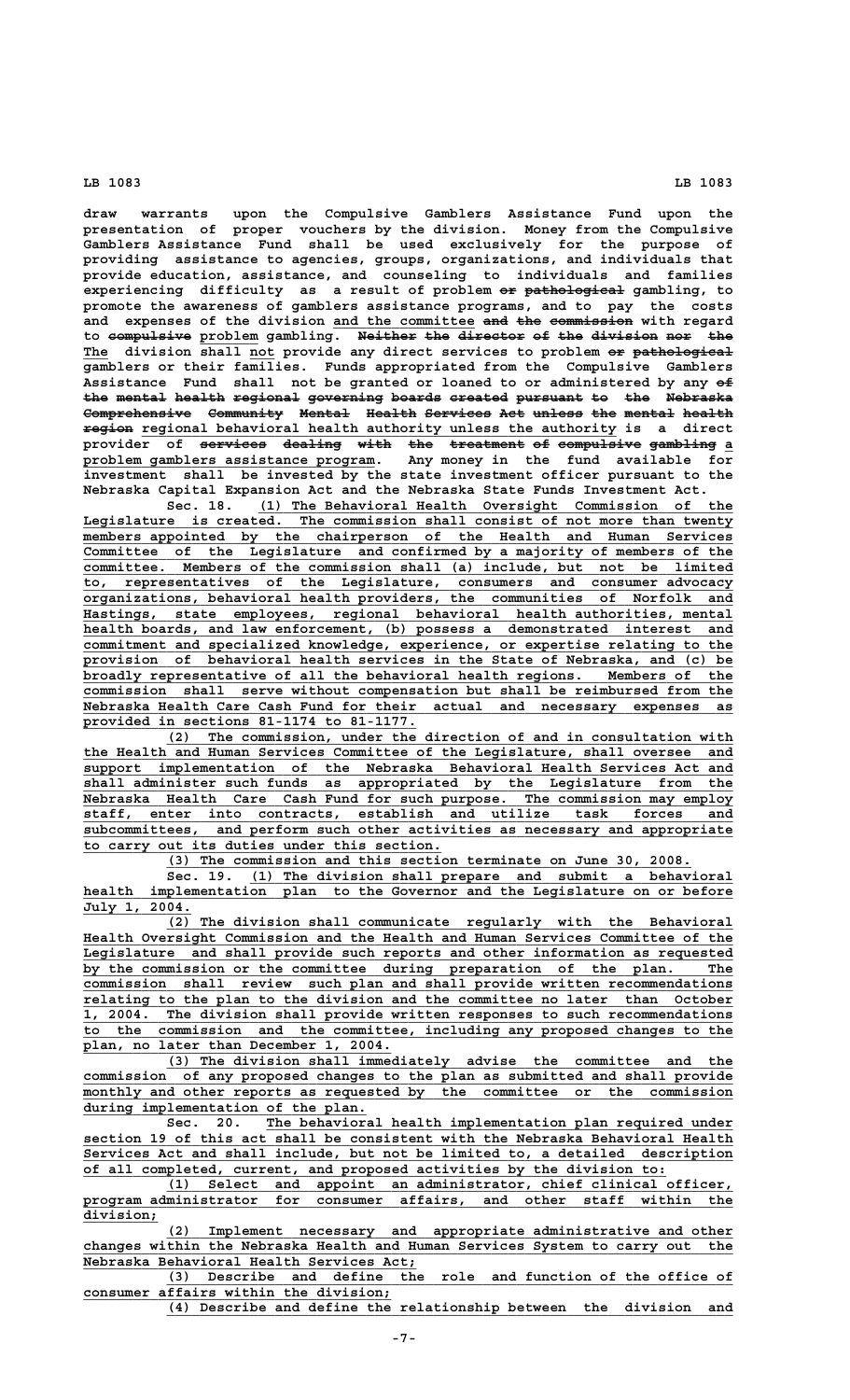**\_\_\_\_\_\_\_\_\_\_\_\_\_\_\_\_\_\_\_\_\_\_\_\_\_\_\_\_\_\_\_\_\_\_\_\_\_\_\_\_\_\_\_\_\_\_\_\_\_\_\_\_\_\_\_\_\_\_\_\_\_\_\_\_\_\_\_\_\_\_\_\_\_\_\_\_\_\_ regional behavioral health authorities, including, but not limited to, the**  $\overline{\phantom{a}}$  and scope of the coordination and oversight of such authorities by the  **division; \_\_\_\_\_\_\_\_\_**

 **\_\_\_\_\_\_\_\_\_\_\_\_\_\_\_\_\_\_\_\_\_\_\_\_\_\_\_\_\_\_\_\_\_\_\_\_\_\_\_\_\_\_\_\_\_\_\_\_\_\_\_\_\_\_\_\_\_\_\_\_\_\_\_\_\_\_\_\_ (5) Encourage and facilitate the statewide development and provision \_\_\_\_\_\_\_\_\_\_\_\_\_\_\_\_\_\_\_\_\_\_\_\_\_\_\_\_\_\_\_\_\_\_\_\_\_\_\_\_\_\_\_\_\_\_\_\_\_\_\_\_\_\_\_\_\_\_\_\_\_\_\_\_\_\_\_\_\_\_\_\_\_\_\_\_\_\_ of an appropriate array of community-based behavioral health services and \_\_\_\_\_\_\_\_\_\_\_\_\_\_\_\_\_\_\_\_\_\_\_\_\_\_\_\_\_\_\_\_\_\_\_\_\_\_\_\_\_\_\_\_\_\_\_\_\_\_\_\_\_\_\_\_\_\_\_\_\_\_\_\_\_\_\_\_\_\_\_\_\_\_\_\_\_\_ continuum of care for both children and adults and the integration and \_\_\_\_\_\_\_\_\_\_\_\_\_\_\_\_\_\_\_\_\_\_\_\_\_\_\_\_\_\_\_\_\_\_\_\_\_\_\_\_\_\_\_\_\_\_\_\_\_\_\_\_\_\_\_\_\_\_\_\_\_\_\_\_ coordination of such services with primary health care services;**

 **\_\_\_\_\_\_\_\_\_\_\_\_\_\_\_\_\_\_\_\_\_\_\_\_\_\_\_\_\_\_\_\_\_\_\_\_\_\_\_\_\_\_\_\_\_\_\_\_\_\_\_\_\_\_\_\_\_\_\_\_\_\_\_\_\_\_\_\_ (6)(a) Identify persons currently receiving regional center \_\_\_\_\_\_\_\_\_\_\_\_\_\_\_\_\_\_\_\_\_\_\_\_\_\_\_\_\_\_\_\_\_\_\_\_\_\_\_\_\_\_\_\_\_\_\_\_\_\_\_\_\_\_\_\_\_\_\_\_\_\_\_\_\_\_\_\_\_\_\_\_\_\_\_\_\_\_ behavioral health services for whom community-based behavioral health services \_\_\_\_\_\_\_\_\_\_\_\_\_\_\_\_\_\_\_\_\_\_\_\_\_\_\_\_\_\_\_\_\_\_\_\_\_\_\_\_\_\_\_\_\_\_\_\_\_\_\_\_\_\_\_\_\_\_\_\_\_\_\_\_\_\_\_\_\_\_\_\_\_\_\_\_\_\_ would be appropriate, (b) provide for the development and funding of \_\_\_\_\_\_\_\_\_\_\_\_\_\_\_\_\_\_\_\_\_\_\_\_\_\_\_\_\_\_\_\_\_\_\_\_\_\_\_\_\_\_\_\_\_\_\_\_\_\_\_\_\_\_\_\_\_\_\_\_\_\_\_\_\_\_\_\_\_\_\_\_\_\_\_\_\_\_ appropriate community-based behavioral health services for such persons in** each behavioral health region, (c) transition such persons from regional  **\_\_\_\_\_\_\_\_\_\_\_\_\_\_\_\_\_\_\_\_\_\_\_\_\_\_\_\_\_\_\_\_\_\_\_\_\_\_\_\_\_\_\_\_\_\_\_\_\_\_\_\_\_\_\_\_\_\_\_\_\_\_\_\_\_\_\_\_\_\_\_\_\_\_\_\_\_\_ centers to appropriate community-based behavioral health services, (d) reduce**  $new$  admissions and readmissions to regional centers, and (e) establish  **\_\_\_\_\_\_\_\_\_\_\_\_\_\_\_\_\_\_\_\_\_\_\_\_\_\_\_\_\_\_\_\_\_\_\_\_\_\_\_\_\_\_\_\_\_\_\_\_\_\_\_\_\_\_\_\_\_\_\_\_\_\_\_\_\_\_\_\_\_\_\_\_\_\_\_\_\_\_ criteria, procedures, and timelines for the closure of the Norfolk Regional \_\_\_\_\_\_\_\_\_\_\_\_\_\_\_\_\_\_\_\_\_\_\_\_\_\_\_\_\_\_\_\_\_\_\_\_\_\_\_\_\_\_\_\_\_\_\_\_\_\_\_\_\_\_\_\_\_\_\_\_\_\_\_\_\_\_\_\_\_\_\_\_\_\_\_\_\_\_ Center and the Hastings Regional Center and policies and procedures for the \_\_\_\_\_\_\_\_\_\_\_\_\_\_\_\_\_\_\_\_\_\_\_\_\_\_\_\_\_\_\_\_\_\_\_\_\_\_\_\_\_\_\_\_\_\_\_\_\_\_\_\_\_\_\_\_\_\_\_\_\_\_\_\_\_\_\_\_\_\_\_\_\_\_\_\_\_\_ recruitment, retention, training, and support of regional center employees \_\_\_\_\_\_\_\_\_\_\_\_\_\_\_\_\_\_\_\_\_\_\_\_\_\_ affected by such closures;**

 **\_\_\_\_\_\_\_\_\_\_\_\_\_\_\_\_\_\_\_\_\_\_\_\_\_\_\_\_\_\_\_\_\_\_\_\_\_\_\_\_\_\_\_\_\_\_\_\_\_\_\_\_\_\_\_\_\_\_\_\_\_\_\_\_\_\_\_\_ (7) Integrate all behavioral health funding within the Nebraska \_\_\_\_\_\_\_\_\_\_\_\_\_\_\_\_\_\_\_\_\_\_\_\_\_\_\_\_\_\_\_\_\_\_\_\_\_\_\_\_\_\_\_\_\_\_\_\_\_\_\_\_\_\_\_\_\_\_\_\_\_\_\_\_\_\_\_\_\_\_\_\_\_\_\_\_\_\_ Health and Human Services System and allocate such funding to support the** consumer and his or her plan of treatment;

 **\_\_\_\_\_\_\_\_\_\_\_\_\_\_\_\_\_\_\_\_\_\_\_\_\_\_\_\_\_\_\_\_\_\_\_\_\_\_\_\_\_\_\_\_\_\_\_\_\_\_\_\_\_\_\_\_\_\_\_\_\_\_\_\_\_\_\_\_ (8) Establish (a) priorities for behavioral health services and** funding, (b) rates and reimbursement methodologies for providers of behavioral  **\_\_\_\_\_\_\_\_\_\_\_\_\_\_\_\_\_\_\_\_\_\_\_\_\_\_\_\_\_\_\_\_\_\_\_\_\_\_\_\_\_\_\_\_\_\_\_\_\_\_\_\_\_\_\_\_\_\_\_\_\_\_\_\_\_\_\_\_\_\_\_\_\_\_\_\_\_\_ health services and draft negotiated rulemaking policies and procedures for \_\_\_\_\_\_\_\_\_\_\_\_\_\_\_\_\_\_\_\_\_\_\_\_\_\_\_\_\_\_\_\_\_\_\_\_\_\_\_\_\_\_\_\_\_\_\_\_\_\_\_\_\_\_\_\_\_\_\_\_\_\_\_\_\_\_\_\_\_\_\_\_\_\_\_\_\_\_ the development and implementation of such methodologies, and (c) fees to be \_\_\_\_\_\_\_\_\_\_\_\_\_\_\_\_\_\_\_\_\_\_\_\_\_\_\_\_\_\_\_\_\_\_\_\_\_\_\_\_\_\_\_\_\_\_\_\_\_\_\_\_\_\_\_\_\_\_\_\_\_\_\_\_\_\_\_\_\_\_\_\_\_\_\_\_\_\_ paid by consumers of behavioral health services, which fees shall not exceed \_\_\_\_\_\_\_\_\_\_\_\_\_\_\_\_\_\_\_\_\_\_\_\_\_\_\_\_\_\_\_\_\_\_\_\_\_\_\_\_\_\_\_\_ the actual costs of providing such services;**

 **\_\_\_\_\_\_\_\_\_\_\_\_\_\_\_\_\_\_\_\_\_\_\_\_\_\_\_\_\_\_\_\_\_\_\_\_\_\_\_\_\_\_\_\_\_\_\_\_\_\_\_\_\_\_\_\_\_\_\_\_\_\_\_\_\_\_\_\_ (9) Access additional public and private funding for the provision \_\_\_\_\_\_\_\_\_\_\_\_\_\_\_\_\_\_\_\_\_\_\_\_\_\_\_\_\_\_\_\_\_\_\_\_\_\_\_\_\_\_\_\_\_\_\_\_\_\_\_\_\_\_\_\_\_\_\_\_\_\_\_\_\_\_\_\_\_\_\_\_\_\_\_\_\_\_ of behavioral health services in each behavioral health region, including \_\_\_\_\_\_\_\_\_\_\_\_\_\_\_\_\_\_\_\_\_\_\_\_\_\_\_\_\_\_\_\_\_\_\_\_\_\_\_\_\_\_\_\_\_\_\_\_\_\_\_\_\_\_\_\_\_\_\_\_\_\_\_\_\_\_\_\_\_\_\_\_\_\_\_\_\_\_ additional federal funding through the medical assistance program established \_\_\_\_\_\_\_\_\_\_\_\_\_\_\_\_\_\_\_\_\_\_\_\_\_\_\_\_\_\_\_\_\_\_\_\_\_\_\_\_\_\_\_\_\_\_\_\_\_\_\_\_\_\_\_\_\_\_\_\_\_\_\_\_\_\_\_\_\_\_\_\_\_\_\_\_\_\_ in section 68-1018, and establish programs and procedures for the provision of \_\_\_\_\_\_\_\_\_\_\_\_\_\_\_\_\_\_\_\_\_\_\_\_\_\_\_\_\_\_\_\_\_\_\_\_\_\_\_\_\_\_\_\_\_\_\_\_\_\_\_\_\_\_\_\_\_\_\_\_\_\_\_\_\_\_\_\_\_\_\_ grants, loans, and other assistance for the provision of such services;**

 **\_\_\_\_\_\_\_\_\_\_\_\_\_\_\_\_\_\_\_\_\_\_\_\_\_\_\_\_\_\_\_\_\_\_\_\_\_\_\_\_\_\_\_\_\_\_\_\_\_\_\_\_\_\_\_\_\_\_\_\_\_\_\_\_\_\_\_\_ (10) Encourage and facilitate activities of the State Behavioral \_\_\_\_\_\_\_\_\_\_\_\_\_\_\_\_\_\_\_\_\_\_\_\_\_\_\_\_\_\_\_\_\_\_\_\_\_\_\_\_\_\_\_\_\_\_\_\_\_\_\_\_\_\_\_\_\_\_\_\_\_\_\_\_\_\_\_\_\_\_ Health Council and the advisory committees making up such council; and**

 **\_\_\_\_\_\_\_\_\_\_\_\_\_\_\_\_\_\_\_\_\_\_\_\_\_\_\_\_\_\_\_\_\_\_\_\_\_\_\_\_\_\_\_\_\_\_\_\_\_\_\_\_\_\_\_\_\_\_\_\_\_\_\_\_\_\_\_\_ (11) Promote activities in research and education to improve the \_\_\_\_\_\_\_\_\_\_\_\_\_\_\_\_\_\_\_\_\_\_\_\_\_\_\_\_\_\_\_\_\_\_\_\_\_\_\_\_\_\_\_\_\_\_\_\_\_\_\_\_\_\_\_\_\_\_\_\_\_\_\_\_\_\_\_\_\_\_\_\_\_\_\_\_\_\_ quality of behavioral health services, the recruitment and retention of \_\_\_\_\_\_\_\_\_\_\_\_\_\_\_\_\_\_\_\_\_\_\_\_\_\_\_\_\_\_\_\_\_\_\_\_\_\_\_\_\_\_\_\_\_\_\_\_\_\_\_\_\_\_\_\_\_\_\_\_\_\_\_\_\_\_\_\_\_\_\_\_\_\_\_\_\_\_ behavioral health professionals, and the availability of behavioral health services. \_\_\_\_\_\_\_\_\_**

**Sec. 21. Section 83-1078, Reissue Revised Statutes of Nebraska, is amended to read:**

83-1078. Sections 83-312, 83-318, 83-337, 83-351, and 83-1001 to  **——————— \_\_\_\_\_\_\_\_\_\_\_\_\_\_\_\_\_\_\_\_ 83-1080 21 to 82 of this act shall be known and may be cited as the Nebraska Mental Health Commitment Act.**

**Sec. 22. Section 83-1001, Reissue Revised Statutes of Nebraska, is amended to read:**

83-1001. It is hereby declared to be The purpose of the Nebraska  **\_\_\_\_\_\_\_\_\_\_\_\_\_\_\_\_\_\_\_\_\_\_\_\_\_\_\_\_\_\_\_\_\_\_\_\_\_\_\_\_\_\_\_\_\_\_\_\_\_\_\_\_\_\_\_\_\_\_\_\_\_\_\_\_\_\_\_\_\_\_\_\_\_\_\_\_\_\_ Mental Health Commitment Act is to provide for the treatment of persons who \_\_\_\_\_\_\_\_\_\_\_\_\_\_\_\_\_\_\_\_\_\_\_\_\_\_\_\_\_\_\_\_\_\_\_\_\_\_\_ are mentally ill and dangerous. It is the public policy of the State of \_\_\_ Nebraska that mentally ill and dangerous persons be encouraged to obtain voluntary treatment. If voluntary treatment is not obtained, such persons** shall be subject to <del>lengthier and more restrictive</del> involuntary custody and **treatment only after mental health board proceedings as provided by the Nebraska Mental Health Commitment Act. Such persons shall be subjected to emergency protective custody under limited conditions and for a limited period** of time. Procedures shall be changed to provide that while such persons are **in custody or undergoing treatment, additional rights relating to restrictive —— ——————— —— —————————— —————————— —————————— —————— ———————— —— ——————————** conditions shall be instituted. It is also declared to be public policy that all personal records required by the act shall be confidential except as  $\overrightarrow{\text{otherwise}}$  specifically provided.

**Sec. 23. Section 83-1002, Reissue Revised Statutes of Nebraska, is amended to read:**

 **———————— 83-1002. For purposes of the Nebraska Mental Health Commitment Act, unless the context otherwise requires, the definitions found in sections** 83 1003 to 83 1015 shall be used 24 to 34 of this act shall apply.

**Sec. 24. Section 83-1005, Reissue Revised Statutes of Nebraska, is amended to read:**

83-1005. Director of a mental health center or state hospital, or director shall mean Administrator means the administrator or other chief administrative officer of <del>such facility, or person designated</del> by <del>him to act in</del>  $\frac{1}{2}$   $\frac{1}{2}$   $\frac{1}{2}$   $\frac{1}{2}$   $\frac{1}{2}$   $\frac{1}{2}$   $\frac{1}{2}$   $\frac{1}{2}$   $\frac{1}{2}$   $\frac{1}{2}$   $\frac{1}{2}$   $\frac{1}{2}$   $\frac{1}{2}$   $\frac{1}{2}$   $\frac{1}{2}$   $\frac{1}{2}$   $\frac{1}{2}$   $\frac{1}{2}$   $\frac{1}{2}$   $\frac{1}{2}$   $\frac{1}{2}$   $\frac{1}{2}$   $\$ 

**Sec. 25. Section 83-1004, Reissue Revised Statutes of Nebraska, is amended to read:**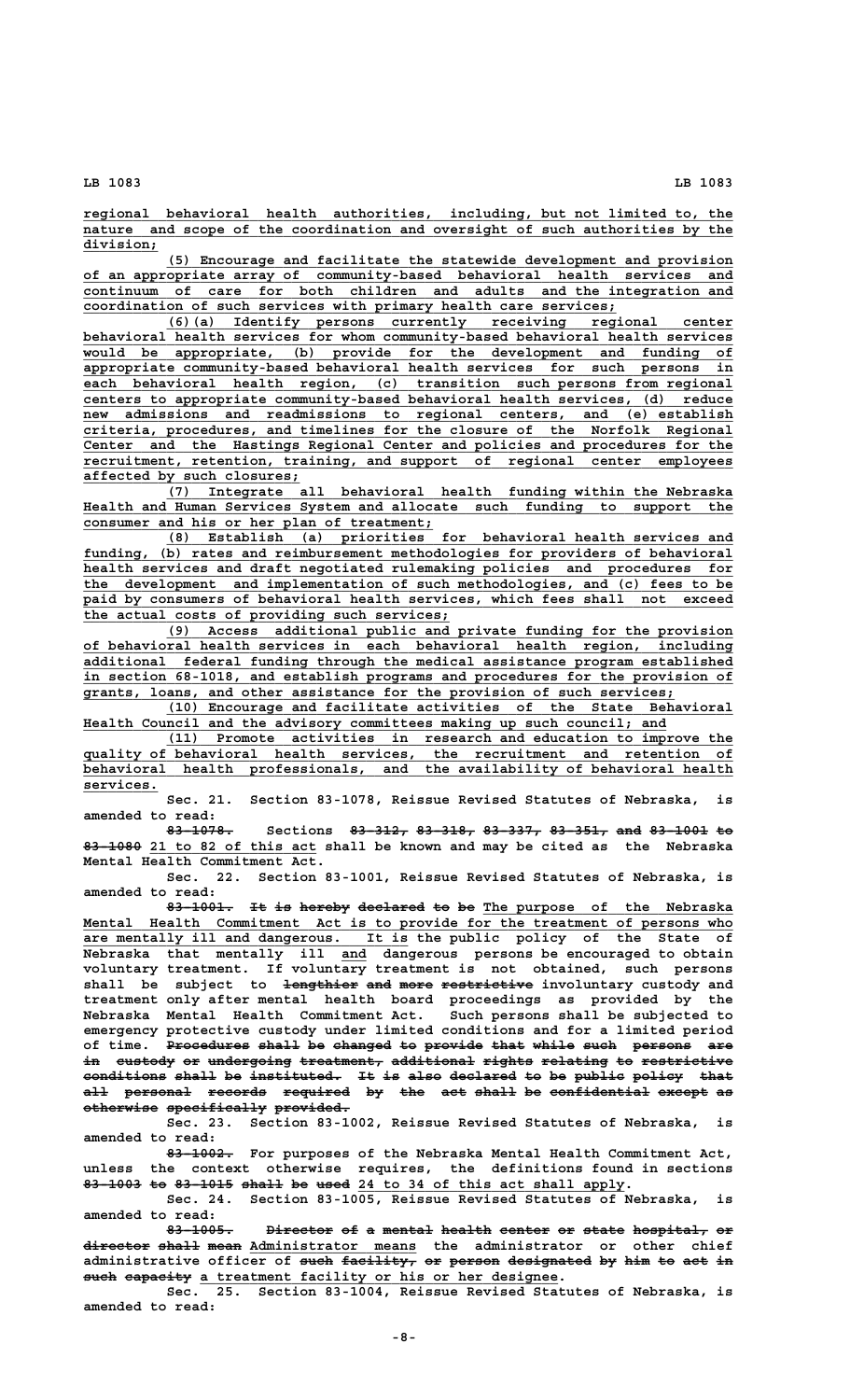83 1004. Mental health board shall mean means a board created by  $\texttt{section 35 of this act.}$ 

**Sec. 26. Section 83-1010, Reissue Revised Statutes of Nebraska, is amended to read:**

**83-1010. Mental health professional shall mean a practicing ———————— ————— ———— — —————————— ————————— \_\_\_\_\_\_\_\_\_\_\_\_\_\_\_\_ \_\_\_\_\_\_\_\_\_\_\_\_\_\_\_ physician means a person licensed to practice medicine and surgery or psychology in this state under the provisions of section 71-102 or a \_\_\_\_\_\_\_\_\_\_ —————————— —— ——————— —————— —— practicing psychologist licensed to engage in the practice of psychology in —————————— ———————————— ———————— —— —————— —— ——— ———————— —— —————————— —** this state as provided in section 71-1,206.14 Uniform Licensing Law.

**Sec. 27. Section 83-1009.01, Reissue Revised Statutes of Nebraska, is amended to read:**

83-1009.01. For purposes of section 83-1009, alcoholic person shall  $\begin{minipage}[c]{0.75\textwidth} \begin{itemize} \textbf{mean} & \textbf{a} & \textbf{pers} \textbf{on} & \textbf{addisted} & \textbf{to} & \textbf{the} \textbf{use} & \textbf{of} & \textbf{aleobol} \textbf{a} \\ \textbf{a} & \textbf{b} & \textbf{b} & \textbf{c} & \textbf{d} & \textbf{d} & \textbf{d} & \textbf{d} \end{itemize} \end{minipage}$  **\_\_\_\_\_\_\_\_\_\_\_\_\_\_\_\_\_\_\_\_\_\_\_\_\_\_\_\_\_\_\_\_\_\_\_\_\_\_\_\_\_\_\_\_\_\_\_\_\_\_\_\_\_\_\_\_\_\_\_\_\_\_\_\_\_\_\_\_\_\_\_\_\_\_\_\_\_\_ psychiatric disorder that involves a severe or substantial impairment of a \_\_\_\_\_\_\_\_\_\_\_\_\_\_\_\_\_\_\_\_\_\_\_\_\_\_\_\_\_\_\_\_\_\_\_\_\_\_\_\_\_\_\_\_\_\_\_\_\_\_\_\_\_\_\_\_\_\_\_\_\_\_\_\_\_\_\_\_\_\_\_\_\_\_\_\_\_\_ person's thought processes, sensory input, mood balance, memory, or ability to** reason which substantially interferes with such person's ability to meet the  **\_\_\_\_\_\_\_\_\_\_\_\_\_\_\_\_\_\_\_\_\_\_\_\_\_\_\_\_\_\_\_\_\_\_\_\_\_\_\_\_\_\_\_\_\_\_\_\_\_\_\_\_\_\_\_\_\_\_\_\_\_\_\_\_\_\_\_\_\_\_\_\_\_\_\_\_\_\_ ordinary demands of living or interferes with the safety or well-being of others. \_\_\_\_\_\_\_**

**Sec. 28. Section 83-1009, Reissue Revised Statutes of Nebraska, is amended to read:**

83-1009. Mentally ill and dangerous person shall mean any mentally ill person, alcoholic person, or drug-abusing person who means a person who is  $mentally$  ill or substance dependent and because of such mental illness or  **\_\_\_\_\_\_\_\_\_\_\_\_\_\_\_\_\_\_\_\_ substance dependence presents:**

**(1) A substantial risk of serious harm to another person or persons within the near future as manifested by evidence of recent violent acts or threats of violence or by placing others in reasonable fear of such harm; or**

**(2) A substantial risk of serious harm to himself or herself within the near future as manifested by evidence of recent attempts at, or threats of, suicide or serious bodily harm or evidence of inability to provide for his or her basic human needs, including food, clothing, shelter, essential medical care, or personal safety.**

**Sec. 29. Section 83-1007.01, Reissue Revised Statutes of Nebraska, is amended to read:**

83-1007.01. Outpatient treatment shall mean treatment by order of  $means treatment ordered by a mental health board directly a subject to comply$ </u> with specified outpatient treatment requirements, including, but that are reasonably designed to alleviate or reduce the subject's illness or disability **or to maintain or prevent deterioration of the subject's mental or emotional —— —— ———————— —— ——————— ————————————— —— ——— ————————— —————— —— ————————** functioning. The requirements may include, but are not limited to, (1) taking **prescribed medication, (2) reporting to a mental health professional or \_\_\_\_\_\_\_\_\_\_\_\_\_\_** treatment facility for treatment or to permit for monitoring of the subject's condition, or (3) participating in individual or group therapy<sub>7</sub> or **educational, rehabilitation, residential, or vocational programs.**

**Sec. 30. Section 83-1011, Reissue Revised Statutes of Nebraska, is amended to read:**

83-1011. Peace officer shall mean or law enforcement officer means a sheriff,  $e$ **oroner,** a jailer, a marshal, a police officer, or member an  **\_\_\_\_\_\_\_ officer of the Nebraska State Patrol.**

**Sec. 31. Section 83-1007, Reissue Revised Statutes of Nebraska, is amended to read:**

83-1007. State hospital shall mean a Regional center means a state hospital <del>as defined</del> for the mentally ill as designated in section 83-305. or  **83-306. ———————**

**Sec. 32. Section 83-1014, Reissue Revised Statutes of Nebraska, is amended to read:**

<del>83-1014.</del> Subject <del>shall mean any person against</del> means any person  **\_\_\_\_\_\_\_\_\_\_ concerning whom a certificate or petition has been filed under the Nebraska** Mental Health Commitment Act. Subject shall does not include any person under **eighteen years of age unless such person is an emancipated minor.**

**Sec. 33. Section 83-1009.02, Reissue Revised Statutes of Nebraska, is amended to read:**

83-1009.02. For purposes of section 83-1009, drug-abusing person  $\theta$  ahall mean a person addicted to the use of controlled substances. Substance  **\_\_\_\_\_\_\_\_\_\_\_\_\_\_\_\_\_\_\_\_\_\_\_\_\_\_\_\_\_\_\_\_\_\_\_\_\_\_\_\_\_\_\_\_\_\_\_\_\_\_\_\_\_\_\_\_\_\_\_\_\_\_\_\_\_\_\_\_\_\_\_\_\_\_\_\_\_\_ dependent means having a behavioral disorder that involves a maladaptive \_\_\_\_\_\_\_\_\_\_\_\_\_\_\_\_\_\_\_\_\_\_\_\_\_\_\_\_\_\_\_\_\_\_\_\_\_\_\_\_\_\_\_\_\_\_\_\_\_\_\_\_\_\_\_\_\_\_\_\_\_\_\_\_\_\_\_\_\_\_\_\_\_\_\_\_\_\_ pattern of repeated use of controlled substances, illegal drugs, or alcohol, \_\_\_\_\_\_\_\_\_\_\_\_\_\_\_\_\_\_\_\_\_\_\_\_\_\_\_\_\_\_\_\_\_\_\_\_\_\_\_\_\_\_\_\_\_\_\_\_\_\_\_\_\_\_\_\_\_\_\_\_\_\_\_\_\_\_\_\_\_\_\_\_\_\_\_\_\_\_ usually resulting in increased tolerance, withdrawal, and compulsive using \_\_\_\_\_\_\_\_\_\_\_\_\_\_\_\_\_\_\_\_\_\_\_\_\_\_\_\_\_\_\_\_\_\_\_\_\_\_\_\_\_\_\_\_\_\_\_\_\_\_\_\_\_\_\_\_\_\_\_\_\_\_\_\_\_\_\_\_\_\_\_\_\_\_\_\_\_\_ behavior and including a cluster of cognitive, behavioral, and physiological \_\_\_\_\_\_\_\_\_\_\_\_\_\_\_\_\_\_\_\_\_\_\_\_\_\_\_\_\_\_\_\_\_\_\_\_\_\_\_\_\_\_\_\_\_\_\_\_\_\_\_\_\_\_\_\_\_\_\_\_\_\_\_\_\_\_\_\_\_\_\_\_\_\_\_\_\_\_ symptoms involving the continued use of such substances despite significant \_\_\_\_\_\_\_\_\_\_\_\_\_\_\_\_\_\_\_\_\_\_\_\_\_\_\_\_\_\_\_\_\_\_\_\_\_\_\_\_ adverse effects resulting from such use.**

**Sec. 34. Section 83-1006, Reissue Revised Statutes of Nebraska, is amended to read:**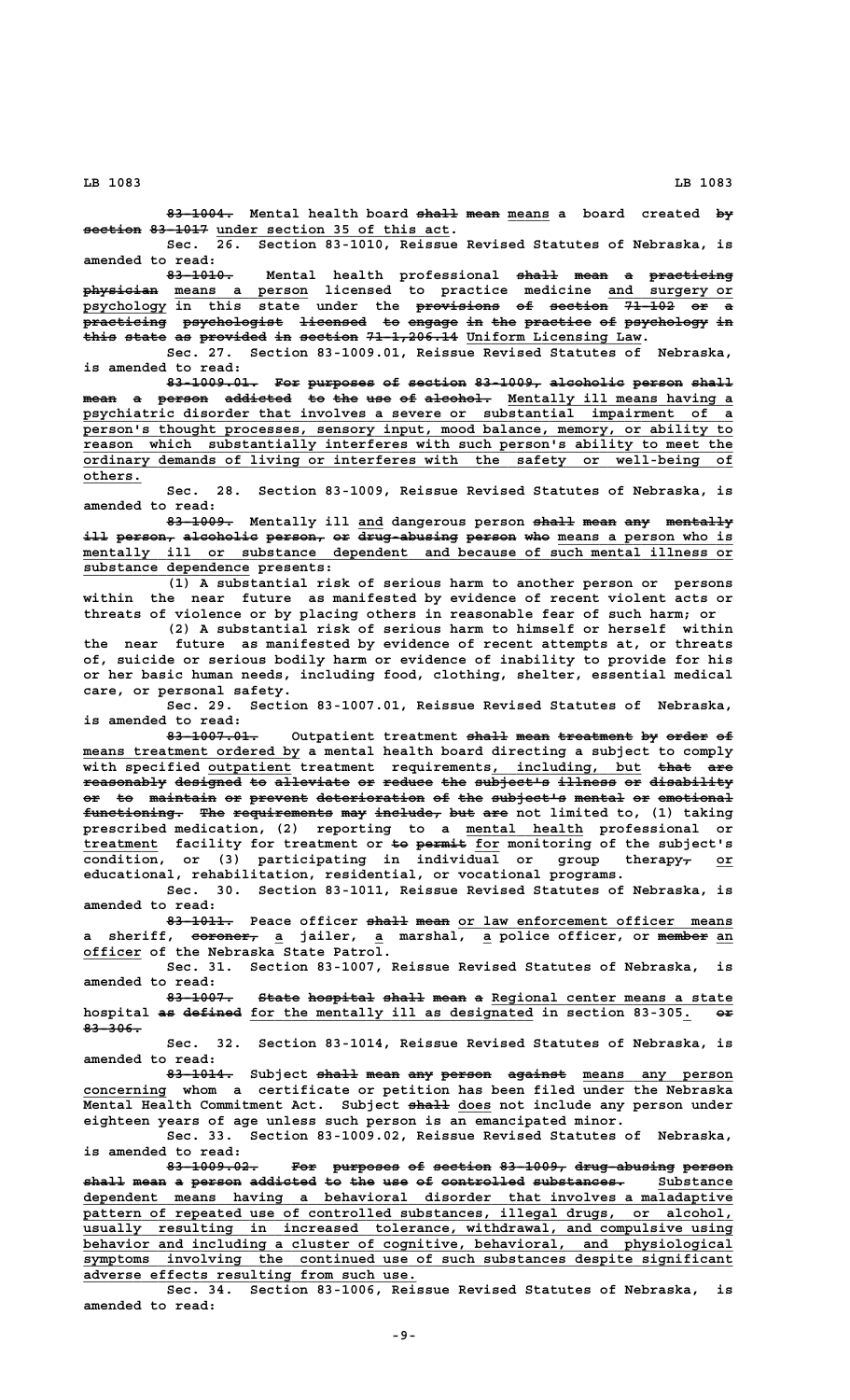83 1006. Mental health center shall mean Treatment facility means a facility which provides services as defined in sections 71-5001 to 71-5041 and  $t$ he Alcoholism, Drug Abuse, and Addiction Services Act is licensed to provide services for persons who are mentally ill or substance dependent or both. **Sec. 35. Section 83-1017, Reissue Revised Statutes of Nebraska, is**

**amended to read:**

83-1017. (1) At least one mental health board shall be created for each judicial district established pursuant to section 24-301.02. No judicial district shall have more than three mental health boards, except that four  $m$ ental health boards may be created in a judicial district if the presiding **judge of the judicial district demonstrates to the Chief Justice of the ————— —— ——— ———————— ———————— ———————————— —— ——— ————— ——————— —— ———** Supreme Court that four mental health boards are necessary to meet the needs of the judicial district. The number of boards shall be determined by the **district court judge or judges after considering the distribution of the ———————— ————— ————— —— —————— ————— ——————————— ——— ———————————— —— —— population in that judicial district and the number of qualified persons —————————— —— ———— ———————— ———————— ——— ——— —————— —— ————————— ———————**  $\texttt{available}$  for board membership. The presiding judge in each district court  **\_\_\_\_\_\_\_\_\_\_\_\_\_\_\_\_\_\_\_\_\_\_\_\_\_\_\_\_\_\_\_\_\_\_\_\_\_\_\_\_\_\_\_\_\_\_\_\_\_\_\_\_\_\_\_\_\_\_\_\_\_\_\_\_\_\_\_\_\_\_\_\_\_\_\_\_\_\_ judicial district shall create at least one but not more than three mental \_\_\_\_\_\_\_\_\_\_\_\_\_\_\_\_\_\_\_\_\_\_\_\_\_\_\_\_\_\_\_\_\_\_\_\_\_\_\_\_\_\_\_\_\_\_\_\_\_\_\_\_\_\_\_\_\_\_\_\_\_\_\_\_\_\_\_\_\_\_\_\_\_\_\_\_\_\_ health boards in such district and shall appoint sufficient members and \_\_\_\_\_\_\_\_\_\_\_\_\_\_\_\_\_\_\_\_\_\_\_\_\_\_\_\_\_\_\_\_\_\_\_\_\_\_\_\_\_\_\_\_\_\_\_\_\_\_\_\_\_\_\_\_\_\_\_\_\_\_\_\_\_\_\_\_\_\_\_\_\_\_\_\_\_\_ alternate members to such boards. Members and alternate members of a mental \_\_\_\_\_\_\_\_\_\_\_\_\_\_\_\_\_\_\_\_\_\_\_\_\_\_\_\_\_\_\_\_\_\_\_\_\_\_\_\_\_\_\_\_\_\_\_\_\_\_\_\_\_\_\_\_\_\_\_\_\_\_\_\_\_\_\_\_\_\_\_\_\_\_\_\_\_\_ health board shall be appointed for four-year terms. The presiding judge may \_\_\_\_\_\_\_\_\_\_\_\_\_\_\_\_\_\_\_\_\_\_\_\_\_\_\_\_\_\_\_\_\_\_\_\_\_\_\_\_\_\_\_\_\_\_\_\_\_\_\_\_\_\_\_\_\_\_\_\_\_\_\_\_\_\_\_\_\_\_\_\_\_\_\_\_\_\_ remove members and alternate members of the board at his or her discretion. \_\_\_\_\_\_\_\_\_\_\_\_\_\_\_\_\_\_\_\_\_\_\_\_\_\_\_\_\_\_\_\_\_\_\_\_\_\_\_\_\_\_\_\_\_\_\_\_\_\_\_\_\_\_\_\_\_\_\_\_\_\_\_\_\_\_\_\_\_\_\_\_\_\_\_\_\_\_ Vacancies shall be filled for the unexpired term in the same manner as \_\_\_\_\_\_\_\_\_\_\_\_\_\_\_\_\_\_\_\_\_\_\_\_\_\_\_\_\_\_\_\_\_\_\_\_\_\_\_\_\_\_\_\_\_\_\_\_\_\_\_\_\_\_\_\_\_\_\_\_\_\_\_\_\_\_\_\_\_\_\_\_\_\_\_\_\_\_ provided for the original appointment. Members of the mental health board \_\_\_\_\_\_\_\_\_\_\_\_\_\_\_\_\_\_\_\_\_\_\_\_\_\_\_\_\_\_\_\_\_\_\_\_\_\_\_\_\_\_\_\_\_\_\_\_\_\_\_\_\_\_\_\_\_\_\_\_\_ shall have the same immunity as judges of the district court.**

 **\_\_\_\_\_\_\_\_\_\_\_\_\_\_\_\_\_\_\_\_\_\_\_\_\_\_\_\_\_\_\_\_\_\_\_\_\_\_\_\_\_\_\_\_\_\_\_\_\_\_\_\_\_\_\_\_\_\_\_\_\_\_\_\_\_\_\_\_ (2) Each mental health board shall consist of an attorney licensed \_\_\_\_\_\_\_\_\_\_\_\_\_\_\_\_\_\_\_\_\_\_\_\_\_\_\_\_\_\_\_\_\_\_\_\_\_\_\_\_\_\_\_\_\_\_\_\_\_\_\_\_\_\_\_\_\_\_\_\_\_\_\_\_\_\_\_\_\_\_\_\_\_\_\_\_\_\_ to practice law in this state and any two of the following but not more than \_\_\_\_\_\_\_\_\_\_\_\_\_\_\_\_\_\_\_\_\_\_\_\_\_\_\_\_\_\_\_\_\_\_\_\_\_\_\_\_\_\_\_\_\_\_\_\_\_\_\_\_\_\_\_\_\_\_\_\_\_\_\_\_\_\_\_\_\_\_\_\_\_\_\_\_\_\_ one from each category: A physician, a psychologist, a psychiatric social \_\_\_\_\_\_\_\_\_\_\_\_\_\_\_\_\_\_\_\_\_\_\_\_\_\_\_\_\_\_\_\_\_\_\_\_\_\_\_\_\_\_\_\_\_\_\_\_\_\_\_\_\_\_\_\_\_\_\_\_\_\_\_\_\_\_\_\_\_\_\_\_\_\_\_\_\_\_ worker, a psychiatric nurse, a clinical social worker, or a layperson with a \_\_\_\_\_\_\_\_\_\_\_\_\_\_\_\_\_\_\_\_\_\_\_\_\_\_\_\_\_\_\_\_\_\_\_\_\_\_\_\_\_\_\_\_\_\_\_\_\_\_\_\_\_\_\_\_\_\_\_\_\_\_\_\_\_\_\_\_\_\_\_\_\_\_\_\_\_\_ demonstrated interest in mental health and substance dependency issues. The \_\_\_\_\_\_\_\_\_\_\_\_\_\_\_\_\_\_\_\_\_\_\_\_\_\_\_\_\_\_\_\_\_\_\_\_\_\_\_\_\_\_\_\_\_\_\_\_\_\_\_\_\_\_\_\_\_\_\_\_\_\_\_\_\_\_\_\_\_\_\_\_\_\_\_\_\_\_ attorney shall be chairperson of the board. Members and alternate members of \_\_\_\_\_\_\_\_\_\_\_\_\_\_\_\_\_\_\_\_\_\_\_\_\_\_\_\_\_\_\_\_\_\_\_\_\_\_\_\_\_\_\_\_\_\_\_\_\_\_\_\_\_\_\_\_\_\_\_\_\_\_\_\_\_\_\_\_\_\_\_\_\_\_\_\_\_\_ a mental health board shall take and subscribe an oath to support the United \_\_\_\_\_\_\_\_\_\_\_\_\_\_\_\_\_\_\_\_\_\_\_\_\_\_\_\_\_\_\_\_\_\_\_\_\_\_\_\_\_\_\_\_\_\_\_\_\_\_\_\_\_\_\_\_\_\_\_\_\_\_\_\_\_\_\_\_\_\_\_\_\_\_\_\_\_\_ States Constitution and the Constitution of Nebraska and to faithfully \_\_\_\_\_\_\_\_\_\_\_\_\_\_\_\_\_\_\_\_\_\_\_\_\_\_\_\_\_\_\_\_\_\_\_\_\_\_\_\_\_\_\_\_\_\_\_\_\_\_\_\_ discharge the duties of the office according to law.**

 $\overline{(4)}$   $\overline{(3)}$  The mental health board shall have the power to issue **subpoenas, to administer oaths, and to do any act necessary and proper for the \_\_\_\_\_\_\_\_\_\_\_\_\_\_\_\_\_\_\_\_\_\_\_\_\_\_\_\_\_\_\_\_\_\_\_\_\_\_\_\_\_\_\_\_\_ board to carry out its duties. No mental health board hearing shall be \_\_\_\_\_\_\_\_\_\_\_\_\_\_\_\_\_\_\_\_\_\_\_\_\_\_\_\_\_\_\_\_\_\_\_\_\_\_\_\_\_\_\_\_\_\_\_\_\_\_\_\_\_\_\_\_\_\_\_\_\_\_\_\_\_\_\_\_\_\_\_\_\_\_\_\_\_\_ conducted unless three members or alternate members are present and able to** vote. Any action taken at any mental health board hearing shall be by  **majority vote. \_\_\_\_\_\_\_\_\_\_\_\_\_\_**

 **\_\_\_\_\_\_\_\_\_\_\_\_\_\_\_\_\_\_\_\_\_\_\_\_\_\_\_\_\_\_\_\_\_\_\_\_\_\_\_\_\_\_\_\_\_\_\_\_\_\_\_\_\_\_\_\_\_\_\_\_\_\_\_\_\_\_\_\_ (4) The mental health board shall prepare and file an annual \_\_\_\_\_\_\_\_\_\_\_\_\_\_\_\_\_\_\_\_\_\_\_\_\_\_\_\_\_\_\_\_\_\_\_\_\_\_\_\_\_\_\_\_\_\_\_\_\_\_\_\_\_\_\_\_\_\_\_\_\_\_\_\_\_\_\_\_\_\_\_\_\_\_\_\_\_\_ inventory statement with the county board of its county of all county personal \_\_\_\_\_\_\_\_\_\_\_\_\_\_\_\_\_\_\_\_\_\_\_\_\_\_\_\_\_\_\_\_\_\_\_\_\_\_\_\_\_\_\_\_\_\_\_\_\_\_\_\_\_\_\_\_\_\_\_\_\_\_\_\_\_\_\_\_\_\_\_\_\_\_\_\_\_\_ property in its custody or possession. Members of the mental health board \_\_\_\_\_\_\_\_\_\_\_\_\_\_\_\_\_\_\_\_\_\_\_\_\_\_\_\_\_\_\_\_\_\_\_\_\_\_\_\_\_\_\_\_\_\_\_\_\_\_\_\_\_\_\_\_\_\_\_\_\_\_\_\_\_\_\_\_\_\_\_\_\_\_\_\_\_\_ shall be compensated and shall be reimbursed for their actual and necessary** expenses by the county or counties being served by such board. Compensation shall be at an hourly rate to be determined by the presiding judge of the  **\_\_\_\_\_\_\_\_\_\_\_\_\_\_\_\_\_\_\_\_\_\_\_\_\_\_\_\_\_\_\_\_\_\_\_\_\_\_\_\_\_\_\_\_\_\_\_\_\_\_\_\_\_\_\_\_\_\_\_\_\_\_\_\_\_\_\_\_\_\_\_\_\_\_\_\_\_\_ district court, except that such compensation shall not be less than fifty \_\_\_\_\_\_\_\_\_\_\_\_\_\_\_\_\_\_\_\_\_\_\_\_\_\_\_\_\_\_\_\_\_\_\_\_\_\_\_\_\_\_\_\_\_\_\_\_\_\_\_\_\_\_\_\_\_\_\_\_\_\_\_\_\_\_\_\_\_\_\_\_\_\_\_\_\_\_ dollars for each hearing of the board. Members shall also be reimbursed for \_\_\_\_\_\_\_\_\_\_\_\_\_\_\_\_\_\_\_\_\_\_\_\_\_\_\_\_\_\_\_\_\_\_\_\_\_\_\_\_\_\_\_\_\_\_\_\_\_\_\_\_\_\_\_\_\_\_\_\_\_\_\_\_\_\_\_\_\_\_\_\_\_\_\_\_\_\_ their actual and necessary expenses, not including charges for meals. Mileage \_\_\_\_\_\_\_\_\_\_\_\_\_\_\_\_\_\_\_\_\_\_\_\_\_\_\_\_\_\_\_\_\_\_\_\_\_\_\_\_\_\_\_\_\_\_\_\_ shall be determined pursuant to section 23-1112.**

**Sec. 36.** (1) The Department of Health and Human Services shall provide appropriate training to members and alternate members of each mental **health board and shall consult with consumer and family advocacy groups in the \_\_\_\_\_\_\_\_\_\_\_\_\_\_\_\_\_\_\_\_\_\_\_\_\_\_\_\_\_\_\_\_\_\_\_\_\_\_\_\_\_\_\_\_\_\_\_\_\_\_\_\_\_\_\_\_\_\_\_\_\_\_\_\_\_\_\_\_\_\_\_\_\_\_\_\_\_\_ development and presentation of such training. Members and alternate members**  $\text{shall}$  be reimbursed for any actual and necessary expenses incurred in  **\_\_\_\_\_\_\_\_\_\_\_\_\_\_\_\_\_\_\_\_\_\_\_\_\_\_\_\_\_\_\_\_\_\_\_\_\_\_\_\_\_\_\_\_\_\_\_\_\_\_\_\_\_\_\_\_\_\_\_\_\_\_\_\_\_\_\_\_\_\_\_\_\_\_\_\_\_\_ attending such training in a manner and amount determined by the presiding \_\_\_\_\_\_\_\_\_\_\_\_\_\_\_\_\_\_\_\_\_\_\_\_\_\_\_\_\_\_\_\_\_\_\_\_\_\_\_\_\_\_\_\_\_\_\_\_\_\_\_\_\_\_\_\_\_\_\_\_\_\_\_\_\_\_\_\_\_\_\_\_\_\_\_\_\_\_ judge of the district court. No person shall remain on a mental health board \_\_\_\_\_\_\_\_\_\_\_\_\_\_\_\_\_\_\_\_\_\_\_\_\_\_\_\_\_\_\_\_\_\_\_\_\_\_\_\_\_\_\_\_\_\_\_\_\_\_\_\_\_\_\_\_\_\_\_\_\_\_\_\_\_\_\_\_\_\_\_\_\_\_\_\_\_\_ or be eligible for appointment or reappointment as a member or alternate \_\_\_\_\_\_\_\_\_\_\_\_\_\_\_\_\_\_\_\_\_\_\_\_\_\_\_\_\_\_\_\_\_\_\_\_\_\_\_\_\_\_\_\_\_\_\_\_\_\_\_\_\_\_\_\_\_\_\_\_\_\_\_\_\_\_\_\_\_\_\_\_\_\_\_\_\_\_ member of such board unless he or she has attended and satisfactorily \_\_\_\_\_\_\_\_\_\_\_\_\_\_\_\_\_\_\_\_\_\_\_\_\_\_\_\_\_\_\_\_\_\_\_\_\_\_\_\_\_\_\_\_\_\_\_\_\_\_\_\_\_\_\_\_\_\_\_\_\_\_\_\_\_\_\_\_\_\_\_\_\_\_\_\_\_\_ completed such training pursuant to rules and regulations adopted and \_\_\_\_\_\_\_\_\_\_\_\_\_\_\_\_\_\_\_\_\_\_\_\_\_\_\_\_\_\_ promulgated by the department.**

 **\_\_\_\_\_\_\_\_\_\_\_\_\_\_\_\_\_\_\_\_\_\_\_\_\_\_\_\_\_\_\_\_\_\_\_\_\_\_\_\_\_\_\_\_\_\_\_\_\_\_\_\_\_\_\_\_\_\_\_\_\_\_\_\_\_\_\_\_ (2) The Director of Health and Human Services shall provide the \_\_\_\_\_\_\_\_\_\_\_\_\_\_\_\_\_\_\_\_\_\_\_\_\_\_\_\_\_\_\_\_\_\_\_\_\_\_\_\_\_\_\_\_\_\_\_\_\_\_\_\_\_\_\_\_\_\_\_\_\_\_\_\_\_\_\_\_\_\_\_\_\_\_\_\_\_\_ mental health boards with blanks for warrants, certificates, and other forms** and printed copies of applicable rules and regulations of the department that  **\_\_\_\_\_\_\_\_\_\_\_\_\_\_\_\_\_\_\_\_\_\_\_\_\_\_\_\_\_\_\_\_\_\_\_\_\_\_\_\_\_\_\_\_\_\_\_\_\_\_\_\_\_\_\_\_\_\_\_\_\_\_\_\_\_\_\_\_\_\_\_\_\_\_\_\_\_\_ will enable the boards to carry out their powers and duties under the Nebraska \_\_\_\_\_\_\_\_\_\_\_\_\_\_\_\_\_\_\_\_\_\_\_\_\_\_\_\_\_ Mental Health Commitment Act.**

**Sec. 37. Section 83-1016, Revised Statutes Supplement, 2002, is amended to read:**

 **———————— 83-1016. The clerk of the district court appointed for that purpose** by <del>the district judge or judges of that</del> a district judge of that district  **\_\_\_\_\_ court judicial district shall sign and issue all notices, appointments, warrants, subpoenas, or other process required to be issued by the mental** health board<sub>7</sub> affixing and shall affix his or her seal as clerk of the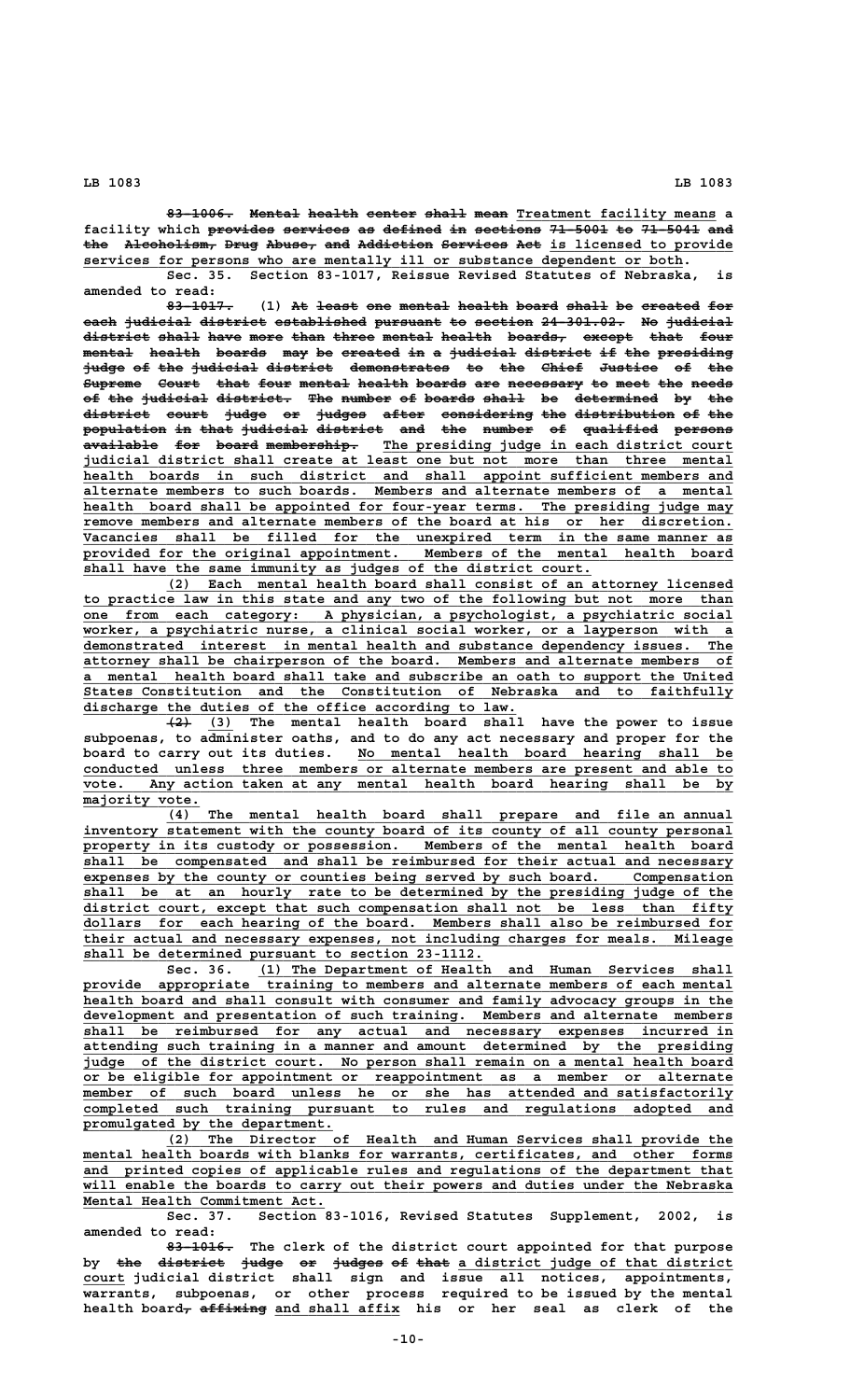district court. The clerk shall file and earefully preserve in his or her office all papers connected with any inquest by the board members and properly belonging to his or her office, together with all proceedings of the mental  **\_\_\_\_\_\_\_\_\_\_\_\_\_\_\_\_\_\_\_\_\_\_\_\_\_\_\_\_ —— health board and all related notices, reports, and other communications. He**  $\overrightarrow{or}$  she shall keep separate books in which he or she shall enter the The clerk  **\_\_\_\_\_\_\_\_\_\_ ——— \_\_\_ \_\_\_\_\_\_\_\_ shall keep minutes of the all proceedings of the board. All required notices, ———————— — reports, and communications required may be sent by mail, unless otherwise ——— provided for in the Nebraska Mental Health Commitment Act. The fact and date** that they are such notices, reports, and communications have been sent and that they are received shall be noted on the proper record.

**Sec. 38. Section 83-1019, Revised Statutes Supplement, 2002, is amended to read:**

83-1019. Any person may voluntarily apply for his or her own  **————————— voluntary admission to any public or private hospital, other treatment \_\_\_\_\_\_\_\_\_** facility, or program for treatment of mental illness<sub>7</sub> alcoholism, or drug  **————— \_\_\_\_\_\_\_\_\_\_\_\_\_\_\_\_\_\_\_\_\_\_\_\_\_ abuse or substance dependence in accordance with the regulations of such facilities or programs governing such admissions. Any person who is \_\_\_\_\_\_\_** voluntarily admitted for voluntary inpatient or similar eustodial treatment in  $\overline{\textbf{such}}$  facility shall be entitled to such treatment shall be unconditionally **discharged from the facility within** such hospital, treatment facility, or  **\_\_\_\_\_\_\_\_\_\_\_\_\_\_\_\_\_\_\_\_\_\_\_ program not later than forty-eight hours after delivery of his or her written ———— \_\_\_\_\_\_\_\_\_\_\_\_\_\_\_\_\_\_\_ \_\_\_\_\_\_\_\_\_\_\_\_ request made to any official of such hospital, treatment facility, or program, unless action is taken under the Nebraska Mental Health Commitment Act to continue his or her custody.**

**Sec. 39. Section 83-1020, Reissue Revised Statutes of Nebraska, is amended to read:**

 **———————— \_\_\_\_\_\_\_\_\_\_\_\_\_\_\_\_\_\_\_\_\_\_\_\_\_\_\_\_\_\_\_\_\_\_\_\_\_\_\_\_\_\_\_\_\_\_\_\_\_\_\_\_\_\_ 83-1020. (1) A law enforcement officer who has probable cause to \_\_\_\_\_\_\_\_\_\_\_\_\_\_\_\_\_\_\_\_\_\_\_\_\_\_\_\_\_\_\_\_\_\_\_\_\_\_\_\_\_\_\_\_\_\_\_\_\_\_\_\_\_\_\_\_\_\_\_\_\_\_\_\_\_\_\_\_\_\_\_\_\_\_\_\_\_\_ believe that a person is mentally ill and dangerous and that the harm \_\_\_\_\_\_\_\_\_\_\_\_\_\_\_\_\_\_\_\_\_\_\_\_\_\_\_\_\_\_\_\_\_\_\_\_\_\_\_\_\_\_\_\_\_\_\_\_\_\_\_\_\_\_\_\_\_\_\_\_\_\_\_\_\_\_\_\_\_\_\_\_\_\_\_\_\_\_ described in section 28 of this act is likely to occur before mental health \_\_\_\_\_\_\_\_\_\_\_\_\_\_\_\_\_\_\_\_\_\_\_\_\_\_\_\_\_\_\_\_\_\_\_\_\_\_\_\_\_\_\_\_\_\_\_\_\_\_\_\_\_\_\_\_\_\_\_\_\_\_\_\_\_\_\_\_\_\_\_\_\_\_\_\_\_\_ board proceedings under the Nebraska Mental Health Commitment Act may be \_\_\_\_\_\_\_\_\_\_\_\_\_\_\_\_\_\_\_\_\_\_\_\_\_\_\_\_\_\_\_\_\_\_\_\_\_\_\_\_\_\_\_\_\_\_\_\_\_\_\_\_\_\_\_\_\_\_\_\_\_\_\_\_\_\_\_\_\_\_\_\_\_\_\_\_\_\_ initiated to obtain custody of the person may take such person into emergency \_\_\_\_\_\_\_\_\_\_\_\_\_\_\_\_\_\_\_\_\_\_\_\_\_\_\_\_\_\_\_\_\_\_\_\_\_\_\_\_\_\_\_\_\_\_\_\_\_\_\_\_\_\_\_\_\_\_\_\_\_\_\_\_\_\_\_\_\_\_\_\_\_\_\_\_\_\_ protective custody, cause him or her to be taken into emergency protective \_\_\_\_\_\_\_\_\_\_\_\_\_\_\_\_\_\_\_\_\_\_\_\_\_\_\_\_\_\_\_\_\_\_\_\_\_\_\_\_\_\_\_\_\_\_\_\_\_\_\_\_\_\_\_\_\_\_\_\_\_\_\_\_\_\_\_\_\_\_\_\_\_\_\_\_\_\_ custody, or continue his or her custody if he or she is already in custody. \_\_\_\_\_\_\_\_\_\_\_\_\_\_\_\_\_\_\_\_\_\_\_\_\_\_\_\_\_\_\_\_\_\_\_\_\_\_\_\_\_\_\_\_\_\_\_\_\_\_\_\_\_\_\_\_\_\_\_\_\_\_\_\_\_\_\_\_\_\_\_\_\_\_\_\_\_\_ Such person shall be admitted to the nearest appropriate and available medical \_\_\_\_\_\_\_\_\_\_\_\_\_\_\_\_\_\_\_\_\_\_\_\_\_\_\_\_\_\_\_\_\_\_\_\_\_\_\_\_\_\_\_\_\_\_\_\_\_\_\_\_\_\_\_\_\_\_\_\_\_\_\_\_\_\_\_\_\_\_\_\_\_\_\_\_\_\_ facility and shall not be placed in a jail. Each county shall make \_\_\_\_\_\_\_\_\_\_\_\_\_\_\_\_\_\_\_\_\_\_\_\_\_\_\_\_\_\_\_\_\_\_\_\_\_\_\_\_\_\_\_\_\_\_\_\_\_\_\_\_\_\_\_\_\_\_\_\_\_\_\_\_\_\_\_\_\_\_\_\_\_\_\_\_\_\_ arrangements with appropriate medical facilities inside or outside the county** for such purpose and shall pay the cost of the emergency protective custody of  **\_\_\_\_\_\_\_\_\_\_\_\_\_\_\_\_\_\_\_\_\_\_\_\_\_\_\_\_\_\_\_\_\_\_\_\_\_\_\_\_\_\_\_\_\_\_\_\_\_\_\_\_\_\_\_\_\_\_\_\_\_\_\_\_\_\_\_\_\_\_\_\_\_\_\_\_\_\_ persons from such county in such facilities. A mental health professional who \_\_\_\_\_\_\_\_\_\_\_\_\_\_\_\_\_\_\_\_\_\_\_\_\_\_\_\_\_\_\_\_\_\_\_\_\_\_\_\_\_\_\_\_\_\_\_\_\_\_\_\_\_\_\_\_\_\_\_\_\_\_\_\_\_\_\_\_\_\_\_\_\_\_\_\_\_\_ has probable cause to believe that a person is mentally ill and dangerous may \_\_\_\_\_\_\_\_\_\_\_\_\_\_\_\_\_\_\_\_\_\_\_\_\_\_\_\_\_\_\_\_\_\_\_\_\_\_\_\_\_\_\_\_\_\_\_\_\_\_\_\_\_\_\_\_\_\_\_\_\_\_\_\_\_\_\_\_\_\_\_\_\_\_\_\_\_\_ cause such person to be taken into custody and shall have a limited privilege \_\_\_\_\_\_\_\_\_\_\_\_\_\_\_\_\_\_\_\_\_\_\_\_\_\_\_\_\_\_\_\_\_\_\_\_\_\_\_\_\_\_\_\_\_\_\_\_\_\_\_\_\_\_\_\_\_\_\_\_\_\_\_\_\_\_\_\_\_\_\_\_\_\_\_\_\_\_ to hold such person until a law enforcement officer or other authorized person \_\_\_\_\_\_\_\_\_\_\_\_\_\_\_\_\_\_\_\_\_\_\_\_\_\_\_\_\_\_\_\_\_\_\_\_\_\_\_ arrives to take custody of such person.**

 **\_\_\_\_\_\_\_\_\_\_\_\_\_\_\_\_\_\_\_\_\_\_\_\_\_\_\_\_\_\_\_\_\_\_\_\_\_\_\_\_\_\_\_\_\_\_\_\_\_\_\_\_\_\_\_\_\_\_\_\_\_\_\_\_\_\_\_\_ (2) Upon admission to a medical facility of a person taken into \_\_\_\_\_\_\_\_\_\_\_\_\_\_\_\_\_\_\_\_\_\_\_\_\_\_\_\_\_\_\_\_\_\_\_\_\_\_\_\_\_\_\_\_\_\_\_\_\_\_\_\_\_\_\_\_\_\_\_\_\_\_\_\_\_\_\_\_\_\_\_\_\_\_\_\_\_\_ emergency protective custody by a law enforcement officer under this section, \_\_\_\_\_\_\_\_\_\_\_\_\_\_\_\_\_\_\_\_\_\_\_\_\_\_\_\_\_\_\_\_\_\_\_\_\_\_\_\_\_\_\_\_\_\_\_\_\_\_\_\_\_\_\_\_\_\_\_\_\_\_\_\_\_\_\_\_\_\_\_\_\_\_\_\_\_\_ such officer shall execute a written certificate prescribed and provided by \_\_\_\_\_\_\_\_\_\_\_\_\_\_\_\_\_\_\_\_\_\_\_\_\_\_\_\_\_\_\_\_\_\_\_\_\_\_\_\_\_\_\_\_\_\_\_\_\_\_\_\_\_\_\_\_\_\_\_\_\_\_\_\_\_\_\_\_\_\_\_\_\_\_\_\_\_\_ the Director of Health and Human Services. The certificate shall allege the \_\_\_\_\_\_\_\_\_\_\_\_\_\_\_\_\_\_\_\_\_\_\_\_\_\_\_\_\_\_\_\_\_\_\_\_\_\_\_\_\_\_\_\_\_\_\_\_\_\_\_\_\_\_\_\_\_\_\_\_\_\_\_\_\_\_\_\_\_\_\_\_\_\_\_\_\_\_ officer's belief that the person in custody is mentally ill and dangerous and** shall contain a summary of the person's behavior supporting such allegations.  **\_\_\_\_\_\_\_\_\_\_\_\_\_\_\_\_\_\_\_\_\_\_\_\_\_\_\_\_\_\_\_\_\_\_\_\_\_\_\_\_\_\_\_\_\_\_\_\_\_\_\_\_\_\_\_\_\_\_\_\_\_\_\_\_\_\_\_\_\_\_\_\_\_\_\_\_\_\_ A copy of such certificate shall be immediately forwarded to the county attorney. \_\_\_\_\_\_\_\_\_**

 **\_\_\_\_\_\_\_\_\_\_\_\_\_\_\_\_\_\_\_\_\_\_\_\_\_\_\_\_\_\_\_\_\_\_\_\_\_\_\_\_\_\_\_\_\_\_\_\_\_\_\_\_\_\_\_\_\_\_\_\_\_\_\_\_\_\_\_\_ (3) The administrator of the facility shall have such person \_\_\_\_\_\_\_\_\_\_\_\_\_\_\_\_\_\_\_\_\_\_\_\_\_\_\_\_\_\_\_\_\_\_\_\_\_\_\_\_\_\_\_\_\_\_\_\_\_\_\_\_\_\_\_\_\_\_\_\_\_\_\_\_\_\_\_\_\_\_\_\_\_\_\_\_\_\_ evaluated by a mental health professional as soon as reasonably possible but** not later than thirty-six hours after admission. The mental health  **\_\_\_\_\_\_\_\_\_\_\_\_\_\_\_\_\_\_\_\_\_\_\_\_\_\_\_\_\_\_\_\_\_\_\_\_\_\_\_\_\_\_\_\_\_\_\_\_\_\_\_\_\_\_\_\_\_\_\_\_\_\_\_\_\_\_\_\_\_\_\_\_\_\_\_\_\_\_ professional shall not be the mental health professional who causes such \_\_\_\_\_\_\_\_\_\_\_\_\_\_\_\_\_\_\_\_\_\_\_\_\_\_\_\_\_\_\_\_\_\_\_\_\_\_\_\_\_\_\_\_\_\_\_\_\_\_\_\_\_\_\_\_\_\_\_\_\_\_\_\_\_\_\_\_\_\_\_\_\_\_\_\_\_\_ person to be taken into custody under this section and shall not be a member \_\_\_\_\_\_\_\_\_\_\_\_\_\_\_\_\_\_\_\_\_\_\_\_\_\_\_\_\_\_\_\_\_\_\_\_\_\_\_\_\_\_\_\_\_\_\_\_\_\_\_\_\_\_\_\_\_\_\_\_\_\_\_\_\_\_\_\_\_\_\_\_\_\_\_\_\_\_ or alternate member of the mental health board that will preside over any \_\_\_\_\_\_\_\_\_\_\_\_\_\_\_\_\_\_\_\_\_\_\_\_\_\_\_\_\_\_\_\_\_\_\_\_\_\_\_\_\_\_\_\_\_\_\_\_\_\_\_\_\_\_\_\_\_\_\_\_\_\_\_\_\_\_\_\_\_\_\_\_\_\_\_\_\_\_ hearing under the Nebraska Mental Health Commitment Act with respect to such** person. A person shall be released from emergency protective custody after  **\_\_\_\_\_\_\_\_\_\_\_\_\_\_\_\_\_\_\_\_\_\_\_\_\_\_\_\_\_\_\_\_\_\_\_\_\_\_\_\_\_\_\_\_\_\_\_\_\_\_\_\_\_\_\_\_\_\_\_\_\_\_\_\_\_\_\_\_\_\_\_\_\_\_\_\_\_\_ completion of such evaluation unless the mental health professional \_\_\_\_\_\_\_\_\_\_\_\_\_\_\_\_\_\_\_\_\_\_\_\_\_\_\_\_\_\_\_\_\_\_\_\_\_\_\_\_\_\_\_\_\_\_\_\_\_\_\_\_\_\_\_\_\_\_\_\_\_\_\_\_\_\_\_\_\_\_\_\_\_\_\_\_\_\_ determines, in his or her clinical opinion, that such person is mentally ill** and dangerous. Wheneve<del>r</del> any peace officer believes that any individual is a **mentally ill dangerous person and that the harm described by section 83-1009 ———————— ——— ————————— —————— ——— ———— ——— ———— ————————— —— ——————— ——————** is likely to occur before mental health board proceedings under the Nebraska **Mental Health Commitment Act may be invoked to obtain custody of the —————— —————— —————————— ——— ——— —— ——————— —— —————— ——————— —— —— individual, such peace officer may immediately take such individual into ——————————— ———— ————— ——————— ——— ——————————— ———— ———— —————————— ————**  $\overline{\text{eustody}}$  cause him or her to be taken into custody, or continue his or her custody if he or she is already in custody. A physician or psychologist shall **have a limited privilege to hold an individual until a peace officer arrives ———— — ——————— ————————— —— ———— —— —————————— ————— — ————— ——————— —————— if such physician or psychologist has probable cause to believe such —— ———— ————————— —— ———————————— ——— ———————— ————— —— ——————— ———** individual is a mentally ill dangerous person. When a mental health center, a state hospital, or other government or private hospital has the capability to detain such an individual in the county in which the individual is found, the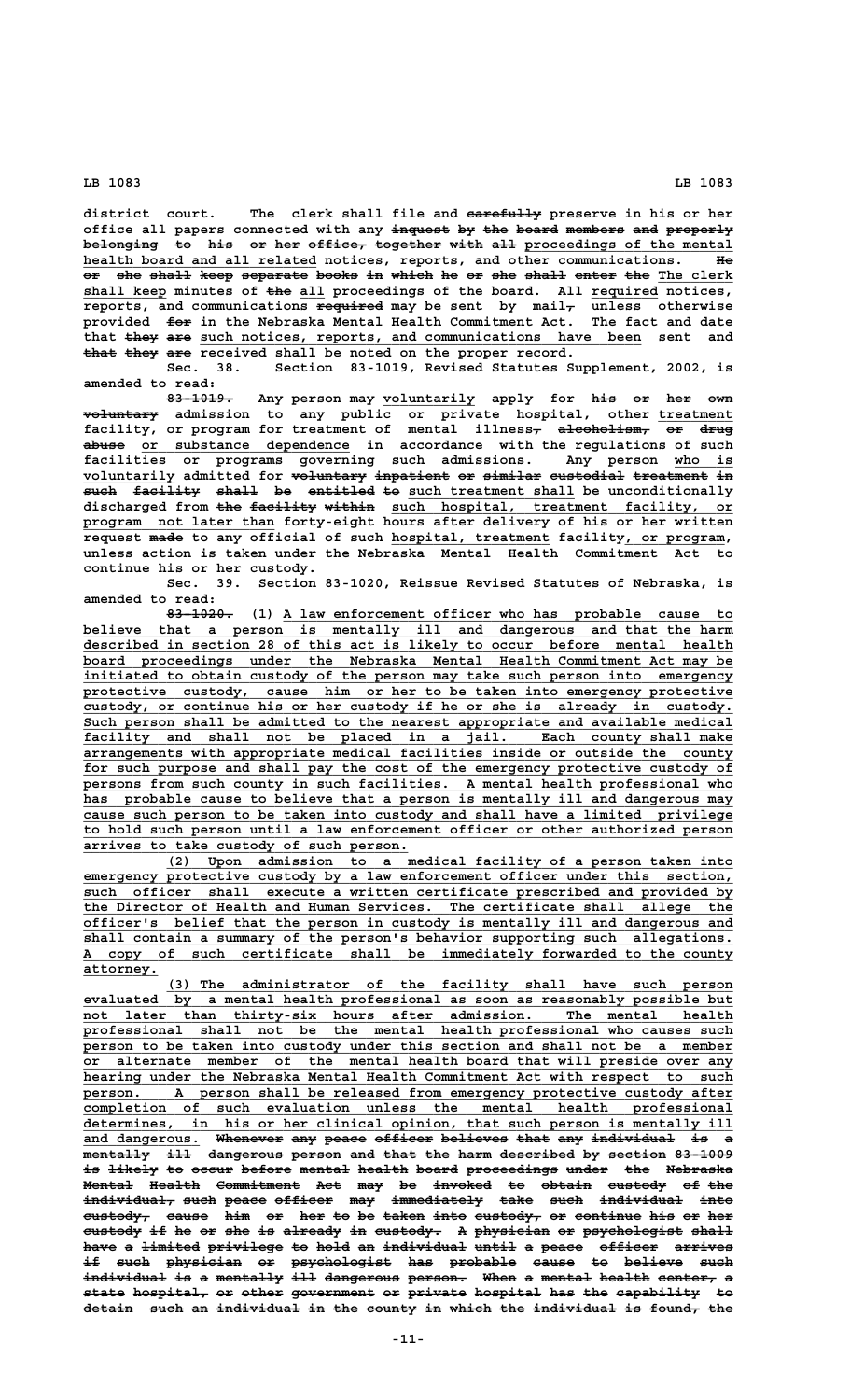individual shall be placed in such facility.

 $\overline{42}$  All counties shall contract with medical facilities inside or **outside the county to provide a place where individuals subject to subsection ——————— ——— —————— —— ——————— — ————— ————— ——————————— ——————— —— ——————————**  $\overline{1}$  of this section shall be held. Such individuals in such counties shall **not be placed in a jail. ——— —— —————— —— — —————**

 **\_\_\_\_\_\_\_\_\_\_\_\_\_\_\_\_\_\_\_\_\_\_\_\_\_\_\_\_\_\_\_\_\_\_\_\_\_\_\_\_\_\_\_\_\_\_\_\_\_\_\_\_\_\_\_\_\_\_ Sec. 40. (1) A mental health professional who, upon evaluation of a \_\_\_\_\_\_\_\_\_\_\_\_\_\_\_\_\_\_\_\_\_\_\_\_\_\_\_\_\_\_\_\_\_\_\_\_\_\_\_\_\_\_\_\_\_\_\_\_\_\_\_\_\_\_\_\_\_\_\_\_\_\_\_\_\_\_\_\_\_\_\_\_\_\_\_\_\_\_ person admitted for emergency protective custody under section 39 of this act, \_\_\_\_\_\_\_\_\_\_\_\_\_\_\_\_\_\_\_\_\_\_\_\_\_\_\_\_\_\_\_\_\_\_\_\_\_\_\_\_\_\_\_\_\_\_\_\_\_\_\_\_\_\_\_\_\_\_\_\_\_\_\_\_\_\_\_\_\_\_\_\_\_\_\_\_\_\_ determines that such person is mentally ill and dangerous shall execute a \_\_\_\_\_\_\_\_\_\_\_\_\_\_\_\_\_\_\_\_\_\_\_\_\_\_\_\_\_\_\_\_\_\_\_\_\_\_\_\_\_\_\_\_\_\_\_\_\_\_\_\_\_\_\_\_\_\_\_\_\_\_\_\_\_\_\_\_\_\_\_\_\_\_\_\_\_\_ written certificate as provided in subsection (2) of this section not later \_\_\_\_\_\_\_\_\_\_\_\_\_\_\_\_\_\_\_\_\_\_\_\_\_\_\_\_\_\_\_\_\_\_\_\_\_\_\_\_\_\_\_\_\_\_\_\_\_\_\_\_\_\_\_\_\_\_\_\_\_\_\_\_\_\_\_\_\_\_\_\_\_\_\_\_\_\_ than twenty-four hours after the completion of such evaluation. A copy of**  $\Box$  such certificate shall be immediately forwarded to the county attorney.

 **\_\_\_\_\_\_\_\_\_\_\_\_\_\_\_\_\_\_\_\_\_\_\_\_\_\_\_\_\_\_\_\_\_\_\_\_\_\_\_\_\_\_\_\_\_\_\_\_\_\_\_\_\_\_\_\_\_\_\_\_\_\_\_\_\_\_\_\_ (2) The certificate shall be in writing and shall include the following information: \_\_\_\_\_\_\_\_\_\_\_\_\_\_\_\_\_\_\_\_\_\_**

 **\_\_\_\_\_\_\_\_\_\_\_\_\_\_\_\_\_\_\_\_\_\_\_\_\_\_\_\_\_\_\_\_\_\_\_\_\_\_\_\_\_\_\_\_\_ (a) The subject's name and address, if known;**

 **\_\_\_\_\_\_\_\_\_\_\_\_\_\_\_\_\_\_\_\_\_\_\_\_\_\_\_\_\_\_\_\_\_\_\_\_\_\_\_\_\_\_\_\_\_\_\_\_\_\_\_\_\_\_\_\_\_\_\_\_\_\_\_\_\_\_\_\_ (b) The name and address of the subject's spouse, legal counsel, \_\_\_\_\_\_\_\_\_\_\_\_\_\_\_\_\_\_\_\_\_\_\_\_\_\_\_\_\_\_\_\_\_\_\_\_\_\_\_\_\_\_\_\_\_\_\_\_\_\_\_ guardian or conservator, and next-of-kin, if known;**

 **\_\_\_\_\_\_\_\_\_\_\_\_\_\_\_\_\_\_\_\_\_\_\_\_\_\_\_\_\_\_\_\_\_\_\_\_\_\_\_\_\_\_\_\_\_\_\_\_\_\_\_\_\_\_\_\_\_\_\_\_\_\_\_\_\_\_\_\_ (c) The name and address of anyone providing psychiatric or other** care or treatment to the subject, if known;

 **\_\_\_\_\_\_\_\_\_\_\_\_\_\_\_\_\_\_\_\_\_\_\_\_\_\_\_\_\_\_\_\_\_\_\_\_\_\_\_\_\_\_\_\_\_\_\_\_\_\_\_\_\_\_\_\_\_\_\_\_\_\_\_\_\_\_\_\_ (d) The name and address of any other person who may have knowledge \_\_\_\_\_\_\_\_\_\_\_\_\_\_\_\_\_\_\_\_\_\_\_\_\_\_\_\_\_\_\_\_\_\_\_\_\_\_\_\_\_\_\_\_\_\_\_\_\_\_\_\_\_\_\_\_\_\_\_\_\_\_\_\_\_\_\_\_\_\_\_\_\_\_\_\_\_\_ of the subject's mental illness or substance dependence who may be called as a** witness at a mental health board hearing with respect to the subject, if  **known;\_\_\_\_\_\_**

 **\_\_\_\_\_\_\_\_\_\_\_\_\_\_\_\_\_\_\_\_\_\_\_\_\_\_\_\_\_\_\_\_\_\_\_\_\_\_\_\_\_\_\_\_\_\_\_\_\_\_\_\_\_\_\_\_\_\_\_\_\_\_\_\_\_\_\_\_ (e) The name and address of the medical facility in which the \_\_\_\_\_\_\_\_\_\_\_\_\_\_\_\_\_\_\_\_\_\_\_\_\_\_\_\_\_\_\_\_\_\_\_\_\_\_\_\_\_\_\_\_\_\_\_\_\_\_\_\_\_\_\_\_\_\_\_\_\_\_\_\_\_\_\_\_\_\_ subject is being held for emergency protective custody and evaluation;**

 **\_\_\_\_\_\_\_\_\_\_\_\_\_\_\_\_\_\_\_\_\_\_\_\_\_\_\_\_\_\_\_\_\_\_\_\_\_\_\_\_\_\_\_\_\_\_\_\_\_\_\_\_\_\_\_\_\_\_\_\_\_\_\_\_\_\_\_\_ (f) The name and work address of the certifying mental health professional; \_\_\_\_\_\_\_\_\_\_\_\_\_**

 **\_\_\_\_\_\_\_\_\_\_\_\_\_\_\_\_\_\_\_\_\_\_\_\_\_\_\_\_\_\_\_\_\_\_\_\_\_\_\_\_\_\_\_\_\_\_\_\_\_\_\_\_\_\_\_\_\_\_\_\_\_\_\_\_\_\_\_\_ (g) A statement by the certifying mental health professional that he \_\_\_\_\_\_\_\_\_\_\_\_\_\_\_\_\_\_\_\_\_\_\_\_\_\_\_\_\_\_\_\_\_\_\_\_\_\_\_\_\_\_\_\_\_\_\_\_\_\_\_\_\_\_\_\_\_\_\_\_\_\_\_\_\_\_\_\_\_\_\_\_\_\_\_\_\_\_ or she has evaluated the subject since the subject was admitted for emergency \_\_\_\_\_\_\_\_\_\_\_\_\_\_\_\_\_\_\_\_\_\_\_\_\_\_\_\_\_\_\_\_\_\_\_\_\_\_ protective custody and evaluation; and**

 **\_\_\_\_\_\_\_\_\_\_\_\_\_\_\_\_\_\_\_\_\_\_\_\_\_\_\_\_\_\_\_\_\_\_\_\_\_\_\_\_\_\_\_\_\_\_\_\_\_\_\_\_\_\_\_\_\_\_\_\_\_\_\_\_\_\_\_\_ (h) A statement by the certifying mental health professional that,** in his or her clinical opinion, the subject is mentally ill and dangerous and  **\_\_\_\_\_\_\_\_\_\_\_\_\_\_\_\_\_\_\_\_\_\_\_\_\_\_\_\_\_\_\_\_\_\_\_\_ the clinical basis for such opinion.**

**Sec. 41. Section 83-1024, Revised Statutes Supplement, 2002, is amended to read:**

83-1024. (1) Any person who believes that another person is  $m$ entally ill and dangerous may communicate such belief to the county attorney. The filing of a certificate by a law enforcement officer under section 39 of  **\_\_\_\_\_\_\_\_\_\_\_\_\_\_\_\_\_\_\_\_\_\_\_\_\_\_\_\_\_\_\_\_\_\_\_\_\_\_\_\_\_\_\_\_\_\_\_\_\_\_\_\_\_\_\_\_\_\_\_\_\_\_\_\_\_\_\_\_\_\_\_\_\_\_\_\_\_\_ this act shall be sufficient to communicate such belief. If the county \_\_\_\_\_\_\_\_\_\_\_\_\_\_\_\_\_\_\_\_\_\_\_\_\_\_\_\_\_\_\_\_\_\_\_\_\_\_\_\_\_\_\_\_\_\_\_\_\_\_\_\_\_\_\_\_\_\_\_\_\_\_\_\_\_\_\_\_\_\_\_\_\_\_\_\_\_\_ attorney concurs that such person is mentally ill and dangerous and that \_\_\_\_\_\_\_\_\_\_\_\_\_\_\_\_\_\_\_\_\_\_\_\_\_\_\_\_\_\_\_\_\_\_\_\_\_\_\_\_\_\_\_\_\_\_\_\_\_\_\_\_\_\_\_\_\_\_\_\_\_\_\_\_\_\_\_\_\_\_\_\_\_\_\_\_\_\_ neither voluntary hospitalization nor other treatment alternatives less \_\_\_\_\_\_\_\_\_\_\_\_\_\_\_\_\_\_\_\_\_\_\_\_\_\_\_\_\_\_\_\_\_\_\_\_\_\_\_\_\_\_\_\_\_\_\_\_\_\_\_\_\_\_\_\_\_\_\_\_\_\_\_\_\_\_\_\_\_\_\_\_\_\_\_\_\_\_ restrictive of the subject's liberty than inpatient or outpatient treatment \_\_\_\_\_\_\_\_\_\_\_\_\_\_\_\_\_\_\_\_\_\_\_\_\_\_\_\_\_\_\_\_\_\_\_\_\_\_\_\_\_\_\_\_\_\_\_\_\_\_\_\_\_\_\_\_\_\_\_\_\_\_\_\_\_\_\_\_\_\_\_\_\_\_\_\_\_\_ ordered by a mental health board is available or would suffice to prevent the**  *described in section 28 of this act, he or she shall file a petition as*  **\_\_\_\_\_\_\_\_\_\_\_\_\_\_\_\_\_\_\_\_\_\_\_\_\_ provided in this section.**

 **\_\_\_\_\_\_\_\_\_\_\_\_\_\_\_\_\_\_\_\_\_\_\_\_\_\_\_\_\_\_\_\_\_\_\_\_\_\_\_\_\_\_\_\_\_\_\_\_\_\_\_\_\_\_\_\_\_\_\_\_\_\_\_\_\_\_\_\_ (2) The petition shall be filed with the clerk of the district court \_\_\_\_\_\_\_\_\_\_\_\_\_\_\_\_\_\_\_\_\_\_\_\_\_\_\_\_\_\_\_\_\_\_\_\_\_\_\_\_\_\_\_\_\_\_\_\_\_\_\_\_\_\_\_\_\_\_\_\_\_\_\_\_\_\_\_\_\_\_\_\_\_\_\_\_\_\_ in any county within: (a) The judicial district in which the subject is \_\_\_\_\_\_\_\_\_\_\_\_\_\_\_\_\_\_\_\_\_\_\_\_\_\_\_\_\_\_\_\_\_\_\_\_\_\_\_\_\_\_\_\_\_\_\_\_\_\_\_\_\_\_\_\_\_\_\_\_\_\_\_\_\_\_\_\_\_\_\_\_\_\_\_\_\_\_ located; (b) the judicial district in which the alleged behavior of the \_\_\_\_\_\_\_\_\_\_\_\_\_\_\_\_\_\_\_\_\_\_\_\_\_\_\_\_\_\_\_\_\_\_\_\_\_\_\_\_\_\_\_\_\_\_\_\_\_\_\_\_\_\_\_\_\_\_\_\_\_\_\_\_\_\_\_\_\_\_\_\_\_\_\_\_\_\_ subject occurred which constitutes the basis for the petition; or (c) another \_\_\_\_\_\_\_\_\_\_\_\_\_\_\_\_\_\_\_\_\_\_\_\_\_\_\_\_\_\_\_\_\_\_\_\_\_\_\_\_\_\_\_\_\_\_\_\_\_\_\_\_\_\_\_\_\_\_\_\_\_\_\_\_\_\_\_\_\_\_\_\_\_\_\_\_\_\_ judicial district in the State of Nebraska if authorized, upon good cause \_\_\_\_\_\_\_\_\_\_\_\_\_\_\_\_\_\_\_\_\_\_\_\_\_\_\_\_\_\_\_\_\_\_\_\_\_\_\_\_\_\_\_\_\_\_\_\_\_\_\_\_\_\_\_\_\_\_\_\_\_\_\_\_\_\_\_\_\_\_\_\_\_\_\_\_\_\_ shown, by a district judge of the judicial district in which the subject is \_\_\_\_\_\_\_\_\_\_\_\_\_\_\_\_\_\_\_\_\_\_\_\_\_\_\_\_\_\_\_\_\_\_\_\_\_\_\_\_\_\_\_\_\_\_\_\_\_\_\_\_\_\_\_\_\_\_\_\_\_\_\_\_\_\_\_\_\_\_\_\_\_\_\_\_\_\_ located. In such event, all proceedings before the mental health board shall** be conducted by the mental health board serving such other county, and all costs relating to such proceedings shall be paid by the county of residence of  **\_\_\_\_\_\_\_\_\_\_\_\_\_\_\_\_\_\_\_\_\_\_\_\_\_\_\_\_\_\_\_\_\_\_\_\_\_\_\_\_\_\_\_\_\_\_\_\_\_\_\_\_\_\_\_\_\_\_\_\_\_\_\_\_\_\_\_\_\_\_\_\_\_\_\_\_\_\_ the subject. In the order transferring such cause to another county, the \_\_\_\_\_\_\_\_\_\_\_\_\_\_\_\_\_\_\_\_\_\_\_\_\_\_\_\_\_\_\_\_\_\_\_\_\_\_\_\_\_\_\_\_\_\_\_\_\_\_\_\_\_\_\_\_\_\_\_\_\_\_\_\_\_\_\_\_\_\_\_\_\_\_\_\_\_\_ judge shall include such directions as are reasonably necessary to protect the \_\_\_\_\_\_\_\_\_\_\_\_\_\_\_\_\_\_\_\_\_\_ rights of the subject.**

> **\_\_\_\_\_\_\_\_\_\_\_\_\_\_\_\_\_\_\_\_\_\_\_\_\_\_\_\_\_\_\_\_\_\_\_\_\_\_\_\_\_\_\_\_\_\_\_\_\_\_\_\_\_\_\_\_\_\_\_\_\_\_\_\_\_\_\_\_ (3) The petition shall be in writing and shall include the following information: \_\_\_\_\_\_\_\_\_\_\_\_**

 **\_\_\_\_\_\_\_\_\_\_\_\_\_\_\_\_\_\_\_\_\_\_\_\_\_\_\_\_\_\_\_\_\_\_\_\_\_\_\_\_\_\_\_\_\_ (a) The subject's name and address, if known;**

 **\_\_\_\_\_\_\_\_\_\_\_\_\_\_\_\_\_\_\_\_\_\_\_\_\_\_\_\_\_\_\_\_\_\_\_\_\_\_\_\_\_\_\_\_\_\_\_\_\_\_\_\_\_\_\_\_\_\_\_\_\_\_\_\_\_\_\_\_ (b) The name and address of the subject's spouse, legal counsel, \_\_\_\_\_\_\_\_\_\_\_\_\_\_\_\_\_\_\_\_\_\_\_\_\_\_\_\_\_\_\_\_\_\_\_\_\_\_\_\_\_\_\_\_\_\_\_\_\_\_\_ guardian or conservator, and next-of-kin, if known;**

 **\_\_\_\_\_\_\_\_\_\_\_\_\_\_\_\_\_\_\_\_\_\_\_\_\_\_\_\_\_\_\_\_\_\_\_\_\_\_\_\_\_\_\_\_\_\_\_\_\_\_\_\_\_\_\_\_\_\_\_\_\_\_\_\_\_\_\_\_ (c) The name and address of anyone providing psychiatric or other** care or treatment to the subject, if known;

 **\_\_\_\_\_\_\_\_\_\_\_\_\_\_\_\_\_\_\_\_\_\_\_\_\_\_\_\_\_\_\_\_\_\_\_\_\_\_\_\_\_\_\_\_\_\_\_\_\_\_\_\_\_\_\_\_\_\_\_\_\_\_\_\_\_\_\_\_ (d) A statement that the county attorney has probable cause to \_\_\_\_\_\_\_\_\_\_\_\_\_\_\_\_\_\_\_\_\_\_\_\_\_\_\_\_\_\_\_\_\_\_\_\_\_\_\_\_\_\_\_\_\_\_\_\_\_\_\_\_\_\_\_\_\_\_\_\_\_\_\_\_\_\_\_\_\_\_\_ believe that the subject of the petition is mentally ill and dangerous;**

> **\_\_\_\_\_\_\_\_\_\_\_\_\_\_\_\_\_\_\_\_\_\_\_\_\_\_\_\_\_\_\_\_\_\_\_\_\_\_\_\_\_\_\_\_\_\_\_\_\_\_\_\_\_\_\_\_\_\_\_\_\_\_\_\_\_\_\_\_ (e) A statement that the beliefs of the county attorney are based on \_\_\_\_\_\_\_\_\_\_\_\_\_\_\_\_\_\_\_\_\_\_\_\_\_\_\_\_\_\_\_\_\_\_\_\_\_\_\_\_\_\_\_\_\_\_\_\_\_\_\_\_\_\_\_\_\_\_\_\_\_\_\_\_\_\_\_\_\_\_\_\_\_\_\_\_\_\_ specific behavior, acts, attempts, or threats which shall be specified and \_\_\_\_\_\_\_\_\_\_\_\_\_\_\_\_\_\_\_\_\_\_\_\_\_\_\_\_\_\_\_\_\_\_\_\_\_\_\_\_ described in detail in the petition; and**

> **\_\_\_\_\_\_\_\_\_\_\_\_\_\_\_\_\_\_\_\_\_\_\_\_\_\_\_\_\_\_\_\_\_\_\_\_\_\_\_\_\_\_\_\_\_\_\_\_\_\_\_\_\_\_\_\_\_\_\_\_\_\_\_\_\_\_\_\_ (f) The name and address of any other person who may have knowledge \_\_\_\_\_\_\_\_\_\_\_\_\_\_\_\_\_\_\_\_\_\_\_\_\_\_\_\_\_\_\_\_\_\_\_\_\_\_\_\_\_\_\_\_\_\_\_\_\_\_\_\_\_\_\_\_\_\_\_\_\_\_\_\_\_\_\_\_\_\_\_\_\_\_\_\_\_\_ of the subject's mental illness or substance dependence and who may be called \_\_\_\_\_\_\_\_\_\_\_\_\_\_\_\_\_\_\_\_\_\_\_\_\_\_\_\_\_\_\_\_\_\_\_\_\_\_\_\_\_\_\_\_\_\_\_\_\_\_\_\_\_\_\_\_\_\_\_\_\_\_\_\_\_\_\_\_\_\_\_\_\_\_\_\_\_\_ as a witness at a mental health board hearing with respect to the subject, if** known. Any person believing that any individual is a mentally ill dangerous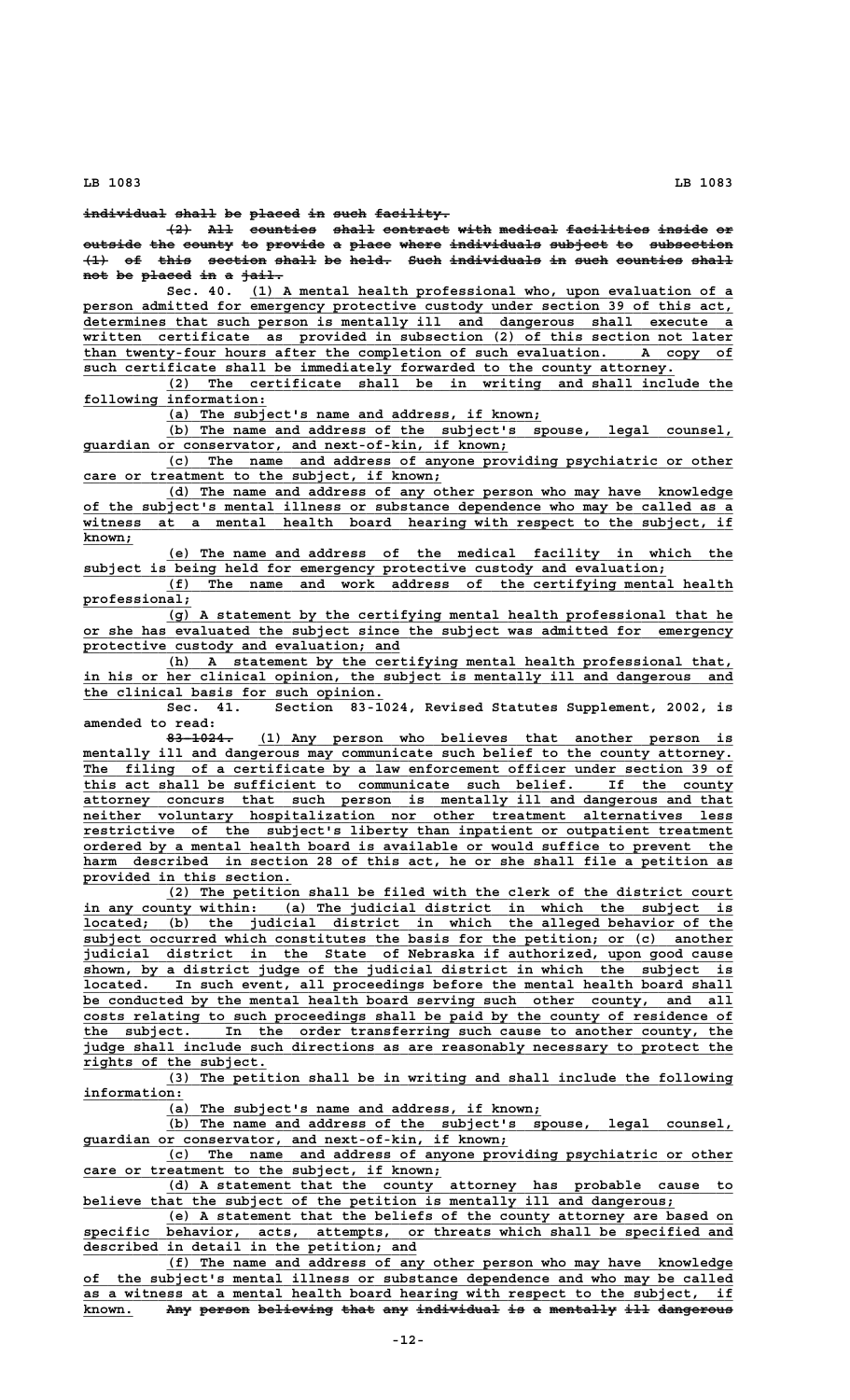person may communicate his or her belief to the county attorney. Should the -<br>county attorney concur that the individual is a mentally ill dangerous person and that neither voluntary hospitalization nor other treatment alternatives less restrictive of the subject's liberty than a mental health board ordered **treatment disposition are available or would suffice to prevent the harm** described in section 83-1009, the county attorney shall cause a petition to be **drafted and acted upon as provided in the Nebraska Mental Health Commitment ——————— ——— ————— ———— —— ———————— —— ——— ———————— —————— —————— —————————— Act.————**

**Sec. 42. Section 83-1026, Revised Statutes Supplement, 2002, is amended to read:**

83-1026. The petition provided for in section 83-1024 shall be verified by the petitioner and approved by the county attorney, who shall state his or her belief whether the immediate custody of the subject of the **petition is required to prevent the occurrence of the harm described by ———————— —— ———————— —— ——————— ——— —————————— —— ——— ———— ————————— —**  $setion$  83-1009 before a summons could be served and the subject required to appear at a hearing under sections 83-1027, 83-1035, and 83-1036. If the  ${\tt subject \ \}is\ \textbf{in} \ \textbf{emergency \ \textbf{presetive} \ \textbf{cutoff} \ \textbf{under} \ \textbf{a} \ \textbf{certificates} \ \textbf{filed \ \textbf{pursuant}} }$ to sections 83-1020 to 83-1023 at the time of the filing of a petition, such certificate shall be attached to the petition. (1) A petition filed by the county attorney under section 41 of this act may contain a request for the emergency protective custody and evaluation of the subject prior to  **\_\_\_\_\_\_\_\_\_\_\_\_\_\_\_\_\_\_\_\_\_\_\_\_\_\_\_\_\_\_\_\_\_\_\_\_\_\_\_\_\_\_\_\_\_\_\_\_\_\_\_\_\_\_\_\_\_\_\_\_\_\_\_\_\_\_\_\_\_\_\_\_\_\_\_\_\_\_ emergency protective custody and evaluation of the subject prior to \_\_\_\_\_\_\_\_\_\_\_\_\_\_\_\_\_\_\_\_\_\_\_\_\_\_\_\_\_\_\_\_\_\_\_\_\_\_\_\_\_\_\_\_\_\_\_\_\_\_\_\_\_\_\_\_\_\_\_\_\_\_\_\_\_\_\_\_\_\_\_\_\_\_\_\_\_\_ commencement of a mental health board hearing pursuant to such petition with \_\_\_\_\_\_\_\_\_\_\_\_\_\_\_\_\_\_\_\_\_\_\_\_\_\_\_\_\_\_\_\_\_\_\_\_\_\_\_\_\_\_\_\_\_\_\_\_\_\_\_\_\_\_\_\_\_\_\_\_\_\_\_\_\_\_\_\_\_\_\_\_\_\_\_\_\_\_ respect to the subject. Upon receipt of such request and upon a finding of \_\_\_\_\_\_\_\_\_\_\_\_\_\_\_\_\_\_\_\_\_\_\_\_\_\_\_\_\_\_\_\_\_\_\_\_\_\_\_\_\_\_\_\_\_\_\_\_\_\_\_\_\_\_\_\_\_\_\_\_\_\_\_\_\_\_\_\_\_\_\_\_\_\_\_\_\_\_ probable cause to believe that the subject is mentally ill and dangerous as \_\_\_\_\_\_\_\_\_\_\_\_\_\_\_\_\_\_\_\_\_\_\_\_\_\_\_\_\_\_\_\_\_\_\_\_\_\_\_\_\_\_\_\_\_\_\_\_\_\_\_\_\_\_\_\_\_\_\_\_\_\_\_\_\_\_\_\_\_\_\_\_\_\_\_\_\_\_ alleged in the petition, the court or chairperson of the mental health board** may issue a warrant directing the sheriff to take custody of the subject. If<br>the subject is already in emergency protective custody under a certificate  **\_\_\_\_\_\_\_\_\_\_\_\_\_\_\_\_\_\_\_\_\_\_\_\_\_\_\_\_\_\_\_\_\_\_\_\_\_\_\_\_\_\_\_\_\_\_\_\_\_\_\_\_\_\_\_\_\_\_\_\_\_\_\_\_\_\_\_\_\_\_\_\_\_\_\_\_\_\_ the subject is already in emergency protective custody under a certificate \_\_\_\_\_\_\_\_\_\_\_\_\_\_\_\_\_\_\_\_\_\_\_\_\_\_\_\_\_\_\_\_\_\_\_\_\_\_\_\_\_\_\_\_\_\_\_\_\_\_\_\_\_\_\_\_\_\_\_\_\_\_\_\_\_\_\_\_\_\_\_\_\_\_\_\_\_\_ filed under section 39 of this act, a copy of such certificate shall be filed** with the petition. The subject in such custody shall be held in the nearest  **\_\_\_\_\_\_\_\_\_\_\_\_\_\_\_\_\_\_\_\_\_\_\_\_\_\_\_\_\_\_\_\_\_\_\_\_\_\_\_\_\_\_\_\_\_\_\_\_\_\_\_\_\_\_\_\_\_\_\_\_\_\_\_\_\_\_\_\_\_\_\_\_\_\_\_\_\_\_ appropriate and available medical facility and shall not be placed in a jail.** Each county shall make arrangements with appropriate medical facilities inside  **\_\_\_\_\_\_\_\_\_\_\_\_\_\_\_\_\_\_\_\_\_\_\_\_\_\_\_\_\_\_\_\_\_\_\_\_\_\_\_\_\_\_\_\_\_\_\_\_\_\_\_\_\_\_\_\_\_\_\_\_\_\_\_\_\_\_\_\_\_\_\_\_\_\_\_\_\_\_ or outside the county for such purpose and shall pay the cost of the emergency \_\_\_\_\_\_\_\_\_\_\_\_\_\_\_\_\_\_\_\_\_\_\_\_\_\_\_\_\_\_\_\_\_\_\_\_\_\_\_\_\_\_\_\_\_\_\_\_\_\_\_\_\_\_\_\_\_\_\_\_\_\_\_\_\_\_ protective custody of persons from such county in such facilities.**

 **(2)** The petition and all subsequent pleadings and filings under the  $\textbf{N}$  **Mexical Health Commitment Act** in the case shall be entitled In the Interest of ........, Alleged to be <del>a</del> Mentally Ill and Dangerous. <del>Person,</del> i<del>nserting the subject's name in the blank.</del> The county attorney <del>shall have the</del> **discretion to may dismiss the petition at any time prior to the commencement —————————— —— \_\_\_** of the hearing <del>provided</del> <del>by sections 83-1035 and 83-1036</del> of the mental health  **\_\_\_\_\_\_\_\_\_\_\_\_\_\_\_\_\_\_\_\_\_\_\_\_\_\_\_\_\_\_\_\_\_\_\_ board under section 44 of this act, and upon such motion by the county attorney, the mental health board shall dismiss the petition.**

**Sec. 43. Section 83-1027, Reissue Revised Statutes of Nebraska, is amended to read:**

83-1027. Upon the filing of the petition provided by sections 83-1025 and 83-1026 stating the county attorney's belief that the immediate  $c$  and  $c$  and  $d$  the subject is not required for the reasons provided by sections 83-1025 and 83-1026 under section 41 of this act, the clerk of the district **court shall cause a summons fixing the time and place for a hearing to be prepared and issued to the sheriff for service. The sheriff shall personally** serve upon the subject<del>, as well as his or her legal guardian, if he or she is</del> legally incompetent and the subject's legal guardian or custodian, if any, the **summons and copies of the petition, the list of rights provided by sections 83-1047 to 83-1067 63 to 80 of this act, and a notice list of the names, ——————— —— ——————— \_\_\_\_\_\_\_\_\_\_\_\_\_\_\_\_\_\_\_\_ —————— \_\_\_\_ ——— addresses, and telephone numbers of the mental health professionals in that <del>locale</del> immediate vicinity by whom the subject may be evaluated prior to his or her hearing. The summons shall fix a time for the hearing within seven \_\_\_\_\_\_\_\_ \_\_\_\_\_\_\_\_\_ calendar days after the subject has been taken into emergency protective custody.** Should the subject fail The failure of a subject to appear as required after proper service upon him or her of a summons under this section<sub> $\tau$ </sub>  **———— ——————— \_\_\_\_\_\_\_\_\_\_\_\_\_\_\_\_\_\_\_\_ such failure shall constitute grounds for the issuance by the mental health** board of a warrant for his or her custody. as provided by section 83-1028. Sec. 44. Section 83-1035, Reissue Revised Statutes of Nebraska,

**amended to read:**

 **———————— 83-1035. A hearing shall be held by the mental health board to** determine whether there is clear and convincing <del>proof</del> evidence that the subject <del>of</del> a petition is a is mentally ill and dangerous person and that neither voluntary hospitalization nor other alternatives less restrictive of his or her liberty than a mental-health-board-ordered treatment disposition are available or would suffice to prevent the harm described in section 83-1009 as alleged in the petition. At the commencement of the hearing, the board shall inquire whether he or she has received the the subject has  **\_\_\_\_\_\_\_\_\_\_\_ received a copy of the petition and list of rights accorded him or her by**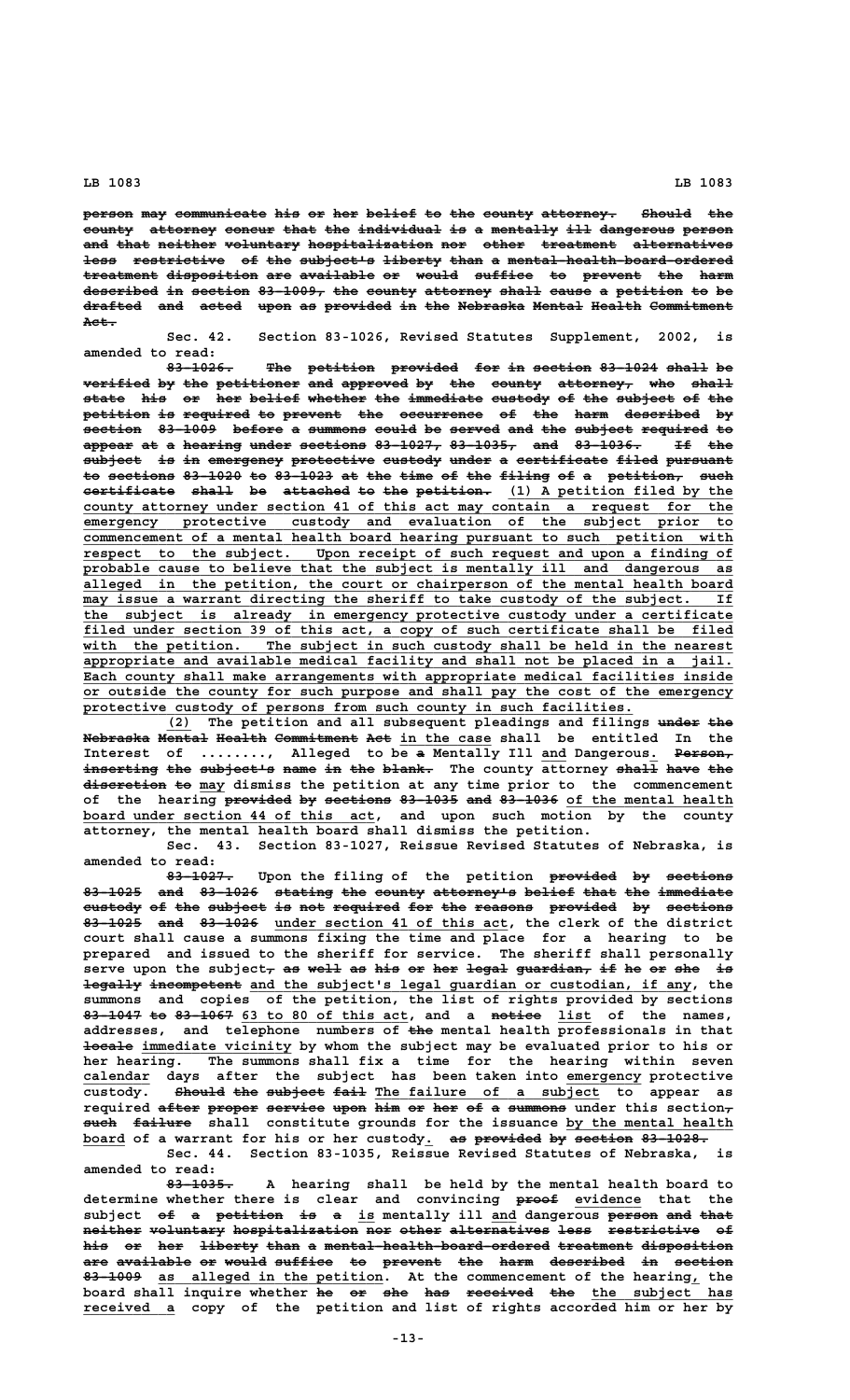sections <del>83 1047 to 83 1067,</del> 63 to 80 of this act and whether he or she has read and understood them. If he or she has not, the The board shall explain to him or her the subject any part of the petition or list of rights which he **or she has not read or understood. The board shall inquire of the subject** whether he or she admits or denies the allegations of the petition. If he or  $\theta$ he admits them the subject admits the allegations, the board shall proceed to enter an order of final disposition as provided by section 83-1037 a treatment  **\_\_\_\_\_\_\_\_\_\_\_\_\_\_\_\_\_\_\_\_\_\_\_\_\_\_\_\_\_\_\_\_\_\_\_\_\_\_\_\_\_\_\_\_\_\_\_\_\_\_\_\_\_\_\_\_\_\_\_\_\_\_\_\_\_\_\_\_\_\_\_\_\_\_\_\_\_\_ order pursuant to section 45 of this act. If the subject denies the \_\_\_\_\_\_\_\_\_\_\_\_\_\_\_\_\_\_\_\_\_\_\_\_\_\_\_\_\_\_\_\_\_\_\_\_\_\_\_\_\_\_\_\_\_\_\_\_\_\_\_\_\_\_\_\_\_\_\_\_\_\_\_\_\_\_\_\_\_\_\_\_\_\_\_\_\_\_ allegations of the petition, the board shall proceed with a hearing on the \_\_\_\_\_\_\_\_\_\_\_\_\_\_\_\_\_\_\_\_\_\_ merits of the petition.**

**Sec. 45. Section 83-1037, Reissue Revised Statutes of Nebraska, is amended to read:**

 **———————— \_\_\_\_\_\_\_\_\_\_\_\_\_\_\_\_\_\_\_\_\_\_\_\_\_\_\_\_\_\_\_\_\_\_\_\_\_\_\_\_\_\_\_\_\_\_\_\_\_\_\_\_\_\_\_\_\_ 83-1037. (1) The state has the burden to prove by clear and \_\_\_\_\_\_\_\_\_\_\_\_\_\_\_\_\_\_\_\_\_\_\_\_\_\_\_\_\_\_\_\_\_\_\_\_\_\_\_\_\_\_\_\_\_\_\_\_\_\_\_\_\_\_\_\_\_\_\_\_\_\_\_\_\_\_\_\_\_\_\_\_\_\_\_\_\_\_ convincing evidence that (a) the subject is mentally ill and dangerous and (b) \_\_\_\_\_\_\_\_\_\_\_\_\_\_\_\_\_\_\_\_\_\_\_\_\_\_\_\_\_\_\_\_\_\_\_\_\_\_\_\_\_\_\_\_\_\_\_\_\_\_\_\_\_\_\_\_\_\_\_\_\_\_\_\_\_\_\_\_\_\_\_\_\_\_\_\_\_\_ neither voluntary hospitalization nor other treatment alternatives less \_\_\_\_\_\_\_\_\_\_\_\_\_\_\_\_\_\_\_\_\_\_\_\_\_\_\_\_\_\_\_\_\_\_\_\_\_\_\_\_\_\_\_\_\_\_\_\_\_\_\_\_\_\_\_\_\_\_\_\_\_\_\_\_\_\_\_\_\_\_\_\_\_\_\_\_\_\_ restrictive of the subject's liberty than inpatient or outpatient treatment \_\_\_\_\_\_\_\_\_\_\_\_\_\_\_\_\_\_\_\_\_\_\_\_\_\_\_\_\_\_\_\_\_\_\_\_\_\_\_\_\_\_\_\_\_\_\_\_\_\_\_\_\_\_\_\_\_\_\_\_\_\_\_\_\_\_\_\_\_\_\_\_\_\_\_\_\_\_ ordered by the mental health board are available or would suffice to prevent \_\_\_\_\_\_\_\_\_\_\_\_\_\_\_\_\_\_\_\_\_\_\_\_\_\_\_\_\_\_\_\_\_\_\_\_\_\_\_\_\_\_\_\_\_ the harm described in section 28 of this act.**

 **\_\_\_\_\_\_\_\_\_\_\_\_\_\_\_\_\_\_\_\_\_\_\_\_\_\_\_\_\_\_\_\_\_\_\_\_\_\_\_\_\_\_\_\_\_\_\_\_\_\_\_\_\_\_\_\_\_\_\_\_\_\_\_\_\_\_\_\_ (2) If the mental health board finds that the subject is not**  $m$ entally ill and dangerous, the board shall dismiss the petition and order the  **\_\_\_\_\_\_\_\_\_\_\_\_\_\_\_\_\_\_\_\_\_\_\_\_\_\_\_\_\_\_\_\_\_\_\_\_\_\_\_ unconditional discharge of the subject.**

 **\_\_\_\_\_\_\_\_\_\_\_\_\_\_\_\_\_\_\_\_\_\_\_\_\_\_\_\_\_\_\_\_\_\_\_\_\_\_\_\_\_\_\_\_\_\_\_\_\_\_\_\_\_\_\_\_\_\_\_\_\_\_\_\_\_\_\_\_ (3) If the mental health board finds that the subject is mentally \_\_\_\_\_\_\_\_\_\_\_\_\_\_\_\_\_\_\_\_\_\_\_\_\_\_\_\_\_\_\_\_\_\_\_\_\_\_\_\_\_\_\_\_\_\_\_\_\_\_\_\_\_\_\_\_\_\_\_\_\_\_\_\_\_\_\_\_\_\_\_\_\_\_\_\_\_\_ ill and dangerous but that voluntary hospitalization or other treatment \_\_\_\_\_\_\_\_\_\_\_\_\_\_\_\_\_\_\_\_\_\_\_\_\_\_\_\_\_\_\_\_\_\_\_\_\_\_\_\_\_\_\_\_\_\_\_\_\_\_\_\_\_\_\_\_\_\_\_\_\_\_\_\_\_\_\_\_\_\_\_\_\_\_\_\_\_\_ alternatives less restrictive of the subject's liberty than treatment ordered** by the mental health board are available and would suffice to prevent the harm  **\_\_\_\_\_\_\_\_\_\_\_\_\_\_\_\_\_\_\_\_\_\_\_\_\_\_\_\_\_\_\_\_\_\_\_\_\_\_\_\_\_\_\_\_\_\_\_\_\_\_\_\_\_\_\_\_\_\_\_\_\_\_\_\_\_\_\_\_\_\_\_\_\_\_\_\_\_\_ described in section 28 of this act, the board shall (a) dismiss the petition** and order the unconditional discharge of the subject or (b) suspend further proceedings for a period of up to ninety days to permit the subject to obtain  **\_\_\_\_\_\_\_\_\_\_\_\_\_\_\_\_\_\_\_\_\_\_\_\_\_\_\_\_\_\_\_\_\_\_\_\_\_\_\_\_\_\_\_\_\_\_\_\_\_\_\_\_\_\_\_\_\_\_\_\_\_\_\_\_\_\_\_\_\_\_\_\_\_\_\_\_\_\_ voluntary treatment. At any time during such ninety-day period, the county \_\_\_\_\_\_\_\_\_\_\_\_\_\_\_\_\_\_\_\_\_\_\_\_\_\_\_\_\_\_\_\_\_\_\_\_\_\_\_\_\_\_\_\_\_\_\_\_\_\_\_\_\_\_\_\_\_\_\_\_\_\_\_\_\_\_\_\_\_\_\_\_\_\_\_\_\_\_ attorney may apply to the board for reinstatement of proceedings with respect \_\_\_\_\_\_\_\_\_\_\_\_\_\_\_\_\_\_\_\_\_\_\_\_\_\_\_\_\_\_\_\_\_\_\_\_\_\_\_\_\_\_\_\_\_\_\_\_\_\_\_\_\_\_\_\_\_\_\_\_\_\_\_\_\_\_\_\_\_\_\_\_\_\_\_\_\_\_ to the subject, and after notice to the subject, the subject's counsel, and \_\_\_\_\_\_\_\_\_\_\_\_\_\_\_\_\_\_\_\_\_\_\_\_\_\_\_\_\_\_\_\_\_\_\_\_\_\_\_\_\_\_\_\_\_\_\_\_\_\_\_\_\_\_\_\_\_\_\_\_\_\_\_\_\_\_\_\_\_\_\_\_\_\_\_\_\_\_ the subject's legal guardian or conservator, if any, the board shall hear the \_\_\_\_\_\_\_\_\_\_\_\_\_\_\_\_\_\_\_\_\_\_\_\_\_\_\_\_\_\_\_\_\_\_\_\_\_\_\_\_\_\_\_\_\_\_\_\_\_\_\_\_\_\_\_\_\_\_\_\_\_\_\_\_\_\_\_\_\_\_\_\_\_\_\_\_\_\_ application. If no such application is filed or pending at the conclusion of \_\_\_\_\_\_\_\_\_\_\_\_\_\_\_\_\_\_\_\_\_\_\_\_\_\_\_\_\_\_\_\_\_\_\_\_\_\_\_\_\_\_\_\_\_\_\_\_\_\_\_\_\_\_\_\_\_\_\_\_\_\_\_\_\_\_\_\_\_\_\_\_\_\_\_\_\_\_ such ninety-day period, the board shall dismiss the petition and order the \_\_\_\_\_\_\_\_\_\_\_\_\_\_\_\_\_\_\_\_\_\_\_\_\_\_\_\_\_\_\_\_\_\_\_\_\_\_\_ unconditional discharge of the subject.**

 **\_\_\_\_\_\_\_\_\_\_\_\_\_\_\_\_\_\_\_\_\_\_\_\_\_\_\_\_\_\_\_\_\_\_\_\_\_\_\_\_\_\_\_\_\_\_\_\_\_\_\_\_\_\_\_\_\_\_\_\_\_\_\_\_\_\_\_\_ (4) If the subject admits the allegations of the petition or the \_\_\_\_\_\_\_\_\_\_\_\_\_\_\_\_\_\_\_\_\_\_\_\_\_\_\_\_\_\_\_\_\_\_\_\_\_\_\_\_\_\_\_\_\_\_\_\_\_\_\_\_\_\_\_\_\_\_\_\_\_\_\_\_\_\_\_\_\_\_\_\_\_\_\_\_\_\_ mental health board finds that the subject is mentally ill and dangerous and \_\_\_\_\_\_\_\_\_\_\_\_\_\_\_\_\_\_\_\_\_\_\_\_\_\_\_\_\_\_\_\_\_\_\_\_\_\_\_\_\_\_\_\_\_\_\_\_\_\_\_\_\_\_\_\_\_\_\_\_\_\_\_\_\_\_\_\_\_\_\_\_\_\_\_\_\_\_ that neither voluntary hospitalization nor other treatment alternatives less \_\_\_\_\_\_\_\_\_\_\_\_\_\_\_\_\_\_\_\_\_\_\_\_\_\_\_\_\_\_\_\_\_\_\_\_\_\_\_\_\_\_\_\_\_\_\_\_\_\_\_\_\_\_\_\_\_\_\_\_\_\_\_\_\_\_\_\_\_\_\_\_\_\_\_\_\_\_ restrictive of the subject's liberty than inpatient or outpatient treatment** ordered by the board are available or would suffice to prevent the harm<br>described in section 28 of this act, the board shall, within forty-eight  **\_\_\_\_\_\_\_\_\_\_\_\_\_\_\_\_\_\_\_\_\_\_\_\_\_\_\_\_\_\_\_\_\_\_\_\_\_\_\_\_\_\_\_\_\_\_\_\_\_\_\_\_\_\_\_\_\_\_\_\_\_\_\_\_\_\_\_\_\_\_\_\_\_\_\_\_\_\_ described in section 28 of this act, the board shall, within forty-eight \_\_\_\_\_\_\_\_\_\_\_\_\_\_\_\_\_\_\_\_\_\_\_\_\_\_\_\_\_\_\_\_\_\_\_\_\_\_\_\_\_\_\_\_\_\_\_\_\_\_\_\_\_\_\_\_\_\_\_\_\_\_\_\_\_\_\_\_\_\_\_\_\_\_\_\_\_\_ hours, (a) order the subject to receive outpatient treatment or (b) order the** subject to receive inpatient treatment. If the subject is ordered by the  **\_\_\_\_\_\_\_\_\_\_\_\_\_\_\_\_\_\_\_\_\_\_\_\_\_\_\_\_\_\_\_\_\_\_\_\_\_\_\_\_\_\_\_\_\_\_\_\_\_\_\_\_\_\_\_\_\_\_\_\_\_\_\_\_\_\_\_\_\_\_\_\_\_\_\_\_\_\_ board to receive inpatient treatment, the order shall commit the subject to** the custody of the Department of Health and Human Services for such treatment.

 **\_\_\_\_\_\_\_\_\_\_\_\_\_\_\_\_\_\_\_\_\_\_\_\_\_\_\_\_\_\_\_\_\_\_\_\_\_\_\_\_\_\_\_\_\_\_\_\_\_\_\_\_\_\_\_\_\_\_\_\_\_\_\_\_\_\_\_\_ (5) A subject who (a) is ordered by the mental health board to \_\_\_\_\_\_\_\_\_\_\_\_\_\_\_\_\_\_\_\_\_\_\_\_\_\_\_\_\_\_\_\_\_\_\_\_\_\_\_\_\_\_\_\_\_\_\_\_\_\_\_\_\_\_\_\_\_\_\_\_\_\_\_\_\_\_\_\_\_\_\_\_\_\_\_\_\_\_ receive inpatient treatment and (b) has not yet been admitted for such \_\_\_\_\_\_\_\_\_\_\_\_\_\_\_\_\_\_\_\_\_\_\_\_\_\_\_\_\_\_\_\_\_\_\_\_\_\_\_\_\_\_\_\_\_\_\_\_\_\_\_\_\_\_\_\_\_\_\_\_\_\_\_\_\_\_\_\_\_\_\_\_\_\_\_\_\_\_ treatment pursuant to such order may petition for a rehearing by the mental \_\_\_\_\_\_\_\_\_\_\_\_\_\_\_\_\_\_\_\_\_\_\_\_\_\_\_\_\_\_\_\_\_\_\_\_\_\_\_\_\_\_\_\_\_\_\_\_\_\_\_\_\_\_\_\_\_\_\_\_\_\_\_\_\_\_\_\_\_\_\_\_\_\_\_\_\_\_ health board based on improvement in the subject's condition such that \_\_\_\_\_\_\_\_\_\_\_\_\_\_\_\_\_\_\_\_\_\_\_\_\_\_\_\_\_\_\_\_\_\_\_\_\_\_\_\_\_\_\_\_\_\_\_\_\_\_\_\_\_\_\_\_\_\_\_\_\_\_\_\_\_\_\_\_\_\_\_\_\_\_\_\_\_\_ inpatient treatment ordered by the board would no longer be necessary or appropriate. \_\_\_\_\_\_\_\_\_\_\_\_**

 **\_\_\_\_\_\_\_\_\_\_\_\_\_\_\_\_\_\_\_\_\_\_\_\_\_\_\_\_\_\_\_\_\_\_\_\_\_\_\_\_\_\_\_\_\_\_\_\_\_\_\_\_\_\_\_\_\_\_\_\_\_\_\_\_\_\_\_\_ (6) A treatment order by the mental health board under this section** shall represent the appropriate available treatment alternative that imposes the least possible restraint upon the liberty of the subject. The board shall  **\_\_\_\_\_\_\_\_\_\_\_\_\_\_\_\_\_\_\_\_\_\_\_\_\_\_\_\_\_\_\_\_\_\_\_\_\_\_\_\_\_\_\_\_\_\_\_\_\_\_\_\_\_\_\_\_\_\_\_\_\_\_\_\_\_\_\_\_\_\_\_\_\_\_\_\_\_\_ consider all treatment alternatives, including any treatment program or \_\_\_\_\_\_\_\_\_\_\_\_\_\_\_\_\_\_\_\_\_\_\_\_\_\_\_\_\_\_\_\_\_\_\_\_\_\_\_\_\_\_\_\_\_\_\_\_\_\_\_\_\_\_\_\_\_\_\_\_\_\_\_\_\_\_\_\_\_\_\_\_\_\_\_\_\_\_ conditions suggested by the subject, the subject's counsel, or other** interested person. Inpatient hospitalization or custody shall only be<br>considered as a treatment alternative of last resort. The county attorney and  **\_\_\_\_\_\_\_\_\_\_\_\_\_\_\_\_\_\_\_\_\_\_\_\_\_\_\_\_\_\_\_\_\_\_\_\_\_\_\_\_\_\_\_\_\_\_\_\_\_\_\_\_\_\_\_\_\_\_\_\_\_\_\_\_\_\_\_\_\_\_\_\_\_\_\_\_\_\_ considered as a treatment alternative of last resort. The county attorney and \_\_\_\_\_\_\_\_\_\_\_\_\_\_\_\_\_\_\_\_\_\_\_\_\_\_\_\_\_\_\_\_\_\_\_\_\_\_\_\_\_\_\_\_\_\_\_\_\_\_\_\_\_\_\_\_\_\_\_\_\_\_\_\_\_\_\_\_\_\_\_\_\_\_\_\_\_\_ the subject may jointly offer a proposed treatment order for adoption by the** board. The board may enter the proposed order without a full hearing.

 **\_\_\_\_\_\_\_\_\_\_\_\_\_\_\_\_\_\_\_\_\_\_\_\_\_\_\_\_\_\_\_\_\_\_\_\_\_\_\_\_\_\_\_\_\_\_\_\_\_\_\_\_\_\_\_\_\_\_\_\_\_\_\_\_\_\_\_\_ (7) The mental health board may request the assistance of the \_\_\_\_\_\_\_\_\_\_\_\_\_\_\_\_\_\_\_\_\_\_\_\_\_\_\_\_\_\_\_\_\_\_\_\_\_\_\_\_\_\_\_\_\_\_\_\_\_\_\_\_\_\_\_\_\_\_\_\_\_\_\_\_\_\_\_\_\_\_\_\_\_\_\_\_\_\_ Department of Health and Human Services or any other person or public or \_\_\_\_\_\_\_\_\_\_\_\_\_\_\_\_\_\_\_\_\_\_\_\_\_\_\_\_\_\_\_\_\_\_\_\_\_\_\_\_\_\_\_\_\_\_\_\_\_\_\_\_\_\_\_\_\_\_\_\_\_\_\_\_\_\_\_\_\_\_\_\_\_\_\_\_\_\_ private entity to advise the board prior to the entry of a treatment order Pursuant to this section and may require the subject to submit to reasonable \_\_\_\_\_\_\_\_\_\_\_\_\_\_\_\_\_\_\_\_\_\_\_\_\_\_\_\_\_\_\_\_\_\_\_\_\_\_\_\_\_\_\_\_\_\_\_\_\_\_\_\_\_\_\_\_\_\_\_\_\_\_\_\_\_\_\_\_\_\_\_\_\_\_\_\_\_\_ psychiatric and psychological evaluation to assist the board in preparing such \_\_\_\_\_\_\_\_\_\_\_\_\_\_\_\_\_\_\_\_\_\_\_\_\_\_\_\_\_\_\_\_\_\_\_\_\_\_\_\_\_\_\_\_\_\_\_\_\_\_\_\_\_\_\_\_\_\_\_\_\_\_\_\_\_\_\_\_\_\_\_\_\_\_\_\_\_\_ order. Any mental health professional conducting such evaluation at the \_\_\_\_\_\_\_\_\_\_\_\_\_\_\_\_\_\_\_\_\_\_\_\_\_\_\_\_\_\_\_\_\_\_\_\_\_\_\_\_\_\_\_\_\_\_\_\_\_\_\_\_\_\_\_\_\_\_\_\_\_\_\_\_\_\_\_\_\_\_\_\_\_\_\_\_\_\_ request of the mental health board shall be compensated by the county or \_\_\_\_\_\_\_\_\_\_\_\_\_\_\_\_\_\_\_\_\_\_\_\_\_\_\_\_\_\_\_\_\_\_\_\_\_\_\_\_\_\_\_\_\_\_\_\_\_\_\_\_\_\_\_\_\_\_\_\_\_\_\_\_\_\_\_\_\_\_\_\_\_\_\_\_\_\_ counties served by such board at a rate determined by the district judge and** reimbursed for mileage at the rate provided in section 81-1176. <del>If either the</del>  $\overline{\text{subject of the performance of the method of the method.}}$ evidence at the hearing that there is clear and convincing proof that the subject is a mentally ill dangerous person and that neither voluntary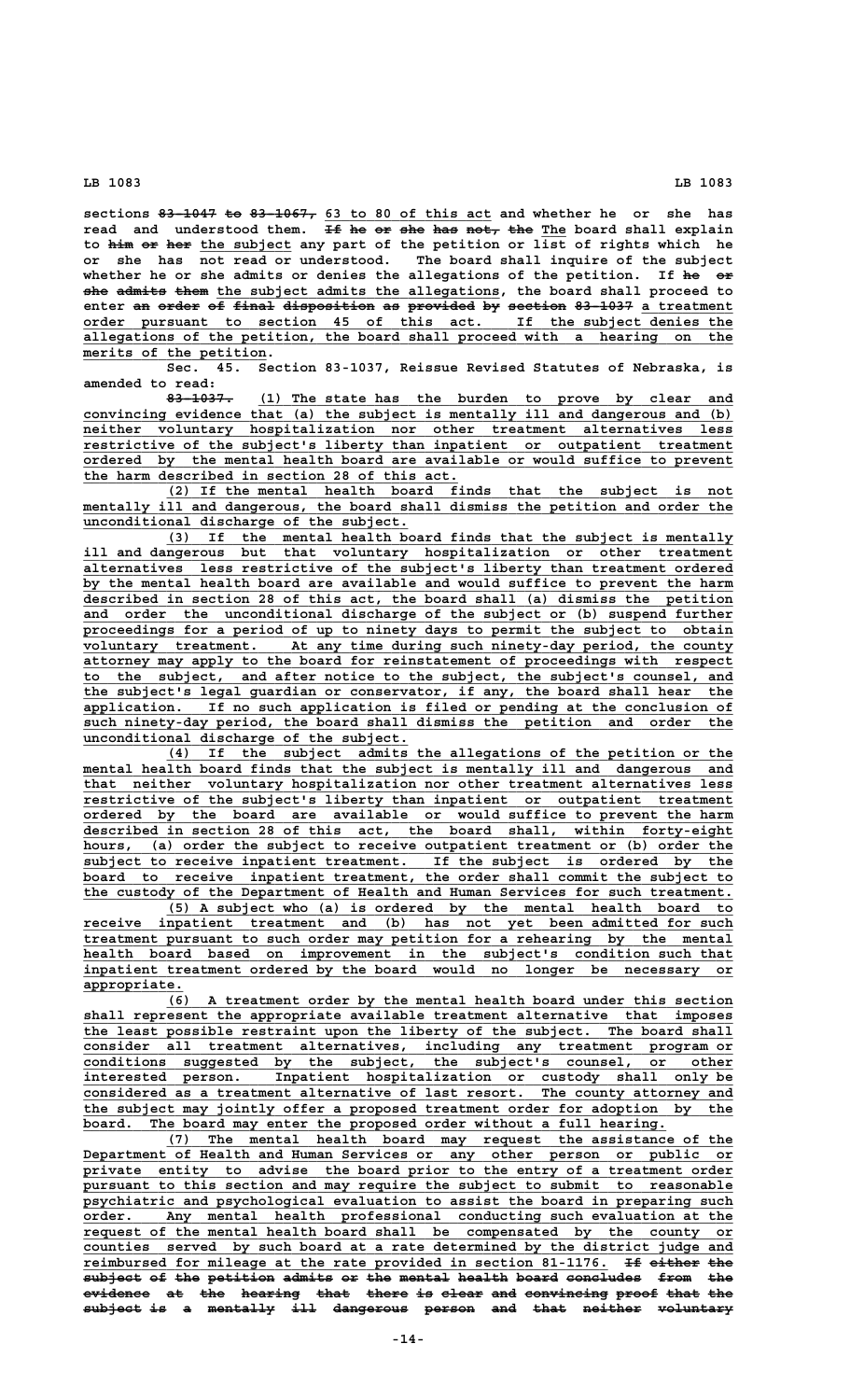hospitalization nor other treatment alternatives less restrictive of the  $=$   $\frac{1}{1}$   $\frac{1}{1}$   $\frac{1}{2}$   $\frac{1}{2}$   $\frac{1}{2}$   $\frac{1}{2}$   $\frac{1}{2}$   $\frac{1}{2}$   $\frac{1}{2}$   $\frac{1}{2}$   $\frac{1}{2}$   $\frac{1}{2}$   $\frac{1}{2}$   $\frac{1}{2}$   $\frac{1}{2}$   $\frac{1}{2}$   $\frac{1}{2}$   $\frac{1}{2}$   $\frac{1}{2}$   $\frac{1}{2}$   $\frac{1}{2}$   $\frac{1}{2}$ available or would suffice to prevent the harm described in section 83-1009, the board shall so find and shall within forty eight hours enter an order of **final disposition providing for the treatment of the subject of the petition. ————— ——————————— ————————— ——— ——— ————————— —— ——— ——————— —— ——— ————————— The order of final disposition shall indicate whether the subject is a ——— ————— —— ————— ——————————— ————— ———————— ——————— ——— ——————— ——**   $m$ entally ill dangerous person pursuant to either subdivision  $(1)$  or  $(2)$  of **section 83-1009 or both. ——————— ——————— —— —————**

**Sec. 46. Section 83-1039, Reissue Revised Statutes of Nebraska, is amended to read:**

 **———————— \_\_\_\_\_\_\_\_\_\_\_\_\_\_\_\_\_\_\_\_\_\_\_\_\_\_\_\_\_\_\_\_\_\_\_\_\_\_\_\_\_\_\_\_\_\_\_\_\_\_\_ 83-1039. (1) At the conclusion of a mental health board hearing** under section 44 of this act and prior to the entry of a treatment order by  **\_\_\_\_\_\_\_\_\_\_\_\_\_\_\_\_\_\_\_\_\_\_\_\_\_\_\_\_\_\_\_\_\_\_\_\_\_\_\_\_\_\_\_\_\_\_\_\_\_\_\_\_\_\_\_\_\_\_\_\_\_\_\_\_\_\_\_\_\_\_\_\_\_\_\_\_\_\_ the board under section 45 of this act, the board may (a) order that the \_\_\_\_\_\_\_\_\_\_\_\_\_\_\_\_\_\_\_\_\_\_\_\_\_\_\_\_\_\_\_\_\_\_\_\_\_\_\_\_\_\_\_\_\_\_\_\_\_\_\_\_\_\_\_\_\_\_\_\_\_\_\_\_\_\_\_\_\_\_\_\_\_\_\_\_\_\_ subject be retained in custody until the entry of such order and the subject**  $\text{may}$  be admitted for treatment pursuant to such order or (b) order the subject  **\_\_\_\_\_\_\_\_\_\_\_\_\_\_\_\_\_\_\_\_\_\_\_\_\_\_\_\_\_\_\_\_\_\_\_\_\_\_\_\_\_\_\_\_\_\_\_\_\_\_\_\_\_\_\_\_\_\_\_\_\_\_\_\_\_\_\_\_\_\_\_\_\_\_\_\_\_\_ released from custody under such conditions as the board deems necessary and \_\_\_\_\_\_\_\_\_\_\_\_\_\_\_\_\_\_\_\_\_\_\_\_\_\_\_\_\_\_\_\_\_\_\_\_\_\_\_\_\_\_\_\_\_\_\_\_\_\_\_\_\_\_\_\_\_\_\_\_\_\_\_\_\_\_\_\_\_\_\_\_\_\_\_\_\_\_ appropriate to prevent the harm described in section 28 of this act and to \_\_\_\_\_\_\_\_\_\_\_\_\_\_\_\_\_\_\_\_\_\_\_\_\_\_\_\_\_\_\_\_\_\_\_\_\_\_\_\_\_\_\_\_\_\_\_\_\_\_\_\_\_\_\_\_\_\_\_\_\_\_\_\_\_\_\_\_\_\_\_\_\_\_\_\_\_\_ assure the subject's appearance at a later disposition hearing by the board. \_\_\_\_\_\_\_\_\_\_\_\_\_\_\_\_\_\_\_\_\_\_\_\_\_\_\_\_\_\_\_\_\_\_\_\_\_\_\_\_\_\_\_\_\_\_\_\_\_\_\_\_\_\_\_\_\_\_\_\_\_\_\_\_\_\_\_\_\_\_\_\_\_\_\_\_\_\_ A subject shall be retained in custody under this section at the nearest \_\_\_\_\_\_\_\_\_\_\_\_\_\_\_\_\_\_\_\_\_\_\_\_\_\_\_\_\_\_\_\_\_\_\_\_\_\_\_\_\_\_\_\_\_\_\_\_\_\_\_\_\_\_\_\_\_\_\_\_\_\_\_\_\_\_\_\_\_\_\_\_\_\_\_\_\_\_ appropriate and available medical facility and shall not be placed in a jail. \_\_\_\_\_\_\_\_\_\_\_\_\_\_\_\_\_\_\_\_\_\_\_\_\_\_\_\_\_\_\_\_\_\_\_\_\_\_\_\_\_\_\_\_\_\_\_\_\_\_\_\_\_\_\_\_\_\_\_\_\_\_\_\_\_\_\_\_\_\_\_\_\_\_\_\_\_\_ Each county shall make arrangements with appropriate medical facilities inside \_\_\_\_\_\_\_\_\_\_\_\_\_\_\_\_\_\_\_\_\_\_\_\_\_\_\_\_\_\_\_\_\_\_\_\_\_\_\_\_\_\_\_\_\_\_\_\_\_\_\_\_\_\_\_\_\_\_\_\_\_\_\_\_\_\_\_\_\_\_\_\_\_\_\_\_\_\_ or outside the county for such purpose and shall pay the cost of the emergency \_\_\_\_\_\_\_\_\_\_\_\_\_\_\_\_\_\_\_\_\_\_\_\_\_\_\_\_\_\_\_\_\_\_\_\_\_\_\_\_\_\_\_\_\_\_\_\_\_\_\_\_\_\_\_\_\_\_\_\_\_\_\_\_\_\_ protective custody of persons from such county in such facilities.**

 **\_\_\_\_\_\_\_\_\_\_\_\_\_\_\_\_\_\_\_\_\_\_\_\_\_\_\_\_\_\_\_\_\_\_\_\_\_\_\_\_\_\_\_\_\_\_\_\_\_\_\_\_\_\_\_\_\_\_\_\_\_\_\_\_\_\_\_\_ (2) A subject who has been ordered to receive inpatient or \_\_\_\_\_\_\_\_\_\_\_\_\_\_\_\_\_\_\_\_\_\_\_\_\_\_\_\_\_\_\_\_\_\_\_\_\_\_\_\_\_\_\_\_\_\_\_\_\_\_\_\_\_\_\_\_\_\_\_\_\_\_\_\_\_\_\_\_\_\_\_\_\_\_\_\_\_\_ outpatient treatment by a mental health board may be provided treatment while \_\_\_\_\_\_\_\_\_\_\_\_\_\_\_\_\_\_\_\_\_\_\_\_\_\_\_\_\_\_\_\_\_\_\_\_\_\_\_\_\_\_\_\_\_\_\_\_\_\_\_\_\_\_\_\_\_\_\_\_\_\_\_\_\_\_\_\_\_\_\_\_\_\_\_\_\_\_ being retained in emergency protective custody and pending admission of the** subject for treatment pursuant to such order. <del>Following a subject's</del> mental **health board adjudication as a mentally ill dangerous person in need of —————— ————— ———————————— —— — ———————— ——— ————————— —————— —— ———— —** b<del>oard-ordered treatment and pending the entry of an order of final</del>  $d$ isposition, the mental health board may order the subject retained in custody upon finding that the harm described in section 83 1009 is otherwise likely to **occur before the entry of an order of final disposition. In the absence of ————— —————— ——— ————— —— —— ————— —— ————— ———————————— —— ——— ——————— — such finding, the board shall order the subject released from custody on ———— ———————— ——— ————— ————— ————— ——— ——————— ———————— ———— ——————— —** whatever reasonable conditions may be imposed by the board short of total custody which are the least restrictive alternatives required to assure the  ${\tt subject-}\space{\begin{tabular}{l} \hbox{\textbf{a}}} \end{tabular}}$  appearance at a later disposition hearing and to prevent the harm described by section 83-1009 from occurring before such later hearing. If a subject is to be retained in custody and a mental health center, a state  ${\tt hospital-}$  or other government or private hospital has the capability to detain such subject in the county in which the subject is found, the subject shall be placed in such facility.

**(2) All counties shall contract with medical facilities inside or ——— ——— ———————— ————— ———————— ———— ——————— —————————— —————— ——**  ${\small \textbf{outside} \quad \textbf{the} \quad \textbf{county to} \quad \textbf{provided} \quad \textbf{a} \quad \textbf{plate} \quad \textbf{where} \quad \textbf{subsection}}$  $+1$  of this section shall be held. Such subjects in such counties shall not be p<del>laced</del> in a jail.

**Sec. 47. Section 83-1041, Reissue Revised Statutes of Nebraska, is amended to read:**

83-1041. If the mental health board finds the subject to be  $mentally$  ill and dangerous and commits the subject to the custody of the  **\_\_\_\_\_\_\_\_\_\_\_\_\_\_\_\_\_\_\_\_\_\_\_\_\_\_\_\_\_\_\_\_\_\_\_\_\_\_\_\_\_\_\_\_\_\_\_\_\_\_\_\_\_\_\_\_\_\_\_\_\_\_\_\_\_\_\_\_\_\_\_\_\_\_\_\_\_\_ Department of Health and Human Services to receive inpatient treatment, the \_\_\_\_\_\_\_\_\_\_\_\_\_\_\_\_\_\_\_\_\_\_\_\_\_\_\_\_\_\_\_\_\_\_\_\_\_\_\_\_\_\_\_\_\_\_\_\_\_\_\_\_\_\_\_\_\_\_\_\_\_\_\_\_\_\_\_\_\_\_\_\_\_\_\_\_\_\_ department shall secure placement of the subject in an appropriate inpatient** treatment facility to receive such treatment. The board shall issue a warrant  **\_\_\_\_\_\_\_\_\_\_\_\_\_\_\_\_\_\_\_\_\_\_\_\_\_\_\_\_\_\_\_\_\_\_\_\_\_\_\_\_\_\_\_\_\_\_\_\_\_\_\_\_\_\_\_\_\_\_\_\_\_\_\_\_\_\_\_\_\_\_\_\_\_\_\_\_\_\_ authorizing the administrator of such treatment facility to receive and keep** the subject as a patient. The warrant shall state the findings of the board  **\_\_\_\_\_\_\_\_\_\_\_\_\_\_\_\_\_\_\_\_\_\_\_\_\_\_\_\_\_\_\_\_\_\_\_\_\_\_\_\_\_\_\_\_\_\_\_\_\_\_\_\_\_\_\_\_\_\_\_\_\_\_\_\_\_\_\_\_\_\_\_\_\_\_\_\_\_\_ and the legal settlement of the subject, if known, or any available \_\_\_\_\_\_\_\_\_\_\_\_\_\_\_\_\_\_\_\_\_\_\_\_\_\_\_\_\_\_\_\_\_\_\_\_\_\_\_\_\_\_\_\_\_\_\_\_\_\_\_\_\_\_\_\_\_\_\_\_\_\_\_\_\_\_\_\_\_\_\_\_\_\_\_\_\_\_ information relating thereto. Such warrant shall shield every official and \_\_\_\_\_\_\_\_\_\_\_\_\_\_\_\_\_\_\_\_\_\_\_\_\_\_\_\_\_\_\_\_\_\_\_\_\_\_\_\_\_\_\_\_\_\_\_\_\_\_\_\_\_\_\_\_\_\_\_\_\_\_\_\_\_\_\_\_\_\_\_\_\_\_\_\_\_\_ employee of the treatment facility against all liability to prosecution of any \_\_\_\_\_\_\_\_\_\_\_\_\_\_\_\_\_\_\_\_\_\_\_\_\_\_\_\_\_\_\_\_\_\_\_\_\_\_\_\_\_\_\_\_\_\_\_\_\_\_\_\_\_\_\_\_\_\_\_\_\_\_\_\_\_\_\_\_\_\_\_\_\_\_\_\_\_\_ kind on account of the reception and detention of the subject if the detention \_\_\_\_\_\_\_\_\_\_\_\_\_\_\_\_\_\_\_\_\_\_\_\_\_\_\_\_\_\_\_\_\_\_\_\_\_\_\_\_\_\_\_\_\_\_\_\_\_\_\_\_\_\_\_\_\_\_\_\_\_\_\_\_\_\_\_\_\_\_\_\_\_\_\_\_\_\_ is otherwise in accordance with the Nebraska Mental Health Commitment Act, \_\_\_\_\_\_\_\_\_\_\_\_\_\_\_\_\_\_\_\_\_\_\_\_\_\_\_\_\_\_\_\_\_\_\_\_\_\_\_\_\_\_\_\_\_\_\_\_\_\_\_\_\_\_\_\_\_\_\_\_\_\_\_\_\_\_\_\_\_\_\_\_\_\_\_\_\_\_ rules and regulations adopted and promulgated under the act, and policies of** the treatment facility. person to be a mentally ill dangerous person and in **need of board-ordered treatment, it shall issue a warrant in duplicate ———— —— ————————————— —————————— —— ————— ————— — ——————— —— ————————** authorizing the director of the facility to receive and keep the person as a patient. The warrant issued shall state the findings of the board and the  $\frac{1}{1}$  settlement of the proposed patient if found or, if not found, its **information, if any, in regard thereto. ———————————— —— ———— —— —————— ————————**

> **Sec. 48. Section 83-1042, Reissue Revised Statutes of Nebraska, is amended to read:**

 **———————— \_\_\_\_\_\_\_\_\_\_\_\_\_\_\_\_\_\_\_\_\_\_\_\_\_\_\_\_\_\_\_\_\_\_\_\_\_\_\_\_\_\_\_\_\_\_\_\_\_\_\_\_\_\_\_\_\_\_ 83-1042. When an order of a mental health board requires inpatient \_\_\_\_\_\_\_\_\_\_\_\_\_\_\_\_\_\_\_\_\_\_\_\_\_\_\_\_\_\_\_\_\_\_\_\_\_\_\_\_\_\_\_\_\_\_\_\_\_\_\_\_\_\_\_\_\_\_\_\_\_\_\_\_\_\_\_\_\_\_\_\_\_\_\_\_\_\_ treatment of a subject within a treatment facility, the warrant filed under** treatment of a subject within a treatment facility, the warrant filed under section 47 of this act, together with the findings of the mental health board, shall be delivered to the sheriff of the county who shall execute such warrant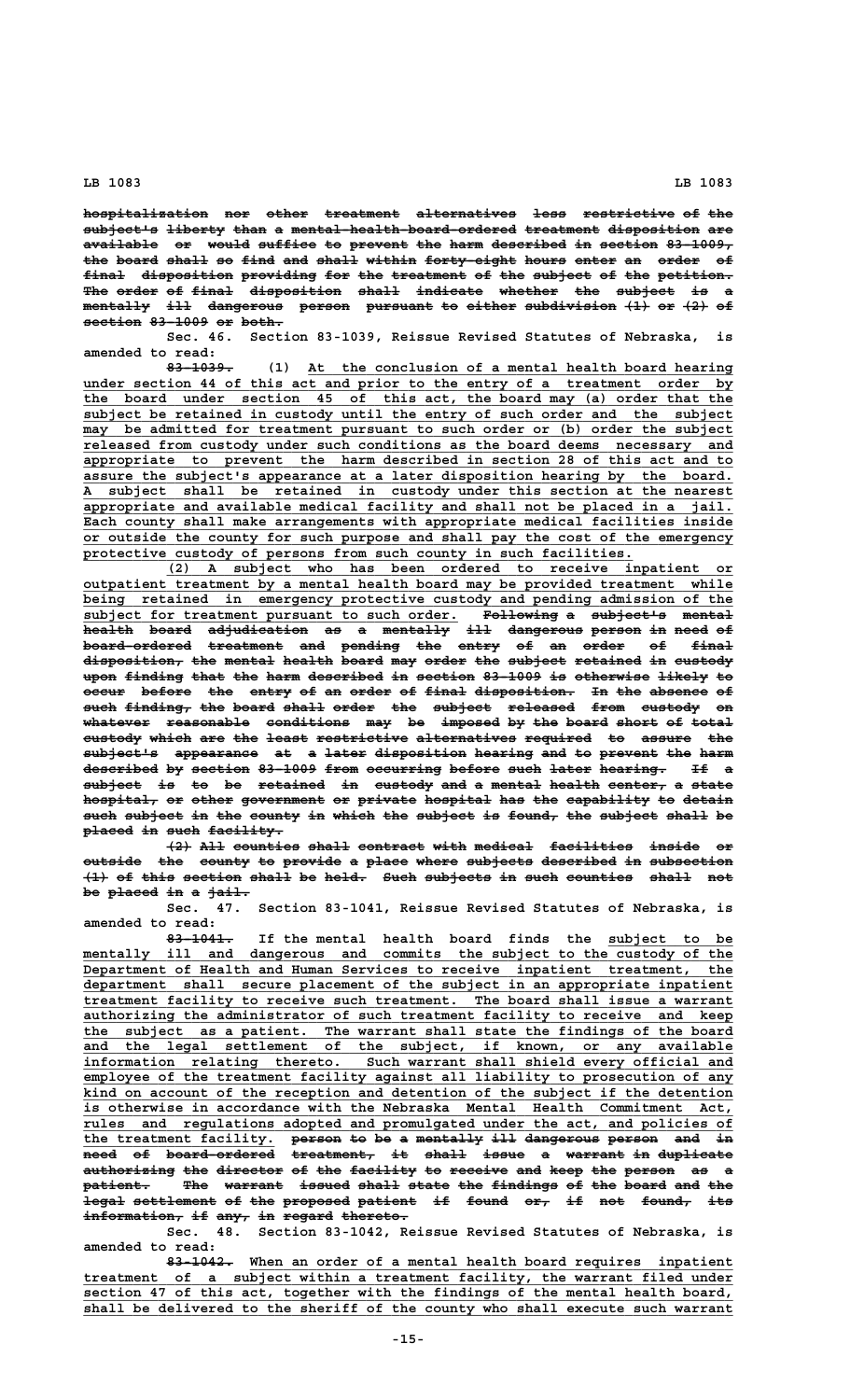**\_\_\_\_\_\_\_\_\_\_\_\_\_\_\_\_\_\_\_\_\_\_\_\_\_\_\_\_\_\_\_\_\_\_\_\_\_\_\_\_\_\_\_\_\_\_\_\_\_\_\_\_\_\_\_\_\_\_\_\_\_\_\_\_\_\_\_\_\_\_\_\_\_\_\_\_\_\_ by conveying and delivering the warrant, the findings, and the subject to the**  $t$ reatment facility. The administrator, over his or her signature, shall  **\_\_\_\_\_\_\_\_\_\_\_\_\_\_\_\_\_\_\_\_\_\_\_\_\_\_\_\_\_\_\_\_\_\_\_\_\_\_\_\_\_\_\_\_\_\_\_\_\_\_\_\_\_\_\_\_\_\_\_\_\_\_\_\_\_\_\_\_\_\_\_\_\_\_\_\_\_\_ acknowledge the delivery on the original warrant which the sheriff shall \_\_\_\_\_\_\_\_\_\_\_\_\_\_\_\_\_\_\_\_\_\_\_\_\_\_\_\_\_\_\_\_\_\_\_\_\_\_\_\_\_\_\_\_\_\_\_\_\_\_\_\_\_\_\_\_\_\_\_\_\_\_\_\_\_\_\_\_\_\_\_\_\_\_\_\_\_\_ return to the clerk of the district court with his or her costs and expenses \_\_\_\_\_\_\_\_\_\_\_\_\_\_\_\_\_\_\_\_\_\_\_\_\_\_\_\_\_\_\_\_\_\_\_\_\_\_\_\_\_\_\_\_\_\_\_\_\_\_\_\_\_\_\_\_\_\_\_\_\_\_\_\_\_\_\_\_\_\_\_\_\_\_\_\_\_\_ endorsed thereon. If neither the sheriff nor deputy sheriff is available to** execute the warrant, the chairperson of the mental health board may appoint some other suitable person to execute the warrant. Such person shall take and  **\_\_\_\_\_\_\_\_\_\_\_\_\_\_\_\_\_\_\_\_\_\_\_\_\_\_\_\_\_\_\_\_\_\_\_\_\_\_\_\_\_\_\_\_\_\_\_\_\_\_\_\_\_\_\_\_\_\_\_\_\_\_\_\_\_\_\_\_\_\_\_\_\_\_\_\_\_\_ subscribe an oath or affirmation to faithfully discharge his or her duty and** shall be entitled to the same fees as the sheriff. The sheriff, deputy  **\_\_\_\_\_\_\_\_\_\_\_\_\_\_\_\_\_\_\_\_\_\_\_\_\_\_\_\_\_\_\_\_\_\_\_\_\_\_\_\_\_\_\_\_\_\_\_\_\_\_\_\_\_\_\_\_\_\_\_\_\_\_\_\_\_\_\_\_\_\_\_\_\_\_\_\_\_\_ sheriff, or other person appointed by the mental health board may take with**  $\begin{array}{llll} \hbox{him} & \hbox{or} & \hbox{her} & \hbox{such} & \hbox{assistance} & \hbox{as may be required to execute the warrant.} & \hbox{No} \end{array}$  **\_\_\_\_\_\_\_\_\_\_\_\_\_\_\_\_\_\_\_\_\_\_\_\_\_\_\_\_\_\_\_\_\_\_\_\_\_\_\_\_\_\_\_\_\_\_\_\_\_\_\_\_\_\_\_\_\_\_\_\_\_\_\_\_\_\_\_\_\_\_\_\_\_\_\_\_\_\_ female subject shall be taken to a treatment facility without being \_\_\_\_\_\_\_\_\_\_\_\_\_\_\_\_\_\_\_\_\_\_\_\_\_\_\_\_\_\_\_\_\_\_\_\_\_\_\_\_\_\_\_\_\_\_\_\_\_\_\_\_\_\_\_\_\_\_\_\_\_\_\_\_\_\_\_\_\_\_\_\_\_\_\_\_\_\_ accompanied by another female or relative of the subject. The administrator \_\_\_\_\_\_\_\_\_\_\_\_\_\_\_\_\_\_\_\_\_\_\_\_\_\_\_\_\_\_\_\_\_\_\_\_\_\_\_\_\_\_\_\_\_\_\_\_\_\_\_\_\_\_\_\_\_\_\_\_\_\_\_\_\_\_\_\_\_\_\_\_\_\_\_\_\_\_ in his or her acknowledgment of delivery shall record whether any person** accompanied the subject and the name of such person. When involuntary  $\overline{\text{treatment required}}$  requires confinement within a facility, the warrant, together with the findings of the mental health board, shall be delivered to the sheriff of the county who shall execute it by conveying the subject of the petition to the facility and delivering the individual to the director of the facility. The chief executive officer, over his or her signature, shall acknowledge the delivery on the original warrant, which the sheriff shall return to the clerk of the board with his or her costs and expenses endorsed thereon. If neither the sheriff nor such sheriff's deputy is available to execute the warrant, the chairperson of the board may appoint some other suitable person to execute the **warrant.** The person appointed shall take and subscribe an oath or affirmation to faithfully discharge his duty, and shall be entitled to the same fees as the sheriff. The sheriff, or the person appointed in his stead, may take with him such assistance as he may need to execute the warrant. Ho female person  $\texttt{shall}$  be taken to the hospital without being accompanied by some other female or relative. The director of the facility in his acknowledgment of delivery must state whether any person accompanied the patient, and give the name of  $<sub>such</sub> person.$ </sub>

 **\_\_\_\_\_\_\_\_\_\_\_\_\_\_\_\_\_\_\_\_\_\_\_\_\_\_\_\_\_\_\_\_\_\_\_\_\_\_\_\_\_\_\_\_\_\_\_\_\_\_\_\_\_\_\_\_\_\_ Sec. 49. (1) If a mental health board issues a warrant for the \_\_\_\_\_\_\_\_\_\_\_\_\_\_\_\_\_\_\_\_\_\_\_\_\_\_\_\_\_\_\_\_\_\_\_\_\_\_\_\_\_\_\_\_\_\_\_\_\_\_\_\_\_\_\_\_\_\_\_\_\_\_\_\_\_\_\_\_\_\_\_\_\_\_\_\_\_\_ admission or return of a subject to a treatment facility and funds to pay the** expenses thereof are needed in advance, the board shall estimate the probable expense of conveying the subject to the treatment facility, including the cost  **\_\_\_\_\_\_\_\_\_\_\_\_\_\_\_\_\_\_\_\_\_\_\_\_\_\_\_\_\_\_\_\_\_\_\_\_\_\_\_\_\_\_\_\_\_\_\_\_\_\_\_\_\_\_\_\_\_\_\_\_\_\_\_\_\_\_\_\_\_\_\_\_\_\_\_\_\_\_ of any assistance that might be required, and shall submit such estimate to** the county clerk of the county in which such person is located. The county  **\_\_\_\_\_\_\_\_\_\_\_\_\_\_\_\_\_\_\_\_\_\_\_\_\_\_\_\_\_\_\_\_\_\_\_\_\_\_\_\_\_\_\_\_\_\_\_\_\_\_\_\_\_\_\_\_\_\_\_\_\_\_\_\_\_\_\_\_\_\_\_\_\_\_\_\_\_\_ clerk shall certify the estimate and shall issue an order on the county \_\_\_\_\_\_\_\_\_\_\_\_\_\_\_\_\_\_\_\_\_\_\_\_\_\_\_\_\_\_\_\_\_\_\_\_\_\_\_\_\_\_\_\_\_\_\_\_\_\_\_\_\_\_\_\_\_\_\_\_\_\_\_\_\_\_\_\_\_\_\_\_\_\_\_\_\_\_ treasurer in favor of the sheriff or other person entrusted with the execution \_\_\_\_\_\_\_\_\_\_\_\_\_\_\_ of the warrant.**

 **\_\_\_\_\_\_\_\_\_\_\_\_\_\_\_\_\_\_\_\_\_\_\_\_\_\_\_\_\_\_\_\_\_\_\_\_\_\_\_\_\_\_\_\_\_\_\_\_\_\_\_\_\_\_\_\_\_\_\_\_\_\_\_\_\_\_\_\_ (2) The sheriff or other person executing the warrant shall include \_\_\_\_\_\_\_\_\_\_\_\_\_\_\_\_\_\_\_\_\_\_\_\_\_\_\_\_\_\_\_\_\_\_\_\_\_\_\_\_\_\_\_\_\_\_\_\_\_\_\_\_\_\_\_\_\_\_\_\_\_\_\_\_\_\_\_\_\_\_\_\_\_\_\_\_\_\_ in his or her return a statement of expenses actually incurred, including any \_\_\_\_\_\_\_\_\_\_\_\_\_\_\_\_\_\_\_\_\_\_\_\_\_\_\_\_\_\_\_\_\_\_\_\_\_\_\_\_\_\_\_\_\_\_\_\_\_\_\_\_\_\_\_\_\_\_\_\_\_\_\_\_\_\_\_\_\_\_\_\_\_\_\_\_\_\_ excess or deficiency. Any excess from the amount advanced for such expenses \_\_\_\_\_\_\_\_\_\_\_\_\_\_\_\_\_\_\_\_\_\_\_\_\_\_\_\_\_\_\_\_\_\_\_\_\_\_\_\_\_\_\_\_\_\_\_\_\_\_\_\_\_\_\_\_\_\_\_\_\_\_\_\_\_\_\_\_\_\_\_\_\_\_\_\_\_\_ under subsection (1) of this section shall be paid to the county treasurer, \_\_\_\_\_\_\_\_\_\_\_\_\_\_\_\_\_\_\_\_\_\_\_\_\_\_\_\_\_\_\_\_\_\_\_\_\_\_\_\_\_\_\_\_\_\_\_\_\_\_\_\_\_\_\_\_\_\_\_\_\_\_\_\_\_\_\_\_\_\_\_\_\_\_\_\_\_\_ taking his or her receipt therefor, and any deficiency shall be obtained by \_\_\_\_\_\_\_\_\_\_\_\_\_\_\_\_\_\_\_\_\_\_\_\_\_\_\_\_\_\_\_\_\_\_\_\_\_\_\_\_\_\_\_\_\_\_\_\_\_\_\_\_\_\_\_\_\_\_\_\_\_\_\_\_\_\_\_\_\_\_\_\_\_\_\_\_\_\_ filing a claim with the county board. If no funds are advanced, the expenses** shall be certified on the warrant and paid when returned.

 **\_\_\_\_\_\_\_\_\_\_\_\_\_\_\_\_\_\_\_\_\_\_\_\_\_\_\_\_\_\_\_\_\_\_\_\_\_\_\_\_\_\_\_\_\_\_\_\_\_\_\_\_\_\_\_\_\_\_\_\_\_\_\_\_\_\_\_\_ (3) The sheriff shall be reimbursed for mileage at the rate provided \_\_\_\_\_\_\_\_\_\_\_\_\_\_\_\_\_\_\_\_\_\_\_\_\_\_\_\_\_\_\_\_\_\_\_\_\_\_\_\_\_\_\_\_\_\_\_\_\_\_\_\_\_\_\_\_\_\_\_\_\_\_\_\_\_\_\_\_\_\_\_\_\_\_\_\_\_\_ in section 33-117 for conveying a subject to a treatment facility under this \_\_\_\_\_\_\_\_\_\_\_\_\_\_\_\_\_\_\_\_\_\_\_\_\_\_\_\_\_\_\_\_\_\_\_\_\_\_\_\_\_\_\_\_\_\_\_\_\_\_\_\_\_\_\_\_\_\_\_\_\_\_\_\_\_\_\_\_\_\_\_\_\_\_\_\_\_\_ section. For other services performed under the Nebraska Mental Health \_\_\_\_\_\_\_\_\_\_\_\_\_\_\_\_\_\_\_\_\_\_\_\_\_\_\_\_\_\_\_\_\_\_\_\_\_\_\_\_\_\_\_\_\_\_\_\_\_\_\_\_\_\_\_\_\_\_\_\_\_\_\_\_\_\_\_\_\_\_\_\_\_\_\_\_\_\_ Commitment Act, the sheriff shall receive the same fees as for like services \_\_\_\_\_\_\_\_\_\_\_\_\_\_\_ in other cases.**

 **\_\_\_\_\_\_\_\_\_\_\_\_\_\_\_\_\_\_\_\_\_\_\_\_\_\_\_\_\_\_\_\_\_\_\_\_\_\_\_\_\_\_\_\_\_\_\_\_\_\_\_\_\_\_\_\_\_\_\_\_\_\_\_\_\_\_\_\_ (4) All compensation and expenses provided for in this section shall** be allowed and paid out of the treasury of the county by the county board.

Sec. 50. Section 83-1043, Reissue Revised Statutes of Nebraska, **amended to read:**

 **———————— 83-1043. The subject of a petition or the county attorney may ————— \_\_\_\_\_\_\_\_\_ \_\_\_\_\_\_\_\_\_\_\_\_\_\_\_\_\_\_\_ appeal a final treatment order of the mental health board under section 45 of** this act to the district court. Such appeals shall be de novo on the record. **A final order of the district court may be appealed to the Court of Appeals in accordance with the procedure in criminal cases. The final judgment of the court shall be certified to and become a part of the records of the mental \_\_\_\_\_\_\_\_\_\_\_\_\_\_\_\_\_\_\_\_\_\_\_\_\_\_\_ health board with respect to the subject.**

**Sec. 51. Section 83-1044, Reissue Revised Statutes of Nebraska, is amended to read:**

 **———————— \_\_\_\_\_\_\_\_\_\_\_\_\_\_\_\_\_\_\_\_\_\_\_\_\_\_\_\_\_\_\_\_\_\_\_\_\_\_\_\_\_\_\_\_\_\_\_\_\_\_\_\_\_\_\_\_\_\_ 83-1044. (1) Any treatment order entered by a mental health board** under section 45 of this act shall include directions for (a) the preparation  **\_\_\_\_\_\_\_\_\_\_\_\_\_\_\_\_\_\_\_\_\_\_\_\_\_\_\_\_\_\_\_\_\_\_\_\_\_\_\_\_\_\_\_\_\_\_\_\_\_\_\_\_\_\_\_\_\_\_\_\_\_\_\_\_\_\_\_\_\_\_\_\_\_\_\_\_\_\_ and implementation of an individualized treatment plan for the subject and (b) \_\_\_\_\_\_\_\_\_\_\_\_\_\_\_\_\_\_\_\_\_\_\_\_\_\_\_\_\_\_\_\_\_\_\_\_\_\_\_\_\_\_\_\_\_\_\_\_\_\_\_\_\_\_\_\_\_\_\_\_\_\_\_\_\_\_\_\_\_\_ documentation and reporting of the subject's progress under such plan.**

 **\_\_\_\_\_\_\_\_\_\_\_\_\_\_\_\_\_\_\_\_\_\_\_\_\_\_\_\_\_\_\_\_\_\_\_\_\_\_\_\_\_\_\_\_\_\_\_\_\_\_\_\_\_\_\_\_\_\_\_\_\_\_\_\_\_\_\_\_ (2) The individualized treatment plan shall contain a statement of \_\_\_\_\_\_\_\_\_\_\_\_\_\_\_\_\_\_\_\_\_\_\_\_\_\_\_\_\_\_\_\_\_\_\_\_\_\_\_\_\_\_\_\_\_\_\_\_\_\_\_\_\_\_\_\_\_\_\_\_\_\_\_\_\_\_\_\_\_\_\_\_\_\_\_\_\_\_ (a) the nature of the subject's mental illness or substance dependence, (b)**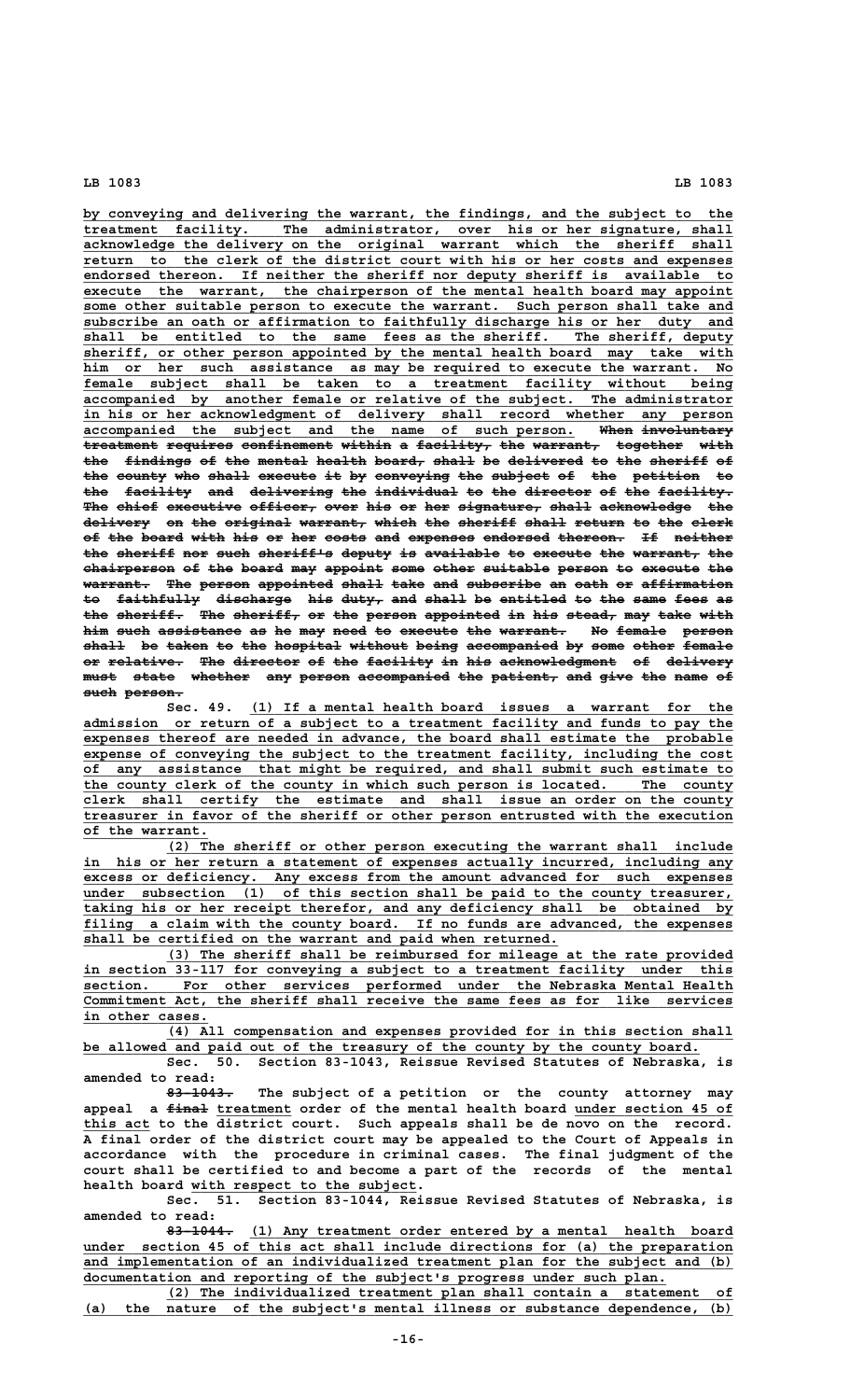**\_\_\_\_\_\_\_\_\_\_\_\_\_\_\_\_\_\_\_\_\_\_\_\_\_\_\_\_\_\_\_\_\_\_\_\_\_\_\_\_\_\_\_\_\_\_\_\_\_\_\_\_\_\_\_\_\_\_\_\_\_\_\_\_\_\_\_\_\_\_\_\_\_\_\_\_\_\_ the least restrictive treatment alternative consistent with the clinical \_\_\_\_\_\_\_\_\_\_\_\_\_\_\_\_\_\_\_\_\_\_\_\_\_\_\_\_\_\_\_\_\_\_\_\_\_\_\_\_\_\_\_\_\_\_\_\_\_\_\_\_\_\_\_\_\_\_\_\_\_\_\_\_\_\_\_\_\_\_\_\_\_\_\_\_\_\_ diagnosis of the subject, and (c) intermediate and long-term treatment goals** for the subject and a projected timetable for the attainment of such goals.

 **\_\_\_\_\_\_\_\_\_\_\_\_\_\_\_\_\_\_\_\_\_\_\_\_\_\_\_\_\_\_\_\_\_\_\_\_\_\_\_\_\_\_\_\_\_\_\_\_\_\_\_\_\_\_\_\_\_\_\_\_\_\_\_\_\_\_\_\_ (3) A copy of the individualized treatment plan shall be filed with \_\_\_\_\_\_\_\_\_\_\_\_\_\_\_\_\_\_\_\_\_\_\_\_\_\_\_\_\_\_\_\_\_\_\_\_\_\_\_\_\_\_\_\_\_\_\_\_\_\_\_\_\_\_\_\_\_\_\_\_\_\_\_\_\_\_\_\_\_\_\_\_\_\_\_\_\_\_ the mental health board for review and inclusion in the subject's file and \_\_\_\_\_\_\_\_\_\_\_\_\_\_\_\_\_\_\_\_\_\_\_\_\_\_\_\_\_\_\_\_\_\_\_\_\_\_\_\_\_\_\_\_\_\_\_\_\_\_\_\_\_\_\_\_\_\_\_\_\_\_\_\_\_\_\_\_\_\_\_\_\_\_\_\_\_\_ served upon the county attorney, the subject, the subject's counsel, and the \_\_\_\_\_\_\_\_\_\_\_\_\_\_\_\_\_\_\_\_\_\_\_\_\_\_\_\_\_\_\_\_\_\_\_\_\_\_\_\_\_\_\_\_\_\_\_\_\_\_\_\_\_\_\_\_\_\_\_\_\_\_\_\_\_\_\_\_\_\_\_\_\_\_\_\_\_\_ subject's legal guardian or conservator, if any, within five working days \_\_\_\_\_\_\_\_\_\_\_\_\_\_\_\_\_\_\_\_\_\_\_\_\_\_\_\_\_\_\_\_\_\_\_\_\_\_\_\_\_\_\_\_\_\_\_\_\_\_\_\_\_\_\_\_\_\_\_\_\_\_\_\_\_\_\_\_\_\_\_\_\_\_\_\_\_\_ after the entry of the board's order. Treatment shall be commenced within two \_\_\_\_\_\_\_\_\_\_\_\_\_\_\_\_\_\_\_\_\_\_\_\_\_\_\_\_\_\_\_\_\_\_\_\_\_\_\_\_\_\_\_ working days after preparation of the plan.**

 **\_\_\_\_\_\_\_\_\_\_\_\_\_\_\_\_\_\_\_\_\_\_\_\_\_\_\_\_\_\_\_\_\_\_\_\_\_\_\_\_\_\_\_\_\_\_\_\_\_\_\_\_\_\_\_\_\_\_\_\_\_\_\_\_\_\_\_\_ (4) The subject shall be entitled to know the contents of the \_\_\_\_\_\_\_\_\_\_\_\_\_\_\_\_\_\_\_\_\_\_\_\_\_\_\_\_\_\_\_\_\_\_\_\_\_\_\_\_\_\_\_\_\_\_\_\_\_\_\_\_\_\_\_\_\_\_\_\_\_\_\_\_\_\_\_\_\_\_\_\_\_\_\_\_\_\_ individualized treatment plan and what the subject must do in order to meet \_\_\_\_\_\_\_\_\_\_\_\_\_\_\_\_\_\_\_\_\_\_\_\_\_\_\_\_\_\_ the requirements of such plan.**

 **\_\_\_\_\_\_\_\_\_\_\_\_\_\_\_\_\_\_\_\_\_\_\_\_\_\_\_\_\_\_\_\_\_\_\_\_\_\_\_\_\_\_\_\_\_\_\_\_\_\_\_\_\_\_\_\_\_\_\_\_\_\_\_\_\_\_\_\_ (5) The subject shall be notified by the mental health board when** the mental health board has changed the treatment order or has ordered the **discharge of the subject from commitment. As part of its order of final \_\_\_\_\_\_\_\_\_\_\_\_\_\_\_\_\_\_\_\_\_\_\_\_\_\_\_\_\_\_\_\_\_\_\_\_\_\_\_\_\_ —— ———— —— ——— ————— —— ———— disposition under section 83-1037, the mental health board shall designate one ——————————— ————— ——————— ———————— ——— —————— —————— ————— ————— ————————— ——** of the officials, agencies or other persons who may be requested for predisposition assistance under section 83-1040, or the director or other **representative of the treatment program or facility to which the subject is —————————————— —— ——— ————————— ——————— —— ———————— —— ————— ——— ——————— ——**  $\overline{\texttt{associated}}$  to be responsible for supervising the preparation and implementation **of an individualized treatment plan, recording the subject's progress under —— —— —————————————— ————————— ————— ————————— ——— ————————— ———————— ————** the p<del>lan, and reporting such progress to the mental health board and other  $\overline{\phantom{a}}$ </del> **interested parties. The individualized treatment plan shall contain a —————————— ———————— ——— —————————————— ————————— ———— ————— ———————**  statement of the nature of the specific mental and physical problems and needs **of the subject, a statement of the least restrictive treatment conditions —— ——— ———————— — ————————— —— ——— ————— ——————————— ————————— ——————————**  $\overline{\textbf{n}}$  and  $\overline{\textbf{n}}$  to achieve the purposes of the board's order of final disposition and a description of intermediate and long-range treatment goals, with a projected timetable for their attainment. A copy of such plan shall be **completed, filed with the mental health board for review and inclusion in the**  $s$ ubject's board file, and served upon the county attorney, the subject, his or her counsel, if he or she has counsel, and his or her legal guardian, if he or she is legally incompetent, within five working days after the entry of the<br>**board's order of final disposition.** Treatment under such plan shall be board's order of final disposition. commenced within two working days after the plan is completed. At the request of the mental health board, the treatment facility shall inform the mental health board, in writing, as to all aspects of the treatment and supervision of <del>persons committed to the facility</del> by <del>the mental health board. Such reports</del> **shall include information regarding the time and location of periods spent ————— ——————— ——————————— ————————— ——— ———— ——— ———————— —— ——————— ————**  $o$ utside of the treatment facility.

**Sec. 52. Section 83-1045, Reissue Revised Statutes of Nebraska, is amended to read:**

83-1045. The person or entity designated by the mental health board  **\_\_\_\_\_\_\_\_\_\_\_\_\_\_\_\_\_\_\_\_\_\_\_\_\_\_\_\_\_\_\_\_\_\_\_\_\_\_\_\_\_\_\_\_\_\_\_\_\_\_\_\_\_\_\_\_\_\_\_\_\_\_\_\_\_\_\_\_\_\_\_\_\_\_\_\_\_\_ under section 51 of this act to prepare and oversee the subject's \_\_\_\_\_\_\_\_\_\_\_\_\_\_\_\_\_\_\_\_\_\_\_\_\_\_\_\_\_\_\_\_\_\_\_\_\_\_\_\_\_\_\_\_\_\_\_\_\_\_\_\_\_\_\_\_\_\_\_\_\_\_\_\_\_\_\_\_\_\_\_\_\_\_\_\_\_\_ individualized treatment plan shall submit periodic reports to the mental \_\_\_\_\_\_\_\_\_\_\_\_\_\_\_\_\_\_\_\_\_\_\_\_\_\_\_\_\_\_\_\_\_\_\_\_\_\_\_\_\_\_\_\_\_\_\_\_\_\_\_\_\_\_\_\_\_\_\_\_\_\_\_\_\_\_\_\_\_\_\_\_\_\_\_\_\_\_ health board of the subject's progress under such plan and any modifications \_\_\_\_\_\_\_\_\_\_\_\_\_\_\_\_\_\_\_\_\_\_\_\_\_\_\_\_\_\_\_\_\_\_\_\_\_\_\_\_\_\_\_\_\_\_\_\_\_\_\_\_\_\_\_\_\_\_\_\_\_\_\_\_\_\_\_\_\_\_\_\_\_\_\_\_\_\_ to the plan. The mental health board may distribute copies of such reports to \_\_\_\_\_\_\_\_\_\_\_\_\_\_\_\_\_\_\_\_\_\_\_\_\_\_\_\_\_\_\_\_\_\_\_\_\_\_\_\_\_\_\_\_\_\_\_\_\_\_\_\_\_\_\_\_\_\_\_\_\_\_\_\_\_\_\_\_\_\_\_\_\_\_\_\_\_\_ other interested parties as permitted by law. With respect to a subject \_\_\_\_\_\_\_\_\_\_\_\_\_\_\_\_\_\_\_\_\_\_\_\_\_\_\_\_\_\_\_\_\_\_\_\_\_\_\_\_\_\_\_\_\_\_\_\_\_\_\_\_\_\_\_\_\_\_\_\_\_\_\_\_\_\_\_\_\_\_\_\_\_\_\_\_\_\_ ordered by the mental health board to receive inpatient treatment, such \_\_\_\_\_\_\_\_\_\_\_\_\_\_\_\_\_\_\_\_\_\_\_\_\_\_\_\_\_\_\_\_\_\_\_\_\_\_\_\_\_\_\_\_\_\_\_\_\_\_\_\_\_\_\_\_\_\_\_\_\_\_\_\_\_\_\_\_\_\_\_\_\_\_\_\_\_\_ initial report shall be filed with the mental health board for review and \_\_\_\_\_\_\_\_\_\_\_\_\_\_\_\_\_\_\_\_\_\_\_\_\_\_\_\_\_\_\_\_\_\_\_\_\_\_\_\_\_\_\_\_\_\_\_\_\_\_\_\_\_\_\_\_\_\_\_\_\_\_\_\_\_\_\_\_\_\_\_\_\_\_\_\_\_\_ inclusion in the subject's file and served upon the county attorney, the**  $\overline{\text{subject}}$ , the subject's counsel, and the subject's legal guardian or conservator, if any, no later than ten days after submission of the subject's individualized treatment plan. With respect to each subject committed by the  **\_\_\_\_\_\_\_\_\_\_\_\_\_\_\_\_\_\_\_\_\_\_\_\_\_\_\_\_\_\_\_\_\_\_\_\_\_\_\_\_\_\_\_\_\_\_\_\_\_\_\_\_\_\_\_\_\_\_\_\_\_\_\_\_\_\_\_\_\_\_\_\_\_\_\_\_\_\_ individualized treatment plan. With respect to each subject committed by the**  $m$ ental health board, such reports shall be so filed and served no less  **\_\_\_\_\_\_\_\_\_\_\_\_\_\_\_\_\_\_\_\_\_\_\_\_\_\_\_\_\_\_\_\_\_\_\_\_\_\_\_\_\_\_\_\_\_\_\_\_\_\_\_\_\_\_\_\_\_\_\_\_\_\_\_\_\_\_\_\_\_\_\_\_\_\_\_\_\_\_ frequently than every ninety days for a period of one year following \_\_\_\_\_\_\_\_\_\_\_\_\_\_\_\_\_\_\_\_\_\_\_\_\_\_\_\_\_\_\_\_\_\_\_\_\_\_\_\_\_\_\_\_\_\_\_\_\_\_\_\_\_\_\_\_\_\_\_\_\_\_\_\_\_\_\_\_\_\_\_\_\_\_\_\_\_\_ submission of the subject's individualized treatment plan and every six months** thereafter. <del>The official, agency or other person designated</del> b<del>y the mental</del> **health board under section 83-1044 to be responsible for the subject's —————— ————— ————— ——————— ——————— —— —— ——————————— ——— ——— ————————** individualized treatment plan shall submit periodie progress reports to the board, which board shall distribute copies to other interested parties. Each **progress report shall summarize progress which has been made under the plan** and shall state whether the treatment plan has been modified. Such progress reports shall be filed with the board for review and inclusion in the  $s$ ubject's board file, and served upon the county attorney, the subject and his or her counsel, if he or she has counsel, and his or her legal guardian, if he **or she is legally incompetent, within ten days of the submission of the —— ——— —— ——————— ———————————— —————— ——— ———— —— ——— —————————— —— ——** individualized treatment plan of a subject whose order of final disposition **requires full-time inpatient hospitalization or custody. Such progress ———————— ————————— ————————— ——————————————— —— ———————— ———— ————————**  $\frac{1}{2}$  reports shall be so filed and served, in the cases of all subjects undergoing board-ordered treatment pursuant to section 83-1040, no less frequently than **every ninety days following the filing of their initial individualized ————— —————— ———— ————————— ——— —————— —— ————— ——————— —————————————** treatment plans for a period of one year from the date of such filing and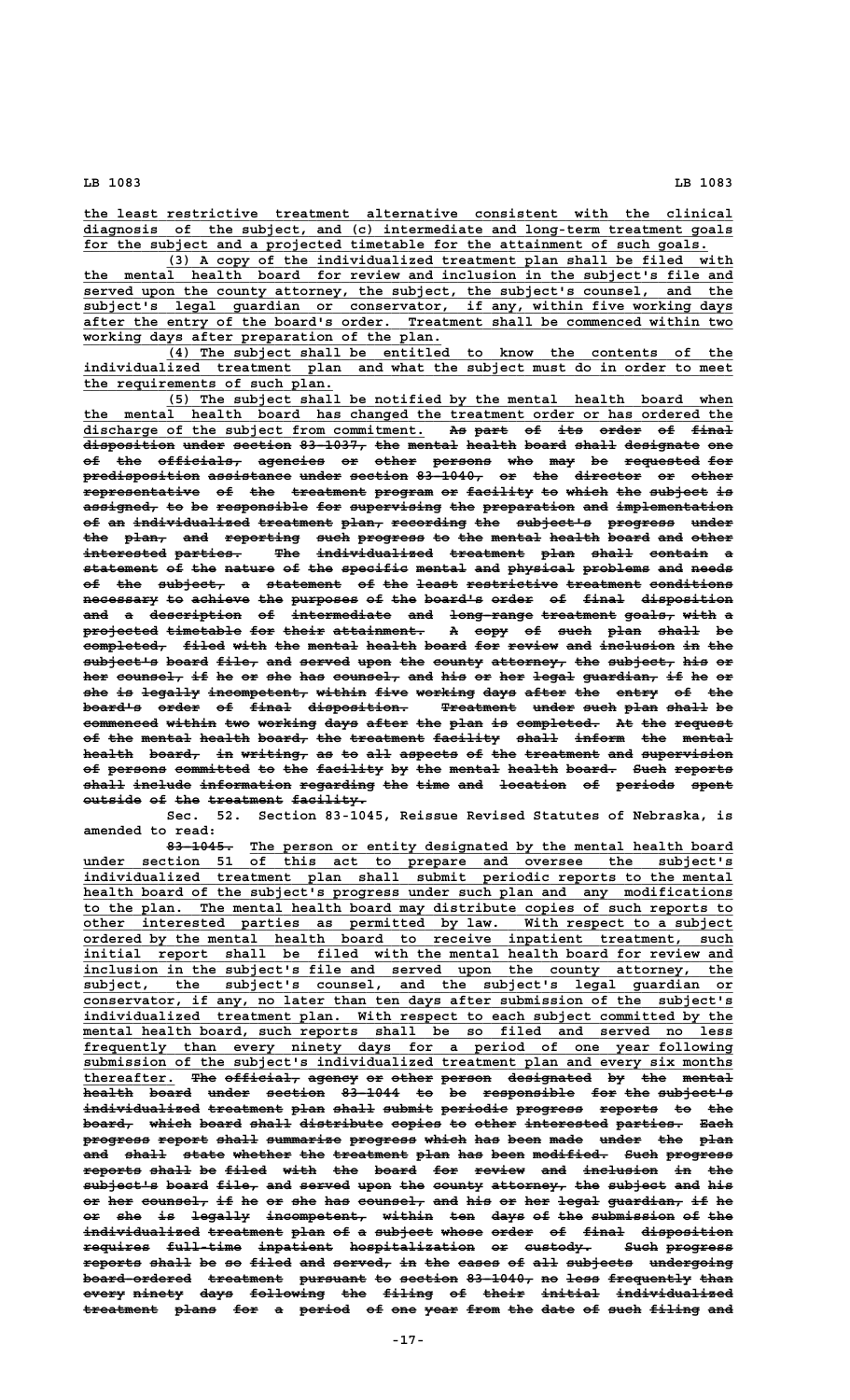## **every six months thereafter.**

**Sec. 53. Section 83-1045.01, Reissue Revised Statutes of Nebraska, is amended to read:**

83-1045.01. (1) Any provider of outpatient treatment to a subject  **\_\_\_\_\_\_\_\_\_\_\_\_\_\_\_\_\_\_\_\_\_\_\_\_\_\_\_\_\_\_\_\_\_\_\_\_\_\_\_\_\_\_\_\_\_\_\_\_\_\_\_\_\_\_\_\_\_\_\_\_\_\_\_\_\_\_\_\_\_\_\_\_\_\_\_\_\_\_ ordered by a mental health board to receive such treatment shall report to the** board and to the county attorney if (a) the subject is not complying with his  **\_\_\_\_\_\_\_\_\_\_\_\_\_\_\_\_\_\_\_\_\_\_\_\_\_\_\_\_\_\_\_\_\_\_\_\_\_\_\_\_\_\_\_\_\_\_\_\_\_\_\_\_\_\_\_\_\_\_\_\_\_\_\_\_\_\_\_\_\_\_\_\_\_\_\_\_\_\_ or her individualized treatment plan, (b) the subject is not following the \_\_\_\_\_\_\_\_\_\_\_\_\_\_\_\_\_\_\_\_\_\_\_\_\_\_\_\_\_\_\_\_\_\_\_\_\_\_\_\_\_\_\_\_\_\_\_\_\_\_\_\_\_\_\_\_\_\_\_\_\_\_\_\_\_\_\_\_\_\_\_\_\_\_\_\_\_\_ conditions set by the mental health board, (c) the treatment plan is not \_\_\_\_\_\_\_\_\_\_\_\_\_\_\_\_\_\_\_\_\_\_\_\_\_\_\_\_\_\_\_\_\_\_\_\_\_\_\_\_\_\_\_\_\_\_\_\_\_\_\_\_\_\_\_\_\_\_\_\_\_\_\_\_\_\_\_\_\_\_\_\_\_\_\_\_\_\_ effective, or (d) there has been a significant change in the subject's mental \_\_\_\_\_\_\_\_\_\_\_\_\_\_\_\_\_\_\_\_\_\_\_\_\_\_\_\_\_\_\_\_\_\_\_\_\_\_\_\_\_\_\_\_\_\_\_\_\_\_\_\_\_\_\_\_\_\_\_\_\_\_\_\_\_\_\_\_\_\_\_\_\_\_\_\_\_\_ illness or substance dependence. Such report may be transmitted by facsimile,** but the original of the report shall be mailed to the board and the county attorney no later than twenty-four hours after the facsimile transmittal.

 **\_\_\_\_\_\_\_\_\_\_\_\_\_\_\_\_\_\_\_\_\_\_\_\_\_\_\_\_\_\_\_\_\_\_\_\_\_\_\_\_\_\_\_\_\_\_\_\_\_\_\_\_\_\_\_\_\_\_\_\_\_\_\_\_\_\_\_\_ (2)(a) Upon receipt of such report, the county attorney shall have \_\_\_\_\_\_\_\_\_\_\_\_\_\_\_\_\_\_\_\_\_\_\_\_\_\_\_\_\_\_\_\_\_\_\_\_\_\_\_\_\_\_\_\_\_\_\_\_\_\_\_\_\_\_\_\_\_\_\_\_\_\_\_\_\_\_\_\_\_\_\_\_\_\_\_\_\_\_ the matter investigated to determine whether there is a factual basis for the report. \_\_\_\_\_\_\_**

 **\_\_\_\_\_\_\_\_\_\_\_\_\_\_\_\_\_\_\_\_\_\_\_\_\_\_\_\_\_\_\_\_\_\_\_\_\_\_\_\_\_\_\_\_\_\_\_\_\_\_\_\_\_\_\_\_\_\_\_\_\_\_\_\_\_\_\_\_ (b) If the county attorney determines that there is no factual basis** for the report or that no further action is warranted, he or she shall notify  **\_\_\_\_\_\_\_\_\_\_\_\_\_\_\_\_\_\_\_\_\_\_\_\_\_\_\_\_\_\_\_\_\_\_\_\_\_\_\_\_\_\_\_\_\_\_\_\_\_\_\_\_\_\_\_\_\_\_\_\_\_\_\_\_ the board and the treatment provider and take no further action.**

 **\_\_\_\_\_\_\_\_\_\_\_\_\_\_\_\_\_\_\_\_\_\_\_\_\_\_\_\_\_\_\_\_\_\_\_\_\_\_\_\_\_\_\_\_\_\_\_\_\_\_\_\_\_\_\_\_\_\_\_\_\_\_\_\_\_\_\_\_ (c) If the county attorney determines that there is a factual basis** for the report and that intervention by the mental health board is necessary  **\_\_\_\_\_\_\_\_\_\_\_\_\_\_\_\_\_\_\_\_\_\_\_\_\_\_\_\_\_\_\_\_\_\_\_\_\_\_\_\_\_\_\_\_\_\_\_\_\_\_\_\_\_\_\_\_\_\_\_\_\_\_\_\_\_\_\_\_\_\_\_\_\_\_\_\_\_\_ to protect the subject or others, the county attorney may file a motion for \_\_\_\_\_\_\_\_\_\_\_\_\_\_\_\_\_\_\_\_\_\_\_\_\_\_\_\_\_\_\_\_\_\_\_\_\_\_\_\_\_\_\_\_\_\_\_\_\_\_\_\_\_\_\_\_\_\_\_\_\_\_\_\_\_\_\_\_\_\_\_\_\_\_\_\_\_\_ reconsideration of the conditions set forth by the board and have the matter \_\_\_\_\_\_\_\_\_\_\_\_\_\_\_\_ set for hearing.**

 **\_\_\_\_\_\_\_\_\_\_\_\_\_\_\_\_\_\_\_\_\_\_\_\_\_\_\_\_\_\_\_\_\_\_\_\_\_\_\_\_\_\_\_\_\_\_\_\_\_\_\_\_\_\_\_\_\_\_\_\_\_\_\_\_\_\_\_\_ (d) The county attorney may apply for a warrant to take immediate** custody of the subject pending a rehearing by the board under subdivision (c)  **\_\_\_\_\_\_\_\_\_\_\_\_\_\_\_\_\_\_\_\_\_\_\_\_\_\_\_\_\_\_\_\_\_\_\_\_\_\_\_\_\_\_\_\_\_\_\_\_\_\_\_\_\_\_\_\_\_\_\_\_\_\_\_\_\_\_\_\_\_\_\_\_\_\_\_\_\_\_ of this subsection if the county attorney has reasonable cause to believe that \_\_\_\_\_\_\_\_\_\_\_\_\_\_\_\_\_\_\_\_\_\_\_\_\_\_\_\_\_\_\_\_\_\_\_\_\_\_\_\_\_\_\_\_\_\_\_\_\_\_\_\_\_\_\_\_\_\_\_\_\_\_\_\_\_\_\_\_\_\_\_\_\_\_\_\_\_\_ the subject poses a threat of danger to himself or herself or others prior to \_\_\_\_\_\_\_\_\_\_\_\_\_\_\_\_\_\_\_\_\_\_\_\_\_\_\_\_\_\_\_\_\_\_\_\_\_\_\_\_\_\_\_\_\_\_\_\_\_\_\_\_\_\_\_\_\_\_\_\_\_\_\_\_\_\_\_\_\_\_\_\_\_\_\_\_\_\_ such rehearing. The application for a warrant shall be supported by affidavit \_\_\_\_\_\_\_\_\_\_\_\_\_\_\_\_\_\_\_\_\_\_\_\_\_\_\_\_\_\_\_\_\_\_\_\_\_\_\_\_\_\_\_\_\_\_\_\_\_\_\_\_\_\_\_\_\_\_\_\_\_\_\_\_\_\_\_\_\_\_\_\_\_\_\_\_\_\_ or sworn testimony by the county attorney, a mental health professional, or \_\_\_\_\_\_\_\_\_\_\_\_\_\_\_\_\_\_\_\_\_\_\_\_\_\_\_\_\_\_\_\_\_\_\_\_\_\_\_\_\_\_\_\_\_\_\_\_\_\_\_\_\_\_\_\_\_\_\_\_\_\_\_\_\_\_\_\_\_\_\_\_\_\_\_\_\_\_ any other informed person. The application for a warrant and the supporting \_\_\_\_\_\_\_\_\_\_\_\_\_\_\_\_\_\_\_\_\_\_\_\_\_\_\_\_\_\_\_\_\_\_\_\_\_\_\_\_\_\_\_\_\_\_\_\_\_\_\_\_\_\_\_\_\_\_\_\_\_\_\_\_\_\_\_\_\_\_\_\_\_\_\_\_\_\_ affidavit may be filed with the board by facsimile, but the original shall be** filed with the board not later than three days after the facsimile  **\_\_\_\_\_\_\_\_\_\_\_\_\_\_\_\_\_\_\_\_\_\_\_\_\_\_\_\_\_\_\_\_\_\_\_\_\_\_\_\_\_\_\_\_\_\_\_\_\_\_\_\_\_\_\_\_\_\_\_\_\_\_\_\_\_\_\_\_\_\_\_\_\_\_\_\_\_\_ transmittal, excluding holidays and weekends. Sworn testimony in support of \_\_\_\_\_\_\_\_\_\_\_\_\_\_\_\_\_\_\_\_\_\_\_\_\_\_\_\_\_\_\_\_\_\_\_\_\_\_\_\_\_\_\_\_\_\_\_\_\_\_\_\_\_\_\_\_\_\_\_\_\_\_\_\_\_\_\_\_\_\_\_\_\_\_\_\_\_\_ the warrant application may be taken over the telephone at the discretion of** the board. If (a) the subject of outpatient commitment is not following the **treatment plan, (b) the subject is not following the conditions set by the ————————— ————— ——— ——— ——————— —— ——— ————————— ——— —————————— ——— —— ———**  $\frac{1}{2}$  mental health board, (c) the treatment plan is not effective, or (d) there has been a significant change in the subject's mental illness, the outpatient treatment provider shall notify the board and the county attorney in writing forthwith. The report may be transmitted by facsimile mail, but the original of the report shall be mailed to the board and the county attorney within twenty-four hours of the facsimile transmittal.

 $(4)$  (a) The county attorney upon receipt of information indicating noncompliance with conditions set by the board shall have the matter investigated to determine whether there is a factual basis for the report.

**(b) If the county attorney determines that there is no factual basis ——— —— ——— —————— ———————— —————————— ———— ————— —— —— ——————— ————** for the report or that no further action is warranted, the county attorney shall notify the person or program that made the report and take no further  **action. ———————**

**(c) If the county attorney determines that there is a factual basis ——— —— ——— —————— ———————— —————————— ———— ————— —— — ——————— ————** to believe  $\{\pm\}$  the subject is not following the treatment plan,  $\{\pm\}$  the  ${\tt subject \,\,i.e. \,\,not\,\,f}$  and following the conditions set by the board,  $\{ \texttt{iii} \}$  the treatment plan is not effective, or  $\{iv\}$  there has been a significant change in the  $\frac{1}{\text{subject to}}$  mental illness, and that board intervention is required to protect the subject or others, the county attorney may file a motion for reconsideration of the conditions set forth by the board and have the matter **set for hearing. ——— ——— ————————**

**(d) If the county attorney determines that there is a factual basis ——— —— ——— —————— ———————— —————————— ———— ————— —— — ——————— ————** to believe that any of the conditions in subdivision  $(2)$  (c) of this section are present, that the subject poses a threat of danger to himself or herself **or others as a result of his or her mental illness, and that there are —— —————— —— — —————— —— ——— —— ——— —————— ———————— ——— ———— ————— —— reasonable grounds to believe that the subject or others will be injured prior —————————— ——————— —— ——————— ———— ——— ——————— —— —————— ———— —— ——————— ————** to mental health board proceedings if the subject is not restrained, the county attorney may file an application for a warrant authorizing the seizure and holding of the subject supported by affidavit or sworn testimony. The application for a warrant shall be supported by affidavit or sworn testimony by the county attorney, a mental health professional, or any other informed  $\frac{p}{p}$  The application for a warrant and the supporting affidavit may be filed by facsimile mail, but the original shall be filed with the board within three days, excluding holidays and weekends. Sworn testimony in support of the warrant may be taken over the telephone at the discretion of the board.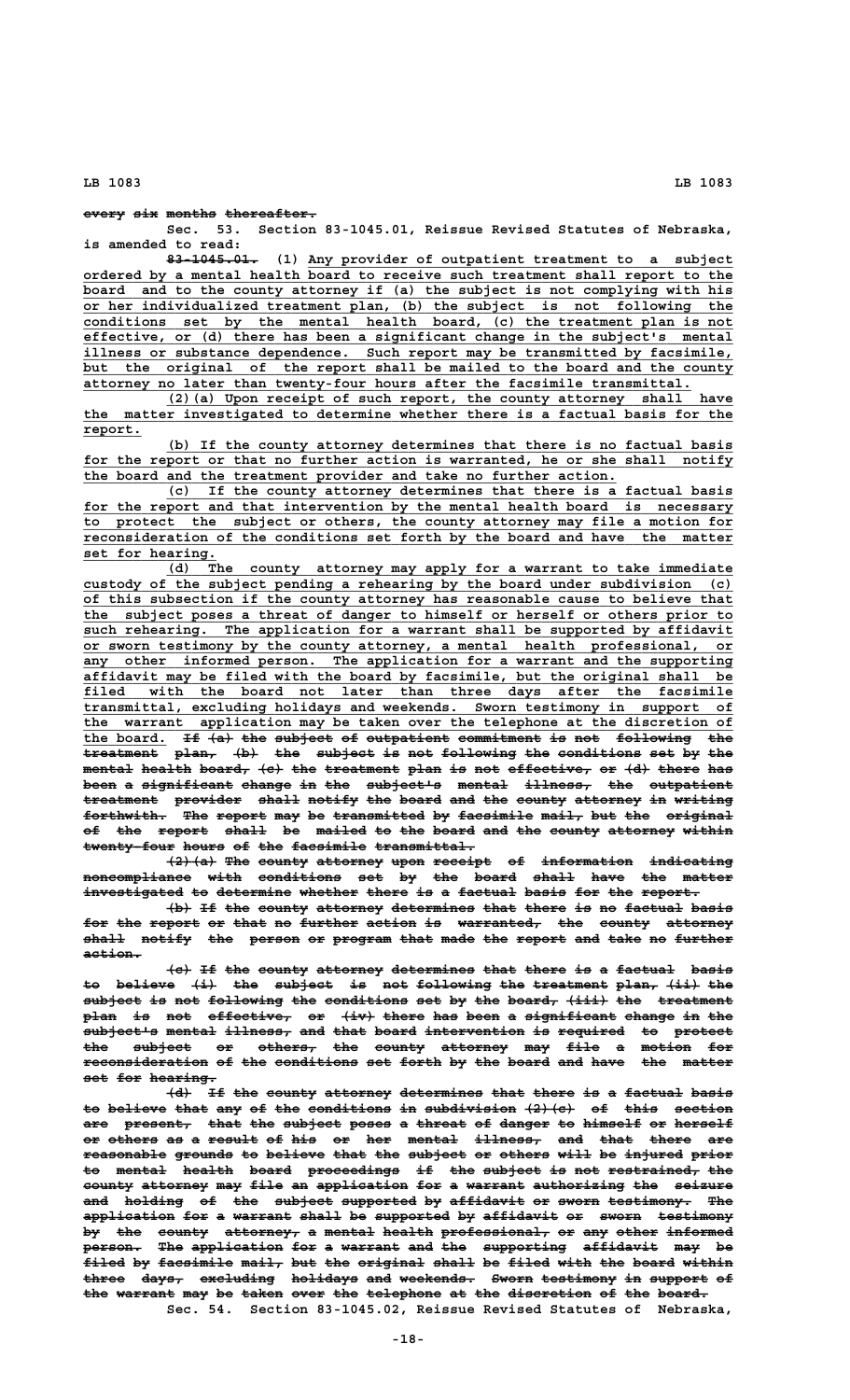**is amended to read:**

83-1045.02. The mental health board shall, upon motion of the  **\_\_\_\_\_\_\_\_\_\_\_\_\_\_\_\_\_\_\_\_\_\_\_\_\_\_\_\_\_\_\_\_\_\_\_\_\_\_\_\_\_\_\_\_\_\_\_\_\_\_\_\_\_\_\_\_\_\_\_\_\_\_\_\_\_\_\_\_\_\_\_\_\_\_\_\_\_\_ county attorney, or may, upon its own motion, hold a hearing to determine** whether a subject ordered by the board to receive outpatient treatment can be  **\_\_\_\_\_\_\_\_\_\_\_\_\_\_\_\_\_\_\_\_\_\_\_\_\_\_\_\_\_\_\_\_\_\_\_\_\_\_\_\_\_\_\_\_\_\_\_\_\_\_\_\_\_\_\_\_\_\_\_\_\_\_\_\_\_\_\_\_\_\_\_\_\_\_\_\_\_\_ adequately and safely served by the individualized treatment plan for such** subject on file with the board. The mental health board may issue a warrant  **\_\_\_\_\_\_\_\_\_\_\_\_\_\_\_\_\_\_\_\_\_\_\_\_\_\_\_\_\_\_\_\_\_\_\_\_\_\_\_\_\_\_\_\_\_\_\_\_\_\_\_\_\_\_\_\_\_\_\_\_\_\_\_\_\_\_\_\_\_\_\_\_\_\_\_\_\_\_ directing any law enforcement officer in the state to take custody of the** subject and directing the sheriff or other suitable person to transport the  **\_\_\_\_\_\_\_\_\_\_\_\_\_\_\_\_\_\_\_\_\_\_\_\_\_\_\_\_\_\_\_\_\_\_\_\_\_\_\_\_\_\_\_\_\_\_\_\_\_\_\_\_\_\_\_\_\_\_\_\_\_\_\_\_\_\_\_\_\_\_\_\_\_\_\_\_\_\_ subject to a treatment facility or public or private hospital with available \_\_\_\_\_\_\_\_\_\_\_\_\_\_\_\_\_\_\_\_\_\_\_\_\_\_\_\_\_\_\_\_\_\_\_\_\_\_\_\_\_\_\_\_\_\_\_\_\_\_\_\_\_\_\_\_\_\_\_\_\_\_\_\_\_\_\_\_\_\_\_\_\_\_\_\_\_\_ capacity specified by the board where he or she will be held pending such** hearing. No person may be held in custody under this section for more than  **\_\_\_\_\_\_\_\_\_\_\_\_\_\_\_\_\_\_\_\_\_\_\_\_\_\_\_\_\_\_\_\_\_\_\_\_\_\_\_\_\_\_\_\_\_\_\_\_\_\_\_\_\_\_\_\_\_\_\_\_\_\_\_\_\_\_\_\_\_\_\_\_\_\_\_\_\_\_ seven days except upon a continuance granted by the board. At the time of \_\_\_\_\_\_\_\_\_\_\_\_\_\_\_\_\_\_\_\_\_\_\_\_\_\_\_\_\_\_\_\_\_\_\_\_\_\_\_\_\_\_\_\_\_\_\_\_\_\_\_\_\_\_\_\_\_\_\_\_\_\_\_\_\_\_\_\_\_\_\_\_\_\_\_\_\_\_ execution of the warrant, the sheriff or other suitable person designated by \_\_\_\_\_\_\_\_\_\_\_\_\_\_\_\_\_\_\_\_\_\_\_\_\_\_\_\_\_\_\_\_\_\_\_\_\_\_\_\_\_\_\_\_\_\_\_\_\_\_\_\_\_\_\_\_\_\_\_\_\_\_\_\_\_\_\_\_\_\_\_\_\_\_\_\_\_\_ the board shall personally serve upon the subject, the subject's counsel, and \_\_\_\_\_\_\_\_\_\_\_\_\_\_\_\_\_\_\_\_\_\_\_\_\_\_\_\_\_\_\_\_\_\_\_\_\_\_\_\_\_\_\_\_\_\_\_\_\_\_\_\_\_\_\_\_\_\_\_\_\_\_\_\_\_\_\_\_\_\_\_\_\_\_\_\_\_\_ the subject's legal guardian or conservator, if any, a notice of the time and \_\_\_\_\_\_\_\_\_\_\_\_\_\_\_\_\_\_\_\_\_\_\_\_\_\_\_\_\_\_\_\_\_\_\_\_\_\_\_\_\_\_\_\_\_\_\_\_\_\_\_\_\_\_\_\_\_\_\_\_\_\_\_\_\_\_\_\_\_\_\_\_\_\_\_\_\_\_ place fixed for the hearing, a copy of the motion for hearing, and a list of \_\_\_\_\_\_\_\_\_\_\_\_\_\_\_\_\_\_\_\_\_\_\_\_\_\_\_\_\_\_\_\_\_\_\_\_\_\_\_\_\_\_\_\_\_\_\_\_\_\_\_\_\_\_\_\_\_\_\_\_\_\_\_\_\_\_\_\_\_\_\_\_\_\_\_\_\_\_ the rights provided by the Nebraska Mental Health Commitment Act. The subject \_\_\_\_\_\_\_\_\_\_\_\_\_\_\_\_\_\_\_\_\_\_\_\_\_\_\_\_\_\_\_\_\_\_\_\_\_\_\_\_\_\_\_\_\_\_\_\_\_\_\_\_\_\_\_\_\_\_\_\_\_\_\_\_\_\_\_\_\_\_\_\_\_\_\_\_\_\_ shall be accorded all the rights guaranteed to a subject by the act. \_\_\_\_\_\_\_\_\_\_\_\_\_\_\_\_\_\_\_\_\_\_\_\_\_\_\_\_\_\_\_\_\_\_\_\_\_\_\_\_\_\_\_\_\_\_\_\_\_\_\_\_\_\_\_\_\_\_\_\_\_\_\_\_\_\_\_\_\_\_\_\_\_\_\_\_\_\_ Following the hearing, the board shall determine whether outpatient treatment** will be continued, modified, or ended. The mental health board shall, upon the motion of the county attorney, or may, upon its own motion, hold a hearing to determine whether a subject committed to outpatient treatment can be adequately and safely served by the present treatment plan. The mental health board may issue a warrant directing any law enforcement officer in the state to take the subject into custody. The board shall order the sheriff to transport the subject to a mental health center or public or private hospital with available space specified by the board where he or she will be held pending the hearing. No person may be held in custody pending the hearing for a period exceeding seven days except upon a continuance granted by the board. At the time of execution of the warrant, the sheriff or a person designated by the board shall personally serve upon the subject, the subject's counsel, and the subject<sup>1</sup>s legal guardian if the subject is legally incompetent a notice of the time and place fixed for the hearing, a copy of the petition, and a list of the rights provided by the Nebraska Mental Health Commitment Act. The **subject of the hearing shall be accorded all the rights guaranteed to a ——————— —— ——— ——————— ————— —— ———————— ——— ——— —————— —————————— —— —**  $\texttt{subject} \quad \texttt{by the act.} \quad \texttt{Following the hearing, the board shall determine whether}$  $o$ utpatient treatment will be continued, modified, or ended.

**Sec. 55. Section 83-1046, Reissue Revised Statutes of Nebraska, is amended to read:**

83-1046. (1) Upon the filing of a periodic report under section 52  **\_\_\_\_\_\_\_\_\_\_\_\_\_\_\_\_\_\_\_\_\_\_\_\_\_\_\_\_\_\_\_\_\_\_\_\_\_\_\_\_\_\_\_\_\_\_\_\_\_\_\_\_\_\_\_\_\_\_\_\_\_\_\_\_\_\_\_\_\_\_\_\_\_\_\_\_\_\_ of this act, the subject, the subject's counsel, or the subject's legal \_\_\_\_\_\_\_\_\_\_\_\_\_\_\_\_\_\_\_\_\_\_\_\_\_\_\_\_\_\_\_\_\_\_\_\_\_\_\_\_\_\_\_\_\_\_\_\_\_\_\_\_\_\_\_\_\_\_\_\_\_\_\_\_\_\_\_\_\_\_\_\_\_\_\_\_\_\_ guardian or conservator, if any, may request and shall be entitled to a review** hearing by the mental health board and to seek from the board an order of  **\_\_\_\_\_\_\_\_\_\_\_\_\_\_\_\_\_\_\_\_\_\_\_\_\_\_\_\_\_\_\_\_\_\_\_\_\_\_\_\_\_\_\_\_\_\_\_\_\_\_\_\_\_\_\_\_\_\_\_\_\_\_\_\_\_\_\_\_\_\_\_\_\_\_\_\_\_\_ discharge from commitment or a change in treatment ordered by the board. The \_\_\_\_\_\_\_\_\_\_\_\_\_\_\_\_\_\_\_\_\_\_\_\_\_\_\_\_\_\_\_\_\_\_\_\_\_\_\_\_\_\_\_\_\_\_\_\_\_\_\_\_\_\_\_\_\_\_\_\_\_\_\_\_\_\_\_\_\_\_\_\_\_\_\_\_\_\_ mental health board shall schedule the review hearing no later than fourteen \_\_\_\_\_\_\_\_\_\_\_\_\_\_\_\_\_\_\_\_\_\_\_\_\_\_\_\_\_\_\_\_\_\_\_\_\_\_\_\_\_\_\_\_\_\_\_\_\_\_\_\_\_\_\_\_\_\_\_\_\_\_\_\_\_\_\_\_\_\_\_\_\_\_\_\_\_\_ calendar days after receipt of such request. The mental health board may \_\_\_\_\_\_\_\_\_\_\_\_\_\_\_\_\_\_\_\_\_\_\_\_\_\_\_\_\_\_\_\_\_\_\_\_\_\_\_\_\_\_\_\_\_\_\_\_\_\_\_\_\_\_\_\_\_\_\_\_\_\_\_\_\_\_\_\_\_\_\_\_\_\_\_\_\_\_ schedule a review hearing (a) at any time pursuant to section 57 or 58 of this \_\_\_\_\_\_\_\_\_\_\_\_\_\_\_\_\_\_\_\_\_\_\_\_\_\_\_\_\_\_\_\_\_\_\_\_\_\_\_\_\_\_\_\_\_\_\_\_\_\_\_\_\_\_\_\_\_\_\_\_\_\_\_\_\_\_\_\_\_\_\_\_\_\_\_\_\_\_ act, (b) upon the request of the subject, the subject's counsel, the subject's** legal guardian or conservator, if any, the county attorney, the official,  **\_\_\_\_\_\_\_\_\_\_\_\_\_\_\_\_\_\_\_\_\_\_\_\_\_\_\_\_\_\_\_\_\_\_\_\_\_\_\_\_\_\_\_\_\_\_\_\_\_\_\_\_\_\_\_\_\_\_\_\_\_\_\_\_\_\_\_\_\_\_\_\_\_\_\_\_\_\_ agency, or other person or entity designated by the mental health board under**  $section 51$  of this act to prepare and oversee the subject's individualized  **\_\_\_\_\_\_\_\_\_\_\_\_\_\_\_\_\_\_\_\_\_\_\_\_\_\_\_\_\_\_\_\_\_\_\_\_\_\_\_\_\_\_\_\_\_\_\_\_\_\_\_\_\_\_\_\_\_\_\_\_\_\_\_\_\_\_\_\_\_\_\_\_\_\_\_\_\_\_ treatment plan, or the mental health professional directly involved in \_\_\_\_\_\_\_\_\_\_\_\_\_\_\_\_\_\_\_\_\_\_\_\_\_\_\_\_\_\_\_\_\_\_\_\_\_\_\_\_\_\_\_\_\_\_\_\_\_\_\_\_\_\_\_\_\_\_\_ implementing such plan, or (c) upon the board's own motion.**

 **\_\_\_\_\_\_\_\_\_\_\_\_\_\_\_\_\_\_\_\_\_\_\_\_\_\_\_\_\_\_\_\_\_\_\_\_\_\_\_\_\_\_\_\_\_\_\_\_\_\_\_\_\_\_\_\_\_\_\_\_\_\_\_\_\_\_\_\_ (2) The board shall immediately discharge the subject or enter a new \_\_\_\_\_\_\_\_\_\_\_\_\_\_\_\_\_\_\_\_\_\_\_\_\_\_\_\_\_\_\_\_\_\_\_\_\_\_\_\_\_\_\_\_\_\_\_\_\_\_\_\_\_\_\_\_\_\_\_\_\_\_\_\_\_\_\_\_\_\_\_\_\_\_\_\_\_\_ treatment order with respect to the subject whenever it is shown by any person \_\_\_\_\_\_\_\_\_\_\_\_\_\_\_\_\_\_\_\_\_\_\_\_\_\_\_\_\_\_\_\_\_\_\_\_\_\_\_\_\_\_\_\_\_\_\_\_\_\_\_\_\_\_\_\_\_\_\_\_\_\_\_\_\_\_\_\_\_\_\_\_\_\_\_\_\_\_ or it appears upon the record of the periodic reports filed under section 52 \_\_\_\_\_\_\_\_\_\_\_\_\_\_\_\_\_\_\_\_\_\_\_\_\_\_\_\_\_\_\_\_\_\_\_\_\_\_\_\_\_\_\_\_\_\_\_\_\_\_\_\_\_\_\_\_\_\_\_\_\_\_\_\_\_\_\_\_\_\_\_\_\_\_\_\_\_\_ of this act to the satisfaction of the board that (a) cause no longer exists** for the care or treatment of the subject or (b) a less restrictive treatment  **\_\_\_\_\_\_\_\_\_\_\_\_\_\_\_\_\_\_\_\_\_\_\_\_\_\_\_\_\_\_\_\_\_\_\_\_\_\_\_\_\_\_\_\_\_\_\_\_\_\_\_\_\_\_\_\_\_\_\_\_\_\_\_\_\_\_\_\_\_\_\_\_\_\_\_\_\_\_ alternative exists for the subject. When discharge or a change in disposition** is in issue, due process protections afforded under the Nebraska Mental Health **Commitment Act shall attach to the subject. Following each filing of the \_\_\_\_\_\_\_\_\_\_\_\_\_\_\_\_\_\_\_\_\_\_\_\_\_\_\_\_\_\_\_\_\_\_\_\_\_\_\_\_\_\_\_ ————————— ———— —————— —— —— periodic progress reports described in section 83-1045, the subject, the ———————— ———————— ——————— ————————— —— ——————— ———————— ——— ———————— ——**  $s$ ubject's counsel, or the subject's legal guardian if the subject is legally incompetent may request a review hearing and upon request shall have the right to a review hearing by the mental health board and to seek from the board an **order of discharge from commitment or change in treatment disposition. The mental health board shall schedule the review hearing to be held within —————— —————— ————— ————— ———————— ——— —————— ——————— —— —— ———— —————** fourteen days of receipt of the written request. The mental health board may schedule such a review hearing (1) at any time pursuant to section 83-1079 or 83-1080, (2) upon the request of the subject, the subject's counsel, the subject's legal guardian if the subject is legally incompetent, the county  $\tt{attorney-}$  the official, agency, or other person designated by the mental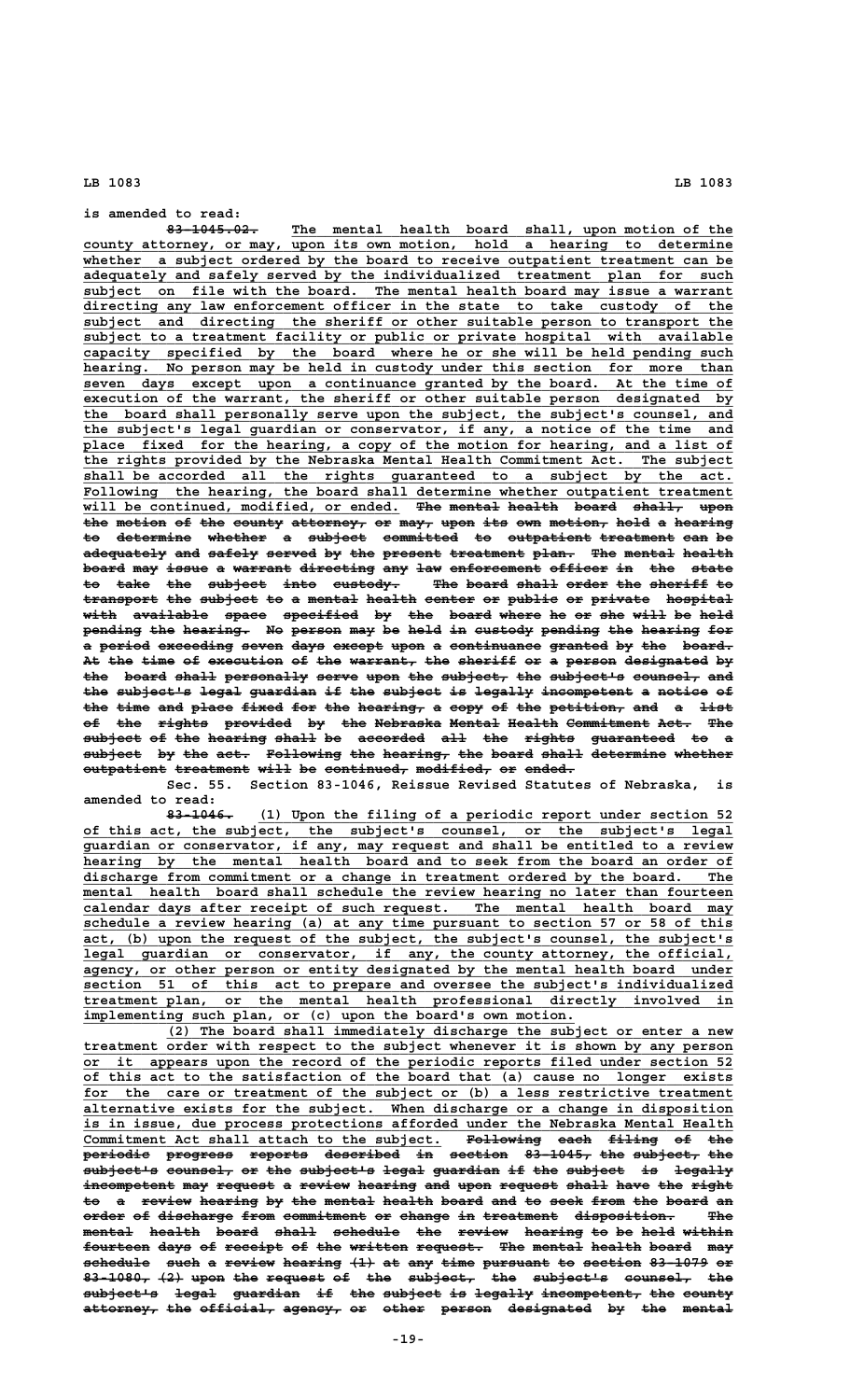**health board under section 83-1044 to be responsible for the subject's —————— ————— ————— ——————— ——————— —— —— ——————————— ——— ——— ————————** individualized treatment plan, or the mental health professional directly involved in implementing the subject's individualized treatment plan, or  $\overline{3}$ **upon the board's own motion.** 

Whenever it is shown by any person or it appears upon the record of the periodic progress reports, to the satisfaction of the mental health board, that either cause no longer exists for the care or treatment or a less **restrictive alternative exists for a person committed as a mentally ill ——————————— ——————————— —————— ——— — —————— ————————— —— — ———————— ———**  $\frac{1}{3}$  dangerous person, the mental health board shall order the immediate discharge of that person or change the treatment disposition. When discharge or a change in disposition is in issue, due process protections afforded under the **Nebraska Mental Health Commitment Act shall attach to the subject. ———————— —————— —————— —————————— ——— ————— —————— —— ——— ————————**

**Sec. 56. Section 83-340.01, Reissue Revised Statutes of Nebraska, is amended to read:**

 **—————————— \_\_\_\_\_\_\_\_\_\_\_\_\_\_\_\_\_\_\_\_\_\_\_\_\_\_\_\_\_\_\_\_\_\_\_\_\_\_\_\_\_\_\_\_ 83-340.01. When the administrator of any regional center or \_\_\_\_\_\_\_\_\_\_\_\_\_\_\_\_\_\_\_\_\_\_\_\_\_\_\_\_\_\_\_\_\_\_\_\_\_\_\_\_\_\_\_\_\_\_\_\_\_\_\_\_\_\_\_\_\_\_\_\_\_\_\_\_\_\_\_\_\_\_\_\_\_\_\_\_\_\_ treatment facility for the treatment of persons who are mentally ill or \_\_\_\_\_\_\_\_\_\_\_\_\_\_\_\_\_\_\_\_\_\_\_\_\_\_\_\_\_\_\_\_\_\_\_\_\_\_\_\_\_\_\_\_\_\_\_\_\_\_\_\_\_\_\_\_\_\_\_\_\_\_\_\_\_\_\_\_\_\_\_\_\_\_\_\_\_\_ substance dependent determines that any involuntary patient in such facility**  $\max$  be safely and properly discharged or placed on convalescent leave, the  **\_\_\_\_\_\_\_\_\_\_\_\_\_\_\_\_\_\_\_\_\_\_\_\_\_\_\_\_\_\_\_\_\_\_\_\_\_\_\_\_\_\_\_\_\_\_\_\_\_\_\_\_\_\_\_\_\_\_\_\_\_\_\_\_\_\_\_\_\_\_\_\_\_\_\_\_\_\_ administrator of such regional center or treatment facility shall immediately**  $\begin{minipage}{0.5\linewidth} \begin{minipage}{0.5\linewidth} \begin{minipage}{0.5\linewidth} \begin{minipage}{0.5\linewidth} \begin{minipage}{0.5\linewidth} \end{minipage} \begin{minipage}{0.5\linewidth} \begin{minipage}{0.5\linewidth} \begin{minipage}{0.5\linewidth} \end{minipage} \begin{minipage}{0.5\linewidth} \begin{minipage}{0.5\linewidth} \end{minipage} \end{minipage} \begin{minipage}{0.5\linewidth} \begin{minipage}{0.5\linewidth} \begin{minipage}{0.5\linewidth} \begin{minipage}{0.5\linewidth} \end{minipage} \end{min$ patient was committed. <del>superintendent</del> <del>of any state hospital for the mentally</del> **ill determines that any nonvoluntary patient in such hospital may be safely ——— —————————— ———— ——— ———————————— ——————— —— ———— ———————— ——— —— —————** and properly discharged or placed on convalescent leave<sub>r</sub> the superintendent shall immediately notify the county committing board of mental health of the **judicial district in which such patient has legal settlement pursuant to ———————— ———————— —— ————— ———— ——————— ——— ————— —————————— ———————— — section 83-1079.** 

> **Sec. 57. Section 83-1079, Revised Statutes Supplement, 2003, is amended to read:**

> 83-1079. A mental health board shall be notified in writing of the **release by the treatment facility of any individual committed by the mental** health board. Such notice shall immediately be forwarded to the county  **\_\_\_\_\_\_\_\_\_ attorney. The mental health board shall, upon the motion of the county attorney, or may upon its own motion, conduct a hearing to determine whether** the individual is a mentally ill and dangerous person and consequently not a **proper subject for release. Such hearing shall be conducted in accordance** with the procedures established for a hearing in sections 83-312, 83-339 to **83-340.01, 83-380.01, 83-1011, 83-1016 to 83-1018, 83-1024, 83-1026 to —————————— —————————— ———————— ——————— —— ———————— ———————— ——————— —— 83-1037, 83-1044, 83-1048, 83-1049, 83-1053, 83-1056, 83-1058 to 83-1060, ———————— ———————— ———————— ———————— ———————— ———————— ——————— —— ————————** 83-1079, and 83-1080 hearings under the Nebraska Mental Health Commitment Act. **The subject of such hearing shall be accorded all rights guaranteed to the** subject of a petition under the Nebraska Mental Health Commitment Act act.

> **Sec. 58. Section 83-1080, Reissue Revised Statutes of Nebraska, is amended to read:**

 **———————— 83-1080. The mental health board shall, upon the motion of the** county attorney, or may upon its own motion<sub>1</sub> hold a hearing to determine whether a person who has received mental-health-board-ordered been ordered by the board to receive inpatient or outpatient treatment is adhering to the  **\_\_\_\_ conditions of his or her release from such treatment, including the taking of medication. The subject of such hearing shall be accorded all rights guaranteed to a subject pursuant to under the Nebraska Mental Health ———————— —— \_\_\_\_\_ \_ Commitment Act, and such hearing shall apply the standards used in all other** hearings held pursuant to the Nebraska Mental Health Commitment Act act. If **the mental health board concludes from the evidence at the hearing that there ————— \_\_\_\_\_\_\_\_ — \_\_\_ is clear and convincing proof evidence that the subject is a mentally ill and** dangerous, <del>person and that neither voluntary hospitalization nor other</del> **treatment alternatives less restrictive of the subject's liberty than a ————————— ———————————— ———— ——————————— —— ——— ————————— ——————— ———— mental-health-board-ordered treatment disposition are available or would ——————————————————————————— ————————— ——————————— ——— ————————— —— ———— suffice to prevent the harm described in section 83-1009, the board shall so ——————— —— ——————— ——— ———— ————————— —— ——————— ——————— find and shall within forty-eight hours enter an order of final disposition** providing for the treatment of such person in accordance with section 45 of  **this act. \_\_\_\_\_\_\_\_**

**Sec. 59. Section 83-1071, Reissue Revised Statutes of Nebraska, is amended to read:**

83-1071. When any person committed to one of the state hospitals or any other receiving treatment at a treatment facility or program for persons with mental illness or substance dependence pursuant to an order of a court or **mental health board is absent without authorization from such hospital or ———————— — other treatment program, the superintendent of such hospital treatment** facility or program, the administrator or program director of such treatment  **\_\_\_\_\_\_\_\_\_\_\_ facility or program shall immediately notify the Nebraska State Patrol and the** court or clerk of the mental health board of the eounty judicial district from **which such person was committed. The notification shall include the person's**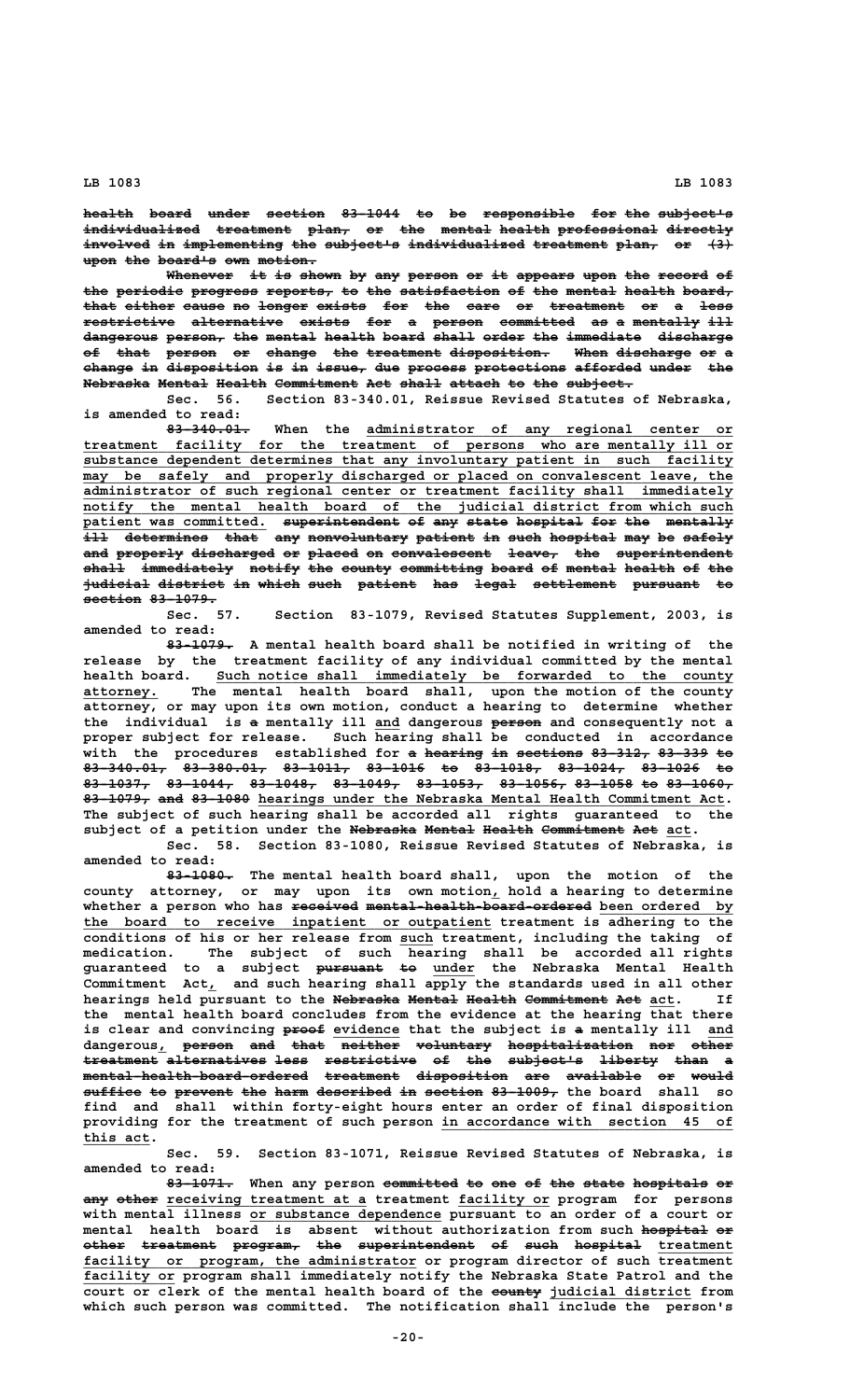**name and description and a determination by a psychiatrist, clinical director, —————————————— \_\_\_\_\_\_\_\_\_\_\_\_\_ superintendent administrator, or program director as to whether the person is** believed to be currently dangerous to others. The clerk shall forthwith issue  **—— the warrant of the board, directed to the sheriff of the county, for the arrest and detention of such person. Such warrant may be executed by the sheriff or any other peace officer. Pending the issuance of the warrant of the mental health board, any peace officer may seize and detain such person when the peace officer has probable cause to believe that the person is reported to be absent without authorization as described in this section.** Such person shall be returned to the hospital or treatment facility or program or shall be taken to a facility as described in section 83 1020 39 of this act until he or she can be returned to the hospital or treatment such treatment  **\_\_\_\_\_\_\_\_\_\_\_ facility or program.**

**Sec. 60. Section 83-1072, Reissue Revised Statutes of Nebraska, is amended to read:**

83 1072. The Governor may, upon demand from officials of another **state, deliver to the executive authority of another state or his or her designee any person who is absent without authorization from a hospital, ————————**  $f$ **acility,**  $F$  or treatment facility or program for persons with mental illness or substance dependence to which such person has been committed under the laws of **the other state either through civil commitment, as a result of being found not responsible for a criminal act by reason of insanity or mental illness, or as a result of being found not competent to stand trial for a criminal charge. The demand shall be accompanied by a certified copy of the commitment and** sworn statement by the superintendent or other director of the hospital, facility, or treatment administrator of the treatment facility or program **stating that (1) the person is absent without authorization, (2) the person is currently dangerous to himself, herself, or others, and (3) the demanding state is willing to accept the person back for further treatment. If the Governor is satisfied that the demand conforms to law, the Governor shall issue a warrant under seal of this state authorizing the return of such person to the demanding state at the expense of the demanding state.**

**Sec. 61. Section 83-1073, Reissue Revised Statutes of Nebraska, is amended to read:**

 **———————— 83-1073. (1) A person arrested upon a warrant pursuant to section** 83-1072 60 of this act shall not be delivered to a demanding state until he or **she is notified of the demand for his or her surrender and has had an opportunity to apply for a writ of habeas corpus. If an application is filed, notice of the time and place for hearing on the writ shall be given to the county attorney of the county where the arrest was made. The person arrested shall have the right to counsel and the right to have counsel appointed for him or her if the person is indigent. Pending the determination of the court upon the application for the writ, the person detained shall be maintained in a** suitable facility as described in section 83-1020 39 of this act or a **hospital for persons with mental illness.**

**(2) At a hearing on a writ of habeas corpus, the State of Nebraska shall show that there is probable cause to believe that (a) such person is** absent without authorization from a hospital, facility, or treatment facility or program for persons with mental illness or substance dependence to which he **or she was committed located in the demanding state, (b) the demanding state has reason to believe that such person is currently dangerous to himself, herself, or others, and (c) the demanding state is willing to accept the person back for further treatment.**

Sec. 62. Section 83-1074, Reissue Revised Statutes of Nebraska, **amended to read:**

 **———————— 83-1074. The Governor may appoint an agent to demand of the executive authority of another state any person who is located in such other** state, who is committed to a hospital, facility, or was receiving treatment at  **\_ \_\_\_\_\_\_\_\_\_\_\_ \_\_\_\_\_\_\_\_\_\_\_\_\_ a treatment facility or program in this state pursuant to the Nebraska Mental Health Commitment Act or section 29-1823, 29-2203, or 29-3701 to 29-3704, and** who is absent without authorization from <del>a hospital, facility, or</del> such treatment facility or program. for persons with mental illness in this state. The demand shall be accompanied by a certified copy of the order of commitment and a sworn statement by the superintendent or other director of the hospital<sub>7</sub> **facility, or treatment administrator of the treatment facility or program ————————— —— ————————— \_\_\_\_\_\_\_\_\_\_\_\_\_\_\_\_\_\_\_\_\_\_\_\_\_\_\_\_\_\_\_\_\_\_\_\_\_\_\_\_\_\_\_\_\_\_ stating that (1) the person is absent without authorization, (2) the**  $\texttt{superintendent}$  or director administrator or program director of such treatment  **\_\_\_\_\_\_\_\_\_\_\_\_\_\_\_\_\_\_\_ facility or program believes that such person is currently dangerous to himself, herself, or others, and (3) the hospital, facility, or treatment ————————— ————————— —— \_\_\_\_\_\_\_\_\_\_\_ facility or program is willing to accept the person back for further treatment. This section does not prevent extradition under the Uniform** Criminal Extradition Act if the such act applies.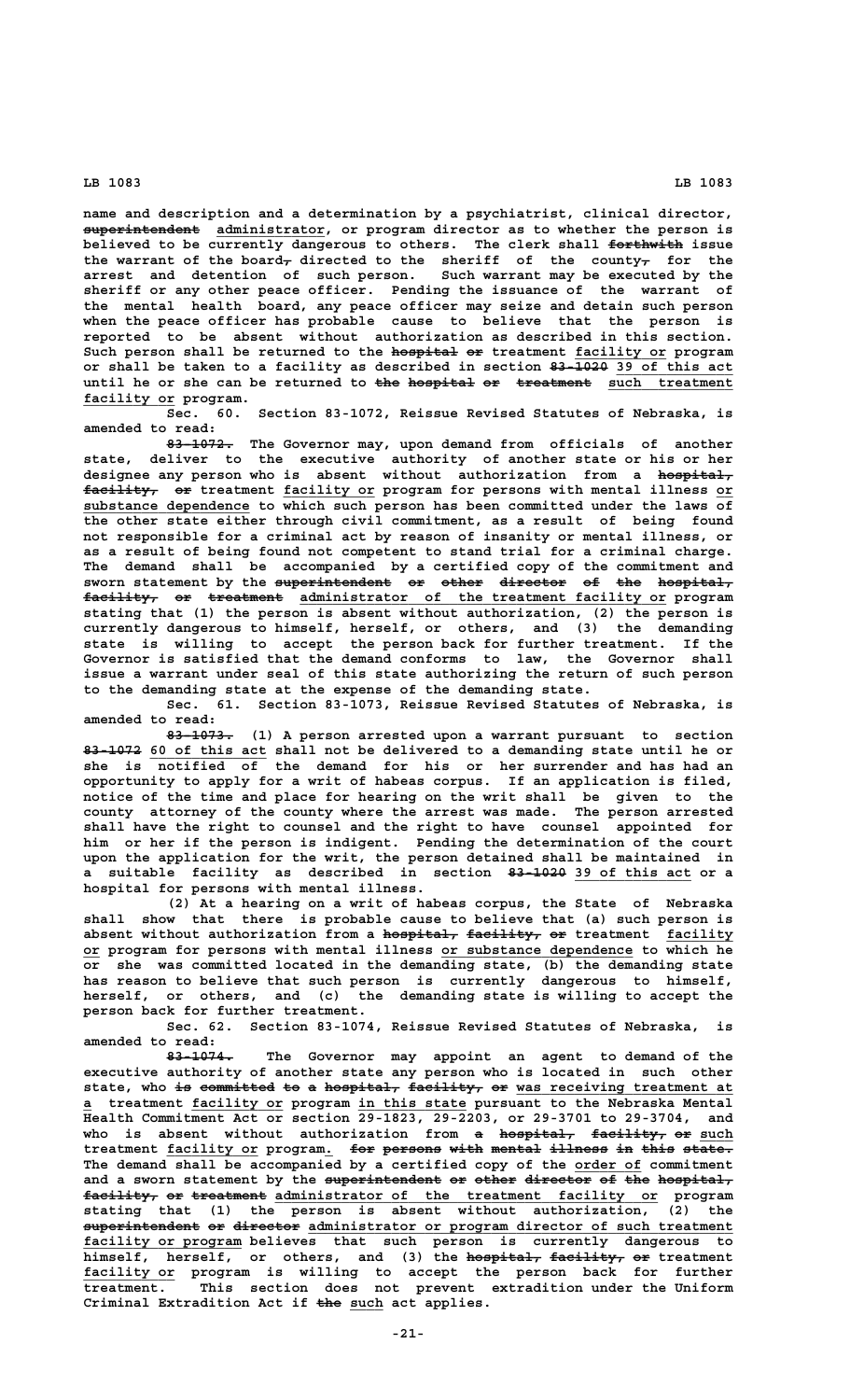**Sec. 63. Section 83-1047, Revised Statutes Supplement, 2002, is amended to read:**

 **———————— —— ————————— 83-1047. In addition to the rights granted subjects of petitions by any other provisions of the Nebraska Mental Health Commitment Act, such** subjects shall be entitled to the rights provided in sections 83-1048 to 83-1064 63 to 80 of this act during proceedings against them concerning the  **\_\_\_\_\_\_\_\_ subjects under the act.**

**Sec. 64. Section 83-1048, Revised Statutes Supplement, 2002, is amended to read:**

83-1048. The subject of a petition shall<sub>7</sub> in advance of the hearing, be entitled to written notice of the time and place of such hearing, the reasons alleged for believing that the person is a mentally ill dangerous **person requiring mental-health-board-ordered treatment, and all rights which**  $\textbf{such} \quad \textbf{subject} \quad \textbf{has} \quad \textbf{under} \quad \textbf{the} \quad \textbf{Nebraska} \quad \textbf{Mental} \quad \textbf{Hear} \quad \textbf{Commutment} \quad \textbf{Act-} \quad \textbf{The} \quad \textbf{notice}$ requirements shall be deemed satisfied by personal service upon the subject of the summons or notice of time and place of the hearing and copies of the **petition and list of rights, required by sections 83-1027, 83-1028, 83-1035, ———————— ——— ———— —— ——————— ———————— —— ———————— ———————— ———————— ———————— ——— ———————— \_\_\_\_\_\_\_\_\_\_\_\_\_\_\_\_\_\_\_\_\_\_\_\_\_\_\_\_\_\_\_\_\_\_\_\_\_\_\_\_\_\_\_\_\_\_\_\_\_\_\_\_\_\_\_\_\_\_\_\_\_\_\_\_ and 83-1036. A subject shall, in advance of the mental health board hearing** conducted under section 44 of this act, be entitled to written notice of the  **\_\_\_\_\_\_\_\_\_\_\_\_\_\_\_\_\_\_\_\_\_\_\_\_\_\_\_\_\_\_\_\_\_\_\_\_\_\_\_\_\_\_\_\_\_\_\_\_\_\_\_\_\_\_\_\_\_\_\_\_\_\_\_\_\_\_\_\_\_\_\_\_\_\_\_\_\_\_ time and place of such hearing, the reasons alleged for believing that he or \_\_\_\_\_\_\_\_\_\_\_\_\_\_\_\_\_\_\_\_\_\_\_\_\_\_\_\_\_\_\_\_\_\_\_\_\_\_\_\_\_\_\_\_\_\_\_\_\_\_\_\_\_\_\_\_\_\_\_\_\_\_\_\_\_\_\_\_\_\_\_\_\_\_\_\_\_\_ she is mentally ill and dangerous requiring inpatient or outpatient treatment \_\_\_\_\_\_\_\_\_\_\_\_\_\_\_\_\_\_\_\_\_\_\_\_\_\_\_\_\_\_\_\_\_\_\_\_\_\_\_\_\_\_\_\_\_\_\_\_\_\_\_\_\_\_\_\_\_\_\_\_\_\_\_\_\_\_\_\_\_\_\_\_\_\_\_\_\_\_ ordered by the mental health board, and all rights to which such subject is \_\_\_\_\_\_\_\_\_\_\_\_\_\_\_\_\_\_\_\_\_\_\_\_\_\_\_\_\_\_\_\_\_\_\_\_\_\_\_\_\_\_\_\_\_\_\_\_\_\_\_\_\_\_\_\_\_\_\_\_\_\_\_\_\_\_\_\_\_\_\_\_\_\_\_\_\_\_ entitled under the Nebraska Mental Health Commitment Act. The notice \_\_\_\_\_\_\_\_\_\_\_\_\_\_\_\_\_\_\_\_\_\_\_\_\_\_\_\_\_\_\_\_\_\_\_\_\_\_\_\_\_\_\_\_\_\_\_\_\_\_\_\_\_\_\_\_\_\_\_\_\_\_\_\_\_\_\_\_\_\_\_\_\_\_\_\_\_\_ requirements shall be deemed satisfied by personal service upon the subject of \_\_\_\_\_\_\_\_\_\_\_\_\_\_\_\_\_\_\_\_\_\_\_\_\_\_\_\_\_\_\_\_\_\_\_\_\_\_\_\_\_\_\_\_\_\_\_\_\_\_\_\_\_\_\_\_\_\_\_\_\_\_\_\_\_\_\_\_\_\_\_\_\_\_\_\_\_\_ the summons or notice of time and place of the hearing and copies of the \_\_\_\_\_\_\_\_\_\_\_\_\_\_\_\_\_\_\_\_\_\_\_\_\_\_\_\_\_\_\_\_\_\_\_\_\_\_\_\_\_\_\_\_\_\_\_\_\_\_\_\_\_\_\_\_\_\_\_\_\_\_\_\_\_\_\_\_\_\_\_\_\_\_ petition and list of rights required by sections 43 and 44 of this act. If** the subject of the petition has counsel and if the physician or mental health **professional on the board determines that the nature of the alleged mental disorder, if true, is such that it is not prudent to disclose the label of the mental disorder to the subject, then notice of this label may be disclosed to the subject's counsel rather than to the subject. When the subject does not have counsel, the subject has a right to the information about his or her** mental illness including its label. **order of the mental health board.**

**Sec. 65. Section 83-1049, Revised Statutes Supplement, 2002, is amended to read:**

 **———————— \_\_\_\_\_\_\_\_\_\_\_\_\_\_\_\_\_\_\_\_\_\_\_\_\_\_\_\_\_\_\_\_\_\_\_\_\_\_\_\_\_\_\_\_\_\_\_\_\_\_\_\_\_\_\_\_ 83-1049. A subject shall have the right to be represented by \_\_\_\_\_\_\_\_\_\_\_\_\_\_\_\_\_\_\_\_\_\_\_\_\_\_\_\_\_\_\_\_\_\_\_\_\_\_\_\_\_\_\_\_\_\_\_\_\_\_\_\_\_\_\_\_\_\_\_\_\_\_\_\_\_\_\_\_\_\_\_\_\_\_\_\_\_\_ counsel in all proceedings under the Nebraska Mental Health Commitment Act. \_\_\_\_\_\_\_\_\_\_\_\_\_\_\_\_\_\_\_\_\_\_\_\_\_\_\_\_\_\_\_\_\_\_\_\_\_\_\_\_\_\_\_\_\_\_\_\_\_\_\_\_\_\_\_\_\_\_\_\_\_\_\_\_\_\_\_\_\_\_\_\_\_\_\_\_\_\_ Counsel for a subject who is in custody shall have full access to and the \_\_\_\_\_\_\_\_\_\_\_\_\_\_\_\_\_\_\_\_\_\_\_\_\_\_\_\_\_\_\_\_\_\_\_\_\_\_\_\_\_\_\_\_\_\_\_\_\_\_\_\_\_\_\_\_\_\_\_\_\_\_\_\_\_\_\_\_\_\_\_\_\_\_\_\_\_\_ right to consult privately with the subject at all reasonable times. As soon \_\_\_\_\_\_\_\_\_\_\_\_\_\_\_\_\_\_\_\_\_\_\_\_\_\_\_\_\_\_\_\_\_\_\_\_\_\_\_\_\_\_\_\_\_\_\_\_\_\_\_\_\_\_\_\_\_\_\_\_\_\_\_\_\_\_\_\_\_\_\_\_\_\_\_\_\_\_ as possible after a subject is taken into emergency protective custody under \_\_\_\_\_\_\_\_\_\_\_\_\_\_\_\_\_\_\_\_\_\_\_\_\_\_\_\_\_\_\_\_\_\_\_\_\_\_\_\_\_\_\_\_\_\_\_\_\_\_\_\_\_\_\_\_\_\_\_\_\_\_\_\_\_\_\_\_\_\_\_\_\_\_\_\_\_\_ section 39 of this act, or after the filing of a petition under section 41 of \_\_\_\_\_\_\_\_\_\_\_\_\_\_\_\_\_\_\_\_\_\_\_\_\_\_\_\_\_\_\_\_\_\_\_\_\_\_\_\_\_\_\_\_\_\_\_\_\_\_\_\_\_\_\_\_\_\_\_\_\_\_\_\_\_\_\_\_\_\_\_\_\_\_\_\_\_\_ this act, whichever occurs first, and before the mental health board hearing \_\_\_\_\_\_\_\_\_\_\_\_\_\_\_\_\_\_\_\_\_\_\_\_\_\_\_\_\_\_\_\_\_\_\_\_\_\_\_\_\_\_\_\_\_\_\_\_\_\_\_\_\_\_\_\_\_\_\_\_\_\_\_\_\_\_\_\_\_\_\_\_\_\_\_\_\_\_ conducted under section 44 of this act, the board shall determine whether the**  $\substack{\text{subject}\\\text{subject}\\\text{is~indigent.}\end{split}$  If the subject is found to be indigent, the board shall  **\_\_\_\_\_\_\_\_\_\_\_\_\_\_\_\_\_\_\_\_\_\_\_\_\_\_\_\_\_\_\_\_\_\_\_\_\_\_\_\_\_\_\_\_\_\_\_\_\_\_\_\_\_\_\_\_\_\_\_\_\_\_\_\_\_\_\_\_\_\_\_\_\_\_\_\_\_\_ certify that fact to the district or county court by causing to be delivered \_\_\_\_\_\_\_\_\_\_\_\_\_\_\_\_\_\_\_\_\_\_\_\_\_\_\_\_\_\_\_\_\_\_\_\_\_\_\_\_\_\_\_\_\_\_\_\_\_\_\_\_\_\_\_\_\_\_\_\_\_\_\_\_\_\_\_\_\_\_\_\_\_\_\_\_\_\_ to the clerk of such court a certificate for appointment of counsel as soon as** possible after a subject is taken into emergency protective custody or such petition is filed. The subject of a petition shall have the right to be **represented by counsel in all proceedings under the Nebraska Mental Health** Commitment Act. Counsel for a subject who is in custody shall have full access to and the right to consult privately with the subject at all reasonable times. As soon as possible after a subject is taken into emergency protective custody under sections 83-1020 to 83-1023, or after the filing of a petition under sections 83-1025 and 83-1026, whichever occurs first, and **before the hearing, the board shall determine whether the subject of the —————— ——— ———————— ——— ————— ————— ————————— ——————— ——— ——————— —— —— petition is indigent. If the subject is found to be indigent, the board shall ———————— —— ————————— —— ——— ——————— —— ————— —— —— ————————— ——— ————— ————** certify that fact to the district or county court by causing to be delivered to the clerk of the district court or the clerk of the county court a certificate for appointment of counsel as soon as possible after a subject is taken into emergency custody or a petition is filed.

**Sec. 66. Section 83-1050, Revised Statutes Supplement, 2002, is amended to read:**

 **———————— \_\_\_\_\_\_\_\_\_\_\_\_\_\_\_\_\_\_\_\_\_\_\_\_\_\_\_\_\_\_\_ 83-1050. The appointment of counsel under section 65 of this act shall be in accordance with the following procedures:**

**(1) Except in counties having a public defender, upon the receipt** from the mental health board of a certificate for the appointment of counsel, **the clerk of the district court shall notify the district judge or the county** judge of the county in which the proceedings are pending of the receipt of  $\frac{1}{2}$ such certificate. The judge to whom the certificate was issued shall appoint an attorney to represent the person against concerning whom an application is **filed before the mental health board, whereupon the clerk of the court shall**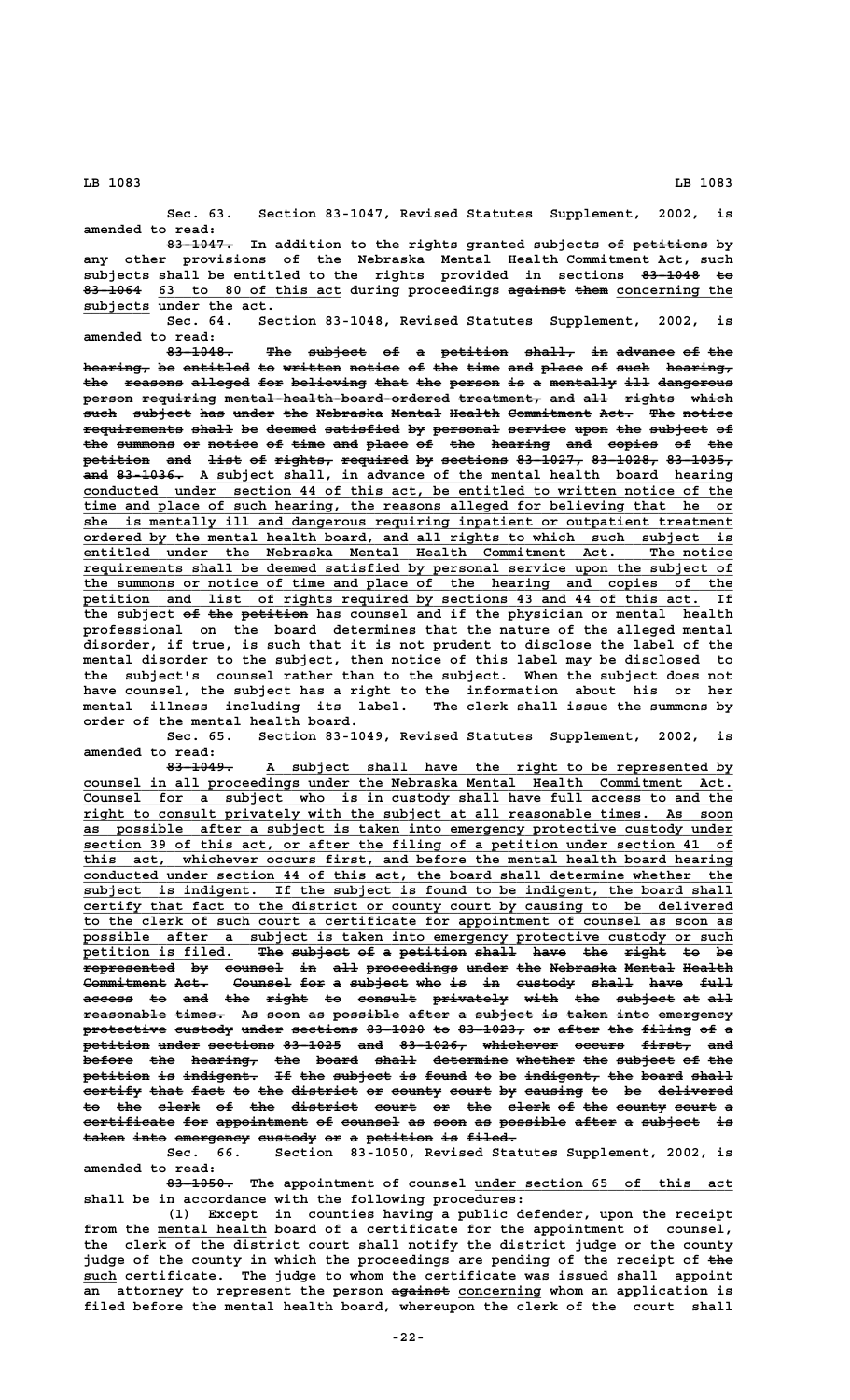**enter upon the certificate the name of the attorney appointed and deliver the** certificate of appointment of counsel to the mental health board. The clerk of the district court or the clerk of the county court<sub>7</sub> as the ease may be<sub>7</sub> **shall also keep and maintain a record of all appointments which shall be** conclusive evidence thereof. All appointments of counsel  $\frac{1}{P}$  and  $\frac{1}{P}$  and  $\frac{1}{P}$ **the Nebraska Mental Health Commitment Act may be made at any time or place in the state; and**

**(2) In counties having a public defender, upon receipt from the mental health board of a certificate for the appointment of counsel, the clerk of the district court shall notify the public defender of his or her appointment to represent the person and shall enter upon the certificate the name of the attorney appointed and deliver the certificate of appointment of \_\_\_\_\_\_\_\_\_\_\_\_\_ counsel to the mental health board.**

**Sec. 67. Section 83-1051, Revised Statutes Supplement, 2002, is amended to read:**

83-1051. Counsel appointed as provided in subdivision (1) of  **——————— \_\_\_\_\_\_\_\_\_\_\_\_\_\_ section 83-1050 66 of this act shall apply to the court in which his or her appointment is recorded for fees for services performed. Such counsel also ———** may also apply to the court to secure separate professional examination of the person <del>whose liberty is involved</del> for whom counsel was appointed and shall be **reimbursed for costs incurred in securing such separate examination or examinations or in having other professional persons as witnesses before the mental health board. The court, upon hearing the application, shall fix reasonable fees, including reimbursement of costs incurred. The county board of the county in which the application was filed shall allow the account,** bill, or claim presented by the attorney for services performed under <del>the</del>  **—————————— —— provisions of the Nebraska Mental Health Commitment Act in the amount determined by the court. No such account, bill, or claim shall be allowed by** the county board until the amount thereof shall have has been determined by  **the court.**

**Sec. 68. Section 83-1052, Reissue Revised Statutes of Nebraska, is amended to read:**

83-1052. The A subject of a petition or the subject's counsel shall have the right to employ physicians or practicing psychologists licensed in **Nebraska to engage in the practice of psychology of their mental health ———————— —— —————— —— ——— ———————— —— —————————— —— ————— \_\_\_\_\_\_\_\_\_\_\_\_\_\_ \_\_\_\_\_\_\_\_\_\_\_\_\_\_\_\_\_\_\_\_\_\_\_\_\_\_\_\_\_\_\_ professionals of his or her choice to independently evaluate the subject's**  $m$  mental condition<sub> $\tau$ </sub> and testify for and otherwise assist the subject in **proceedings under the Nebraska Mental Health Commitment Act. If the subject** is indigent, only one such person may be employed<sub>r</sub> except with leave of the **mental health board. Any person so employed by a subject declared determined ———————— \_\_\_\_\_\_\_\_\_\_ by the board to be indigent, except a subject represented by the public defender, shall apply to the board for expenses reasonably necessary to the ——— \_\_\_\_ such person's effective assistance of the subject and for reasonable fees for services** performed by the such person in assisting the subject. The board **shall then fix reasonable fees and expenses, and the county board shall allow** payment to the such person in the full amount fixed by the board.

**Sec. 69. Section 83-1053, Reissue Revised Statutes of Nebraska, is amended to read:**

83-1053. Counsel for a subject, shall, upon request made to the **county attorney at any time after the subject has been taken into emergency** protective custody under <del>sections</del> 83-1020 to 83-1023 the Nebraska Mental  **\_\_\_\_\_\_\_\_\_\_\_\_\_\_\_\_\_\_\_\_\_\_\_ ———————— Health Commitment Act, or after the filing of a petition under sections** 83 1025 and 83 1026 section 41 of this act, whichever occurs first, shall have **the right to be provided with (1) the names of all witnesses expected to testify in support of the petition, (2) knowledge of the location and access at reasonable times for review or copying of all written documents including reports of peace officers, law enforcement agencies, and mental health professionals, (3) access to all other tangible objects in the possession of — the county attorney, or to which the county attorney has access, and (4) written records of any mental health facility, physician, treatment facility —————— —————— ————————— —————————— \_\_\_\_\_\_\_\_\_\_\_\_\_\_\_\_\_\_\_ ———— \_\_\_\_\_\_\_\_\_\_\_\_ or mental health professional that which or who has at any time treated the** subject for a mental disability mental illness or substance dependence, which  **\_\_\_\_\_\_\_ records are relevant to the issues of whether the subject is a mentally ill**  and dangerous person and, if so, what treatment disposition should be ordered **by the mental health board. The board may order further discovery at its discretion. The county attorney shall have a reciprocal right to discover items and information comparable to those first discovered by the subject.** The county court and district court shall have the power to rule on objections **to discovery in matters which are not self-activating. The right of appeal** from denial of discovery shall be at the time of the eempletion conclusion of  **\_\_\_\_\_\_\_\_\_\_\_\_\_\_\_\_\_\_\_ the mental health board hearing.**

**Sec. 70. Section 83-1054, Reissue Revised Statutes of Nebraska, is**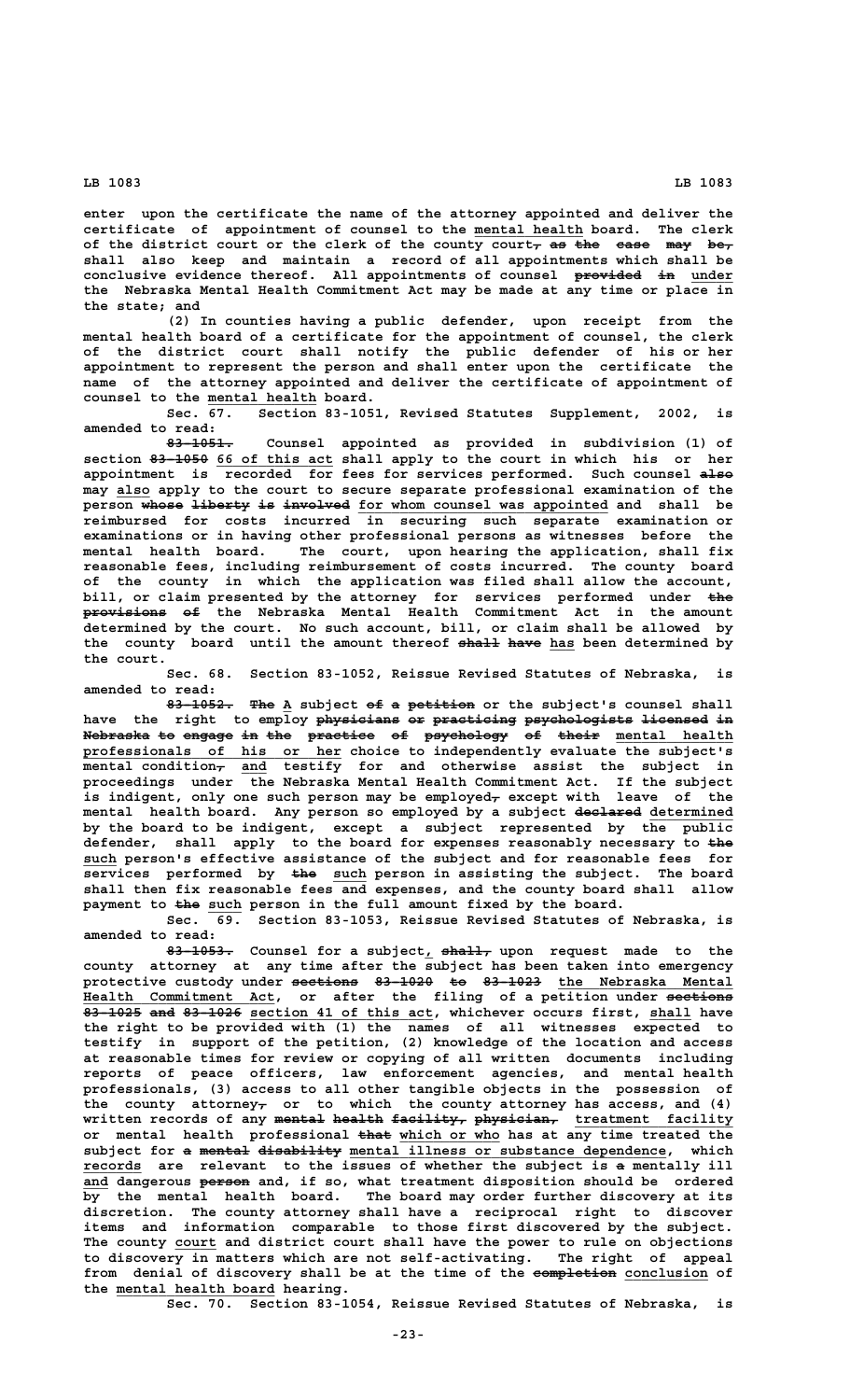**amended to read:**

 **———————— 83-1054. Continuances shall be liberally granted at the request of** the subject<sub>1</sub> of a petition. Continuances may be granted to permit the **subject to obtain voluntary treatment at a private facility.**

**Sec. 71. Section 83-1055, Revised Statutes Supplement, 2002, is amended to read:**

83-1055. All mental health board hearings under the Nebraska Mental **Health Commitment Act shall be closed to the public except at the request of the subject and shall be held in a courtroom or at any convenient and suitable place designated by the mental health board. The board shall have the right to conduct the proceeding where the subject is currently residing if the subject is unable to travel.**

**Sec. 72. Section 83-1056, Reissue Revised Statutes of Nebraska, is amended to read:**

83-1056. The subject of a petition A subject shall appear **personally and be afforded the opportunity to testify in his or her own behalf and to present witnesses and tangible evidence in defending against the petition at the hearing.**

**Sec. 73. Section 83-1057, Reissue Revised Statutes of Nebraska, is amended to read:**

The subject of a petition A subject shall be entitled to **compulsory process to obtain the testimony of witnesses in his or her favor. Sec. 74. Section 83-1058, Revised Statutes Supplement, 2002, is**

**amended to read:**

83 1058. The subject of a petition A subject shall have the right **at a hearing held under the Nebraska Mental Health Commitment Act to confront and cross-examine adverse witnesses and evidence equivalent to the rights of confrontation granted by Amendments VI and XIV of the United States \_\_\_\_\_\_\_\_\_\_\_\_\_\_\_** Constitution <del>of the United States</del> and Article I, section 11, of the **Constitution of Nebraska.**

**Sec. 75. Section 83-1059, Revised Statutes Supplement, 2002, is amended to read:**

83-1059. The rules of evidence applicable in civil proceedings shall <del>be followed</del> apply at all hearings held under the Nebraska Mental Health **Commitment Act. In no event shall evidence be considered which is inadmissible in criminal proceedings.**

**Sec. 76. Section 83-1060, Reissue Revised Statutes of Nebraska, is amended to read:**

83-1060. The subject of a petition shall be entitled to written **statements by the mental health board as to the evidence relied on and reasons —————————— —— ——— —————— —————— ————— —— —— ——— ———————— —————— —— ——— ——————** for finding clear and convincing proof at the subject<sup>1</sup>s hearing that he or she is a mentally ill dangerous person, that neither voluntary hospitalization nor other treatment alternatives less restrictive of the subject<sup>1</sup>s liberty than a board-ordered treatment disposition are available or would suffice to prevent the harm described by section 83-1009, and for choosing the particular treatment specified by its order of final disposition. The board shall make  $\boldsymbol{s}$  imilar written findings when it orders a subject held in custody rather than released on conditions pending hearings to determine whether he or she is a mentally ill dangerous person in need of board-ordered treatment or pending the entry of an order of final disposition. A subject shall be entitled to written statements by the mental health board as to the evidence relied on and  **\_\_\_\_\_\_\_\_\_\_\_\_\_\_\_\_\_\_\_\_\_\_\_\_\_\_\_\_\_\_\_\_\_\_\_\_\_\_\_\_\_\_\_\_\_\_\_\_\_\_\_\_\_\_\_\_\_\_\_\_\_\_\_\_\_\_\_\_\_\_\_\_\_\_\_\_\_\_ reasons (1) for finding clear and convincing evidence at the subject's hearing** that he or she is mentally ill and dangerous and that neither voluntary<br>hospitalization nor other treatment alternatives less restrictive of the  **\_\_\_\_\_\_\_\_\_\_\_\_\_\_\_\_\_\_\_\_\_\_\_\_\_\_\_\_\_\_\_\_\_\_\_\_\_\_\_\_\_\_\_\_\_\_\_\_\_\_\_\_\_\_\_\_\_\_\_\_\_\_\_\_\_\_\_\_\_\_\_\_\_\_\_\_\_\_ hospitalization nor other treatment alternatives less restrictive of the \_\_\_\_\_\_\_\_\_\_\_\_\_\_\_\_\_\_\_\_\_\_\_\_\_\_\_\_\_\_\_\_\_\_\_\_\_\_\_\_\_\_\_\_\_\_\_\_\_\_\_\_\_\_\_\_\_\_\_\_\_\_\_\_\_\_\_\_\_\_\_\_\_\_\_\_\_\_ subject's liberty than inpatient or outpatient treatment ordered by the mental \_\_\_\_\_\_\_\_\_\_\_\_\_\_\_\_\_\_\_\_\_\_\_\_\_\_\_\_\_\_\_\_\_\_\_\_\_\_\_\_\_\_\_\_\_\_\_\_\_\_\_\_\_\_\_\_\_\_\_\_\_\_\_\_\_\_\_\_\_\_\_\_\_\_\_\_\_\_ health board are available or would suffice to prevent the harm described in \_\_\_\_\_\_\_\_\_\_\_\_\_\_\_\_\_\_\_\_\_\_\_\_\_\_\_\_\_\_\_\_\_\_\_\_\_\_\_\_\_\_\_\_\_\_\_\_\_\_\_\_\_\_\_\_\_\_\_\_\_\_\_\_\_\_\_\_\_\_\_\_\_\_\_\_\_\_ section 28 of this act and (2) for choosing the particular treatment specified \_\_\_\_\_\_\_\_\_\_\_\_\_\_\_\_\_\_\_\_\_\_\_\_\_\_\_\_\_\_\_\_\_\_\_\_\_\_\_\_\_\_\_\_\_\_\_\_\_\_\_\_\_\_\_\_\_\_\_\_\_\_\_\_\_\_\_\_\_\_\_\_\_\_\_\_\_\_ by its order of final disposition. The mental health board shall make similar \_\_\_\_\_\_\_\_\_\_\_\_\_\_\_\_\_\_\_\_\_\_\_\_\_\_\_\_\_\_\_\_\_\_\_\_\_\_\_\_\_\_\_\_\_\_\_\_\_\_\_\_\_\_\_\_\_\_\_\_\_\_\_\_\_\_\_\_\_\_\_\_\_\_\_\_\_\_ written findings when it orders a subject held in custody rather than released \_\_\_\_\_\_\_\_\_\_\_\_\_\_\_\_\_\_\_\_\_\_\_\_\_\_\_\_\_\_\_\_\_\_\_\_\_\_\_\_\_\_\_\_\_\_\_\_\_\_\_\_\_\_\_\_\_\_\_\_\_\_\_\_\_\_\_\_\_\_\_\_\_\_\_\_\_\_ on conditions pending hearings to determine whether he or she is mentally ill** and dangerous in need of treatment ordered by the mental health board or pending the entry of an order of final disposition under section 45 of this  **act.\_\_\_\_**

**Sec. 77. Section 83-1061, Revised Statutes Supplement, 2002, is amended to read:**

 **———————— 83-1061. All proceedings held under the Nebraska Mental Health Commitment Act shall be of record, and all oral proceedings shall be reported verbatim by either a qualified shorthand reporter or by tape-recording equipment equivalent in quality to that required in county courts by section 25-2732. The written findings of the mental health board shall be part of the subject's records and shall be available to the parties in the case and to the** hospital if it is the decision of the board to commit the subject treatment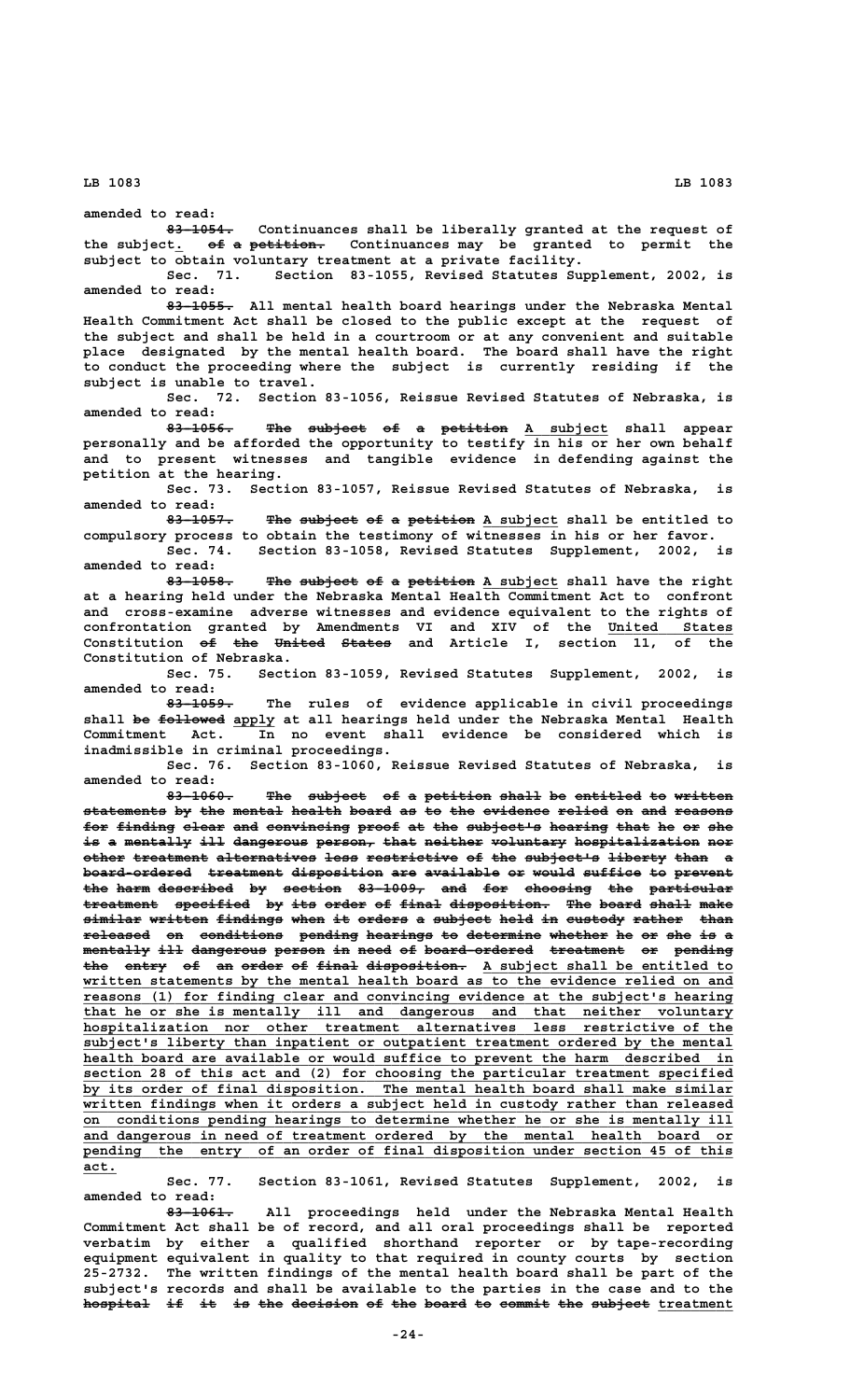facility where the subject is receiving treatment pursuant to a commitment  **\_\_\_\_\_\_\_\_\_\_\_\_\_\_\_\_\_\_\_\_\_\_\_\_\_\_\_\_\_\_\_\_\_\_\_\_\_\_\_\_\_\_\_\_\_\_\_\_\_\_\_\_\_\_\_\_\_\_\_\_\_\_ order of the mental health board under section 45 of this act. Any qualified shorthand reporter who reports proceedings presided over by a board or otherwise than in his or her capacity as an official district court stenographic reporter shall apply to the court for reasonable expenses and fees for services performed in such hearings. The court shall fix reasonable expenses and fees, and the county board shall allow payment to the reporter in the full amount fixed by the court.**

**Sec. 78. Section 83-1062, Revised Statutes Supplement, 2002, is amended to read:**

83-1062. Any qualified mental health professional, upon being authorized by the director of the mental health center or government, private, **or state hospital administrator of the treatment facility having custody of the subject, may provide appropriate medical treatment for the subject while** in custody, except that <del>the subject of a petition</del> a subject shall not be **subjected to such quantities of medication or other treatment within such period of time prior to any hearing held under the Nebraska Mental Health Commitment Act as will substantially impair his or her ability to assist in his or her defense at such hearing.**

**Sec. 79. Section 83-1066, Revised Statutes Supplement, 2002, is amended to read:**

83-1066. Subjects A subject in custody or receiving treatment under the Nebraska Mental Health Commitment Act shall have has the right:

(1) To be considered legally competent for all purposes unless they have he or she has been declared legally incompetent. The mental health board **shall not have the power to declare an individual incompetent;**

**(2) To receive prompt and adequate evaluation and treatment for** mental illness and physical ailments and to participate in their his or her **treatment planning activities to the extent determined to be appropriate by** the mental health professional in charge of the subject's treatment; of such  **subjects; —————————**

 **\_\_\_\_\_\_\_\_\_\_ \_\_\_\_\_\_\_\_\_\_\_\_\_\_\_\_\_\_\_\_ (3) To refuse treatment medication, except (a) in an emergency, such \_\_\_\_\_\_\_\_\_\_ ——————— \_\_\_\_\_\_ treatment medication as is essential in the judgment of the medical mental** health professional in charge of such treatment to prevent the patient subject from causing injury to himself, herself, or others or which (b) following a hearing and order of a mental health board, such treatment medication as will **substantially improve his or her mental illness;**

(4) To communicate freely with all persons any other person by **sealed mail, personal visitation, and private telephone conversations;**

**(5) To have reasonably private living conditions, including private storage space for personal belongings;**

**(6) To engage or refuse to engage in religious worship and political activity;**

(7) To be compensated for their his or her labor in accordance with the federal Fair Labor Standards Act, 29 U.S.C. 206, as amended such section  **\_\_\_\_\_\_\_\_\_\_\_\_\_\_\_\_\_\_\_\_\_\_\_\_\_\_ existed on January 1, 2004;**

**(8) To have access to a patient grievance procedure; and**

**(9) To file, either personally or by counsel, petitions or applications for writs of habeas corpus for the purpose of challenging the** legality of such subject's his or her custody or treatment.

**Sec. 80. Section 83-1064, Revised Statutes Supplement, 2002, is amended to read:**

83 1064. The subject of a petition may waive any of the proceedings or rights incident to proceedings granted him or her by section 83-1047 or any other provision of the Nebraska Mental Health Commitment Act by failing to request any right expressly required to be requested but, in the case of all other such rights, only if the record reflects that such waiver was made personally, intelligently, knowingly, understandingly, and voluntarily by the  ${\sf subject}{\sf r}$  and such subject's legal guardian if he or she is legally  **———————————— ———— \_\_\_\_\_\_\_\_\_\_\_\_\_\_\_\_\_\_\_\_\_\_\_\_\_\_\_\_\_\_\_\_\_\_\_\_\_\_\_\_\_\_\_\_\_\_\_\_\_\_\_\_\_\_\_\_ incompetent. When A subject may waive any of the proceedings or rights \_\_\_\_\_\_\_\_\_\_\_\_\_\_\_\_\_\_\_\_\_\_\_\_\_\_\_\_\_\_\_\_\_\_\_\_\_\_\_\_\_\_\_\_\_\_\_\_\_\_\_\_\_\_\_\_\_\_\_\_\_\_\_\_\_\_\_\_\_\_\_\_\_\_\_\_\_\_ incident to proceedings granted him or her under the Nebraska Mental Health \_\_\_\_\_\_\_\_\_\_\_\_\_\_\_\_\_\_\_\_\_\_\_\_\_\_\_\_\_\_\_\_\_\_\_\_\_\_\_\_\_\_\_\_\_\_\_\_\_\_\_\_\_\_\_\_\_\_\_\_\_\_\_\_\_\_\_\_\_\_\_\_\_\_\_\_\_\_ Commitment Act by failing to request any right expressly required to be \_\_\_\_\_\_\_\_\_\_\_\_\_\_\_\_\_\_\_\_\_\_\_\_\_\_\_\_\_\_\_\_\_\_\_\_\_\_\_\_\_\_\_\_\_\_\_\_\_\_\_\_\_\_\_\_\_\_\_\_\_\_\_\_\_\_\_\_\_\_\_\_\_\_\_\_\_\_ requested but, in the case of all other such rights, only if the record \_\_\_\_\_\_\_\_\_\_\_\_\_\_\_\_\_\_\_\_\_\_\_\_\_\_\_\_\_\_\_\_\_\_\_\_\_\_\_\_\_\_\_\_\_\_\_\_\_\_\_\_\_\_\_\_\_\_\_\_\_\_\_\_\_\_\_\_\_\_\_\_\_\_\_\_\_\_ reflects that such waiver was made personally, intelligently, knowingly,**  $understandingly, and voluntary by the subject and such subjects legendingly, and voluntary the subject.$  **\_\_\_\_\_\_\_\_\_\_\_\_\_\_\_\_\_\_\_\_\_\_\_\_\_\_\_\_\_\_\_\_\_\_\_\_\_\_\_\_\_\_\_\_\_\_\_\_\_\_\_\_\_\_\_\_\_\_\_\_\_\_\_\_\_\_\_\_\_\_\_\_\_\_\_\_\_\_ guardian or conservator, if any. Such rights may otherwise be denied only by \_\_\_\_\_\_\_\_\_\_\_\_\_\_\_\_\_\_\_\_\_\_\_\_\_\_\_\_\_\_\_\_\_\_\_\_\_\_\_\_\_\_\_\_\_\_\_\_\_\_\_\_\_\_\_\_\_\_\_\_\_\_\_\_\_\_\_\_\_\_\_\_\_\_\_\_\_\_ a mental health board or court order for good cause shown after notice to the \_\_\_\_\_\_\_\_\_\_\_\_\_\_\_\_\_\_\_\_\_\_\_\_\_\_\_\_\_\_\_\_\_\_\_\_\_\_\_\_\_\_\_\_\_\_\_\_\_\_\_\_\_\_\_\_\_\_\_\_\_\_\_\_\_\_\_\_\_\_\_\_\_\_\_\_\_\_ subject, the subject's counsel, and such subject's guardian or conservator, if** any, and an opportunity to be heard. If the mental health board determines that the subject is not able to waive his or her rights under the conditions **set forth in this section, it shall be up to the discretion of the subject's** counsel to exercise the right such rights. When the subject is not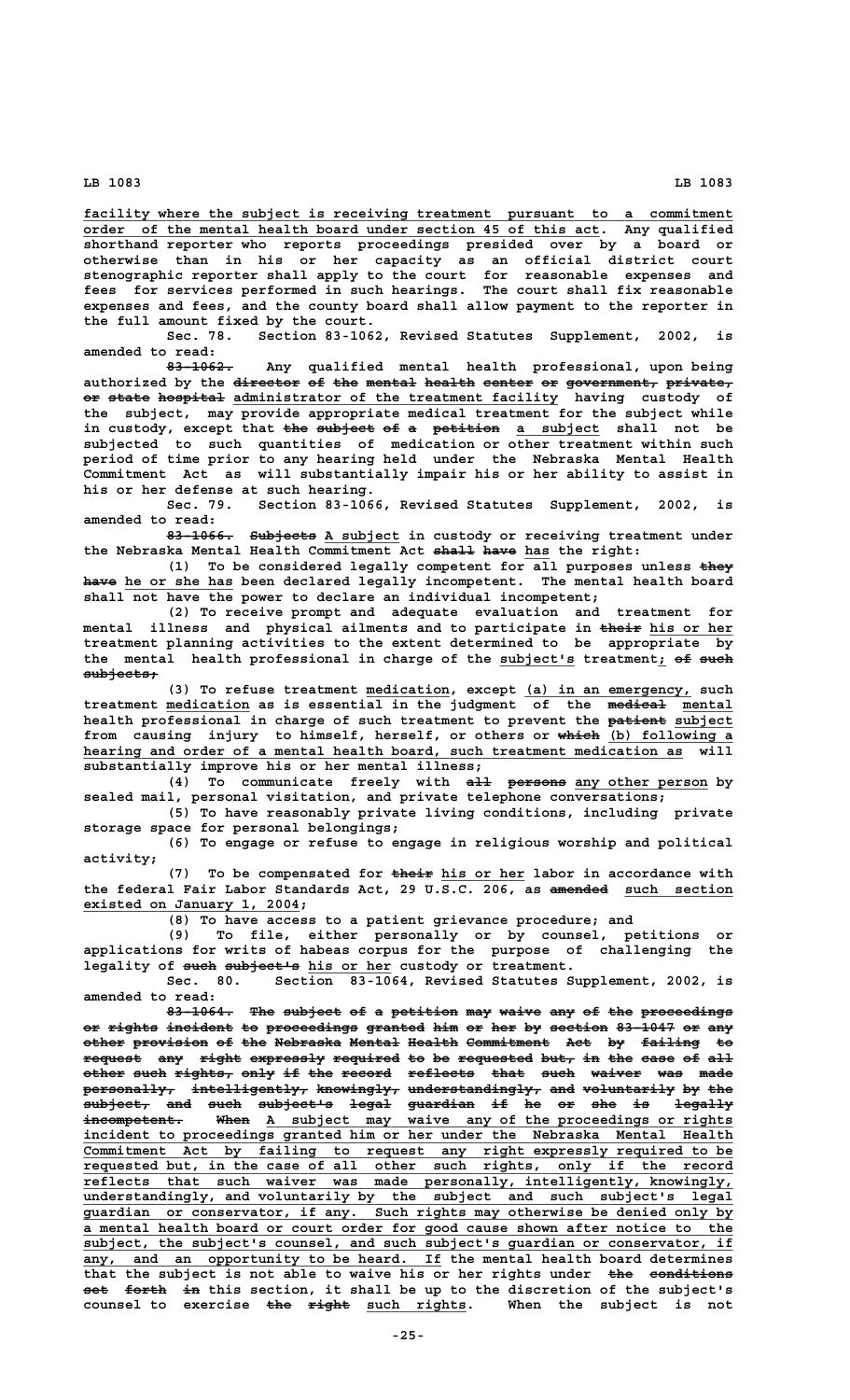**\_ represented by counsel, the rights may not be waived.**

**Sec. 81. Section 83-1068, Reissue Revised Statutes of Nebraska, is amended to read:**

83-1068. (1) All records kept on any subject of a potition shall remain confidential except as may be provided otherwise by law. Such records shall be accessible to  $\{a\}$  the subject except as provided in subsection  $\{2\}$  of this section, (b) the subject's counsel, (c) the subject's guardian if the **subject is legally incompetent, (d) the mental health board having ——————— —— ——————— ———————————— ——— ——— —————— —————— ————— —————**  $j$ urisdiction over the subject,  $\{e\}$  persons authorized by an order of a judge or court, (f) persons authorized by written permission of the subject, or (g) **the Nebraska State Patrol or the Department of Health and Human Services ——— ———————— ————— —————— —— ——— —————————— —— —————— ——— ————— ——————— pursuant to section 69-2409.01.** 

 $\{2\}$  Upon application by the county attorney or by the director of the facility where the subject is in custody and upon a showing of good cause  $t$ herefor, a judge of the district court of the county where the mental health board proceedings were held or of the county where the facility is located may **order that the records shall not be made available to the subject if, in the** judgment of the court, the availability of such records to the subject will adversely affect his or her mental state and the treatment thereof.

**(3) When a subject is absent without authorization from a hospital ——— ———— — ——————— —— —————— ——————— ————————————— ———— — ———————** or treatment program as described in section 83-1071 and is currently considered to be dangerous to others, the subject<sup>1</sup>s name and description and a **statement that the subject is believed to be considered currently dangerous to ————————— ———— ——— ——————— —— ———————— —— —— —————————— ————————— ————————— —** others may be disclosed in order to aid in the subject's apprehension and to <del>warn of such dangerousness.</del> shall remain confidential except as otherwise  **\_\_\_\_\_\_\_\_\_\_\_\_\_\_\_\_\_\_\_\_\_\_\_\_\_\_\_\_\_\_\_\_\_\_\_\_\_\_\_\_\_\_\_\_\_\_\_\_\_\_\_\_\_\_\_\_\_\_\_\_\_\_\_\_\_\_\_\_\_\_\_\_\_\_\_\_\_\_ provided by law. Such records shall be accessible to (a) the subject, except \_\_\_\_\_\_\_\_\_\_\_\_\_\_\_\_\_\_\_\_\_\_\_\_\_\_\_\_\_\_\_\_\_\_\_\_\_\_\_\_\_\_\_\_\_\_\_\_\_\_\_\_\_\_\_\_\_\_\_\_\_\_\_\_\_\_\_\_\_\_\_\_\_\_\_\_\_\_ as otherwise provided in subsection (2) of this section, (b) the subject's \_\_\_\_\_\_\_\_\_\_\_\_\_\_\_\_\_\_\_\_\_\_\_\_\_\_\_\_\_\_\_\_\_\_\_\_\_\_\_\_\_\_\_\_\_\_\_\_\_\_\_\_\_\_\_\_\_\_\_\_\_\_\_\_\_\_\_\_\_\_\_\_\_\_\_\_\_\_ legal counsel, (c) the subject's guardian or conservator, if any, (d) the \_\_\_\_\_\_\_\_\_\_\_\_\_\_\_\_\_\_\_\_\_\_\_\_\_\_\_\_\_\_\_\_\_\_\_\_\_\_\_\_\_\_\_\_\_\_\_\_\_\_\_\_\_\_\_\_\_\_\_\_\_\_\_\_\_\_\_\_\_\_\_\_\_\_\_\_\_\_ mental health board having jurisdiction over the subject, (e) persons \_\_\_\_\_\_\_\_\_\_\_\_\_\_\_\_\_\_\_\_\_\_\_\_\_\_\_\_\_\_\_\_\_\_\_\_\_\_\_\_\_\_\_\_\_\_\_\_\_\_\_\_\_\_\_\_\_\_\_\_\_\_\_\_\_\_\_\_\_\_\_\_\_\_\_\_\_\_ authorized by an order of a judge or court, (f) persons authorized by written \_\_\_\_\_\_\_\_\_\_\_\_\_\_\_\_\_\_\_\_\_\_\_\_\_\_\_\_\_\_\_\_\_\_\_\_\_\_\_\_\_\_\_\_\_\_\_\_\_\_\_\_\_\_\_\_\_\_\_\_\_\_\_\_\_\_\_\_\_\_\_\_\_\_\_\_\_\_ permission of the subject, (g) agents or employees of the Department of Health \_\_\_\_\_\_\_\_\_\_\_\_\_\_\_\_\_\_\_\_\_\_\_\_\_\_\_\_\_\_\_\_\_\_\_\_\_\_\_\_\_\_\_\_\_\_\_\_\_\_\_\_\_\_\_\_\_\_\_\_\_\_\_\_\_\_\_\_\_\_\_\_\_\_\_\_\_\_ and Human Services Regulation and Licensure upon delivery of a subpoena from \_\_\_\_\_\_\_\_\_\_\_\_\_\_\_\_\_\_\_\_\_\_\_\_\_\_\_\_\_\_\_\_\_\_\_\_\_\_\_\_\_\_\_\_\_\_\_\_\_\_\_\_\_\_\_\_\_\_\_\_\_\_\_\_\_\_\_\_\_\_\_\_\_\_\_\_\_\_ the department in connection with a licensing or licensure investigation by \_\_\_\_\_\_\_\_\_\_\_\_\_\_\_\_\_\_\_\_\_\_\_\_\_\_\_\_\_\_\_\_\_\_\_\_\_\_\_\_\_\_\_\_\_\_\_\_\_\_\_\_\_\_\_\_\_\_\_\_\_\_\_\_\_\_\_\_\_\_\_\_\_\_\_\_\_\_ the department, or (h) the Nebraska State Patrol or the Department of Health \_\_\_\_\_\_\_\_\_\_\_\_\_\_\_\_\_\_\_\_\_\_\_\_\_\_\_\_\_\_\_\_\_\_\_\_\_\_\_\_\_\_\_\_\_\_\_\_\_\_ and Human Services pursuant to section 69-2409.01.**

 **\_\_\_\_\_\_\_\_\_\_\_\_\_\_\_\_\_\_\_\_\_\_\_\_\_\_\_\_\_\_\_\_\_\_\_\_\_\_\_\_\_\_\_\_\_\_\_\_\_\_\_\_\_\_\_\_\_\_\_\_\_\_\_\_\_\_\_\_ (2) Upon application by the county attorney or by the administrator \_\_\_\_\_\_\_\_\_\_\_\_\_\_\_\_\_\_\_\_\_\_\_\_\_\_\_\_\_\_\_\_\_\_\_\_\_\_\_\_\_\_\_\_\_\_\_\_\_\_\_\_\_\_\_\_\_\_\_\_\_\_\_\_\_\_\_\_\_\_\_\_\_\_\_\_\_\_ of the treatment facility where the subject is in custody and upon a showing \_\_\_\_\_\_\_\_\_\_\_\_\_\_\_\_\_\_\_\_\_\_\_\_\_\_\_\_\_\_\_\_\_\_\_\_\_\_\_\_\_\_\_\_\_\_\_\_\_\_\_\_\_\_\_\_\_\_\_\_\_\_\_\_\_\_\_\_\_\_\_\_\_\_\_\_\_\_ of good cause therefor, a judge of the district court of the county where the \_\_\_\_\_\_\_\_\_\_\_\_\_\_\_\_\_\_\_\_\_\_\_\_\_\_\_\_\_\_\_\_\_\_\_\_\_\_\_\_\_\_\_\_\_\_\_\_\_\_\_\_\_\_\_\_\_\_\_\_\_\_\_\_\_\_\_\_\_\_\_\_\_\_\_\_\_\_ mental health board proceedings were held or of the county where the treatment** facility is located may order that the records not be made available to the  **\_\_\_\_\_\_\_\_\_\_\_\_\_\_\_\_\_\_\_\_\_\_\_\_\_\_\_\_\_\_\_\_\_\_\_\_\_\_\_\_\_\_\_\_\_\_\_\_\_\_\_\_\_\_\_\_\_\_\_\_\_\_\_\_\_\_\_\_\_\_\_\_\_\_\_\_\_\_ subject if, in the judgment of the court, the availability of such records to \_\_\_\_\_\_\_\_\_\_\_\_\_\_\_\_\_\_\_\_\_\_\_\_\_\_\_\_\_\_\_\_\_\_\_\_\_\_\_\_\_\_\_\_\_\_\_\_\_\_\_\_\_\_\_\_\_\_\_\_\_\_\_\_\_\_\_\_\_\_\_\_\_\_\_\_\_\_ the subject will adversely affect his or her mental illness and the treatment thereof. \_\_\_\_\_\_\_\_**

 **\_\_\_\_\_\_\_\_\_\_\_\_\_\_\_\_\_\_\_\_\_\_\_\_\_\_\_\_\_\_\_\_\_\_\_\_\_\_\_\_\_\_\_\_\_\_\_\_\_\_\_\_\_\_\_\_\_\_\_\_\_\_\_\_\_\_\_\_ (3) When a subject is absent without authorization from a treatment** facility or program described in section 59 of this act and is considered to  **\_\_\_\_\_\_\_\_\_\_\_\_\_\_\_\_\_\_\_\_\_\_\_\_\_\_\_\_\_\_\_\_\_\_\_\_\_\_\_\_\_\_\_\_\_\_\_\_\_\_\_\_\_\_\_\_\_\_\_\_\_\_\_\_\_\_\_\_\_\_\_\_\_\_\_\_\_\_ be dangerous to others, the subject's name and description and a statement \_\_\_\_\_\_\_\_\_\_\_\_\_\_\_\_\_\_\_\_\_\_\_\_\_\_\_\_\_\_\_\_\_\_\_\_\_\_\_\_\_\_\_\_\_\_\_\_\_\_\_\_\_\_\_\_\_\_\_\_\_\_\_\_\_\_\_\_\_\_\_\_\_\_\_\_\_\_ that the subject is believed to be considered dangerous to others may be** that the subject is believed to be considered dangerous to others may be disclosed in order to aid in the subject's apprehension and to warn the public  **\_\_\_\_\_\_\_\_\_\_\_\_\_\_\_ of such danger.**

**Sec. 82. Section 83-1069, Revised Statutes Supplement, 2002, is amended to read:**

 **———————— 83-1069. Any person who willfully (1) files or causes to be filed a certificate or petition under the Nebraska Mental Health Commitment Act, knowing any of the allegations thereof to be false, (2) deprives a subject of any of the rights granted the subject by the act or section 83-390, or (3)** breaches the confidentiality of records required by section  $83-1068$  81 of this  **\_\_\_ act shall be guilty of a Class II misdemeanor in addition to any civil liability which he or she may incur for such acts.**

**Sec. 83. Section 9-812, Revised Statutes Supplement, 2003, is amended to read:**

**9-812. (1) All money received from the operation of lottery games conducted pursuant to the State Lottery Act in Nebraska shall be credited to the State Lottery Operation Trust Fund, which fund is hereby created. All payments of expenses of the operation of the lottery games shall be made from the State Lottery Operation Cash Fund. In accordance with legislative appropriations, money for payments for expenses of the division shall be transferred from the State Lottery Operation Trust Fund to the State Lottery Operation Cash Fund, which fund is hereby created. All money necessary for the payment of lottery prizes shall be transferred from the State Lottery Operation Trust Fund to the State Lottery Prize Trust Fund, which fund is hereby created. The amount used for the payment of lottery prizes shall not be less than forty percent of the dollar amount of the lottery tickets which**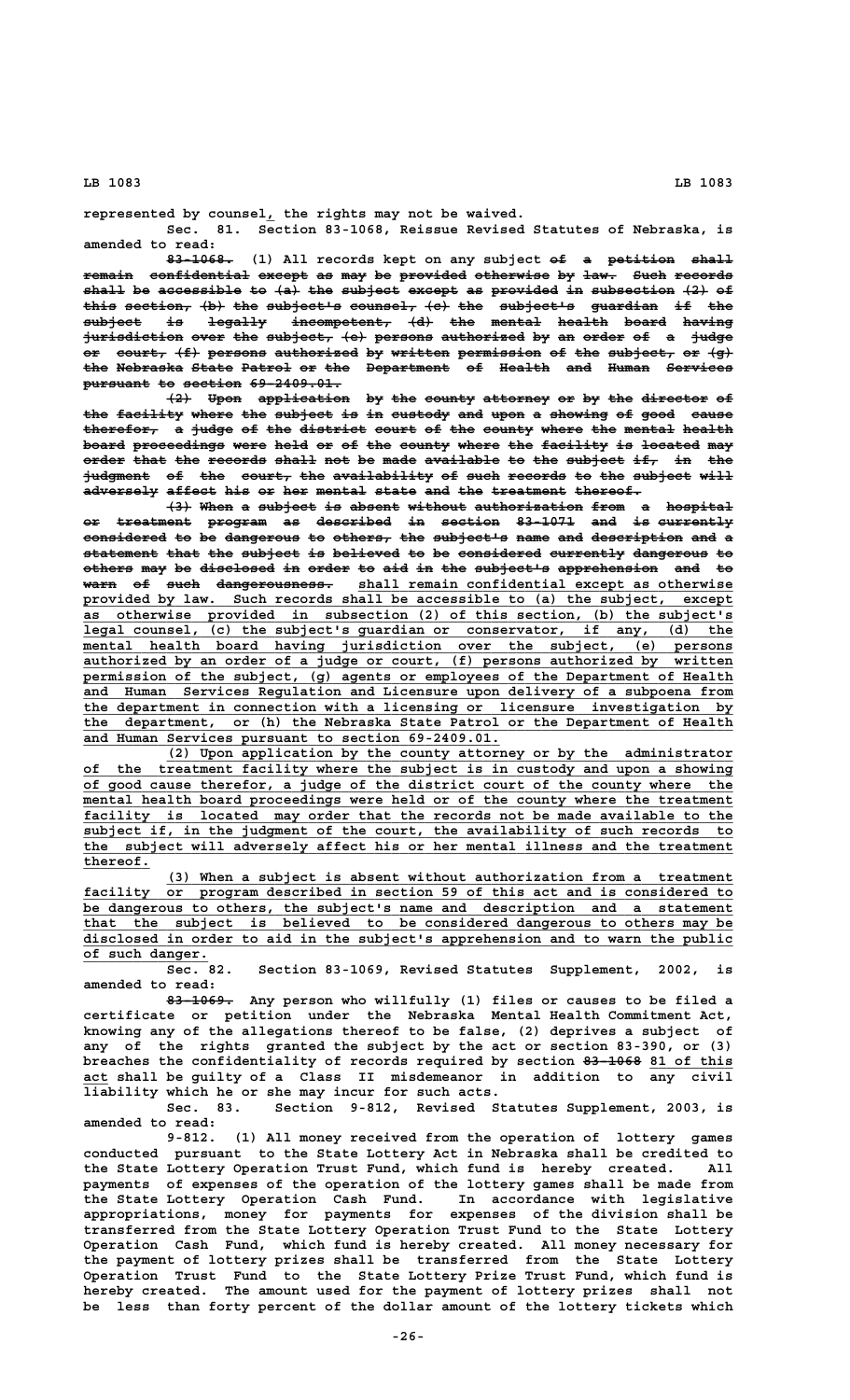**have been sold. Until October 1, 2003, at least twenty-five percent and beginning October 1, 2003, and until January 1, 2008, a portion of the dollar amount of the lottery tickets which have been sold on an annualized basis shall be transferred from the State Lottery Operation Trust Fund to the Education Innovation Fund, the Nebraska Scholarship Fund, the Nebraska Environmental Trust Fund, and the Compulsive Gamblers Assistance Fund, except that the dollar amount transferred shall not be less than the dollar amount transferred to the funds in fiscal year 2002-03. On and after January 1, 2008, at least twenty-five percent of the dollar amount of the lottery tickets which have been sold on an annualized basis shall be transferred from the State Lottery Operation Trust Fund to the Education Innovation Fund, the Nebraska Scholarship Fund, the Nebraska Environmental Trust Fund, and the Compulsive Gamblers Assistance Fund. Of the money available to be transferred to the Education Innovation Fund, the Nebraska Scholarship Fund, the Nebraska Environmental Trust Fund, and the Compulsive Gamblers Assistance Fund, the first five hundred thousand dollars shall be transferred to the Compulsive** Gamblers Assistance Fund to be used as provided in <del>sections 83-162.01 to</del>  **————————— \_\_\_\_\_\_\_\_\_\_\_\_\_\_\_\_\_\_\_\_\_\_\_\_ 83-162.04 section 17 of this act. Twenty-four and three-fourths percent of the money remaining after the payment of prizes and operating expenses and the initial transfer to the Compulsive Gamblers Assistance Fund shall be transferred to the Education Innovation Fund. Twenty-four and three-fourths percent of the money remaining after the payment of prizes and operating expenses and the initial transfer to the Compulsive Gamblers Assistance Fund shall be transferred to the Nebraska Scholarship Fund. Forty-nine and one-half percent of the money remaining after the payment of prizes and operating expenses and the initial transfer to the Compulsive Gamblers Assistance Fund shall be transferred to the Nebraska Environmental Trust Fund to be used as provided in the Nebraska Environmental Trust Act. One percent of the money remaining after the payment of prizes and operating expenses and the initial transfer to the Compulsive Gamblers Assistance Fund shall be transferred to the Compulsive Gamblers Assistance Fund to be used as provided** in sections 83-162.01 to 83-162.04 section 17 of this act.

**(2) The Education Innovation Fund is hereby created. At least seventy-five percent of the lottery proceeds allocated to the Education Innovation Fund shall be available for disbursement. For each fiscal year except fiscal years 2003-04 and 2004-05, the Education Innovation Fund shall be allocated in the following manner: Up to twenty percent to fund the mentor teacher program pursuant to the Quality Education Accountability Act; up to forty percent to the Attracting Excellence to Teaching Program Cash Fund to fund the Attracting Excellence to Teaching Program Act; and up to forty percent of the fund shall be allocated by the Governor. For fiscal years 2003-04 and 2004-05, the Education Innovation Fund shall be allocated to the General Fund after operating expenses for the Excellence in Education Council are deducted.**

**Allocations by the Governor shall be through incentive grants to encourage the development of strategic school improvement plans by school districts for accomplishing high performance learning and to encourage schools to establish innovations in programs or practices that result in restructuring of school organization, school management, and instructional programs which bring about improvement in the quality of education. Such incentive grants allocated by the Governor are intended to provide selected school districts, teachers or groups of teachers, nonprofit educational organizations, educational service units, or cooperatives funding for the allowable costs of implementing pilot projects and model programs.**

**From the funds allocated by the Governor, minigrants shall be available to school districts to support the development of strategic school improvement plans which shall include statements of purposes and goals for the districts. The plans shall also include the specific statements of improvement or strategic initiatives designed to improve quality learning for every student.**

**In addition to the minigrants granted for the development of strategic school improvement plans, school districts with annual budget expenditures of three hundred fifty thousand dollars or less are eligible for minigrants from the funds allocated by the Governor for the purposes allowed in subdivisions (2)(a) through (q) of this section. The amount of this type of minigrant shall not exceed five thousand dollars. The school district shall present a curriculum support plan with its application for the grant. The curriculum support plan must show how the district is working to achieve one or more of the allowed purposes and how the grant will be used to directly advance the plan to achieve one or more of these purposes. The plan must be signed by the school administrator and a school board representative. The application for the grant shall be brief. The Excellence in Education Council**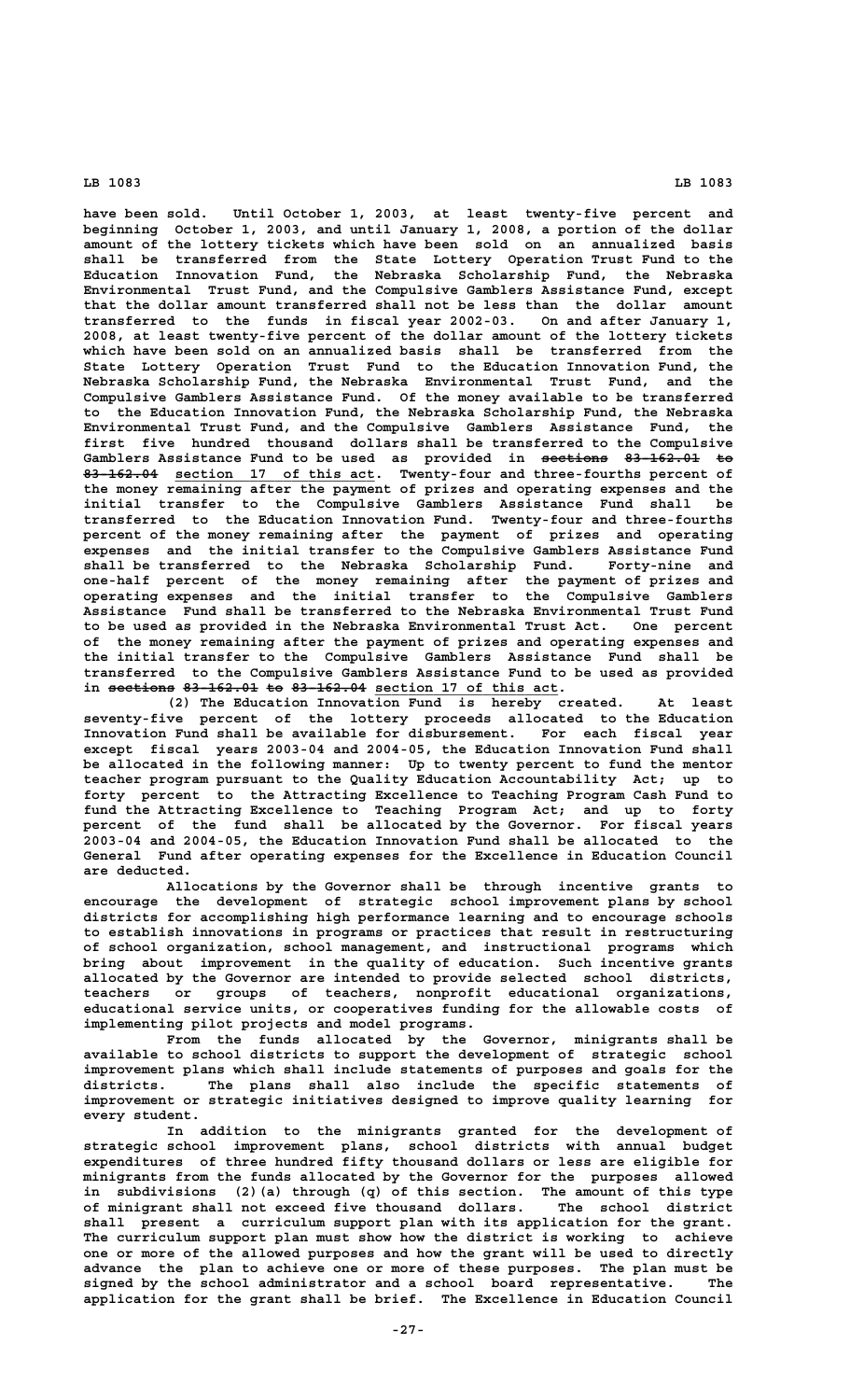**shall select the recipients of this type of minigrant and shall administer such minigrants.**

**From the funds allocated by the Governor, major competitive grants shall be available to support innovative programs which are directly related to the strategic school improvement plans. The development of a strategic school improvement plan by a school district shall be required before a grant is awarded. Annual reports shall be made by program recipients documenting the effectiveness of the program in improving the quality of education as designed in the strategic school improvement plans. Special consideration shall be given to plans which contain public or private matching funds and cooperative agreements, including agreements for in-kind services. Purposes for which such major competitive grants would be offered shall include:**

**(a) Professional staff development programs to provide funds for teacher and administrator training and continuing education to upgrade teaching and administrative skills;**

**(b) The development of strategic school improvement plans by school districts;**

**(c) Educational technology assistance to public schools for the purchase and operation of computers, telecommunications equipment and services, and other forms of technological innovation which may enhance classroom teaching, instructional management, and districtwide administration. Telecommunications equipment, services, and forms of technical innovation shall be approved only after review by the technical panel created in section 86-521;**

**(d) An educational accountability program to develop an educational indicators system to measure the performance and outcomes of public schools and to ensure efficiency in operations;**

**(e) Alternative programs for students, including underrepresented groups, at-risk students, and dropouts;**

**(f) Programs that demonstrate improvement of student performance against valid national and international achievement standards;**

**(g) Early childhood and parent education which emphasizes child development;**

**(h) Programs using decisionmaking models that increase involvement of parents, teachers, and students in school management;**

**(i) Increased involvement of the community in order to achieve increased confidence in and satisfaction with its schools;**

**(j) Development of magnet or model programs designed to facilitate desegregation;**

**(k) Programs that address family and social issues impairing the learning productivity of students;**

**(l) Programs enhancing critical and higher-order thinking capabilities;**

**(m) Programs which produce the quality of education necessary to guarantee a competitive work force;**

**(n) Programs designed to increase productivity of staff and students through innovative use of time;**

**(o) Training programs designed to benefit teachers at all levels of education by increasing their ability to work with educational technology in the classroom;**

**(p) Approved accelerated or differentiated curriculum programs under sections 79-1106 to 79-1108.03; and**

**(q) Programs for children from birth to age twenty-one years with disabilities receiving special education under the Special Education Act and children from birth to age twenty-one years needing support services as defined in section 79-1125.01, which programs demonstrate improved outcomes for children from birth to age twenty-one years through emphasis on prevention and collaborative planning.**

**The Governor shall establish the Excellence in Education Council. The Governor shall appoint eleven members to the council including representatives of educational organizations, postsecondary educational institutions, the business community, and the general public, members of school boards and parent education associations, school administrators, and at least four teachers who are engaged in classroom teaching. The State Department of Education shall provide staff support for the council to administer the Education Innovation Fund, including the Quality Education Accountability Act. The council shall have the following powers and duties:**

**(i) In consultation with the department, develop and publish criteria for the awarding of incentive grants allocated by the Governor for programs pursuant to this subsection, including minigrants;**

**(ii) Provide recommendations to the Governor regarding the selection of projects to be funded and the distribution and duration of project funding;**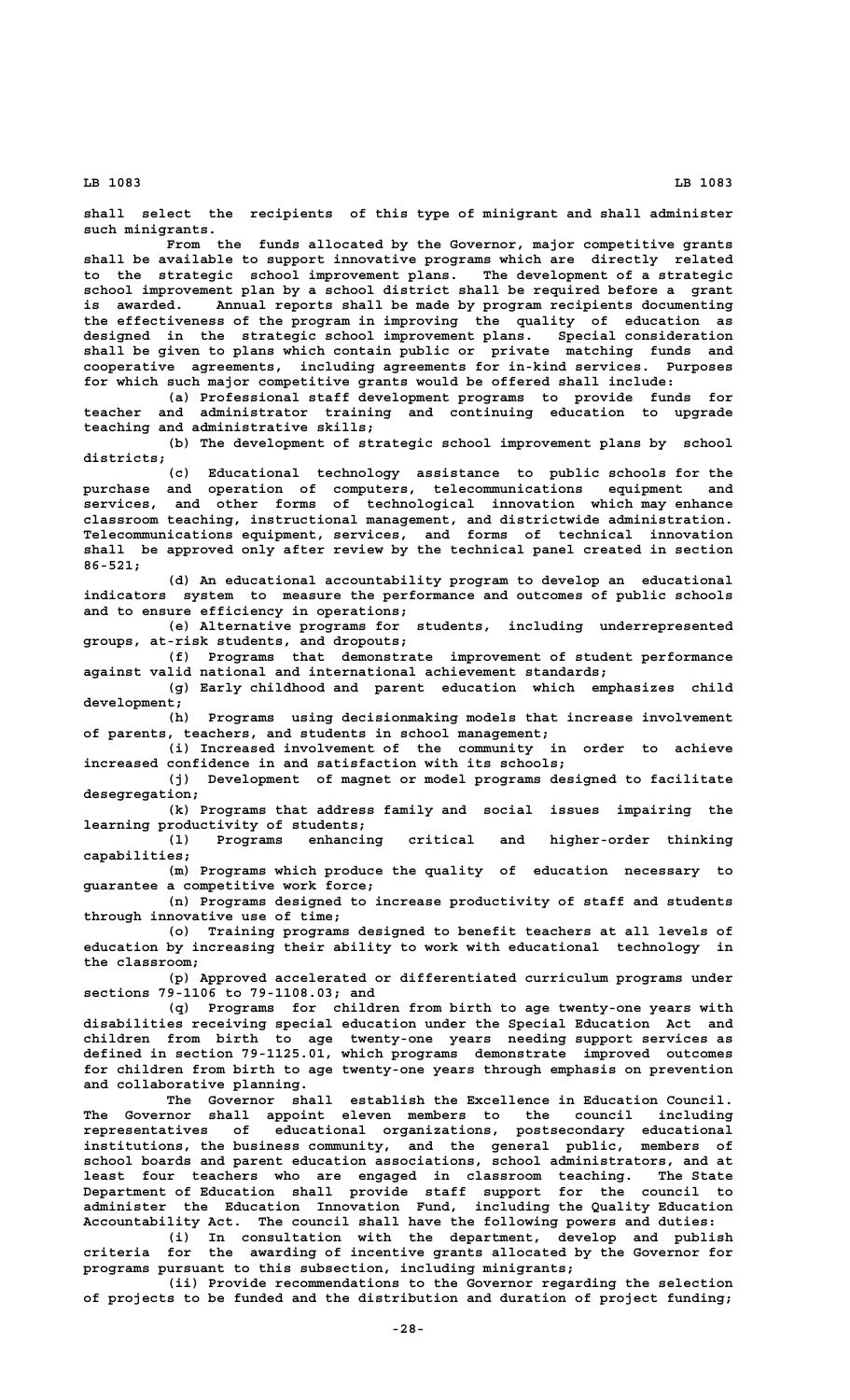**(iii) Establish standards, formats, procedures, and timelines for the successful implementation of approved programs funded by incentive grants allocated by the Governor from the Education Innovation Fund;**

**(iv) Assist school districts in determining the effectiveness of the innovations in programs and practices and measure the subsequent degree of improvement in the quality of education;**

**(v) Consider the reasonable distribution of funds across the state and all classes of school districts;**

**(vi) Carry out its duties pursuant to the Quality Education Accountability Act; and**

**(vii) Provide annual reports to the Governor concerning programs funded by the fund. Each report shall include the number of applicants and approved applicants, an overview of the various programs, objectives, and anticipated outcomes, and detailed reports of the cost of each program.**

**To assist the council in carrying out its duties, the State Board of Education shall, in consultation with the council, adopt and promulgate rules and regulations establishing criteria, standards, and procedures regarding the selection and administration of programs funded from the Education Innovation Fund, including the Quality Education Accountability Act.**

**(3) Recipients of incentive grants allocated by the Governor from the Education Innovation Fund shall be required to provide, upon request, such data relating to the funded programs and initiatives as the Governor deems necessary.**

**(4) Any money in the State Lottery Operation Trust Fund, the State Lottery Operation Cash Fund, the State Lottery Prize Trust Fund, or the Education Innovation Fund available for investment shall be invested by the state investment officer pursuant to the Nebraska Capital Expansion Act and the Nebraska State Funds Investment Act.**

**(5) Unclaimed prize money on a winning lottery ticket shall be retained for a period of time prescribed by rules and regulations. If no claim is made within such period, the prize money shall be used at the discretion of the Tax Commissioner for any of the purposes prescribed in this section.**

**Sec. 84. Section 20-164, Reissue Revised Statutes of Nebraska, is amended to read:**

**20-164. (1) For the purpose of protecting the human and legal rights of a mentally ill individual or with respect to matters which occur within ninety days after the date of the discharge of such individual from a facility for mentally ill individuals, the protection and advocacy system shall be granted access to the records, by any person or entity having possession or control of such records, of:**

**(a) Any mentally ill individual who is a client of the protection and advocacy system if such individual or the legal guardian, conservator, or other legal representative of such individual has authorized the protection and advocacy system to have such access; and**

**(b) Any mentally ill individual:**

**(i) Who by reason of the mental or physical condition of such individual is unable to authorize the protection and advocacy system to have such access;**

**(ii) Who does not have a legal guardian, conservator, or other legal representative or for whom the legal guardian is this state; and**

**(iii) With respect to whom a complaint has been received by the protection and advocacy system or with respect to whom there is probable cause to believe that such individual has been subject to injury or deprivation with regard to his or her health, safety, welfare, rights, or level of care.**

**(2) The protection and advocacy system may not disclose information from such records to the mentally ill individual who is the subject of the information if disclosure of such information to such individual would be detrimental to such individual's health or if a court pursuant to section** 83-1068 81 of this act orders that the records not be disclosed.

**Sec. 85. Section 23-3402, Reissue Revised Statutes of Nebraska, is amended to read:**

**23-3402. (1) It shall be the duty of the public defender to represent all indigent felony defendants within the county he or she serves. The public defender shall represent indigent felony defendants at all critical stages of felony proceedings against them through the stage of sentencing. Sentencing shall include hearings on charges of violation of felony probation. Following the sentencing of any indigent defendant represented by him or her, the public defender may take any direct, collateral, or postconviction appeals to state or federal courts which he or she considers to be meritorious and in the interest of justice and shall file a notice of appeal and proceed with one direct appeal to either the Court of Appeals or the Supreme Court of Nebraska**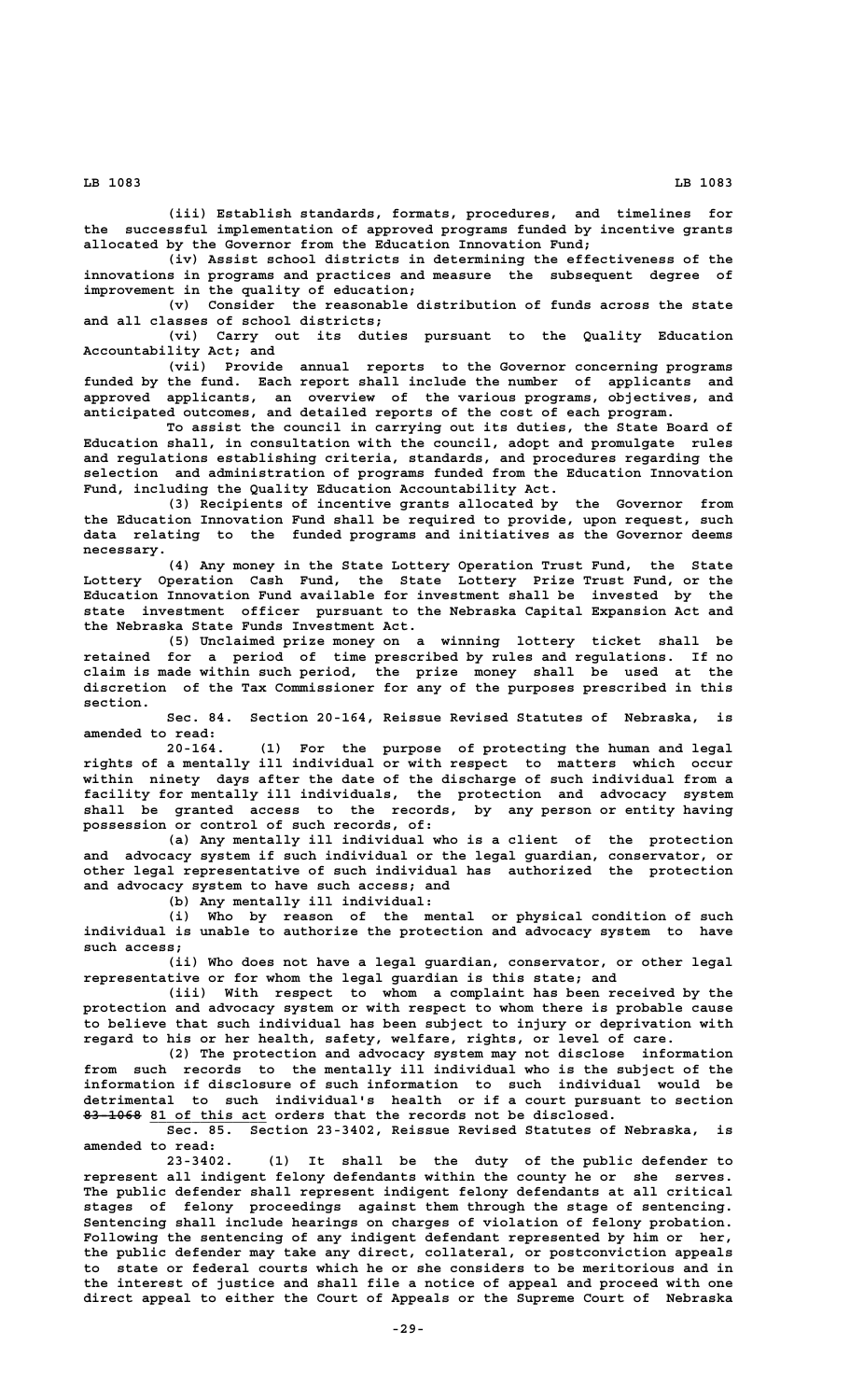**upon a timely request after sentencing from any such convicted felony defendant, subject to the public defender's right to apply to the court to withdraw from representation in any appeal which he or she deems to be wholly**

 **frivolous.** It shall be the duty of the public defender to represent all **indigent persons against whom a petition has been filed with a mental health** board as provided in sections  $83-1049$  to  $83-1051$  65 to 67 of this act.

**(3) It shall be the duty of the public defender to represent all indigent persons charged with misdemeanor offenses punishable by imprisonment when appointed by the court.**

**(4) Appointment of a public defender shall be by the court in accordance with sections 29-3902 and 29-3903. A public defender shall not represent an indigent person prior to appointment by the court, except that a public defender may represent a person under arrest for investigation or on suspicion. A public defender shall not inquire into a defendant's financial condition for purposes of indigency determination except to make an initial determination of indigency of a person under arrest for investigation or on suspicion. A public defender shall not make a determination of a defendant's indigency, except an initial determination of indigency of a person under arrest for investigation or on suspicion, nor recommend to a court that a defendant be determined or not determined as indigent.**

**(5) For purposes of this section, the definitions found in section 29-3901 shall be used.**

**Sec. 86. Section 28-416, Revised Statutes Supplement, 2003, is amended to read:**

**28-416. (1) Except as authorized by the Uniform Controlled Substances Act, it shall be unlawful for any person knowingly or intentionally: (a) To manufacture, distribute, deliver, dispense, or possess with intent to manufacture, distribute, deliver, or dispense a controlled substance; or (b) to create, distribute, or possess with intent to distribute a counterfeit controlled substance.**

**(2) Except as provided in subsections (4), (5), (7), (8), (9), and (10) of this section, any person who violates subsection (1) of this section with respect to: (a) A controlled substance classified in Schedule I, II, or III of section 28-405 which is an exceptionally hazardous drug shall be guilty of a Class II felony; (b) any other controlled substance classified in Schedule I, II, or III of section 28-405 shall be guilty of a Class III felony; or (c) a controlled substance classified in Schedule IV or V of section 28-405 shall be guilty of a Class IIIA felony.**

**(3) A person knowingly or intentionally possessing a controlled substance, except marijuana, unless such substance was obtained directly or pursuant to a medical order issued by a practitioner authorized to prescribe while acting in the course of his or her professional practice, or except as otherwise authorized by the act, shall be guilty of a Class IV felony.**

**(4)(a) Except as authorized by the Uniform Controlled Substances Act, any person eighteen years of age or older who knowingly or intentionally manufactures, distributes, delivers, dispenses, or possesses with intent to manufacture, distribute, deliver, or dispense a controlled substance or a counterfeit controlled substance (i) to a person under the age of eighteen years, (ii) in, on, or within one thousand feet of the real property comprising a public or private elementary, vocational, or secondary school, a community college, a public or private college, junior college, or university, or a playground, or (iii) within one hundred feet of a public or private youth center, public swimming pool, or video arcade facility shall be punished by the next higher penalty classification than the penalty prescribed in subsection (2), (7), (8), (9), or (10) of this section, depending upon the controlled substance involved, for the first violation and for a second or subsequent violation shall be punished by the next higher penalty classification than that prescribed for a first violation of this subsection, but in no event shall such person be punished by a penalty greater than a Class IB felony.**

**(b) For purposes of this subsection:**

**(i) Playground shall mean any outdoor facility, including any parking lot appurtenant to the facility, intended for recreation, open to the public, and with any portion containing three or more apparatus intended for the recreation of children, including sliding boards, swingsets, and teeterboards;**

**(ii) Video arcade facility shall mean any facility legally accessible to persons under eighteen years of age, intended primarily for the use of pinball and video machines for amusement, and containing a minimum of ten pinball or video machines; and**

**(iii) Youth center shall mean any recreational facility or**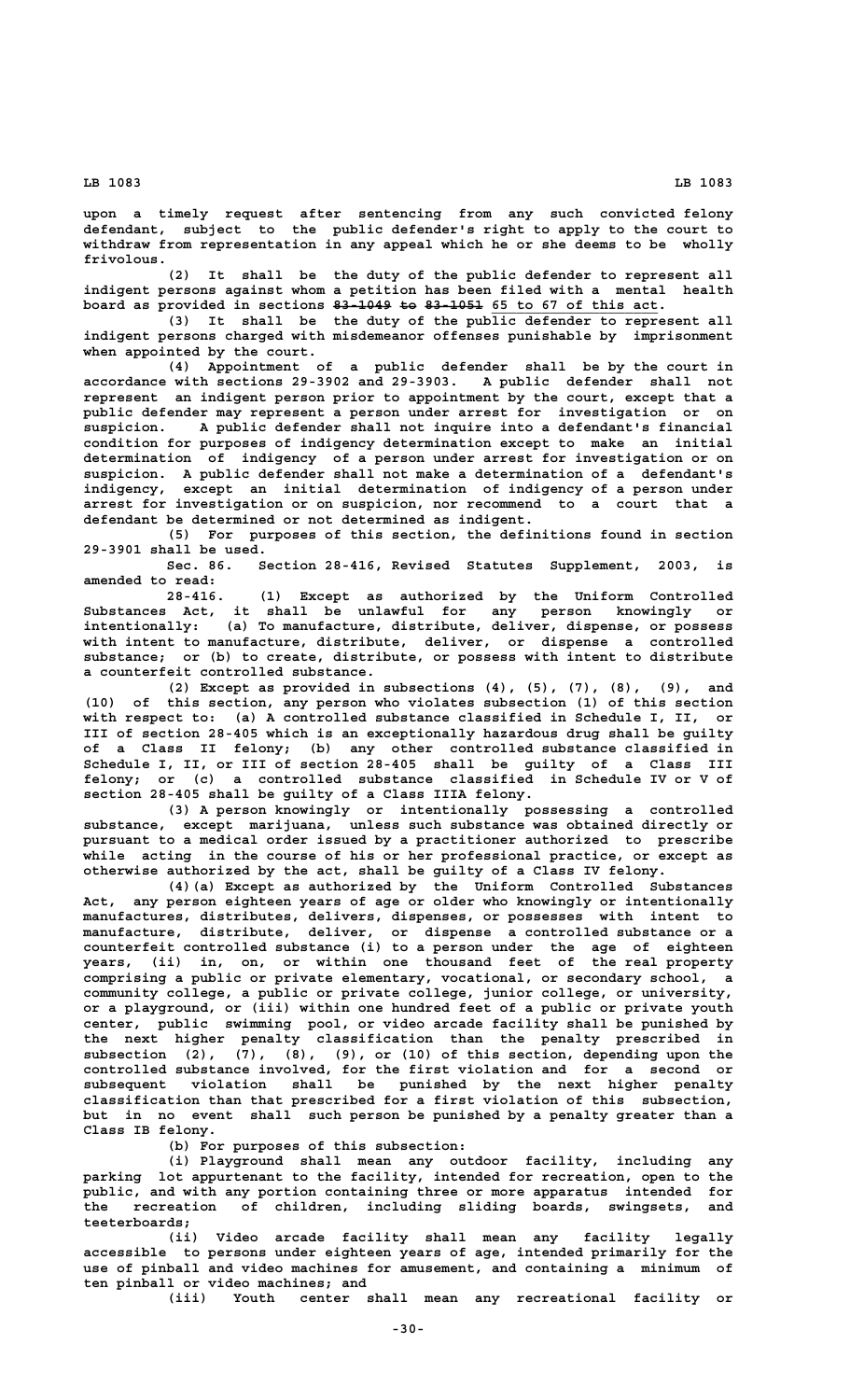**gymnasium, including any parking lot appurtenant to the facility or gymnasium, intended primarily for use by persons under eighteen years of age which regularly provides athletic, civic, or cultural activities.**

**(5)(a) Except as authorized by the Uniform Controlled Substances Act, it shall be unlawful for any person eighteen years of age or older to knowingly and intentionally employ, hire, use, cause, persuade, coax, induce, entice, seduce, or coerce any person under the age of eighteen years to manufacture, transport, distribute, carry, deliver, dispense, prepare for delivery, offer for delivery, or possess with intent to do the same a controlled substance or a counterfeit controlled substance.**

**(b) Except as authorized by the Uniform Controlled Substances Act, it shall be unlawful for any person eighteen years of age or older to knowingly and intentionally employ, hire, use, cause, persuade, coax, induce, entice, seduce, or coerce any person under the age of eighteen years to aid and abet any person in the manufacture, transportation, distribution, carrying, delivery, dispensing, preparation for delivery, offering for delivery, or possession with intent to do the same of a controlled substance or a counterfeit controlled substance.**

**(c) Any person who violates subdivision (a) or (b) of this subsection shall be punished by the next higher penalty classification than the penalty prescribed in subsection (2), (7), (8), (9), or (10) of this section, depending upon the controlled substance involved, for the first violation and for a second or subsequent violation shall be punished by the next higher penalty classification than that prescribed for a first violation of this subsection, but in no event shall such person be punished by a penalty greater than a Class IB felony.**

**(6) It shall not be a defense to prosecution for violation of subsection (4) or (5) of this section that the defendant did not know the age of the person through whom the defendant violated such subsection.**

**(7) Any person who violates subsection (1) of this section with respect to cocaine or any mixture or substance containing a detectable amount of cocaine in a quantity of:**

**(a) One hundred forty grams or more shall be guilty of a Class IB felony;**

**(b) At least twenty-eight grams but less than one hundred forty grams shall be guilty of a Class IC felony; or**

**(c) At least ten grams but less than twenty-eight grams shall be guilty of a Class ID felony.**

**(8) Any person who violates subsection (1) of this section with respect to base cocaine (crack) or any mixture or substance containing a detectable amount of base cocaine in a quantity of:**

**(a) One hundred forty grams or more shall be guilty of a Class IB felony;**

**(b) At least twenty-eight grams but less than one hundred forty grams shall be guilty of a Class IC felony; or**

**(c) At least ten grams but less than twenty-eight grams shall be guilty of a Class ID felony.**

**(9) Any person who violates subsection (1) of this section with respect to heroin or any mixture or substance containing a detectable amount of heroin in a quantity of:**

**(a) Five hundred grams or more shall be guilty of a Class IB felony;**

**(b) One hundred grams or more but less than five hundred grams shall be guilty of a Class IC felony; or**

**(c) Twenty-eight grams or more but less than one hundred grams shall be guilty of a Class ID felony.**

**(10) Any person who violates subsection (1) of this section with respect to amphetamine, its salts, optical isomers, and salts of its isomers, or with respect to methamphetamine, its salts, optical isomers, and salts of its isomers, in a quantity of:**

**(a) Sixteen ounces or more shall be guilty of a Class IC felony;**

**(b) Seven ounces or more but less than sixteen ounces shall be guilty of a Class ID felony; or**

**(c) Three and one-half ounces or more but less than seven ounces shall be guilty of a Class II felony.**

**(11) Any person knowingly or intentionally possessing marijuana weighing more than one ounce but not more than one pound shall be guilty of a Class IIIA misdemeanor.**

**(12) Any person knowingly or intentionally possessing marijuana weighing more than one pound shall be guilty of a Class IV felony.**

**(13) Any person knowingly or intentionally possessing marijuana weighing one ounce or less shall:**

**(a) For the first offense, be guilty of an infraction, receive a**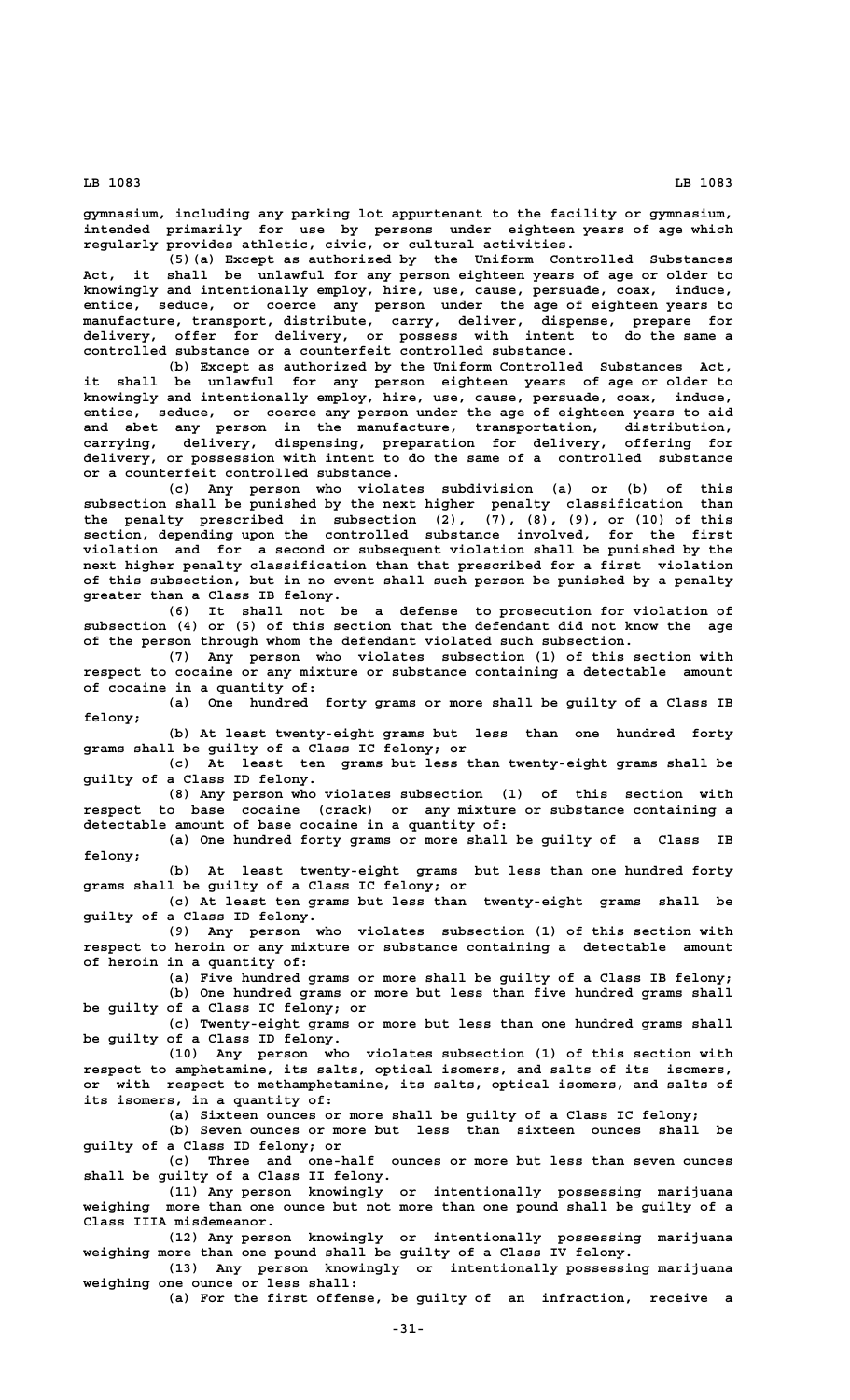**citation, be fined one hundred dollars, and be assigned to attend a course as prescribed in section 29-433 if the judge determines that attending such course is in the best interest of the individual defendant;**

**(b) For the second offense, be guilty of a Class IV misdemeanor, receive a citation, and be fined two hundred dollars and may be imprisoned not to exceed five days; and**

**(c) For the third and all subsequent offenses, be guilty of a Class IIIA misdemeanor, receive a citation, be fined three hundred dollars, and be imprisoned not to exceed seven days.**

**(14) Any person convicted of violating this section, if placed on probation, shall, as a condition of probation, satisfactorily attend and** complete appropriate treatment and counseling on drug abuse conducted by one of the community mental health facilities as provided by Chapter 71, article  **——— \_\_\_\_\_\_\_\_\_\_\_\_\_\_\_\_\_\_\_\_\_\_\_\_\_\_\_\_\_\_\_\_\_\_\_\_\_\_\_\_\_\_\_\_\_\_\_\_\_\_\_\_\_\_\_\_\_\_\_\_\_\_\_\_\_\_\_\_\_\_\_\_\_ 50, provided by a program authorized under the Nebraska Behavioral Health \_\_\_\_\_\_\_\_\_\_\_\_ Services Act or other licensed drug treatment facility.**

**(15) Any person convicted of violating this section, if sentenced to the Department of Correctional Services, shall attend appropriate treatment and counseling on drug abuse.**

**(16) A person knowingly or intentionally possessing a firearm while in violation of subsection (1) of this section or while in possession of money used or intended to be used to facilitate a violation of subsection (1) of this section shall be guilty of a Class IV felony.**

**Sec. 87. Section 29-434, Reissue Revised Statutes of Nebraska, is amended to read:**

All drug treatment centers established pursuant to Chapter  $\frac{1}{2}$   $\frac{1}{2}$   $\frac{1}{2}$   $\frac{1}{2}$  shall provide the necessary facilities and programs to carry **out the provisions of section 29-433.**

**Sec. 88. Section 29-3705, Reissue Revised Statutes of Nebraska, is amended to read:**

**29-3705. The court which tried and acquitted any person who, as of May 29, 1981, stands committed by an order of a mental health board pursuant** to sections 83-1001 to 83-1078 the Nebraska Mental Health Commitment Act in **consequence of the insanity or derangement which was the ground of the acquittal, shall have jurisdiction over such person for disposition consistent with the provisions of sections 29-2203 and 29-3701 to 29-3704. Within sixty days of May 29, 1981, the county attorney in the jurisdiction of the court which tried and acquitted the person shall file with the court which tried and acquitted the person and shall serve on the person a petition asserting the court's jurisdiction over the person for disposition consistent with sections 29-3701 to 29-3704. The court shall then conduct an evidentiary hearing on the status of the person pursuant to section 29-3703.**

**Sec. 89. Section 29-3915, Reissue Revised Statutes of Nebraska, is amended to read:**

**29-3915. The following persons who are financially unable to obtain counsel shall be entitled to be represented by a judicial district public defender:**

**(1) A person charged with a felony, including appeals from convictions for a felony;**

**(2) A person pursuing a postconviction proceeding under sections 29-3001 to 29-3004 after conviction of a felony, when the public defender after investigation concludes that there may be merit to such a proceeding or when the court in which such proceeding is pending directs the public defender to represent the person;**

**(3) A minor brought before the juvenile court when neither the minor nor his or her parent or guardian is able to afford counsel; and**

**(4) A person against whom a petition has been filed with a mental** health board as provided in sections  $83-1049$  to  $83-1051$  65 to 67 of this act. **Sec. 90. Section 42-917, Reissue Revised Statutes of Nebraska, is**

**amended to read:**

**42-917. The delivery of all services provided for under the Protection from Domestic Abuse Act shall be done in cooperation with existing public, private, state, and local programs whenever possible to avoid duplication of services. Special effort shall be taken to coordinate programs with the Department of Labor, the Nebraska Commission on the Status of Women,** the State Department of Education, the Division of Alcoholism, Drug Abuse, and  **————————— \_\_\_\_\_\_\_\_\_\_\_\_\_\_\_\_\_ Addiction Behavioral Health Services of the Department of Health and Human Services, the Department of Health and Human Services Regulation and Licensure, the Department of Health and Human Services Finance and Support, other appropriate agencies, community service agencies, and private sources.**

**Sec. 91. Section 43-245, Revised Statutes Supplement, 2002, is amended to read:**

**43-245. For purposes of the Nebraska Juvenile Code, unless the**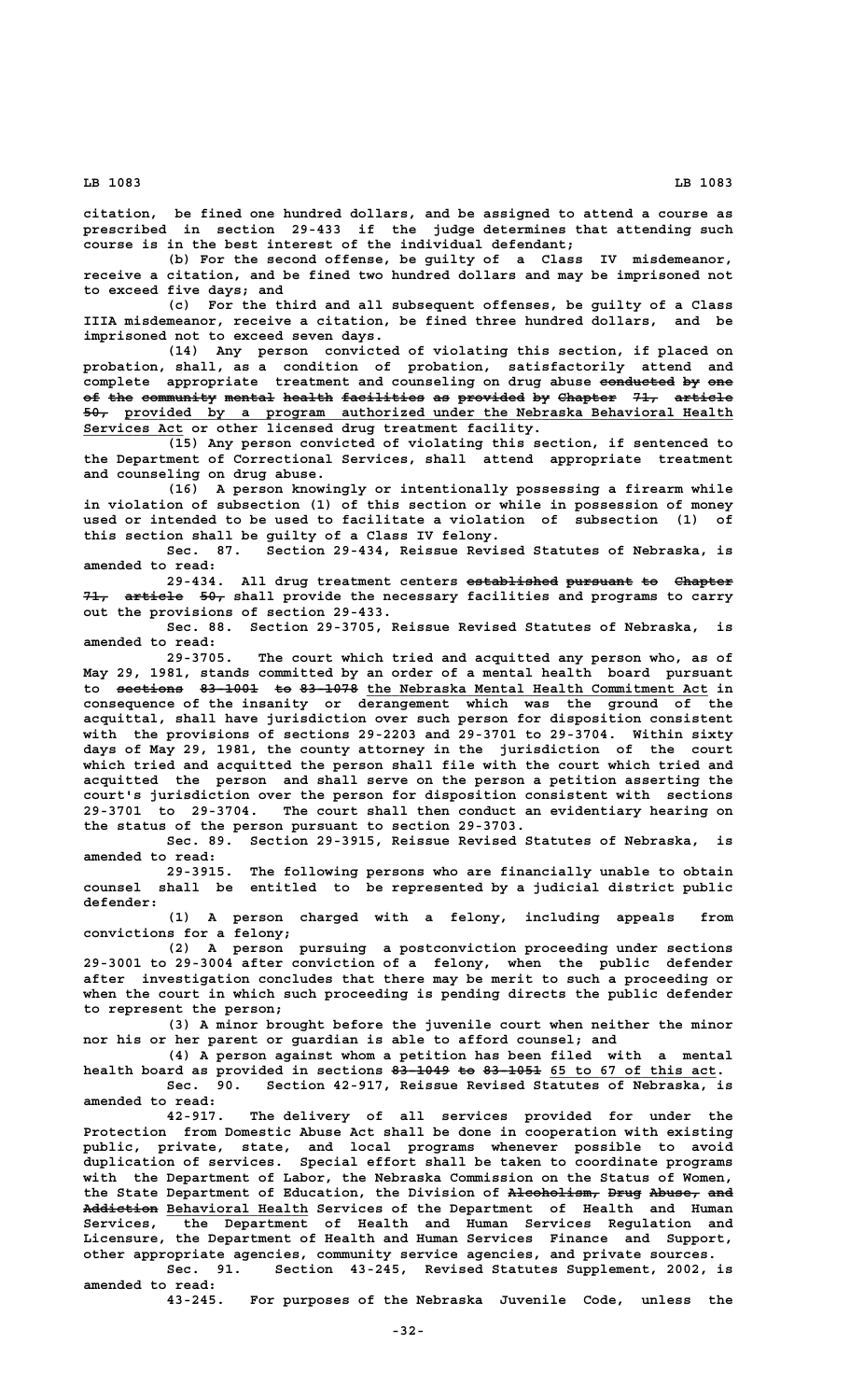**context otherwise requires:**

**(1) Age of majority means nineteen years of age;**

**(2) Approved center means a center that has applied for and received approval from the Director of the Office of Dispute Resolution under section 25-2909;**

**(3) Cost or costs means (a) the sum or equivalent expended, paid, or charged for goods or services, or expenses incurred, or (b) the contracted or negotiated price;**

**(4) Juvenile means any person under the age of eighteen;**

**(5) Juvenile court means the separate juvenile court where it has been established pursuant to sections 43-2,111 to 43-2,127 and the county court sitting as a juvenile court in all other counties. Nothing in the Nebraska Juvenile Code shall be construed to deprive the district courts of their habeas corpus, common-law, or chancery jurisdiction or the county courts and district courts of jurisdiction of domestic relations matters as defined in section 25-2740;**

**(6) Juvenile detention facility has the same meaning as in section 83-4,125;**

**(7) Mediator for juvenile offender and victim mediation means a person who (a) has completed at least thirty hours of training in conflict resolution techniques, neutrality, agreement writing, and ethics set forth in section 25-2913, (b) has an additional eight hours of juvenile offender and victim mediation training, and (c) meets the apprenticeship requirements set forth in section 25-2913;**

(8) Mental health facility means a mental health eenter treatment  **\_\_\_\_\_\_\_\_ ——————— \_\_\_\_\_\_\_\_\_\_\_\_\_\_\_\_ facility as defined in section 83-1006 34 of this act or a government, private, or state hospital which treats mental illness;**

**(9) Nonoffender means a juvenile who is subject to the jurisdiction of the juvenile court for reasons other than legally prohibited conduct, including, but not limited to, juveniles described in subdivision (3)(a) of section 43-247;**

**(10) Nonsecure detention means detention characterized by the absence of restrictive hardware, construction, and procedure. Nonsecure detention services may include a range of placement and supervision options, such as home detention, electronic monitoring, day reporting, drug court, tracking and monitoring supervision, staff secure and temporary holdover facilities, and group homes;**

**(11) Parent means one or both parents or a stepparent when such stepparent is married to the custodial parent as of the filing of the petition;**

**(12) Parties means the juvenile as described in section 43-247 and his or her parent, guardian, or custodian;**

**(13) Except in proceedings under the Nebraska Indian Child Welfare Act, relative means father, mother, grandfather, grandmother, brother, sister, stepfather, stepmother, stepbrother, stepsister, uncle, aunt, first cousin, nephew, or niece;**

**(14) Secure detention means detention in a highly structured, residential, hardware-secured facility designed to restrict a juvenile's movement;**

**(15) Status offender means a juvenile who has been charged with or adjudicated for conduct which would not be a crime if committed by an adult, including, but not limited to, juveniles charged under subdivision (3)(b) of section 43-247 and sections 53-180.01 and 53-180.02; and**

**(16) Traffic offense means any nonfelonious act in violation of a law or ordinance regulating vehicular or pedestrian travel, whether designated a misdemeanor or a traffic infraction.**

**Sec. 92. Section 43-247, Revised Statutes Supplement, 2002, is amended to read:**

**43-247. The juvenile court shall have exclusive original jurisdiction as to any juvenile defined in subdivision (1) of this section who is under the age of sixteen, as to any juvenile defined in subdivision (3) of this section, and as to the parties and proceedings provided in subdivisions (5), (6), and (8) of this section. As used in this section, all references to the juvenile's age shall be the age at the time the act which occasioned the juvenile court action occurred. The juvenile court shall have concurrent original jurisdiction with the district court as to any juvenile defined in subdivision (2) of this section. The juvenile court shall have concurrent original jurisdiction with the district court and county court as to any juvenile defined in subdivision (1) of this section who is age sixteen or seventeen, any juvenile defined in subdivision (4) of this section, and any proceeding under subdivision (7) or (11) of this section. The juvenile court shall have concurrent original jurisdiction with the county court as to any**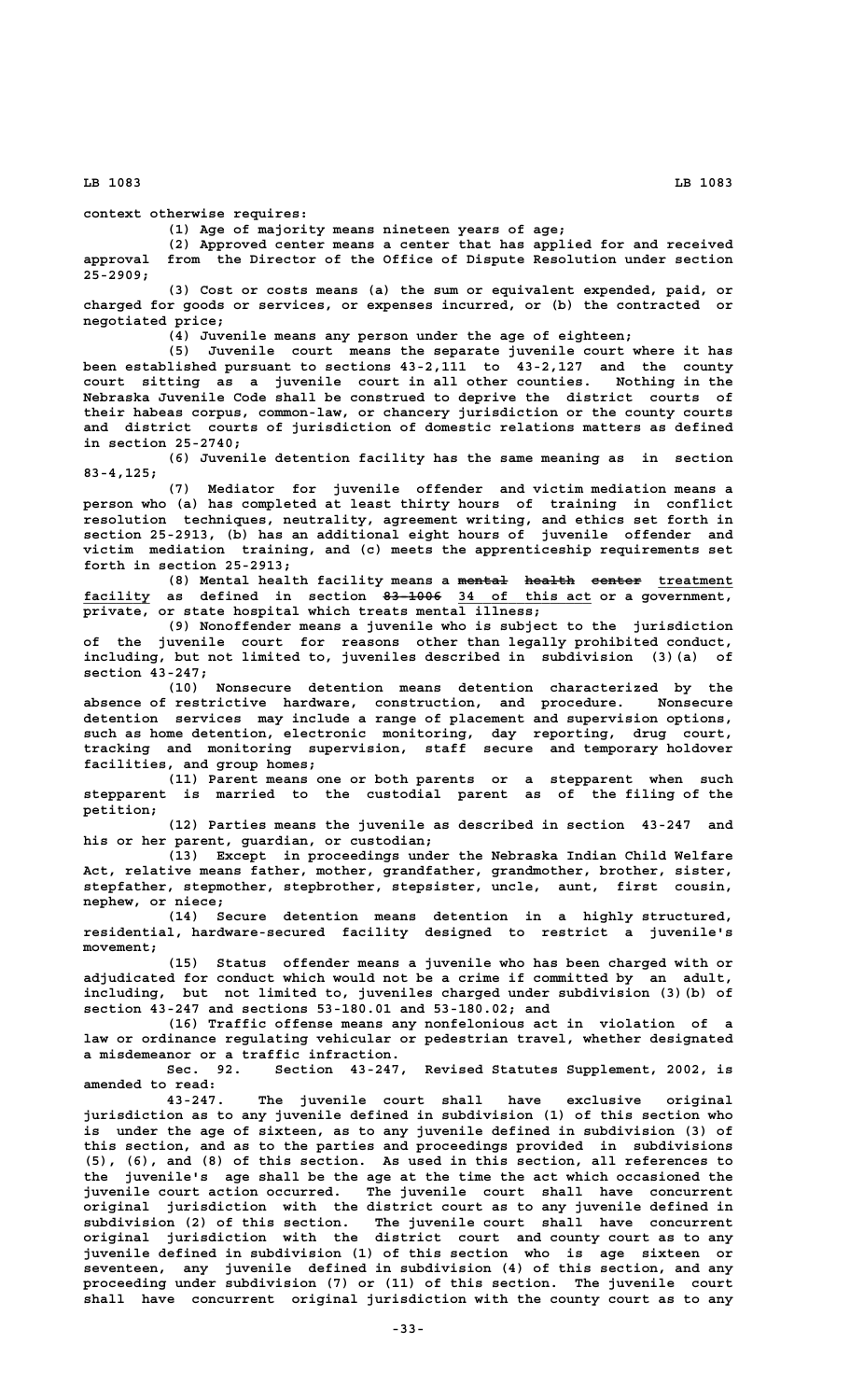**proceeding under subdivision (9) or (10) of this section. Notwithstanding any disposition entered by the juvenile court under the Nebraska Juvenile Code, the juvenile court's jurisdiction over any individual adjudged to be within the provisions of this section shall continue until the individual reaches the age of majority or the court otherwise discharges the individual from its jurisdiction.**

**The juvenile court in each county as herein provided shall have jurisdiction of:**

**(1) Any juvenile who has committed an act other than a traffic offense which would constitute a misdemeanor or an infraction under the laws of this state, or violation of a city or village ordinance;**

**(2) Any juvenile who has committed an act which would constitute a felony under the laws of this state;**

**(3) Any juvenile (a) who is homeless or destitute, or without proper support through no fault of his or her parent, guardian, or custodian; who is abandoned by his or her parent, guardian, or custodian; who lacks proper parental care by reason of the fault or habits of his or her parent, guardian, or custodian; whose parent, guardian, or custodian neglects or refuses to provide proper or necessary subsistence, education, or other care necessary for the health, morals, or well-being of such juvenile; whose parent, guardian, or custodian is unable to provide or neglects or refuses to provide special care made necessary by the mental condition of the juvenile; or who is in a situation or engages in an occupation dangerous to life or limb or injurious to the health or morals of such juvenile, (b) who, by reason of being wayward or habitually disobedient, is uncontrolled by his or her parent, guardian, or custodian; who deports himself or herself so as to injure or endanger seriously the morals or health of himself, herself, or others; or who is habitually truant from home or school, or (c) who is mentally ill and ——————— \_\_\_\_\_\_\_\_\_\_\_\_\_\_ dangerous as defined in section 83-1009 28 of this act;**

> **(4) Any juvenile who has committed an act which would constitute a traffic offense as defined in section 43-245;**

> **(5) The parent, guardian, or custodian who has custody of any juvenile described in this section;**

> **(6) The proceedings for termination of parental rights as provided in the Nebraska Juvenile Code;**

> **(7) The proceedings for termination of parental rights as provided in section 42-364;**

> **(8) Any juvenile who has been voluntarily relinquished, pursuant to section 43-106.01, to the Department of Health and Human Services or any child placement agency licensed by the Department of Health and Human Services;**

> **(9) Any juvenile who was a ward of the juvenile court at the inception of his or her guardianship and whose guardianship has been disrupted or terminated;**

> **(10) The adoption or guardianship proceedings for a child over which the juvenile court already has jurisdiction under another provision of the Nebraska Juvenile Code; and**

> **(11) The paternity determination for a child over which the juvenile court already has jurisdiction.**

> **Notwithstanding the provisions of the Nebraska Juvenile Code, the determination of jurisdiction over any Indian child as defined in section 43-1503 shall be subject to the Nebraska Indian Child Welfare Act.**

> **Sec. 93. Section 43-248, Reissue Revised Statutes of Nebraska, is amended to read:**

> **43-248. A juvenile may be taken into temporary custody by any peace officer without a warrant or order of the court when:**

> **(1) A juvenile has violated a state law or municipal ordinance in the presence of the officer;**

> **(2) A felony has been committed and the officer has reasonable grounds to believe such juvenile committed it;**

> **(3) A juvenile is seriously endangered in his or her surroundings and immediate removal appears to be necessary for the juvenile's protection;**

> **(4) The officer believes the juvenile to be mentally ill and** dangerous as defined in section 83-1009 28 of this act and that the harm **described in that section is likely to occur before proceedings may be instituted before the juvenile court; or**

> **(5) There are reasonable grounds to believe that the juvenile has run away from his or her parent, guardian, or custodian.**

> **Sec. 94. Section 43-250, Revised Statutes Supplement, 2003, is amended to read:**

> **43-250. A peace officer who takes a juvenile into temporary custody under section 43-248 shall immediately take reasonable measures to notify the juvenile's parent, guardian, custodian, or relative and shall proceed as**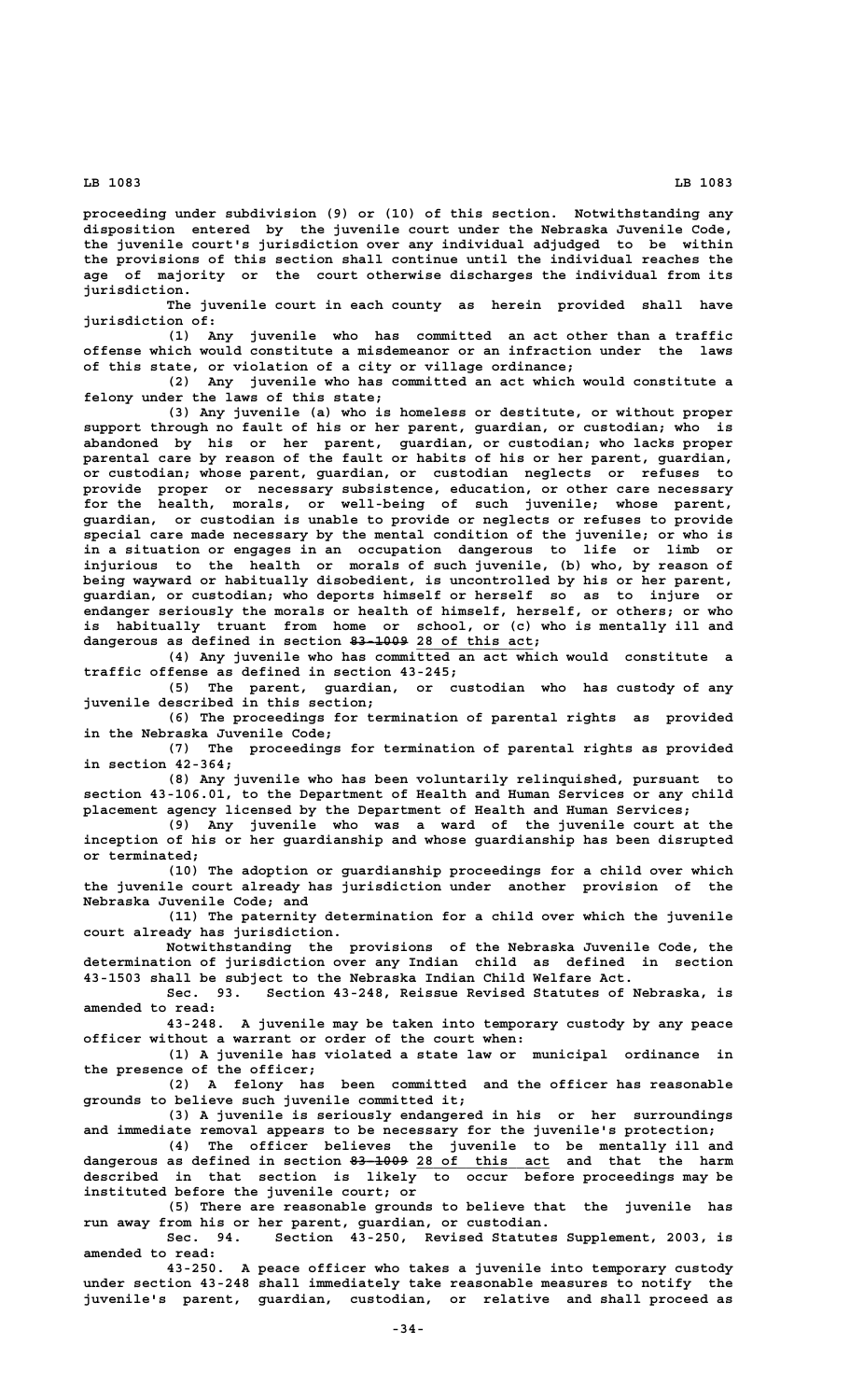**follows:**

**(1) The peace officer shall release such juvenile;**

**(2) The peace officer shall prepare in triplicate a written notice requiring the juvenile to appear before the juvenile court of the county in which such juvenile was taken into custody at a time and place specified in the notice or at the call of the court. The notice shall also contain a concise statement of the reasons such juvenile was taken into custody. The peace officer shall deliver one copy of the notice to such juvenile and require such juvenile or his or her parent, guardian, other custodian, or relative, or both, to sign a written promise that such signer will appear at the time and place designated in the notice. Upon the execution of the promise to appear, the peace officer shall immediately release such juvenile. The peace officer shall, as soon as practicable, file one copy of the notice with the county attorney and, when required by the juvenile court, also file a copy of the notice with the juvenile court or the officer appointed by the court for such purpose;**

**(3) While retaining temporary custody, the peace officer shall communicate all relevant available information regarding such juvenile to the probation officer and shall deliver the juvenile, if necessary, to the probation officer. The probation officer shall determine the need for detention of the juvenile as provided in section 43-260.01. Upon determining that the juvenile should be placed in a secure or nonsecure placement and securing placement in such secure or nonsecure setting by the probation officer, the peace officer shall implement the probation officer's decision to release or to detain and place the juvenile. When secure detention of a juvenile is necessary, such detention shall occur within a juvenile detention facility except:**

**(a) When a juvenile described in subdivision (1) or (2) of section 43-247, except for a status offender, is taken into temporary custody within a metropolitan statistical area and where no juvenile detention facility is reasonably available, the juvenile may be delivered, for temporary custody not to exceed six hours, to a secure area of a jail or other facility intended or used for the detention of adults solely for the purposes of identifying the juvenile and ascertaining his or her health and well-being and for safekeeping while awaiting transport to an appropriate juvenile placement or release to a responsible party;**

**(b) When a juvenile described in subdivision (1) or (2) of section 43-247, except for a status offender, is taken into temporary custody outside of a metropolitan statistical area and where no juvenile detention facility is reasonably available, the juvenile may be delivered, for temporary custody not to exceed twenty-four hours excluding nonjudicial days and while awaiting an initial court appearance, to a secure area of a jail or other facility intended or used for the detention of adults solely for the purposes of identifying the juvenile and ascertaining his or her health and well-being and for safekeeping while awaiting transport to an appropriate juvenile placement or release to a responsible party;**

**(c) Whenever a juvenile is held in a secure area of any jail or other facility intended or used for the detention of adults, there shall be no verbal, visual, or physical contact between the juvenile and any incarcerated adult and there shall be adequate staff to supervise and monitor the juvenile's activities at all times. This subdivision shall not apply to a juvenile charged with a felony as an adult in county or district court if he or she is sixteen years of age or older;**

**(d) If a juvenile is under sixteen years of age or is a juvenile as described in subdivision (3) of section 43-247, he or she shall not be placed within a secure area of a jail or other facility intended or used for the detention of adults;**

**(e) If, within the time limits specified in subdivision (3)(a) or (3)(b) of this section, a felony charge is filed against the juvenile as an adult in county or district court, he or she may be securely held in a jail or other facility intended or used for the detention of adults beyond the specified time limits;**

**(f) A status offender or nonoffender taken into temporary custody shall not be held in a secure area of a jail or other facility intended or used for the detention of adults. A status offender accused of violating a valid court order may be securely detained in a juvenile detention facility longer than twenty-four hours if he or she is afforded a detention hearing before a court within twenty-four hours, excluding nonjudicial days, and if, prior to a dispositional commitment to secure placement, a public agency, other than a court or law enforcement agency, is afforded an opportunity to review the juvenile's behavior and possible alternatives to secure placement and has submitted a written report to the court; and**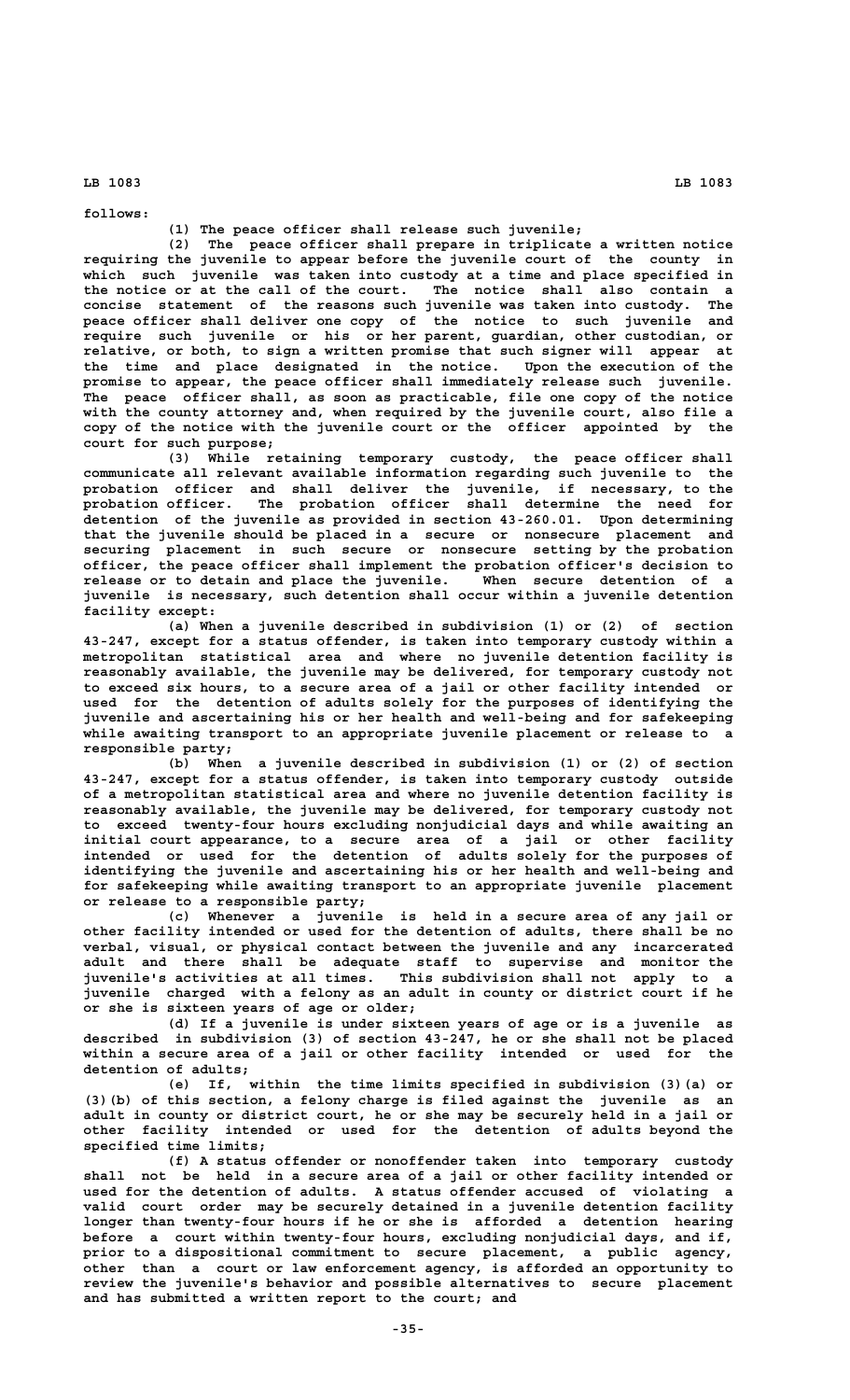**(g) A juvenile described in subdivision (1) or (2) of section 43-247, except for a status offender, may be held in a secure area of a jail or other facility intended or used for the detention of adults for up to six hours before and six hours after any court appearance;**

**(4) When a juvenile is taken into temporary custody pursuant to subdivision (3) of section 43-248, the peace officer shall deliver the custody of such juvenile to the Department of Health and Human Services which shall make a temporary placement of the juvenile in the least restrictive environment consistent with the best interests of the juvenile as determined by the department. The department shall supervise such placement and, if necessary, consent to any necessary emergency medical, psychological, or psychiatric treatment for such juvenile. The department shall have no other authority with regard to such temporary custody until or unless there is an order by the court placing the juvenile in the custody of the department. If the peace officer delivers temporary custody of the juvenile pursuant to this subdivision, the peace officer shall make a full written report to the county attorney within twenty-four hours of taking such juvenile into temporary custody. If a court order of temporary custody is not issued within forty-eight hours of taking the juvenile into custody, the temporary custody by the department shall terminate and the juvenile shall be returned to the custody of his or her parent, guardian, custodian, or relative; or**

**(5) If the peace officer takes the juvenile into temporary custody pursuant to subdivision (4) of section 43-248, the peace officer may place the juvenile at a mental health facility for evaluation and emergency treatment or may deliver the juvenile to the Department of Health and Human Services as provided in subdivision (4) of this section. At the time of the admission or turning the juvenile over to the department, the peace officer responsible for taking the juvenile into custody shall execute a written certificate as prescribed by the Department of Health and Human Services which will indicate that the peace officer believes the juvenile to be mentally ill and dangerous, a summary of the subject's behavior supporting such allegations, and that the** harm described in section 83-1009 28 of this act is likely to occur before **proceedings before a juvenile court may be invoked to obtain custody of the juvenile. A copy of the certificate shall be forwarded to the county attorney. The peace officer shall notify the juvenile's parents, guardian, custodian, or relative of the juvenile's placement.**

**In determining the appropriate temporary placement of a juvenile under this section, the peace officer shall select the placement which is least restrictive of the juvenile's freedom so long as such placement is compatible with the best interests of the juvenile and the safety of the community.**

**Sec. 95. Section 43-254.01, Reissue Revised Statutes of Nebraska, is amended to read:**

**43-254.01. (1) Any time a juvenile is temporarily placed at a mental health facility pursuant to subdivision (5) of section 43-250 or by a court as a juvenile who is mentally ill and dangerous, a mental health** professional as defined in section 83-1010 26 of this act shall evaluate the **mental condition of the juvenile as soon as reasonably possible but not later than thirty-six hours after the juvenile's admission, unless the juvenile was evaluated by a mental health professional immediately prior to the juvenile being placed in temporary custody and the temporary custody is based upon the conclusions of that evaluation. The mental health professional who performed the evaluation prior to the temporary custody or immediately after the temporary custody shall, without delay, convey the results of his or her evaluation to the county attorney.**

**(2) If it is the judgment of the mental health professional that the juvenile is not mentally ill and dangerous or that the harm described in** section 83-1009 28 of this act is not likely to occur before the matter may be **heard by a juvenile court, the mental health professional shall immediately notify the county attorney of that conclusion and the county attorney shall either proceed to hearing before the court within twenty-four hours or order the immediate release of the juvenile from temporary custody. Such release shall not prevent the county attorney from proceeding on the petition if he or she so chooses.**

**(3) A juvenile taken into temporary protective custody under subdivision (5) of section 43-250 shall have the opportunity to proceed to adjudication hearing within seven days unless the matter is continued. Continuances shall be liberally granted at the request of the juvenile, his or her guardian ad litem, attorney, parents, or guardian. Continuances may be granted to permit the juvenile an opportunity to obtain voluntary treatment. Sec. 96. Section 44-773, Reissue Revised Statutes of Nebraska, is**

**amended to read:**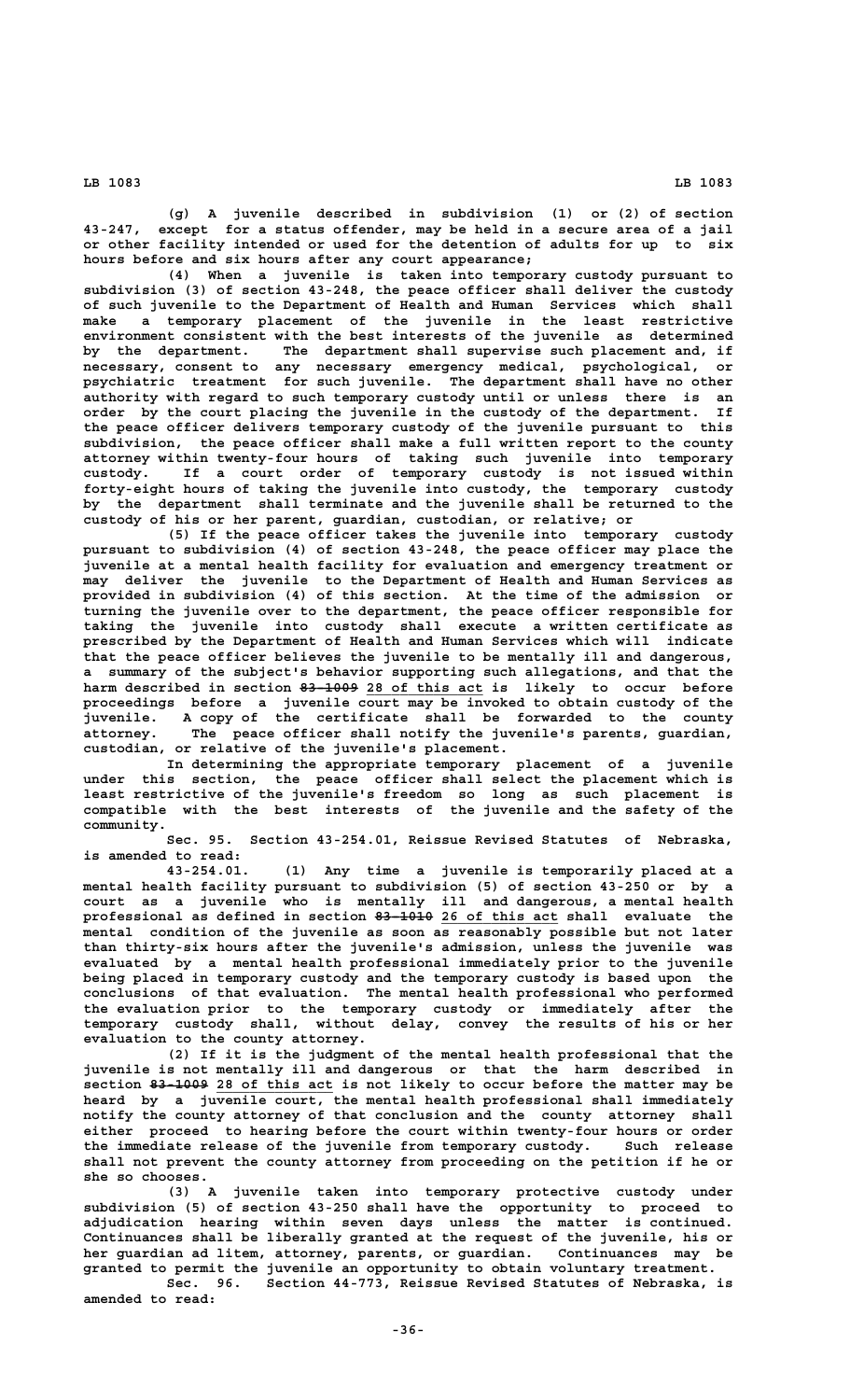**44-773. Outpatient program shall refer to a program which is not —— required to be licensed or certified by the Department of Health and Human** Services Regulation and Licensure as a substance abuse treatment center but which is certified pursuant to section 83 163 or the Division of Behavioral  **\_\_\_\_\_\_\_\_\_\_\_\_\_\_\_\_\_\_\_\_\_\_\_\_\_\_\_\_\_\_\_\_\_\_\_\_\_\_\_\_\_\_\_\_\_\_\_\_\_\_\_\_\_\_\_\_\_\_\_\_\_\_\_\_\_ Health Services of the Department of Health and Human Services to provide specified services to persons suffering from the disease of alcoholism.**

**Sec. 97. Section 44-774, Reissue Revised Statutes of Nebraska, is amended to read:**

**44-774. Certified shall mean approved to render specific types or —— —————— ———————— ————— —** levels of care to the person suffering from the disease of alcoholism by the Division of Alcoholism, Drug Abuse, and Addiction Behavioral Health Services of the Department of Health and Human Services to render specific types or levels of care to the person suffering from the disease of alcoholism.

**Sec. 98. Section 48-1102, Reissue Revised Statutes of Nebraska, is amended to read:**

**48-1102. For purposes of the Nebraska Fair Employment Practice Act, unless the context otherwise requires:**

**(1) Person shall include one or more individuals, labor unions, partnerships, limited liability companies, associations, corporations, legal representatives, mutual companies, joint-stock companies, trusts, representatives,** mutual companies, joint-stock companies, trusts, unincorporated organizations, trustees, trustees in bankruptcy, or receivers;

**(2) Employer shall mean a person engaged in an industry who has fifteen or more employees for each working day in each of twenty or more calendar weeks in the current or preceding calendar year, any agent of such a person, and any party whose business is financed in whole or in part under the Nebraska Investment Finance Authority Act regardless of the number of employees and shall include the State of Nebraska, governmental agencies, and political subdivisions, but such term shall not include (a) the United States, a corporation wholly owned by the government of the United States, or an Indian tribe or (b) a bona fide private membership club, other than a labor organization, which is exempt from taxation under section 501(c) of the Internal Revenue Code;**

**(3) Labor organization shall mean any organization which exists wholly or in part for one or more of the following purposes: Collective bargaining; dealing with employers concerning grievances, terms, or conditions of employment; or mutual aid or protection in relation to employment;**

**(4) Employment agency shall mean any person regularly undertaking with or without compensation to procure employees for an employer or to procure for employees opportunities to work for an employer and shall include an agent of such a person but shall not include an agency of the United States, except that such term shall include the United States Employment Service and the system of state and local employment services receiving federal assistance;**

**(5) Covered entity shall mean an employer, an employment agency, a labor organization, or a joint labor-management committee;**

**(6) Privileges of employment shall mean terms and conditions of any employer-employee relationship, opportunities for advancement of employees, and plant conveniences;**

**(7) Employee shall mean an individual employed by an employer;**

**(8) Commission shall mean the Equal Opportunity Commission;**

**(9) Disability shall mean (a) a physical or mental impairment that substantially limits one or more of the major life activities of such individual, (b) a record of such an impairment, or (c) being regarded as having such an impairment. Disability shall not include homosexuality, bisexuality, transvestism, transsexualism, pedophilia, exhibitionism, voyeurism, gender-identity disorders not resulting in physical impairments, —————————— \_\_\_\_\_\_\_ other sexual behavior disorders, compulsive problem gambling, kleptomania, pyromania, or psychoactive substance use disorders resulting from current illegal use of drugs;**

**(10)(a) Qualified individual with a disability shall mean an individual with a disability who, with or without reasonable accommodation, can perform the essential functions of the employment position that such individual holds or desires. Consideration shall be given to the employer's judgment as to what functions of a job are essential, and if an employer has prepared a written description before advertising or interviewing applicants for the job, this description shall be considered evidence of the essential functions of the job;**

**(b) Qualified individual with a disability shall not include any employee or applicant who is currently engaged in the illegal use of drugs when the covered entity acts on the basis of such use; and**

**(c) Nothing in this subdivision shall be construed to exclude as a qualified individual with a disability an individual who:**

 **LB 1083 LB 1083**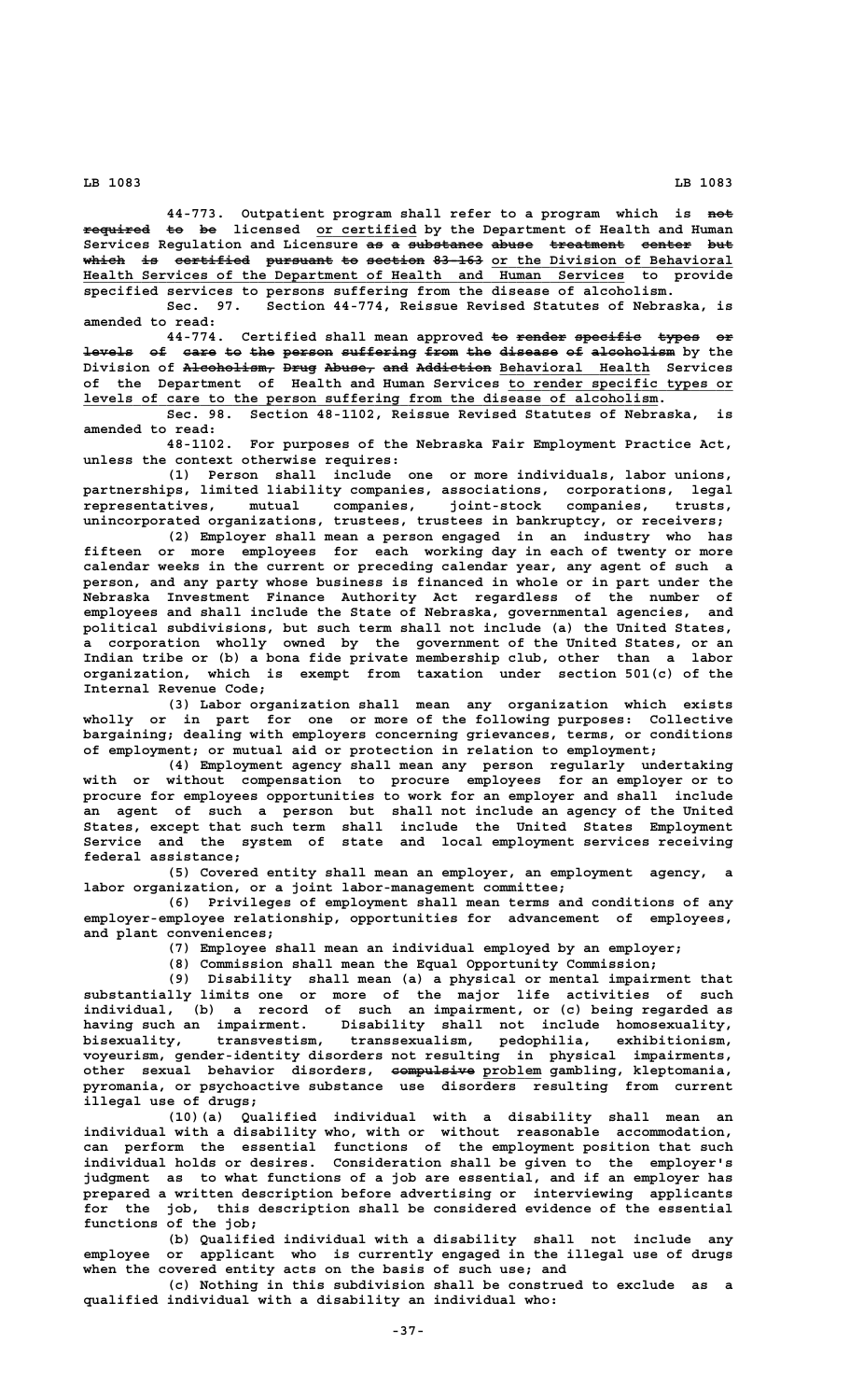**(i) Has successfully completed a supervised drug rehabilitation program or otherwise been rehabilitated successfully and is no longer engaging in the illegal use of drugs;**

**(ii) Is participating in a supervised rehabilitation program and is no longer engaging in such use; or**

**(iii) Is erroneously regarded as engaging in such use but is not engaging in such use;**

**(11) Reasonable accommodation shall include making existing facilities used by employees readily accessible to and usable by individuals with disabilities, job-restructuring, part-time or modified work schedules, reassignment to a vacant position, acquisition or modification of equipment or devices, appropriate adjustment or modification of examinations, training manuals, or policies, the provision of qualified readers or interpreters, and other similar accommodations for individuals with disabilities. Reasonable accommodation shall not include accommodations which the covered entity can demonstrate require significant difficulty or expense thereby posing an undue hardship upon the covered entity. Factors to be considered in determining whether an accommodation would pose an undue hardship shall include:**

**(a) The nature and the cost of the accommodation needed under the Nebraska Fair Employment Practice Act;**

**(b) The overall financial resources of the facility or facilities involved in the provision of the reasonable accommodation, the number of persons employed at such facility, the effect on expenses and resources, or the impact otherwise of such accommodation upon the operation of the facility; (c) The overall financial resources of the covered entity, the**

**overall size of the business of a covered entity with respect to the number of its employees, and the number, type, and location of its facilities; and**

**(d) The type of operation or operations of the covered entity, including the composition, structure, and functions of the work force of such entity, and the geographic separateness and administrative or fiscal relationship of the facility or facilities in question to the covered entity; (12) Marital status shall mean the status of a person whether**

**married or single;**

**(13) Because of sex or on the basis of sex shall include, but not be limited to, because of or on the basis of pregnancy, childbirth, or related medical conditions;**

**(14) Harass because of sex shall include making unwelcome sexual advances, requesting sexual favors, and engaging in other verbal or physical conduct of a sexual nature if (a) submission to such conduct is made either explicitly or implicitly a term or condition of an individual's employment, (b) submission to or rejection of such conduct by an individual is used as the basis for employment decisions affecting such individual, or (c) such conduct has the purpose or effect of unreasonably interfering with an individual's work performance or creating an intimidating, hostile, or offensive working environment;**

**(15) Unlawful under federal law or the laws of this state shall mean acting contrary to or in defiance of the law or disobeying or disregarding the law;**

**(16) Drug shall mean a controlled substance as defined in section 28-401; and**

**(17) Illegal use of drugs shall mean the use of drugs, the possession or distribution of which is unlawful under the Uniform Controlled Substances Act, but shall not include the use of a drug taken under supervision by a licensed health care professional or any other use authorized by the Uniform Controlled Substances Act or other provisions of state law.**

**Sec. 99. Section 53-1,120, Reissue Revised Statutes of Nebraska, is amended to read:**

**53-1,120. (1) Nothing in sections 53-1,119, 53-1,120, and 60-679 shall affect any law, ordinance, resolution, or rule against drunken driving, driving under the influence of alcohol, or other similar offense involving the operation of a vehicle, aircraft, boat, machinery, or other equipment or regarding the sale, purchase, dispensing, possessing, or use of alcoholic beverages at stated times and places or by a particular class of persons.**

**(2) The fact that a person is intoxicated or incapacitated by alcohol shall not prevent such person from being arrested or prosecuted for the commission of any criminal act or conduct not enumerated in subsection (1) of this section.**

**(3) No provision of such sections shall prevent such person from being taken into custody under the provisions of the Nebraska Mental Health Commitment Act as an alcoholic person who presents the risks enumerated in ——————— \_\_\_\_\_\_\_\_\_\_\_\_\_\_ section 83-1009 28 of this act.**

**(4) Nothing in sections 53-1,119, 53-1,120, and 60-679 shall be**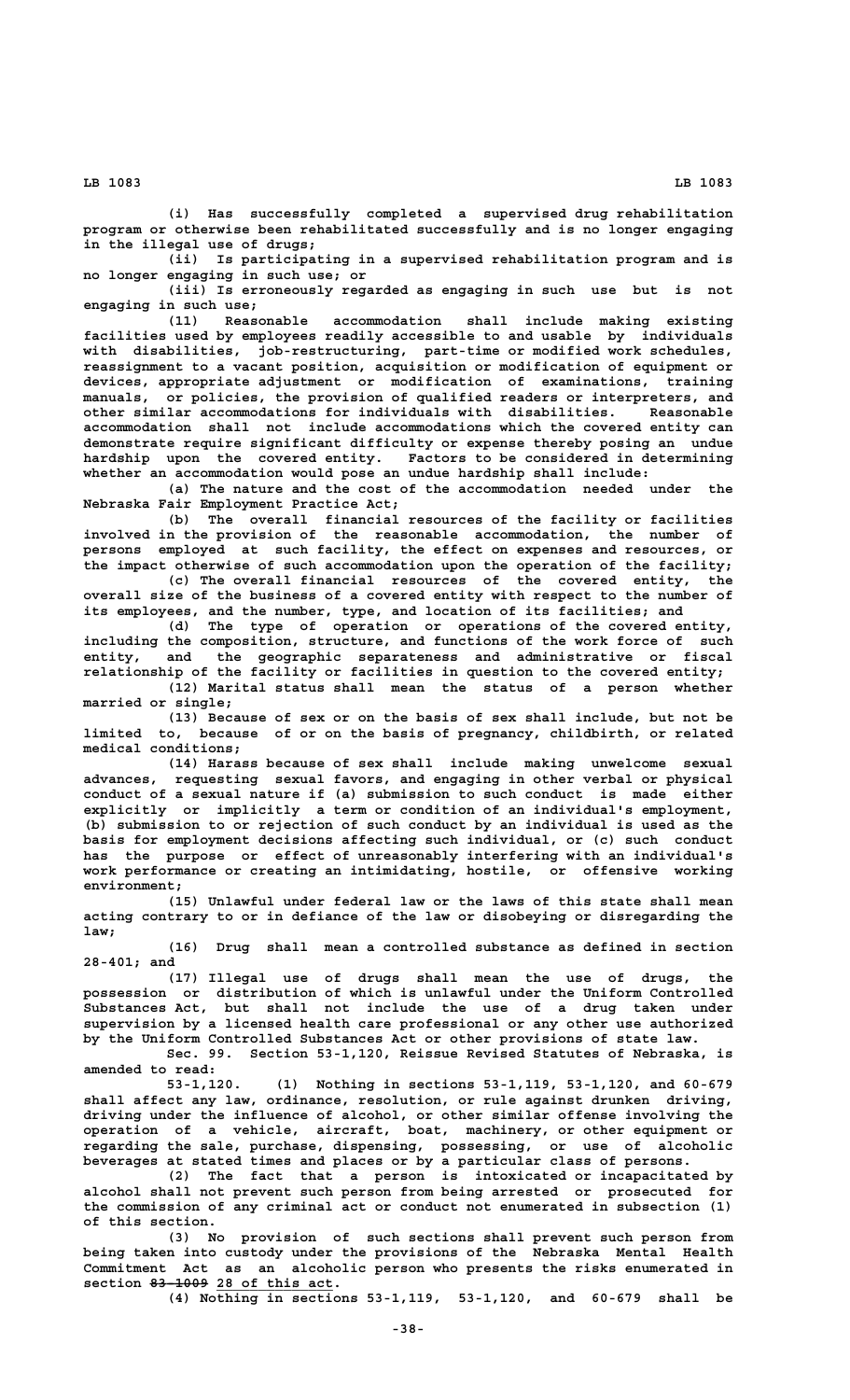**construed as a limitation upon the right of a police officer to make an otherwise legal arrest, even though the arrested person may be intoxicated or incapacitated by alcohol.**

**Sec. 100. Section 58-703, Reissue Revised Statutes of Nebraska, is amended to read:**

**58-703. The Affordable Housing Trust Fund is created. The fund shall receive money pursuant to sections 8-1120 and 76-903 and may include revenue from sources recommended by the housing advisory committee established in section 58-704, appropriations from the Legislature, grants, private contributions, repayment of loans, and all other sources, except that before appropriations from the General Fund may be used as a revenue source for the Affordable Housing Trust Fund or for administrative costs of the Department of Economic Development in administering the fund, such use must be specifically authorized by a separate legislative bill passed in a legislative session subsequent to the Ninety-fourth Legislature, Second Session, 1996. Any initial appropriation from the General Fund which is used as a revenue source for the Affordable Housing Trust Fund or for administrative costs shall be in an appropriations bill which does not contain appropriations for other programs. The department as part of its comprehensive housing affordability** strategy shall administer the Affordable Housing Trust Fund. Transfers may be made from the Affordable Housing Trust Fund to the General Fund at the  **\_\_\_\_\_\_\_\_\_\_\_\_\_\_\_\_\_\_\_\_\_\_\_\_\_\_\_\_\_\_\_\_\_\_\_\_\_\_\_\_\_\_\_\_\_\_\_\_\_\_\_\_\_\_\_\_\_\_\_\_\_\_\_\_\_\_\_\_\_\_\_\_\_\_\_\_\_\_ direction of the Legislature. The State Treasurer shall make transfers from \_\_\_\_\_\_\_\_\_\_\_\_\_\_\_\_\_\_\_\_\_\_\_\_\_\_\_\_\_\_\_\_\_\_\_\_\_\_\_\_\_\_\_\_\_\_\_\_\_\_\_\_\_\_\_\_\_\_\_\_\_\_\_\_\_\_\_\_\_\_\_\_\_\_\_\_\_\_ the Affordable Housing Trust Fund to the General Fund according to the \_\_\_\_\_\_\_\_\_\_\_\_\_\_\_\_\_\_\_\_\_\_\_\_\_\_\_\_\_\_\_\_\_\_\_\_\_\_\_\_\_\_\_\_\_\_\_\_\_\_\_\_\_\_\_\_\_\_\_\_\_\_\_\_\_\_\_\_\_\_\_\_\_\_\_\_\_\_ following schedule: (1) \$1,500,000 on or after July 1, 2004, but no later \_\_\_\_\_\_\_\_\_\_\_\_\_\_\_\_\_\_\_\_\_\_\_\_\_\_\_\_\_\_\_\_\_\_\_\_\_\_\_\_\_\_\_\_\_\_\_\_\_\_\_\_\_\_\_\_\_\_\_\_\_\_\_\_\_\_\_\_\_\_\_\_\_\_\_\_\_\_ than July 10, 2004; (2) \$1,500,000 on or after July 1, 2005, but no later than \_\_\_\_\_\_\_\_\_\_\_\_\_\_\_\_\_\_\_\_\_\_\_\_\_\_\_\_\_\_\_\_\_\_\_\_\_\_\_\_\_\_\_\_\_\_\_\_\_\_\_\_\_\_\_\_\_\_\_\_\_\_\_\_\_\_\_\_\_\_\_\_\_\_\_\_\_\_ July 10, 2005; and (3) \$1,500,000 on or after July 1, 2006, but no later than \_\_\_\_\_\_\_\_\_\_\_\_\_\_ July 10, 2006.**

**Sec. 101. Section 58-706, Reissue Revised Statutes of Nebraska, is amended to read:**

**58-706. The following activities are eligible for assistance from the Affordable Housing Trust Fund:**

**(1) New construction, rehabilitation, or acquisition of housing to assist low-income and very low-income families;**

**(2) Matching funds for new construction, rehabilitation, or acquisition of housing units to assist low-income and very low-income families;**

**(3) Technical assistance, design and finance services, and consultation for eligible nonprofit community or neighborhood-based organizations involved in the creation of affordable housing;**

**(4) Matching funds for operating costs for housing assistance groups or organizations when such grant or loan will substantially increase the recipient's ability to produce affordable housing;**

**(5) Mortgage insurance guarantees for eligible projects;**

**(6) Acquisition of housing units for the purpose of preservation of housing to assist low-income or very low-income families;**

**(7) Projects making affordable housing more accessible to families with elderly members or members who have disabilities;**

**(8) Projects providing housing in areas determined by the Department of Economic Development to be of critical importance for the continued economic development and economic well-being of the community and where, as determined by the department, a shortage of affordable housing exists;**

**(9) Infrastructure projects necessary for the development of affordable housing;**

(10) Downpayment and closing cost assistance; and

**(11) Housing education programs developed in conjunction with affordable housing projects. The education programs must be directed toward: (a) Preparing potential home buyers to purchase affordable housing**

**and postpurchase education; (b) Target audiences eligible to utilize the services of housing assistance groups or organizations; and**

**(c) Developers interested in the rehabilitation, acquisition, or \_\_\_\_\_ construction of affordable housing; and**

 **\_\_\_\_\_\_\_\_\_\_\_\_\_\_\_\_\_\_\_\_\_\_\_\_\_\_\_\_\_\_\_\_\_\_\_\_\_\_\_\_\_\_\_\_\_\_\_\_\_\_\_\_\_\_\_\_\_\_\_\_\_ (12) Rental assistance for adults with serious mental illness.**

**Sec. 102. Section 60-6,209, Revised Statutes Supplement, 2003, is amended to read:**

**60-6,209. (1) Any person whose operator's license has been revoked pursuant to sections 60-6,196, 60-6,197, and 60-6,199 to 60-6,204 for a third or subsequent time for a period of fifteen years may apply to the Department of Motor Vehicles, on forms prescribed by the department, requesting the department to make a recommendation to the Board of Pardons for reinstatement of his or her eligibility for an operator's license. Upon receipt of the application, the Director of Motor Vehicles shall review the application if**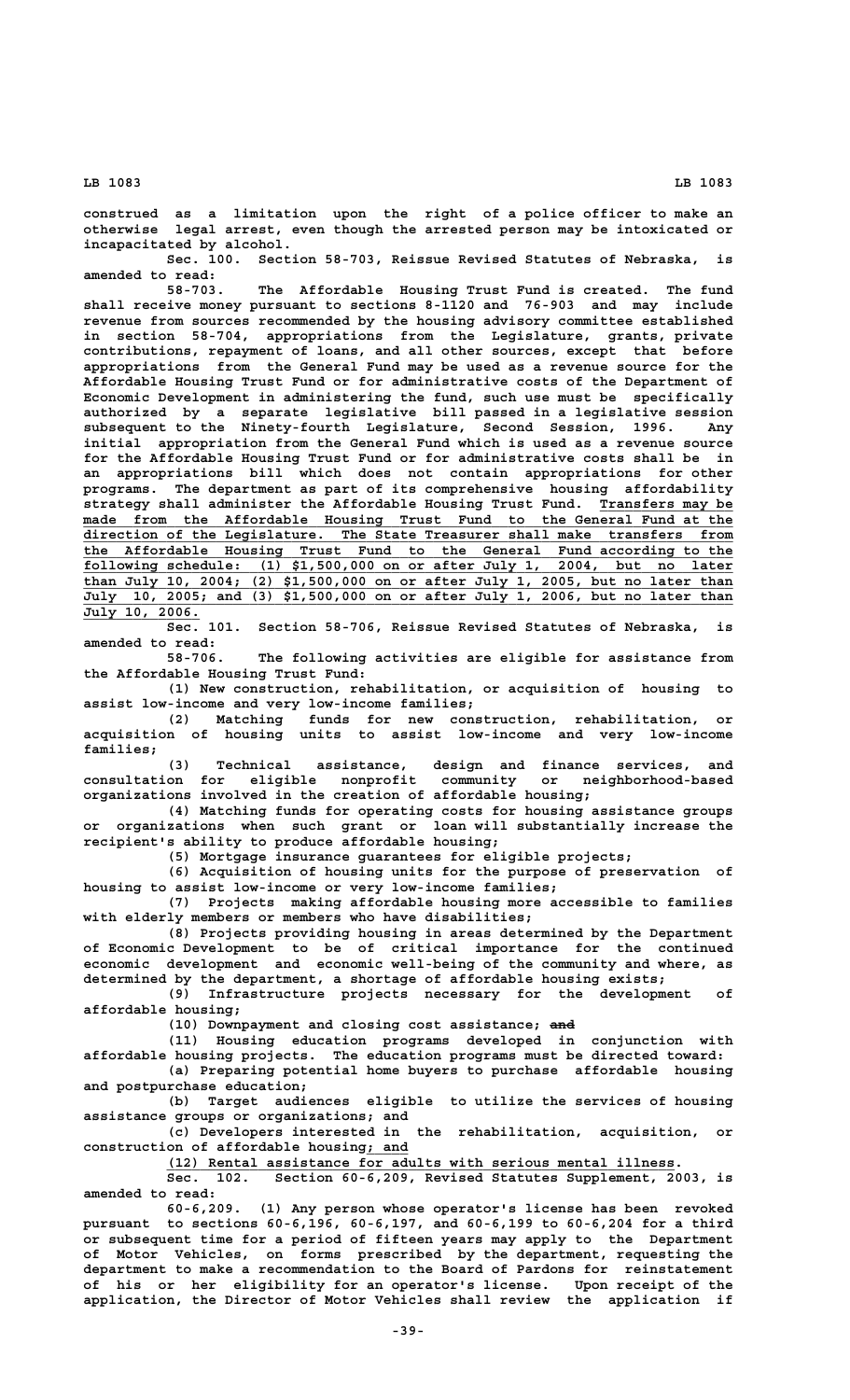**such person has served at least seven years of such revocation and make a recommendation for reinstatement or for denial of reinstatement. The department may recommend reinstatement if such person shows the following:**

**(a) Such person has completed a state-certified substance abuse program and is recovering or such person has substantially recovered from the dependency on or tendency to abuse alcohol or drugs;**

**(b) Such person has not been convicted, since the date of the revocation order, of any subsequent violations of section 60-6,196 or 60-6,197 or any comparable city or village ordinance and the applicant has not, since the date of the revocation order, submitted to a chemical test under section 60-6,197 that indicated an alcohol concentration in violation of section 60-6,196 or refused to submit to a chemical test under section 60-6,197;**

**(c) Such person has not been convicted, since the date of the revocation order, of driving while under suspension, revocation, or impoundment under section 60-4,109;**

**(d) Such person has abstained from the consumption of alcoholic beverages and the consumption of drugs except at the direction of a licensed physician or pursuant to a valid prescription; and**

**(e) Such person's operator's license is not currently subject to suspension or revocation for any other reason.**

**(2) In addition, the department may require other evidence from such person to show that restoring such person's privilege to drive will not present a danger to the health and safety of other persons using the highways.**

**(3) Upon review of the application, the director shall make the recommendation to the Board of Pardons in writing and shall briefly state the reasons for the recommendations. The recommendation shall include the original application and other evidence submitted by such person. The recommendation shall also include any record of any other applications such person has previously filed under this section.**

**(4) The department shall adopt and promulgate rules and regulations to govern the procedures for making a recommendation to the Board of Pardons. Such rules and regulations shall include the requirement that the treatment programs and counselors who provide information about such person to the \_\_\_\_\_\_\_\_\_\_\_ department must be certified or licensed by the state.**

**(5) If the Board of Pardons reinstates such person's eligibility for an operator's license, such reinstatement may be conditioned for the duration of the original revocation period on such person's continued recovery. If such person is convicted of any subsequent violation of section 60-6,196 or 60-6,197, the reinstatement of the person's eligibility for an operator's license shall be withdrawn and such person's operator's license will be revoked by the Department of Motor Vehicles for the time remaining under the original revocation, independent of any sentence imposed by the court, after thirty days' written notice to the person by first-class mail at his or her last-known mailing address as shown by the records of the department.**

**(6) If the Board of Pardons reinstates a person's eligibility for an operator's license, the board shall notify the Department of Motor Vehicles of the reinstatement. Such person may apply for an operator's license upon payment of a fee of one hundred twenty-five dollars and the filing of proof of financial responsibility. The fees paid pursuant to this section shall be collected by the department and remitted to the State Treasurer. The State Treasurer shall credit seventy-five dollars of each fee to the General Fund and fifty dollars of each fee to the Department of Motor Vehicles Cash Fund.**

**Sec. 103. Section 71-101, Reissue Revised Statutes of Nebraska, is amended to read:**

**71-101. Sections 71-101 to 71-1,107.30, 71-1,133 to 71-1,338, 71-1,343 to 71-1,349, 71-1301 to 71-1354, and 71-2801 to 71-2823 and sections \_\_\_\_\_\_\_\_\_\_\_\_** 115 to 125 of this act shall be known and may be cited as the Uniform  **Licensing Law.**

**For purposes of the Uniform Licensing Law, unless the context otherwise requires:**

**(1) Board or professional board means one of the boards appointed by the State Board of Health pursuant to sections 71-111 and 71-112;**

**(2) Licensed, when applied to any licensee in any of the professions named in section 71-102, means a person licensed under the Uniform Licensing Law;**

**(3) Profession or health profession means any of the several groups named in section 71-102;**

**(4) Department means the Department of Health and Human Services Regulation and Licensure;**

**(5) Whenever a particular gender is used, it is construed to include both the masculine and the feminine, and the singular number includes the plural when consistent with the intent of the Uniform Licensing Law;**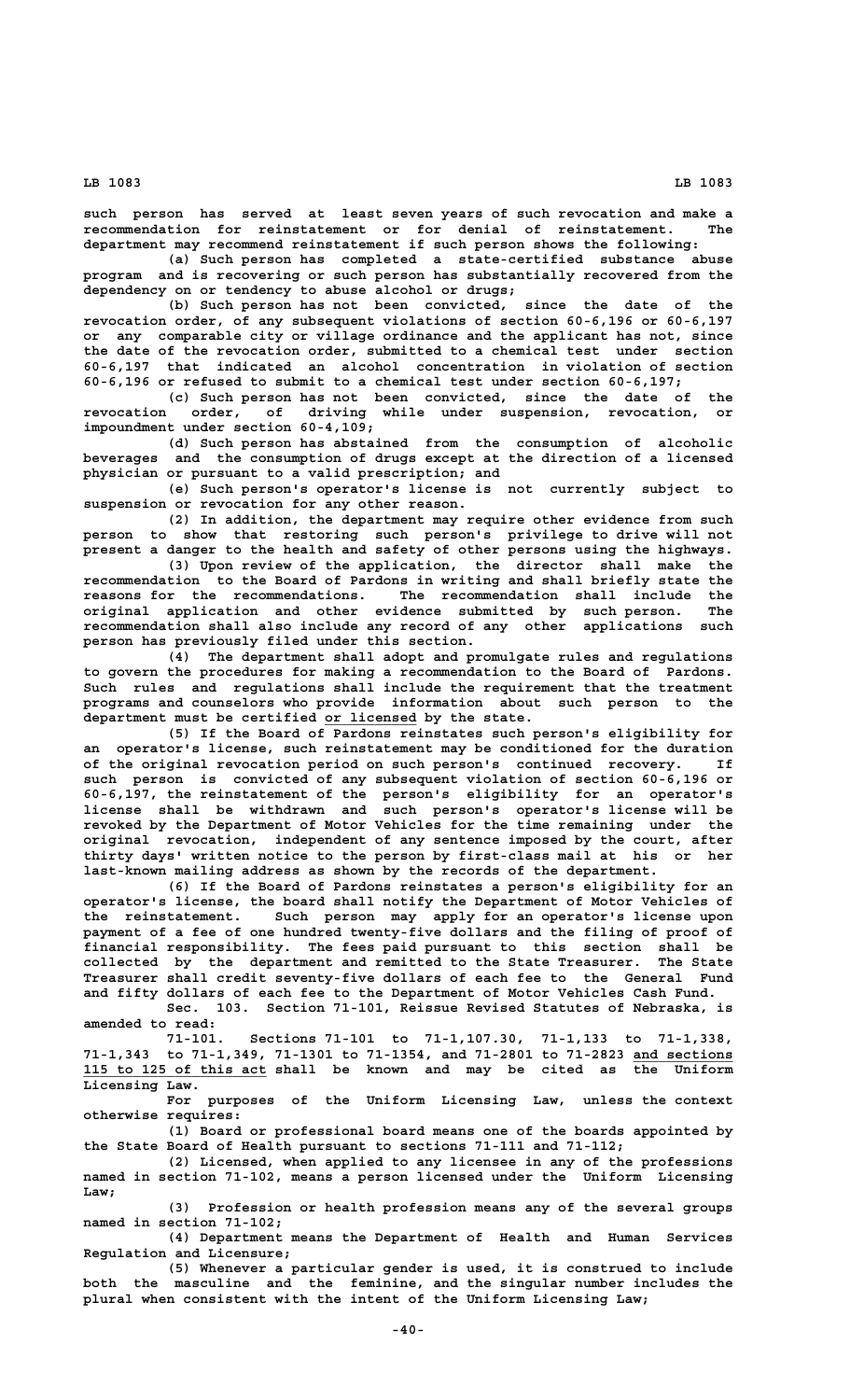**(6) License, licensing, or licensure means permission to engage in a health profession which would otherwise be unlawful in this state in the absence of such permission and which is granted to individuals who meet prerequisite qualifications and allows them to perform prescribed health professional tasks and use a particular title;**

**(7) Certificate, certify, or certification, with respect to professions, means a voluntary process by which a statutory, regulatory entity grants recognition to an individual who has met certain prerequisite qualifications specified by such regulatory entity and who may assume or use the word certified in the title or designation to perform prescribed health professional tasks. When appropriate, certificate means a document issued by the department which designates particular credentials for an individual;**

**(8) Lapse means the termination of the right or privilege to represent oneself as a licensed, certified, or registered person and to practice the profession when a license, certificate, or registration is required to do so;**

**(9) Credentialing means the totality of the process associated with obtaining state approval to provide health care services or human services or changing aspects of a current approval. Credentialing grants permission to use a protected title that signifies that a person is qualified to provide the services of a certain profession. Credential includes a license, certificate, or registration; and**

**(10) Dependence means a compulsive or chronic need for or an active addiction to alcohol or any controlled substance or narcotic drug.**

**Sec. 104. Section 71-102, Reissue Revised Statutes of Nebraska, is amended to read:**

**71-102. (1) No person shall engage in the practice of medicine and surgery, athletic training, respiratory care, osteopathic medicine, chiropractic, dentistry, dental hygiene, pharmacy, podiatry, optometry, massage therapy, physical therapy, audiology, speech-language pathology, embalming, funeral directing, psychology, veterinary medicine and surgery,** medical nutrition therapy, acupuncture,  $\Theta$ **r** mental health practice, or alcohol  **\_\_\_\_\_\_\_\_\_\_\_\_\_\_\_\_\_\_\_\_\_ and drug counseling unless such person has obtained a license from the Department of Health and Human Services Regulation and Licensure for that purpose.**

**(2) No person shall hold himself or herself out as a certified social worker or certified master social worker unless such person has obtained a certificate from the department for that purpose.**

**(3) No person shall hold himself or herself out as a certified professional counselor unless such person has obtained a certificate from the department for such purpose.**

**(4) No person shall hold himself or herself out as a certified marriage and family therapist unless such person has obtained a certificate from the department for such purpose.**

**Sec. 105. Section 71-107, Reissue Revised Statutes of Nebraska, is amended to read:**

**71-107. Every person credentialed under the Uniform Licensing Law to practice a profession shall keep the credential available in an office or place in which he or she practices and shall show such proof of credentialing upon request.**

**On all signs, announcements, stationery, and advertisements of persons credentialed to practice osteopathic medicine, chiropractic, podiatry, optometry, audiology, speech-language pathology, medical nutrition therapy, professional counseling, social work, marriage and family therapy, mental —— \_\_\_\_\_\_\_\_\_\_\_\_\_\_\_\_\_\_\_\_\_\_\_\_\_ health practice, massage therapy, or physical therapy, or alcohol and drug \_\_\_\_\_\_\_\_\_\_ counseling shall be placed the word Osteopathic Physician, Chiropractor, Podiatrist, Optometrist, Audiologist, Speech-Language Pathologist, Medical Nutrition Therapist, Professional Counselor, Social Worker, Master Social Worker, Marriage and Family Therapist, Mental Health Practitioner, Massage** Therapist,  $\Theta$  Physical Therapist, or Alcohol and Drug Counselor, as the case  **may be.**

> **Sec. 106. Section 71-110, Reissue Revised Statutes of Nebraska, is amended to read:**

> **71-110. (1) The credential to practice a profession shall be renewed biennially without examination upon request of the credentialed person and upon documentation of continuing competency pursuant to sections 71-161.09 and 71-161.10. The biennial credential renewals provided for in this section shall be accomplished in such manner as the department, with the approval of the designated professional board, shall establish by rule and regulation. The biennial expiration date in the different professions shall be as follows:**

**(a) January, pharmacy and psychology; (b) February, funeral directing and embalming;**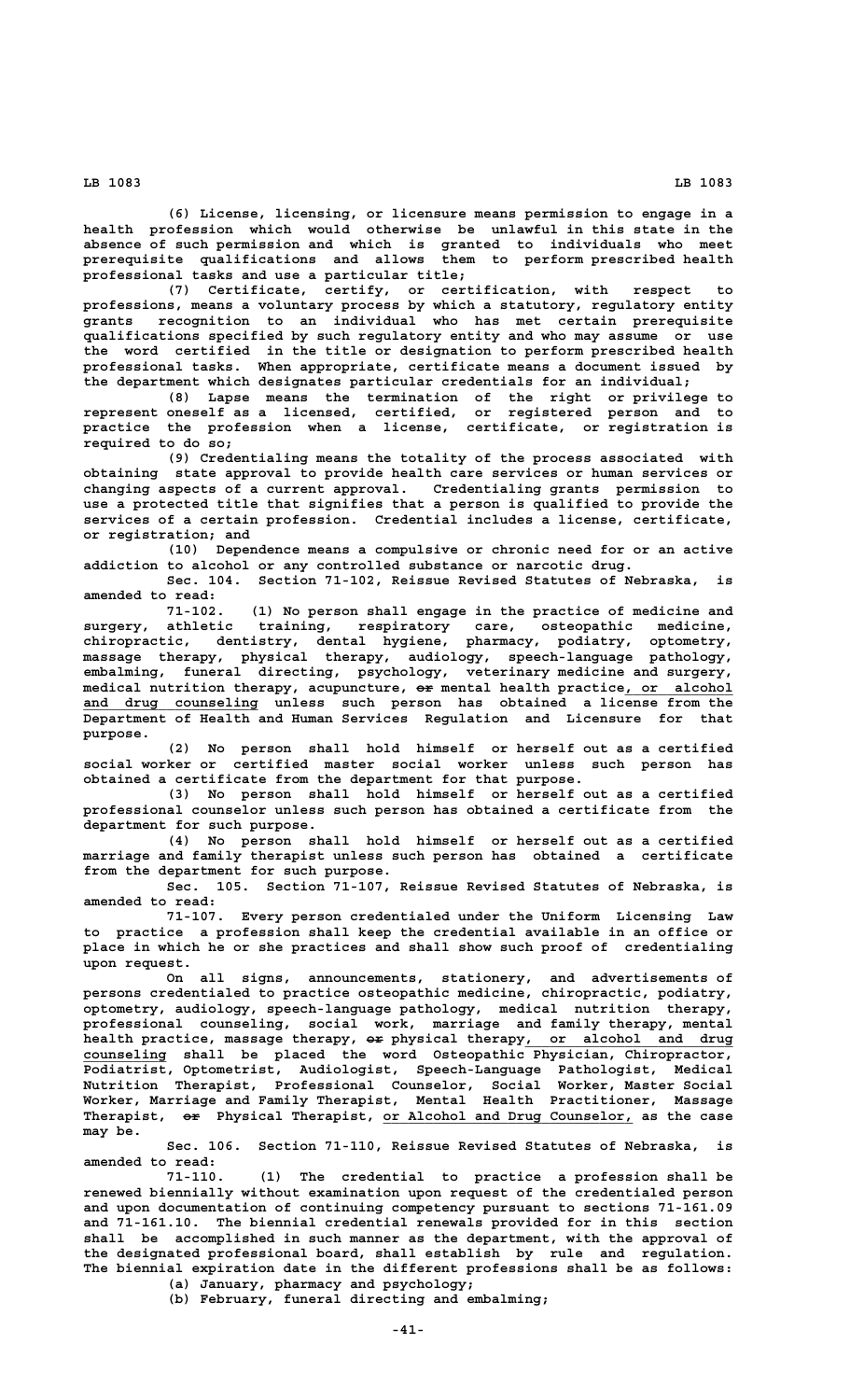**(c) March, dentistry and dental hygiene;**

**(d) April, podiatry and veterinary medicine and surgery;**

**(e) May, athletic training and acupuncture;**

**(f) June, respiratory care;**

**(g) August, chiropractic and optometry;**

 **\_\_\_\_\_\_\_\_\_\_\_\_\_\_\_\_\_\_\_\_\_\_\_\_\_\_\_\_\_\_\_ (h) September, alcohol and drug counseling, medical nutrition therapy, mental health practice including any associated certification, and osteopathic medicine;**

- **(i) October, medicine and surgery;**
- **(j) November, massage therapy and physical therapy; and**

**(k) December, audiology and speech-language pathology.**

**The request for renewal need not be in any particular form and shall be accompanied by the renewal fee. Such fee shall be paid not later than the date of the expiration of such credential, except that while actively engaged in the military service of the United States, as defined in the Soldiers' and Sailors' Civil Relief Act of 1940, as the act existed on January 1, 2002, persons credentialed to practice the professions listed in this subsection shall not be required to pay the renewal fee.**

**(2) When a person credentialed pursuant to the Uniform Licensing Law desires to have his or her credential lapse upon expiration, he or she shall notify the department of such desire in writing. The department shall notify the credentialed person in writing of the acceptance or denial of the request to allow the credential to lapse. When the lapsed status becomes effective, the right to represent himself or herself as a credentialed person and to practice the profession in which a license is required shall terminate. To restore the credential from lapsed to active status, such person shall be required to meet the requirements for initial credentialing which are in effect at the time that he or she wishes to restore the credential.**

**(3) When a person credentialed pursuant to the Uniform Licensing Law desires to have his or her credential placed on inactive status upon its expiration, he or she shall notify the department of such desire in writing and pay the inactive status fee. The department shall notify the credentialed person in writing of the acceptance or denial of the request to allow the credential to be placed on inactive status. When the credential is placed on inactive status, the credentialed person shall not engage in the practice of such profession. A credential may remain on inactive status for an indefinite period of time. In order to move a credential from inactive to active status, a person shall be required to meet the requirements for renewal which are in effect at the time he or she wishes to regain active status.**

**(4) At least thirty days before the expiration of a credential, the department shall notify each credentialed person by a letter addressed to him or her at his or her last place of residence as noted upon its records. Any credentialed person who fails to notify the department of his or her desire to let his or her credential lapse or be placed on inactive status upon its expiration or who fails to meet the requirements for renewal on or before the date of expiration of his or her credential shall be given a second notice in the same manner as the first notice advising him or her (a) of the failure to meet the requirements for renewal, (b) that the credential has expired, (c) that the person is subject to an administrative penalty under section 71-164.01 if he or she practices after the expiration date and prior to renewal of the credential, (d) that upon the receipt of the renewal fee and the required late fee within thirty days after the expiration date, no order of revocation will be entered, and (e) that upon the failure to comply with subdivision (d) of this subsection within such time, the credential will be revoked in the manner prescribed in section 71-149.**

**(5) Any credentialed person who desires to reinstate the credential not more than one year after the date of revocation for failure to meet the renewal requirements shall apply to the department for reinstatement. The credential may be reinstated upon the recommendation of the board for his or her profession and the receipt of evidence of meeting the renewal requirements and paying the required late fee.**

**(6) Any credentialed person who desires to reinstate the credential more than one year after the date of revocation for failure to meet the renewal requirements shall petition the board to recommend reinstatement as prescribed in section 71-161.05. The credential may be reinstated upon the recommendation of the board for his or her profession and the receipt of evidence of meeting the renewal requirements and paying the required late fee.**

**Sec. 107. Section 71-112, Reissue Revised Statutes of Nebraska, is amended to read:**

**71-112. (1) Professional boards under the Uniform Licensing Law shall be designated as follows:**

**(a) For medicine and surgery, acupuncture, and osteopathic medicine**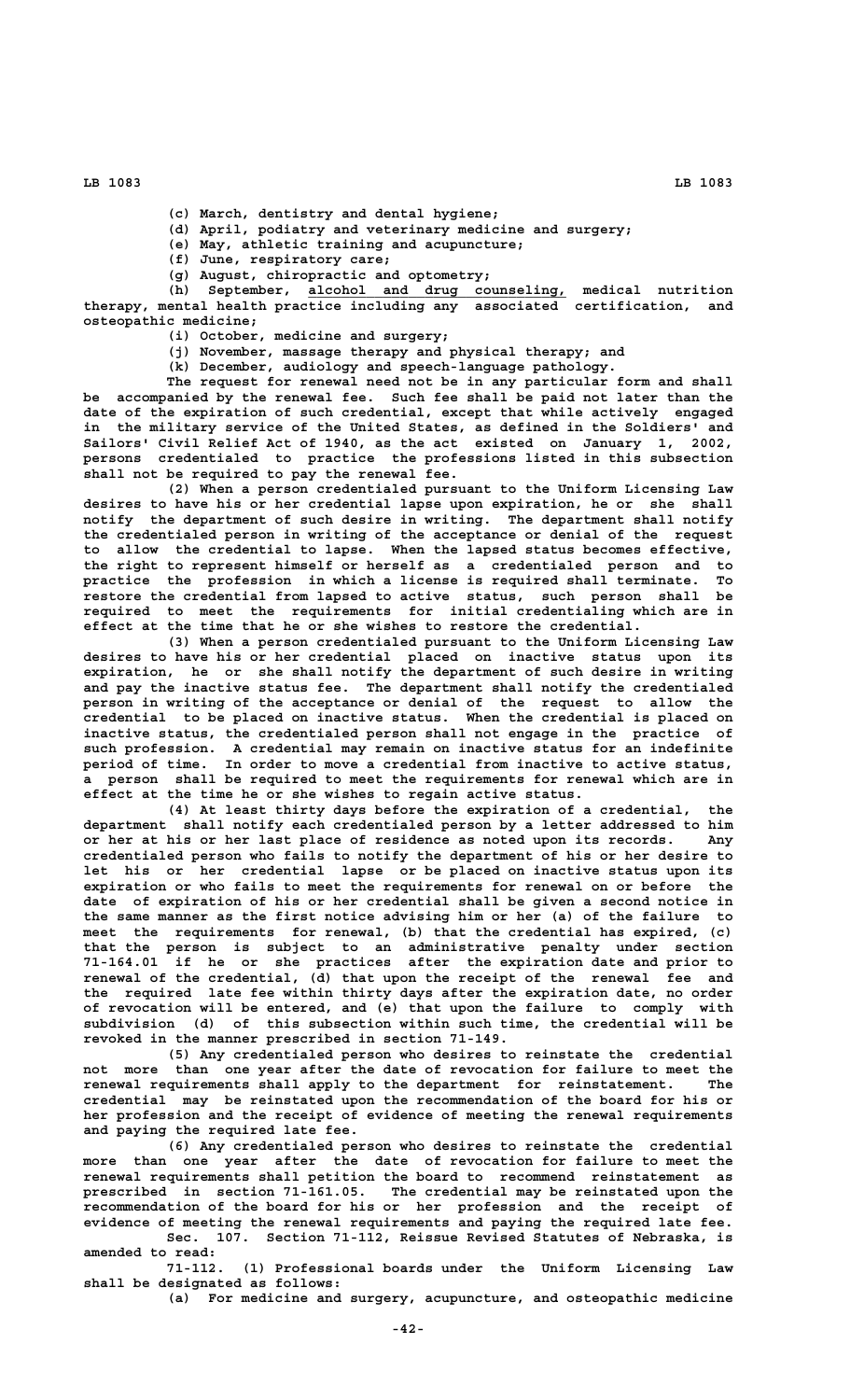**and surgery, Board of Medicine and Surgery;**

**(b) For athletic training, Board of Athletic Training;**

**(c) For respiratory care, Board of Respiratory Care Practice;**

**(d) For chiropractic, Board of Chiropractic;**

**(e) For dentistry and dental hygiene, Board of Dentistry;**

**(f) For optometry, Board of Optometry;**

**(g) For massage therapy, Board of Massage Therapy;**

**(h) For physical therapy, Board of Physical Therapy;**

**(i) For pharmacy, Board of Pharmacy;**

**(j) For audiology and speech-language pathology, Board of Audiology and Speech-Language Pathology;**

**(k) For medical nutrition therapy, Board of Medical Nutrition Therapy;**

**(l) For funeral directing and embalming, Board of Funeral Directing and Embalming;**

**(m) For podiatry, Board of Podiatry;**

**(n) For psychology, Board of Psychologists;**

**(o) For veterinary medicine and surgery, Board of Veterinary ——— Medicine and Surgery; and**

**(p) For mental health practice, Board of Mental Health Practice; and \_\_\_\_\_ \_\_\_\_\_\_\_\_\_\_\_\_\_\_\_\_\_\_\_\_\_\_\_\_\_\_\_\_\_\_\_\_\_\_\_\_\_\_\_\_\_\_\_\_\_\_\_\_\_\_\_\_\_\_\_\_\_\_\_\_\_\_\_\_\_\_\_\_ (q) For alcohol and drug counseling, Board of Alcohol and Drug** Counseling.

**(2) Any change made by the Legislature of the names of boards listed in this section shall not change the membership of such boards or affect the validity of any action taken by or the status of any action pending before any of such boards. Any such board newly named by the Legislature shall be the direct and only successor to the board as previously named.**

**Sec. 108. Section 71-113, Reissue Revised Statutes of Nebraska, is amended to read:**

**71-113. (1) Each professional board shall consist of four members, including one public member, except as otherwise provided in this section. A** public member of a professional board appointed after August 28, 1999, (a) **shall be a resident of this state who has attained the age of majority, (b) shall represent the interests and viewpoints of consumers, and (c) shall not be a present or former member of a credentialed profession, an employee of a member of a credentialed profession, or an immediate family or household member of any person presently regulated by such board.**

**(2)(a) In audiology and speech-language pathology the board shall consist of five members, including at least one public member, (b) in dentistry the board shall consist of ten members, including at least two public members, (c) in medicine and surgery the board shall consist of eight members, including at least two public members, (d) in pharmacy the board shall consist of five members, including at least one public member, (e) in psychology the board shall consist of seven members, including at least two public members, (f) in medical nutrition therapy the board shall consist of five members, including at least one public member, (g) in mental health practice the board shall consist of not more than ten members, including at ——— \_\_\_\_\_\_\_\_\_\_\_\_\_\_\_\_\_\_\_\_\_\_\_\_\_\_\_\_\_\_\_\_\_\_\_\_\_\_\_\_\_\_\_\_ least two public members, and (h) in alcohol and drug counseling the board \_\_\_\_\_\_\_\_\_\_\_\_\_\_\_\_\_\_\_\_\_\_\_\_\_\_\_\_\_\_\_\_\_\_\_\_\_\_\_\_\_\_\_\_\_\_\_\_\_\_\_\_\_\_\_\_\_\_\_\_\_\_\_\_\_\_\_\_\_\_\_ shall consist of nine members, including two public members, and (i) boards with eleven or more members shall have at least three public members.**

> **(3) Membership on the Board of Audiology and Speech-Language Pathology shall consist of two members who are audiologists, two members who are speech-language pathologists, and at least one public member.**

> **(4) Membership on the Board of Athletic Training shall consist of three athletic trainers and at least one public member.**

> **(5) Membership on the Board of Respiratory Care Practice shall consist of two respiratory care practitioners, one physician, and at least one public member.**

> **(6) Two of the six professional members of the Board of Medicine and Surgery shall be officials or members of the instructional staff of an accredited medical school in this state.**

> **(7) Two of the eight professional members of the Board of Dentistry shall be dentists who are officials or members of the instructional staff of an accredited school or college of dentistry in this state, and two of the members of the board shall be dental hygienists licensed under the Uniform Licensing Law.**

> **(8) Membership on the Board of Medical Nutrition Therapy shall consist of two medical nutrition therapists, one physician, and at least one public member.**

> **(9) Membership on the Board of Mental Health Practice shall consist of not more than two certified master social workers, not more than two certified professional counselors, not more than two certified marriage and**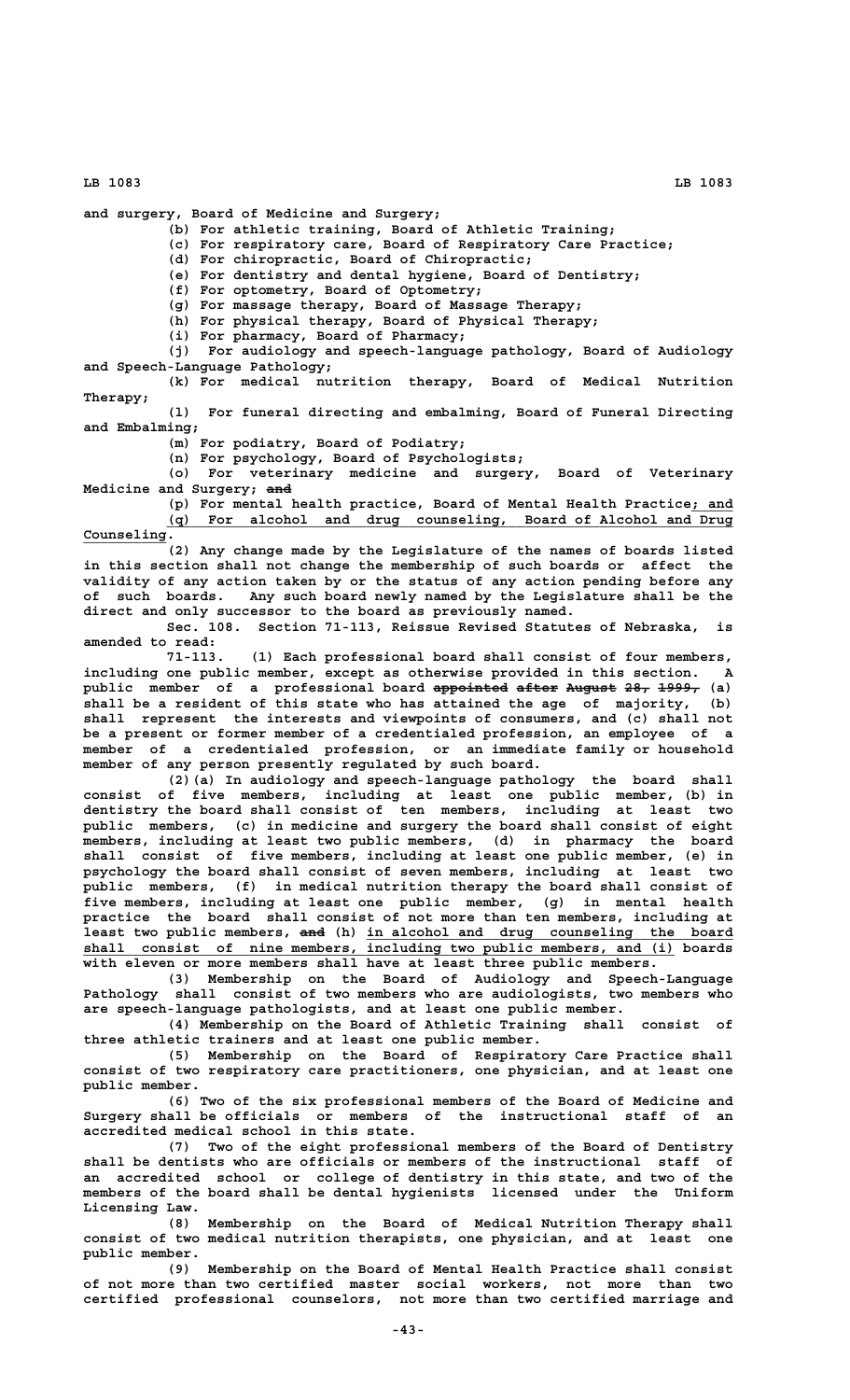**family therapists, and at least two public members. At least one professional member of the board shall be a member of a racial or ethnic minority. When ten or more persons hold licenses as mental health practitioners without holding an associated certificate, not more than two such licensed mental health practitioners shall be added to the board.**

 **\_\_\_\_\_\_\_\_\_\_\_\_\_\_\_\_\_\_\_\_\_\_\_\_\_\_\_\_\_\_\_\_\_\_\_\_\_\_\_\_\_\_\_\_\_\_\_\_\_\_\_\_\_\_\_\_\_\_\_\_\_\_\_\_\_\_\_\_ (10) Membership on the Board of Alcohol and Drug Counseling shall \_\_\_\_\_\_\_\_\_\_\_\_\_\_\_\_\_\_\_\_\_\_\_\_\_\_\_\_\_\_\_\_\_\_\_\_\_\_\_\_\_\_\_\_\_\_\_\_\_\_\_\_\_\_\_\_\_\_\_\_\_\_\_\_\_\_\_\_\_\_\_\_\_\_\_\_\_\_ consist of six alcohol and drug counselors three of whom may be licensed as \_\_\_\_\_\_\_\_\_\_\_\_\_\_\_\_\_\_\_\_\_\_\_\_\_\_\_\_\_\_\_\_\_\_\_\_\_\_\_\_\_\_\_\_\_\_\_\_\_\_\_\_\_\_\_\_\_\_\_\_\_\_\_\_\_\_\_\_\_\_\_\_\_\_\_\_\_\_ psychologists or mental health practitioners and three of whom are not \_\_\_\_\_\_\_\_\_\_\_\_\_\_\_\_\_\_\_\_\_\_\_\_\_\_\_\_\_\_\_\_\_\_\_\_\_\_\_\_\_\_\_\_\_\_\_\_\_\_\_\_\_\_\_\_\_\_\_\_\_\_\_\_\_\_\_\_\_\_\_\_\_\_\_\_\_\_ licensed as psychologists or mental health practitioners, one person who is a \_\_\_\_\_\_\_\_\_\_\_\_\_\_\_\_\_\_\_\_\_\_\_\_\_\_\_\_\_\_\_\_\_\_\_\_\_\_\_\_\_\_\_\_\_\_\_\_\_\_\_\_\_\_\_\_\_\_\_\_\_\_\_\_\_\_\_\_\_\_\_\_\_\_\_\_\_\_ psychiatrist, psychologist, or mental health practitioner, and two public members. \_\_\_\_\_\_\_\_**

**Sec. 109. Section 71-114, Reissue Revised Statutes of Nebraska, is amended to read:**

**71-114. (1) Except as provided in subsections (3) and (5) of this section, every professional member of a professional board shall be and have been actively engaged in the practice of his or her profession in the State of Nebraska, under a credential issued in this state, for a period of five years just preceding his or her appointment, except for the members of professional boards for professions coming within the scope of the Uniform Licensing Law for the first time and for a period of five years thereafter. Members appointed during such period shall be required to meet the minimum qualifications for credentialing in the profession in this state and shall, insofar as possible, meet the requirements as to years of practice in this state otherwise provided by this section.**

**(2) Each professional member of the Board of Audiology and Speech-Language Pathology shall have been a resident of the State of Nebraska for at least one year immediately prior to appointment and shall also have been engaged in rendering services to the public in audiology or speech-language pathology for at least three years immediately prior to appointment.**

**(3) The requirement of five years of experience shall apply to professional members of the Board of Psychologists, except that up to two of the five years may have been served in teaching or research.**

**(4) All professional members of professional boards appointed to an initial board shall be credentialed within six months after being appointed to the board or within six months after the date by which members of the profession are required to be credentialed, whichever is later. If for any reason a professional member is not credentialed within such time period, a new professional member shall be appointed.**

(5) Each professional member of a professional board alcohol and **drug counselor first appointed to the Boards of Athletic Training, Mental \_\_\_\_\_\_\_\_\_\_\_\_\_\_\_ —————— —— ———————— ————————— ——————**  $\overline{\text{Health Practice}}$  Respiratory Care Practice, and Medical Nutrition Therapy,  $\texttt{respectively-}\vphantom{\texttt{``P}}$  Board of Alcohol and Drug Counseling shall be a person who is a  **\_\_\_\_\_\_\_\_\_\_\_\_\_\_\_\_\_\_\_\_\_\_\_\_\_\_\_\_\_\_\_\_\_\_\_\_\_\_\_\_\_\_\_\_\_\_\_\_\_\_\_\_\_\_\_\_\_\_\_\_\_\_\_\_\_\_\_\_\_\_\_\_\_\_\_\_\_\_ certified alcohol and drug abuse counselor on the operative date of this section and who is and has been actively engaged in the practice of athletic training, mental health practice, respiratory care, or medical nutrition ————————— —————— —————— ————————— ——————————— ————— —— ——————— ———————— therapy, respectively, alcohol and drug counseling for at least two years ———————— ————————————— \_\_\_\_\_\_\_\_\_\_\_\_\_\_\_\_\_\_\_\_\_\_\_\_\_\_\_\_\_\_** immediately preceding his or her appointment to the board. <del>and</del> shall be **credentialed within six months after being appointed or within six months ———————————— —————— ——— —————— ————— ————— ————————— —— —————— ——— ————— after members of the profession are required to be credentialed, whichever is ————— ——————— —— ——— —————————— ——— ———————— —— —— ————————————— ————————— —** later. If for any reason a professional member cannot be credentialed within such time period, a new professional member shall be appointed.

**Sec. 110. Section 71-116, Reissue Revised Statutes of Nebraska, is amended to read:**

**71-116. (1) The members of each professional board shall be residents of the State of Nebraska and shall be appointed for terms of five years. No member shall be appointed for or serve for more than two consecutive full five-year terms.**

**(2) The members of the Board of Dentistry shall be appointed as follows: As of December 1, 1971, one member shall be appointed for a term of five years and one member shall be appointed for a term of three years; as of December 1, 1972, one member shall be appointed for a term of three years; as of December 1, 1973, one member shall be appointed for a term of three years; as of December 1 of each year thereafter, two members shall be appointed for terms of five years; as of December 1, 1979, one member who is a dental hygienist licensed under the Uniform Licensing Law and who complies with section 71-114 shall be appointed for a term of five years; as of December 1, 1984, one public member shall be appointed for a term of five years; and as of December 1, 1994, a second member who is a dental hygienist licensed under the Uniform Licensing Law and who complies with section 71-114 and a second public member shall be appointed for terms of five years. Thereafter successors with like qualifications shall be appointed for five-year terms.**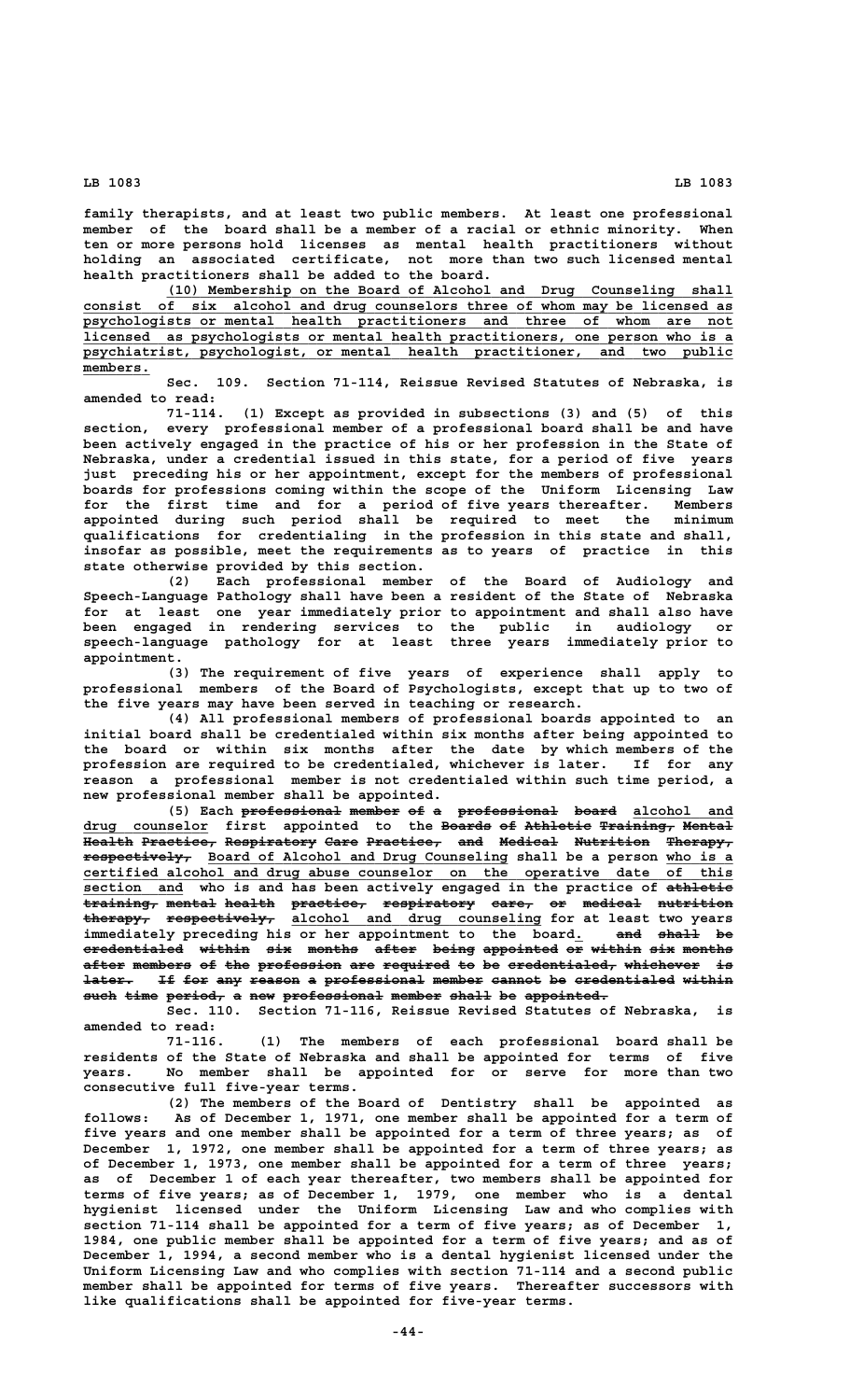**(3) The members of the Board of Medicine and Surgery shall be appointed as follows: Within thirty days after May 25, 1943, five members shall be appointed, one of whom shall hold office until December 1, 1944, one until December 1, 1945, one until December 1, 1946, one until December 1, 1947, and one until December 1, 1948; upon the expiration of such terms, successors shall be appointed for terms of five years each. Within thirty days after October 19, 1963, a sixth member, who shall be a person eligible for appointment to the Board of Examiners in Osteopathy who also has a license to practice medicine and surgery in the State of Nebraska, shall be appointed for a term expiring on December 1, 1968. As of December 1, 1984, one public member shall be appointed for a term of five years, and as of December 1, 1994, a second public member shall be appointed for a term of five years. Thereafter successors with like qualifications shall be appointed for five-year terms. Upon the expiration of the five-year term of such sixth member of the board after April 19, 1986, his or her eligible successor shall be a person who has a license to practice osteopathic medicine or osteopathic medicine and surgery in the State of Nebraska.**

**(4) The members of the Board of Audiology and Speech-Language Pathology shall be appointed as follows: Within sixty days after July 22, 1978, four members shall be appointed, two of whom shall hold office until December 1, 1979, and two until December 1, 1980. As of December 1, l984, one public member shall be appointed for a term of five years. Upon the expiration of such terms, the successors shall be appointed for terms of five years each.**

**(5) The Board of Pharmacy shall be composed of five members, including four actively practicing pharmacists, one of whom practices within the confines of a hospital, and a public member who is interested in the health of the people of Nebraska. The members of the Board of Pharmacy shall be appointed as follows: As of December 1, 1983, the hospital pharmacist member shall be appointed for a term of five years and the public member shall be appointed for a term of three years. Upon the expiration of such terms and the terms of existing members, the successors shall be appointed for terms of five years each.**

**(6) The members of the Board of Psychologists appointed as successors to the members serving on February 25, 1984, shall be appointed for terms of five years. The terms of members serving on February 25, 1984, are hereby extended to December 1 of the year in which they would otherwise expire.**

**(7) The three members serving on the Board of Examiners in Massage on August 1, 1988, shall be appointed as members of the Board of Massage Therapy. Successors shall be massage therapists and shall be appointed for terms of five years each. One public member shall be appointed on December 1, 1988, for a term of five years. Upon the expiration of the public member's term, each subsequent public member shall be appointed for a five-year term.**

**(8) The initial members of the Board of Mental Health Practice appointed from the Board of Examiners in Social Work and the Board of Examiners in Professional Counseling, as such boards existed immediately prior to September 1, 1994, shall serve until the expiration of the terms they would have served on their respective boards. One initial public member and one initial marriage and family therapist shall hold office until December 1 of the fourth year following September 1, 1994, and one initial public member and one initial marriage and family therapist shall hold office until December 1 of the fifth year following September 1, 1994.**

 **\_\_\_\_\_\_\_\_\_\_\_\_\_\_\_\_\_\_\_\_\_\_\_\_\_\_\_\_\_\_\_\_\_\_\_\_\_\_\_\_\_\_\_\_\_\_\_\_\_\_\_\_\_\_\_\_\_\_\_\_\_\_\_\_ (9) The initial members of the Board of Alcohol and Drug Counseling \_\_\_\_\_\_\_\_\_\_\_\_\_\_\_\_\_\_\_\_\_\_\_\_\_\_\_\_\_\_\_\_\_\_\_\_\_\_\_\_\_\_\_\_\_\_\_\_\_\_\_\_\_\_\_\_\_\_\_\_\_\_\_\_\_\_\_\_\_\_\_\_\_\_\_\_\_\_ shall be appointed within ninety days after the operative date of this section \_\_\_\_\_\_\_\_\_\_\_\_\_\_\_\_\_\_\_\_\_\_\_\_\_\_\_\_\_\_\_\_\_\_\_\_\_\_\_\_\_\_\_\_\_\_\_\_\_\_\_\_\_\_\_\_\_\_\_\_\_\_\_\_\_\_\_\_\_\_\_\_\_\_\_\_\_\_ to hold office as follows: Of the six alcohol and drug counselors, one shall \_\_\_\_\_\_\_\_\_\_\_\_\_\_\_\_\_\_\_\_\_\_\_\_\_\_\_\_\_\_\_\_\_\_\_\_\_\_\_\_\_\_\_\_\_\_\_\_\_\_\_\_\_\_\_\_\_\_\_\_\_\_\_\_\_\_\_\_\_\_\_\_\_\_\_\_\_\_ hold office until April 1, 2006, two until April 1, 2007, one until April 1, \_\_\_\_\_\_\_\_\_\_\_\_\_\_\_\_\_\_\_\_\_\_\_\_\_\_\_\_\_\_\_\_\_\_\_\_\_\_\_\_\_\_\_\_\_\_\_\_\_\_\_\_\_\_\_\_\_\_\_\_\_\_\_\_\_\_\_\_\_\_\_\_\_\_\_\_\_\_ 2008, one until April 1, 2009, and one until April 1, 2010, as designated at \_\_\_\_\_\_\_\_\_\_\_\_\_\_\_\_\_\_\_\_\_\_\_\_\_\_\_\_\_\_\_\_\_\_\_\_\_\_\_\_\_\_\_\_\_\_\_\_\_\_\_\_\_\_\_\_\_\_\_\_\_\_\_\_\_\_\_\_\_\_\_\_\_\_\_\_\_\_ the time of appointment; the person who is a psychiatrist, psychologist, or \_\_\_\_\_\_\_\_\_\_\_\_\_\_\_\_\_\_\_\_\_\_\_\_\_\_\_\_\_\_\_\_\_\_\_\_\_\_\_\_\_\_\_\_\_\_\_\_\_\_\_\_\_\_\_\_\_\_\_\_\_\_\_\_\_\_\_\_\_\_\_\_\_\_\_\_\_\_ mental health practitioner shall hold office until April 1, 2008; and of the \_\_\_\_\_\_\_\_\_\_\_\_\_\_\_\_\_\_\_\_\_\_\_\_\_\_\_\_\_\_\_\_\_\_\_\_\_\_\_\_\_\_\_\_\_\_\_\_\_\_\_\_\_\_\_\_\_\_\_\_\_\_\_\_\_\_\_\_\_\_\_\_\_\_\_\_\_\_ two public members, one shall hold office until April 1, 2009, and one until \_\_\_\_\_\_\_\_\_\_\_\_\_\_\_\_\_\_\_\_\_\_\_\_\_\_\_\_\_\_\_\_\_\_\_\_\_\_\_\_\_\_\_\_\_\_\_\_\_\_\_\_\_\_\_\_ April 1, 2010, as designated at the time of appointment.**

 **\_\_\_\_\_\_\_\_\_\_\_\_\_\_\_\_\_\_\_\_\_\_\_\_\_\_\_\_\_\_\_\_\_\_\_\_\_\_\_\_\_\_\_\_\_\_\_\_\_\_\_ ——— (10) Except as otherwise specifically provided, the The term of each member provided for in this section shall commence on the first day of December following the expiration of the term of the member whom such person succeeds and shall be rotated in such a manner that no more than one professional member shall retire during any year in which a term expires unless the number of members on a board makes it impractical to do so.**

 **———— \_\_\_\_ (10) (11) Except as otherwise specifically provided, the members of boards for professions coming under the scope of the Uniform Licensing Law for the first time shall be appointed within thirty days after the effective or operative date, whichever is later, of the act providing for credentialing of**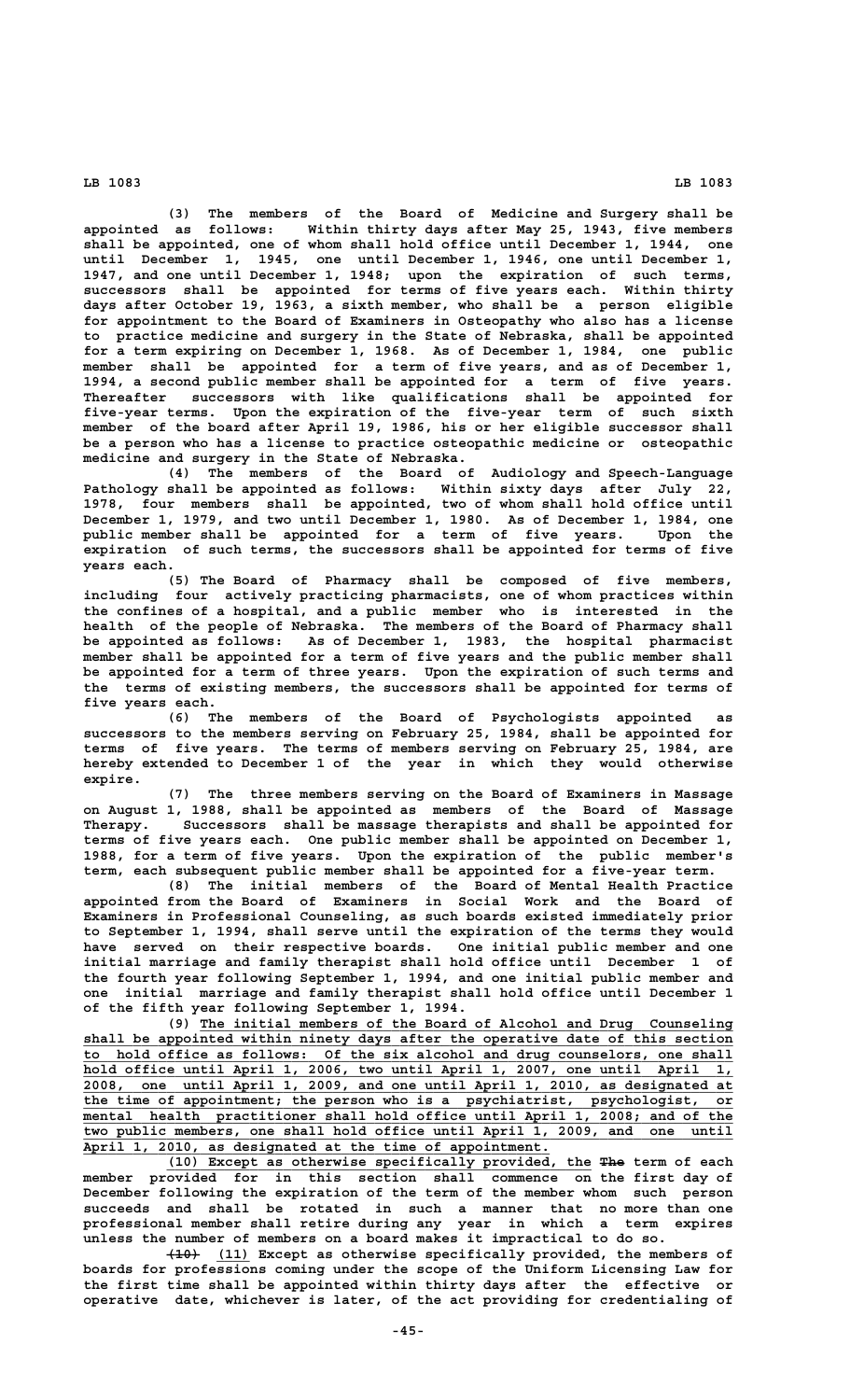**the profession, the terms of the initial board members to be as follows: One member shall hold office until December 1 of the third year, one until December 1 of the fourth year, and two, including the public member, until December 1 of the fifth year following the year in which the act providing for credentialing of the profession became effective.**

**Sec. 111. Section 71-131, Reissue Revised Statutes of Nebraska, is amended to read:**

**71-131. (1) In the absence of any specific requirement or provision relating to any particular profession:**

**(a) The department may, upon the recommendation of the designated professional board, adopt and promulgate rules and regulations to specify the passing grade on licensure or certification examinations. In the absence of such rules and regulations, an examinee shall be required to obtain an average grade of seventy-five and shall be required to obtain a grade of sixty in each subject examined;**

**(b) A person who desires to take a licensure or certification examination but does not wish to receive a license or certification may take such examination by meeting the examination eligibility requirements and paying the cost of the examination; and**

**(c) An examinee who fails a licensure or certification examination may retake the entire examination or the part failed upon payment of the licensure or certification fee each time he or she is examined. The department shall withhold from the licensure or certification fee the cost of any national examination used when an examinee fails a licensure or certification examination and shall return to the examinee the remainder of the licensure or certification fee collected subject to section 71-162.05, except that:**

**(i) If the state-developed jurisprudence portion of the licensure or certification examination was failed, the examinee may retake that portion without charge; and**

**(ii) If any component of a national examination was failed, the examinee shall be charged the cost for purchasing such examination.**

**(2) In pharmacy, all applicants shall be required to attain a grade to be determined by the Board of Pharmacy in an examination in pharmacy and a grade of seventy-five in an examination in jurisprudence of pharmacy.**

**(3) In social work, the passing criterion for such examination shall be established and may be changed by the Board of Mental Health Practice by rule and regulation. The board may exempt an applicant from the written examination if he or she meets all the requirements for certification without examination pursuant to section 71-1,319 or rules and regulations adopted and promulgated by the department pursuant to section 71-139.**

**(4) In professional counseling, the passing criterion for such examination shall be established and may be changed by the Board of Mental Health Practice by rule and regulation. The board may exempt an applicant from the written examination if he or she meets all of the requirements for certification without examination pursuant to rules and regulations adopted and promulgated by the department pursuant to section 71-139.**

**(5) In marriage and family therapy, the passing criterion for such examination shall be established and may be changed by the Board of Mental Health Practice by rule and regulation. The board may exempt an applicant from the written examination if he or she meets all of the requirements for certification without examination pursuant to section 71-1,329 or rules and regulations adopted and promulgated by the department pursuant to section 71-139.**

**(6) Applicants for licensure in medicine and surgery and osteopathic medicine and surgery shall pass the licensing examination. An applicant who fails to pass any part of the licensing examination within four attempts shall complete one additional year of postgraduate medical education at an accredited school or college of medicine or osteopathic medicine. All parts of the licensing examination shall be successfully completed within seven years, except that if the applicant has been enrolled in a combined doctorate of medicine and doctorate of philosophy degree program in an accredited school or college of medicine, all parts of the licensing examination shall be successfully completed within ten years. An applicant who fails to successfully complete the licensing examination within the time allowed shall retake that part of the examination which was not completed within the time allowed.**

**(7) In medical nutrition therapy, the passing criterion for such examination shall be established and may be changed by the Board of Medical Nutrition Therapy by rule and regulation. Such examination shall test for the essential clinical elements of the field of medical nutrition therapy. The board shall base all of its actions on broad categorical parameters derived**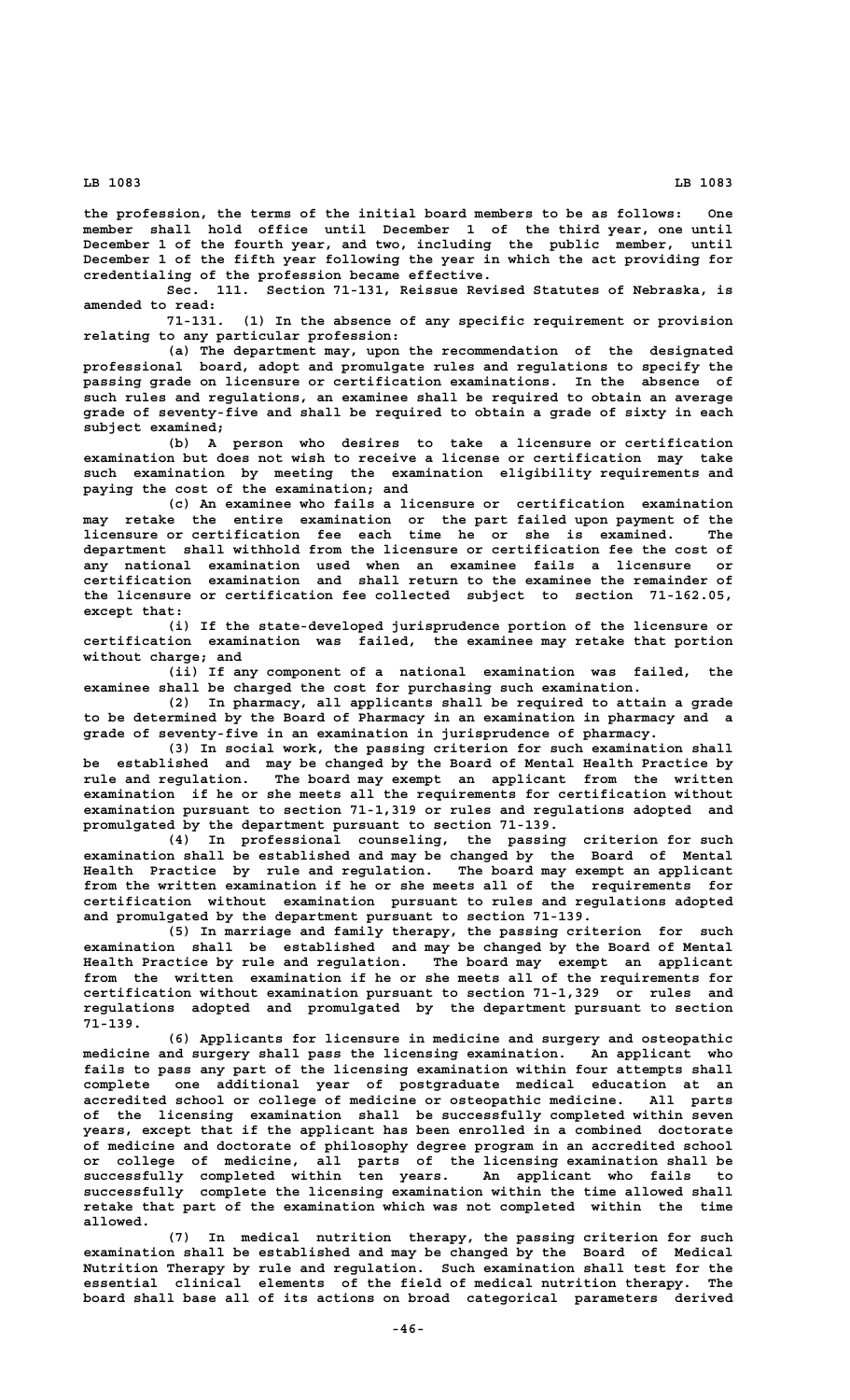**from the essential elements of the field of medical nutrition therapy and shall not endorse nor restrict its assessment to any particular nutritional school of thought. The board may exempt an applicant from the written examination if he or she meets all of the requirements for licensure without examination pursuant to section 71-1,291 or rules and regulations adopted and promulgated by the department pursuant to section 71-139.**

 **\_\_\_\_\_\_\_\_\_\_\_\_\_\_\_\_\_\_\_\_\_\_\_\_\_\_\_\_\_\_\_\_\_\_\_\_\_\_\_\_\_\_\_\_\_\_\_\_\_\_\_\_\_\_\_\_\_\_\_\_\_\_\_\_\_\_\_\_ (8) In alcohol and drug counseling, the Board of Alcohol and Drug Counseling shall approve a licensing examination and establish the passing criterion for such examination, which meets or exceeds the minimum \_\_\_\_\_\_\_\_\_\_\_\_\_\_\_\_\_\_\_\_\_\_\_\_\_\_\_\_\_\_\_\_\_\_\_\_\_\_\_\_\_\_\_\_\_\_\_\_\_\_\_\_\_\_\_\_\_\_\_\_\_\_\_\_\_\_\_\_\_\_\_\_\_\_\_\_\_\_ criterion for such examination, which meets or exceeds the minimum \_\_\_\_\_\_\_\_\_\_\_\_\_\_\_\_\_\_\_\_\_\_\_\_\_\_\_\_\_\_\_\_\_\_\_\_\_\_\_\_\_\_\_\_\_\_\_\_\_\_\_\_\_\_\_\_\_\_\_\_\_\_\_\_\_\_\_\_\_\_\_\_\_\_\_\_\_\_ international standards for alcohol and drug counselors established by the \_\_\_\_\_\_\_\_\_\_\_\_\_\_\_\_\_\_\_\_\_\_\_\_\_\_\_\_\_\_\_\_\_\_\_\_\_\_\_\_\_\_\_\_\_\_\_\_\_\_\_\_\_\_\_\_\_\_\_\_\_\_\_\_\_\_\_\_\_\_\_\_\_\_\_\_\_\_ International Certification and Reciprocity Consortium, Alcohol and Other Drug \_\_\_\_\_\_\_\_\_\_\_\_\_\_\_\_\_\_\_\_\_\_\_\_\_\_\_\_\_\_ Abuse, Inc. or its successor.**

**Sec. 112. Section 71-139.02, Reissue Revised Statutes of Nebraska, is amended to read:**

**71-139.02. When issuing, without examination, a license as a**  $psychologist,$   $er$  mental health practitioner, or alcohol and drug counselor or **a certification in social work, professional counseling, or marriage and family therapy pursuant to section 71-139, the department may issue such license or certification regardless of the title used by the other state, the territory, or the District of Columbia if the applicant provides satisfactory evidence that the requirements for licensure or certification meet or exceed those required by this state.**

**Sec. 113. Section 71-162, Reissue Revised Statutes of Nebraska, is amended to read:**

**71-162. (1) It is the intent of the Legislature that the revenue to cover the cost of the credentialing system administered by the department is to be derived from General Funds, cash funds, federal funds, gifts, grants, or fees from individuals or entities seeking credentials. The credentialing system includes the totality of the credentialing infrastructure and the process of issuance and renewal of credentials, examinations, inspections, investigations, continuing competency, compliance assurance, and the credentialing review process for the following individuals and entities that provide health services and health-related services:**

**(a) Individuals in the practice of acupuncture; advanced practice**  $\frac{1}{2}$   $\frac{1}{2}$   $\frac{1}{2}$   $\frac{1}{2}$   $\frac{1}{2}$   $\frac{1}{2}$   $\frac{1}{2}$   $\frac{1}{2}$   $\frac{1}{2}$   $\frac{1}{2}$   $\frac{1}{2}$   $\frac{1}{2}$   $\frac{1}{2}$   $\frac{1}{2}$   $\frac{1}{2}$   $\frac{1}{2}$   $\frac{1}{2}$   $\frac{1}{2}$   $\frac{1}{2}$   $\frac{1}{2}$   $\frac{1}{2}$   $\frac{1}{2}$   $\$ **design, and training; athletic training; audiology; speech-language pathology; chiropractic; dentistry; dental hygiene; environmental health; hearing aid instrument dispensing and fitting; lead-based paint abatement, inspection, project design, and training; medical nutrition therapy; medical radiography; medication aide services; medicine and surgery; mental health practice; nursing; nurse aide services; nursing home administration; occupational therapy; optometry; osteopathic medicine; pharmacy; physical therapy; podiatry; psychology; radon detection, measurement, and mitigation; respiratory care; social work; swimming pool operation; veterinary medicine and surgery; water system operation; constructing or decommissioning water wells and installing water well pumps and pumping equipment; and wholesale drug distribution; and**

**(b) Individuals in the practice of and entities in the business of cosmetology; electrology; emergency medical services; esthetics; funeral directing and embalming; massage therapy; and nail technology.**

**(2) The department shall determine the cost of the credentialing system for such individuals and entities by calculating the total of the base costs, the variable costs, and any adjustments as provided in sections 71-162.01 to 71-162.03.**

**(3) When fees are to be established pursuant to section 71-162.04 for individuals or entities other than individuals in the practice of constructing or decommissioning water wells and installing water well pumps and pumping equipment, the department, upon recommendation of the appropriate board if applicable, shall base the fees on the cost of the credentialing system and shall include usual and customary cost increases, a reasonable reserve, and the cost of any new or additional credentialing activities. For individuals in the practice of constructing or decommissioning water wells and installing water well pumps and pumping equipment, the Water Well Standards and Contractors' Licensing Board shall establish the fees as otherwise provided in this subsection. All such fees shall be collected as provided in section 71-163.**

**Sec. 114. Section 71-1,312, Reissue Revised Statutes of Nebraska, is amended to read:**

71-1,312. After September 1, 1995, no No person shall engage in **mental health practice or hold himself or herself out as a mental health practitioner unless he or she is licensed for such purpose pursuant to the Uniform Licensing Law, except that this section shall not be construed to**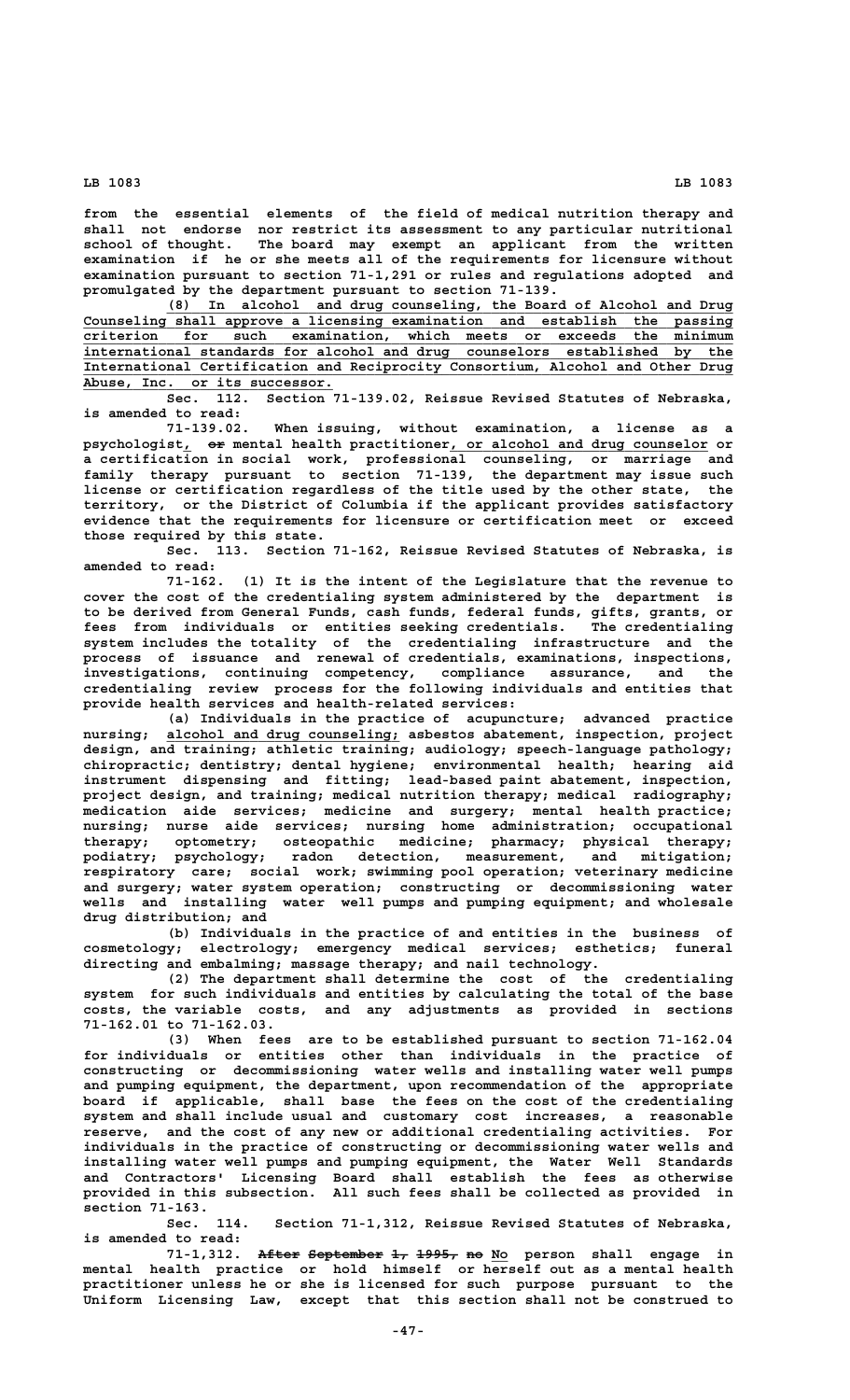# **prevent:**

**(1) Qualified members of other professions who are licensed, certified, or registered by this state from practice of any mental health activity consistent with the scope of practice of their respective professions;**

 $(2)$  Alcohol<sub>r</sub> and drug abuse, and compulsive gambling counselors who  **————————— \_\_\_\_\_\_\_\_ are certified licensed by the Department of Health and Human Services \_\_\_\_\_\_\_\_\_\_\_\_\_\_\_\_\_\_\_\_\_\_\_\_\_\_\_\_\_\_\_\_\_\_\_\_\_\_\_\_\_\_\_\_\_\_\_\_\_\_\_\_\_ Regulation and Licensure and problem gambling counselors who are certified by** the Department of Health and Human Services from practicing their profession. **Such exclusion shall include students training and working under the** supervision of <del>a certified alcohol and drug abuse counselor to-become</del>  **————————— \_\_\_\_\_\_\_\_\_\_\_\_\_\_\_\_\_\_\_\_\_\_\_\_\_\_\_\_\_\_\_\_\_\_\_\_\_\_\_\_\_\_\_\_\_\_\_\_\_\_\_\_\_ certified an individual qualified under section 120 of this act;**

**(3) Any person employed by an agency, bureau, or division of the federal government from discharging his or her official duties, except that if such person engages in mental health practice in this state outside the scope of such official duty or represents himself or herself as a licensed mental health practitioner, he or she shall be licensed;**

**(4) Teaching or the conduct of research related to mental health services or consultation with organizations or institutions if such teaching, research, or consultation does not involve the delivery or supervision of mental health services to individuals or groups of individuals who are themselves, rather than a third party, the intended beneficiaries of such services;**

**(5) The delivery of mental health services by:**

**(a) Students, interns, or residents whose activities constitute a part of the course of study for medicine, psychology, nursing, school psychology, social work, clinical social work, counseling, marriage and family therapy, or other health care or mental health service professions; or**

**(b) Individuals seeking to fulfill postgraduate requirements for licensure when those individuals are supervised by a licensed professional consistent with the applicable regulations of the appropriate professional board;**

**(6) Duly recognized members of the clergy from providing mental health services in the course of their ministerial duties and consistent with the codes of ethics of their profession if they do not represent themselves to be mental health practitioners;**

**(7) The incidental exchange of advice or support by persons who do not represent themselves as engaging in mental health practice, including participation in self-help groups when the leaders of such groups receive no compensation for their participation and do not represent themselves as mental health practitioners or their services as mental health practice;**

**(8) Any person employed by an agency or department of the State of ——— ——— —————— ———————— —— —— —————— —— —————————— —— ——— ————— —— Nebraska from discharging official duties within such agency or department ———————— ———— ——————————— ———————— —————— —————— ———— —————— —— —————————** during the six years immediately following September 1, 1994, except that no **person shall represent himself or herself as a licensed mental health —————— ————— ————————— ——————— —— ——————— —— — ———————— —————— —————** practitioner unless he or she holds such a license;

 **——— \_\_\_ (9) (8) Any person providing emergency crisis intervention or referral services or limited services supporting a service plan developed by and delivered under the supervision of a licensed mental health practitioner, licensed physician, or a psychologist licensed to engage in the practice of psychology if such persons are not represented as being licensed mental health practitioners or their services are not represented as mental health practice; or**

 **———— \_\_\_ (10) (9) Staff employed in a program designated by an agency of state government to provide rehabilitation and support services to individuals with mental illness from completing a rehabilitation assessment or preparing, implementing, and evaluating an individual rehabilitation plan.**

 **\_\_\_\_\_\_\_\_\_\_\_\_\_\_\_\_\_\_\_\_\_\_\_\_\_\_\_\_\_\_\_\_\_\_\_\_\_\_\_\_\_\_\_\_\_\_\_\_\_\_\_\_\_\_\_\_ Sec. 115. For purposes of sections 115 to 125 of this act and \_\_\_\_\_\_\_\_\_\_\_\_\_\_\_\_\_\_\_\_\_\_\_\_\_\_\_\_\_\_\_\_\_\_\_\_\_\_\_\_\_\_\_\_\_\_\_\_\_\_\_\_\_\_\_\_\_\_\_\_\_\_\_\_\_\_\_\_\_\_\_\_\_\_\_\_\_\_ elsewhere in the Uniform Licensing Law, unless the context otherwise requires: \_\_\_\_\_\_\_\_\_\_\_\_\_\_\_\_\_\_\_\_\_\_\_\_\_\_\_\_\_\_\_\_\_\_\_\_\_\_\_\_\_\_\_\_\_\_\_\_\_\_\_\_\_\_\_\_\_\_\_\_\_\_\_\_\_\_\_\_ (1) Alcohol and drug counseling means providing or performing the**

core functions of an alcohol and drug counselor for remuneration;  **\_\_\_\_\_\_\_\_\_\_\_\_\_\_\_\_\_\_\_\_\_\_\_\_\_\_\_\_\_\_\_\_\_\_\_\_\_\_\_\_\_\_\_\_\_\_\_\_\_\_\_\_\_\_\_\_\_\_\_\_\_\_\_\_\_\_\_\_ (2) Alcohol and drug counselor means a person engaged in alcohol and drug counseling; \_\_\_\_\_\_\_\_\_\_\_\_\_\_\_\_**

 **\_\_\_\_\_\_\_\_\_\_\_\_\_\_\_\_\_\_\_\_\_\_\_\_\_\_\_\_\_\_\_\_\_\_\_\_\_\_\_\_\_\_\_\_\_\_\_\_\_\_\_\_\_\_\_\_\_\_\_\_\_\_\_\_\_\_\_\_ (3) Alcohol or drug abuse means the abuse of alcohol or other drugs** which have significant mood or perception changing capacities, which are  **\_\_\_\_\_\_\_\_\_\_\_\_\_\_\_\_\_\_\_\_\_\_\_\_\_\_\_\_\_\_\_\_\_\_\_\_\_\_\_\_\_\_\_\_\_\_\_\_\_\_\_\_\_\_\_\_\_\_\_\_\_\_\_\_\_\_\_\_\_\_\_\_\_\_\_\_\_\_ likely to be physiologically or psychologically addictive, and the use of** which have negative physical, social, or psychological consequences;

 **\_\_\_\_\_\_\_\_\_\_\_\_\_\_\_\_\_\_\_\_\_\_\_\_\_\_\_\_\_\_\_\_\_\_\_\_\_\_\_\_\_\_\_\_\_\_\_\_\_\_\_\_\_\_\_\_\_\_\_\_\_\_\_\_\_\_\_\_ (4) Alcohol or drug dependence means cognitive, behavioral, and \_\_\_\_\_\_\_\_\_\_\_\_\_\_\_\_\_\_\_\_\_\_\_\_\_\_\_\_\_\_\_\_\_\_\_\_\_\_\_\_\_\_\_\_\_\_\_\_\_\_\_\_\_\_\_\_\_\_\_\_\_\_\_\_\_\_\_\_\_\_\_\_\_\_\_\_\_\_ psychological symptoms indicating the continued use of alcohol or other drugs**

despite significant alcohol or drug-related problems;<br>(5) Alcohol or drug disorder means a subs Alcohol or drug disorder means a substance-related disorder as  **\_\_\_\_\_\_\_\_\_\_\_\_\_\_\_\_\_\_\_\_\_\_\_\_\_\_\_\_\_\_\_\_\_\_\_\_\_\_\_\_\_\_\_\_\_\_\_\_\_\_\_\_\_\_\_\_\_\_\_\_\_\_\_\_\_\_\_\_\_\_\_\_\_\_\_\_\_\_ defined by the department in rules and regulations substantially similar with**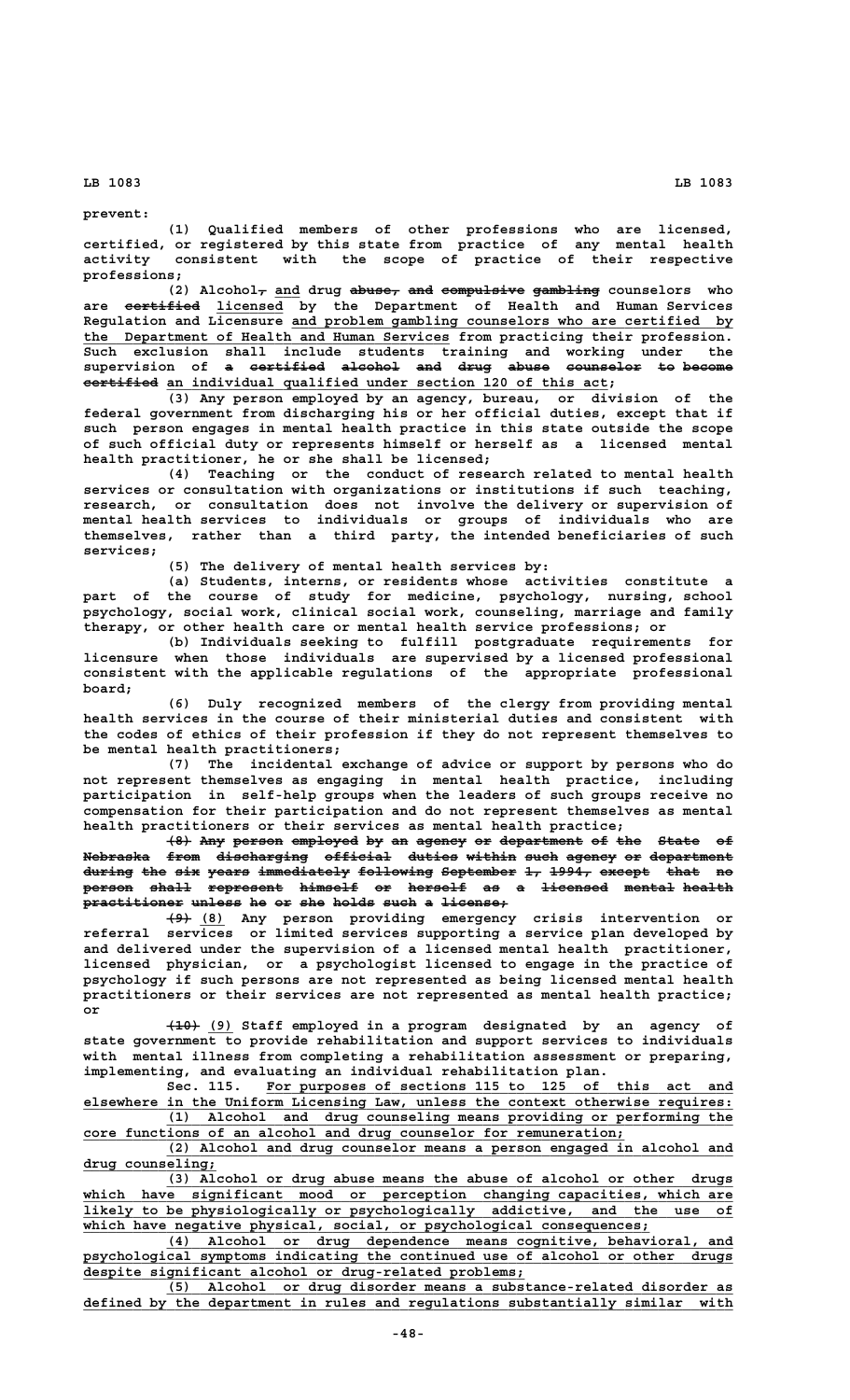**\_\_\_\_\_\_\_\_\_\_\_\_\_\_\_\_\_\_\_\_\_\_\_\_\_\_\_\_\_\_\_\_\_\_\_\_\_\_\_\_\_\_\_\_\_\_\_\_\_\_\_\_\_\_\_\_\_\_\_\_\_\_\_\_\_\_\_\_\_\_\_\_\_\_\_\_\_\_ the definitions of the American Psychiatric Association in the Diagnostic and \_\_\_\_\_\_\_\_\_\_\_\_\_\_\_\_\_\_\_\_\_\_\_\_\_\_\_\_\_\_\_\_\_\_\_\_\_\_\_ Statistical Manual of Mental Disorders;**

 **\_\_\_\_\_\_\_\_\_\_\_\_\_\_\_\_\_\_\_\_\_\_\_\_\_\_\_\_\_\_\_\_\_\_\_\_\_\_\_\_\_\_\_\_\_\_\_\_\_\_\_\_\_\_\_\_\_\_\_\_\_ (6) Board means the Board of Alcohol and Drug Counseling; and**

 **\_\_\_\_\_\_\_\_\_\_\_\_\_\_\_\_\_\_\_\_\_\_\_\_\_\_\_\_\_\_\_\_\_\_\_\_\_\_\_\_\_\_\_\_\_\_\_\_\_\_\_\_\_\_\_\_\_\_\_\_\_\_\_\_\_\_\_\_ (7) Core functions means the following twelve activities an alcohol \_\_\_\_\_\_\_\_\_\_\_\_\_\_\_\_\_\_\_\_\_\_\_\_\_\_\_\_\_\_\_\_\_\_\_\_\_\_\_\_\_\_\_\_\_\_\_\_\_\_\_\_\_\_\_\_\_\_\_\_\_\_\_\_\_\_\_\_\_\_\_\_\_\_\_\_\_\_ and drug counselor performs in the role of counselor: Screening, intake, \_\_\_\_\_\_\_\_\_\_\_\_\_\_\_\_\_\_\_\_\_\_\_\_\_\_\_\_\_\_\_\_\_\_\_\_\_\_\_\_\_\_\_\_\_\_\_\_\_\_\_\_\_\_\_\_\_\_\_\_\_\_\_\_\_\_\_\_\_\_\_\_\_\_\_\_\_\_ orientation, assessment, treatment planning, counseling (individual, group, \_\_\_\_\_\_\_\_\_\_\_\_\_\_\_\_\_\_\_\_\_\_\_\_\_\_\_\_\_\_\_\_\_\_\_\_\_\_\_\_\_\_\_\_\_\_\_\_\_\_\_\_\_\_\_\_\_\_\_\_\_\_\_\_\_\_\_\_\_\_\_\_\_\_\_\_\_\_ and significant others), case management, crisis intervention, client \_\_\_\_\_\_\_\_\_\_\_\_\_\_\_\_\_\_\_\_\_\_\_\_\_\_\_\_\_\_\_\_\_\_\_\_\_\_\_\_\_\_\_\_\_\_\_\_\_\_\_\_\_\_\_\_\_\_\_\_\_\_\_\_\_\_\_\_\_\_\_\_\_\_\_\_\_\_ education, referral, reports and record keeping, and consultation with other \_\_\_\_\_\_\_\_\_\_\_\_\_\_\_\_\_\_\_\_\_\_\_\_\_\_\_\_\_\_\_\_\_\_\_\_\_\_\_\_\_\_\_\_\_\_\_\_\_\_\_\_\_\_\_\_\_ professionals in regard to client treatment and services.**

 **\_\_\_\_\_\_\_\_\_\_\_\_\_\_\_\_\_\_\_\_\_\_\_\_\_\_\_\_\_\_\_\_\_\_\_\_\_\_\_\_\_\_\_\_\_\_\_\_\_\_\_\_\_\_\_\_\_ Sec. 116. (1) The scope of practice for alcohol and drug counseling \_\_\_\_\_\_\_\_\_\_\_\_\_\_\_\_\_\_\_\_\_\_\_\_\_\_\_\_\_\_\_\_\_\_\_\_\_\_\_\_\_\_\_\_\_\_\_\_\_\_\_\_\_\_\_\_\_\_\_\_\_\_\_\_\_\_\_\_\_\_\_\_\_\_\_\_\_\_ is the application of general counseling theories and treatment methods \_\_\_\_\_\_\_\_\_\_\_\_\_\_\_\_\_\_\_\_\_\_\_\_\_\_\_\_\_\_\_\_\_\_\_\_\_\_\_\_\_\_\_\_\_\_\_\_\_\_\_\_\_\_\_\_\_\_\_\_\_\_\_\_\_\_\_\_\_\_\_\_\_\_\_\_\_\_ adapted to specific addiction theory and research for the express purpose of \_\_\_\_\_\_\_\_\_\_\_\_\_\_\_\_\_\_\_\_\_\_\_\_\_\_\_\_\_\_\_\_\_\_\_\_\_\_\_\_\_\_\_\_\_\_\_\_\_\_\_\_\_\_\_\_\_\_\_\_\_\_\_\_\_\_\_\_\_\_\_\_\_\_\_\_\_\_ treating any alcohol or drug abuse, dependence, or disorder. The practice of \_\_\_\_\_\_\_\_\_\_\_\_\_\_\_\_\_\_\_\_\_\_\_\_\_\_\_\_\_\_\_\_\_\_\_\_\_\_\_\_\_\_\_\_\_\_\_\_\_\_\_\_\_\_\_\_\_\_\_\_\_\_\_\_\_\_\_\_\_\_\_\_\_\_\_\_\_\_ alcohol and drug counseling consists of the following performance areas which \_\_\_\_\_\_\_\_\_\_\_\_\_\_\_\_\_\_\_\_\_\_\_\_\_\_\_\_\_\_\_\_\_\_\_\_\_\_\_\_\_\_\_\_\_\_\_\_\_\_\_\_\_\_\_\_\_\_\_\_\_\_\_\_\_\_\_\_\_\_\_\_\_\_\_\_\_\_ encompass the twelve core functions: Clinical evaluation; treatment planning; \_\_\_\_\_\_\_\_\_\_\_\_\_\_\_\_\_\_\_\_\_\_\_\_\_\_\_\_\_\_\_\_\_\_\_\_\_\_\_\_\_\_\_\_\_\_\_\_\_\_\_\_\_\_\_\_\_\_\_\_\_\_\_\_\_\_\_\_\_\_\_\_\_\_\_\_\_ counseling; education; documentation; and professional and ethical standards.**

 **\_\_\_\_\_\_\_\_\_\_\_\_\_\_\_\_\_\_\_\_\_\_\_\_\_\_\_\_\_\_\_\_\_\_\_\_\_\_\_\_\_\_\_\_\_\_\_\_\_\_\_\_\_\_\_\_\_\_\_\_\_\_\_\_\_\_\_\_ (2) The performance area of clinical evaluation consists of \_\_\_\_\_\_\_\_\_\_\_\_\_\_\_\_\_\_\_\_\_\_\_\_\_\_\_\_\_\_\_\_\_\_\_\_\_\_\_\_\_\_\_\_\_\_\_\_\_\_\_\_\_\_\_\_\_\_\_\_\_\_\_\_\_\_\_\_\_\_\_\_\_\_\_\_\_\_ screening and assessment of alcohol and drug problems, screening of other \_\_\_\_\_\_\_\_\_\_\_\_\_\_\_\_\_\_\_\_\_\_\_\_\_\_\_\_\_\_\_\_\_\_\_\_\_\_\_\_\_\_\_\_\_\_\_\_\_\_\_\_\_\_\_\_\_\_\_\_\_\_\_\_\_\_\_\_\_\_\_\_\_\_\_\_\_\_ presenting problems for which referral may be necessary, and diagnosis of \_\_\_\_\_\_\_\_\_\_\_\_\_\_\_\_\_\_\_\_\_\_\_\_\_\_\_\_\_\_\_\_\_\_\_\_\_\_\_\_\_\_\_\_\_\_\_\_\_\_\_\_\_\_\_\_\_\_\_\_\_\_\_\_\_\_\_\_\_\_\_\_\_\_\_\_\_\_ alcohol and drug disorders. Clinical evaluation does not include mental \_\_\_\_\_\_\_\_\_\_\_\_\_\_\_\_\_\_\_\_\_\_\_\_\_\_\_\_\_\_\_\_\_\_\_\_\_\_\_\_\_\_\_\_\_\_\_\_\_\_\_\_\_\_\_\_\_\_\_\_\_\_\_\_\_\_\_\_\_\_\_\_\_\_\_\_\_\_ health assessment or treatment. An alcohol and drug counselor shall refer a \_\_\_\_\_\_\_\_\_\_\_\_\_\_\_\_\_\_\_\_\_\_\_\_\_\_\_\_\_\_\_\_\_\_\_\_\_\_\_\_\_\_\_\_\_\_\_\_\_\_\_\_\_\_\_\_\_\_\_\_\_\_\_\_\_\_\_\_\_\_\_\_\_\_\_\_\_\_ person with co-occurring mental disorders unless such person is under the care \_\_\_\_\_\_\_\_\_\_\_\_\_\_\_\_\_\_\_\_\_\_\_\_\_\_\_\_\_\_\_\_\_\_\_\_\_\_\_\_\_\_\_\_\_\_\_\_\_\_\_\_\_\_\_\_\_\_\_\_\_\_\_\_\_\_\_\_\_\_\_\_\_\_\_\_\_\_ of, or previously assessed or diagnosed by, an appropriate practitioner within**

a reasonable amount of time.<br>(3) The performance **area of treatment planning consists of case** area of treatment planning consists of case  $m$ anagement, including implementing the treatment plan, consulting, and  **\_\_\_\_\_\_\_\_\_\_\_\_\_\_\_\_\_\_\_\_\_\_\_\_\_\_\_\_\_\_\_\_\_\_\_\_\_\_\_\_\_\_\_\_\_\_\_\_\_\_\_\_\_\_\_\_\_\_\_\_\_\_\_\_\_\_\_\_\_\_\_\_\_\_\_\_ continuing assessment and treatment planning; referral; and client advocacy.**

 **\_\_\_\_\_\_\_\_\_\_\_\_\_\_\_\_\_\_\_\_\_\_\_\_\_\_\_\_\_\_\_\_\_\_\_\_\_\_\_\_\_\_\_\_\_\_\_\_\_\_\_\_\_\_\_\_\_\_\_\_\_\_\_\_\_\_\_\_ (4) The performance area of counseling consists of individual \_\_\_\_\_\_\_\_\_\_\_\_\_\_\_\_\_\_\_\_\_\_\_\_\_\_\_\_\_\_\_\_\_\_\_\_\_\_\_\_\_\_\_\_\_\_\_\_\_\_\_\_\_\_\_\_\_\_\_\_\_\_\_\_\_\_\_\_\_\_\_\_\_ counseling, group counseling, and family or significant other counseling.**

 **\_\_\_\_\_\_\_\_\_\_\_\_\_\_\_\_\_\_\_\_\_\_\_\_\_\_\_\_\_\_\_\_\_\_\_\_\_\_\_\_\_\_\_\_\_\_\_\_\_\_\_\_\_\_\_\_\_\_\_\_\_\_\_\_\_\_\_\_ (5) The performance area of education consists of education for \_\_\_\_\_\_\_\_\_\_\_\_\_\_\_\_\_\_\_\_\_\_\_\_\_\_\_\_\_\_\_\_\_\_\_\_\_\_\_\_\_\_\_\_\_\_ clients, family of clients, and the community.**

 **\_\_\_\_\_\_\_\_\_\_\_\_\_\_\_\_\_\_\_\_\_\_\_\_\_\_\_\_\_\_\_\_\_\_\_\_\_\_\_\_\_\_\_\_\_\_\_\_\_\_\_\_\_\_\_\_ Sec. 117. No person shall engage in alcohol and drug counseling or \_\_\_\_\_\_\_\_\_\_\_\_\_\_\_\_\_\_\_\_\_\_\_\_\_\_\_\_\_\_\_\_\_\_\_\_\_\_\_\_\_\_\_\_\_\_\_\_\_\_\_\_\_\_\_\_\_\_\_\_\_\_\_\_\_\_\_\_\_\_\_\_\_\_\_\_\_\_ hold himself or herself out as an alcohol and drug counselor unless he or she \_\_\_\_\_\_\_\_\_\_\_\_\_\_\_\_\_\_\_\_\_\_\_\_\_\_\_\_\_\_\_\_\_\_\_\_\_\_\_\_\_\_\_\_\_\_\_\_\_\_\_\_\_\_\_\_\_\_\_\_\_\_\_\_\_\_\_\_\_\_\_\_\_\_\_\_\_\_ is licensed for such purpose pursuant to the Uniform Licensing Law, except \_\_\_\_\_\_\_\_\_\_\_\_\_\_\_\_\_\_\_\_\_\_\_\_\_\_\_\_\_\_\_\_\_\_\_\_\_\_\_\_\_\_\_\_\_\_\_\_\_\_\_\_ that this section shall not be construed to prevent:**

 **\_\_\_\_\_\_\_\_\_\_\_\_\_\_\_\_\_\_\_\_\_\_\_\_\_\_\_\_\_\_\_\_\_\_\_\_\_\_\_\_\_\_\_\_\_\_\_\_\_\_\_\_\_\_\_\_\_\_\_\_\_\_\_\_\_\_\_\_ (1) Qualified members of other professions who are licensed, \_\_\_\_\_\_\_\_\_\_\_\_\_\_\_\_\_\_\_\_\_\_\_\_\_\_\_\_\_\_\_\_\_\_\_\_\_\_\_\_\_\_\_\_\_\_\_\_\_\_\_\_\_\_\_\_\_\_\_\_\_\_\_\_\_\_\_\_\_\_\_\_\_\_\_\_\_\_ certified, or registered by this state from practice of any alcohol and drug \_\_\_\_\_\_\_\_\_\_\_\_\_\_\_\_\_\_\_\_\_\_\_\_\_\_\_\_\_\_\_\_\_\_\_\_\_\_\_\_\_\_\_\_\_\_\_\_\_\_\_\_\_\_\_\_\_\_\_\_\_\_\_\_\_\_\_\_\_\_\_\_\_\_\_\_\_\_ counseling consistent with the scope of practice of their respective professions; \_\_\_\_\_\_\_\_\_\_\_\_**

 **\_\_\_\_\_\_\_\_\_\_\_\_\_\_\_\_\_\_\_\_\_\_\_\_\_\_\_\_\_\_\_\_\_\_\_\_\_\_\_\_\_\_\_\_\_\_\_\_\_\_\_\_\_\_\_\_\_\_\_\_\_\_\_\_\_\_\_\_ (2) Teaching or the conduct of research related to alcohol and drug \_\_\_\_\_\_\_\_\_\_\_\_\_\_\_\_\_\_\_\_\_\_\_\_\_\_\_\_\_\_\_\_\_\_\_\_\_\_\_\_\_\_\_\_\_\_\_\_\_\_\_\_\_\_\_\_\_\_\_\_\_\_\_\_\_\_\_\_\_\_\_\_\_\_\_\_\_\_ counseling with organizations or institutions if such teaching, research, or \_\_\_\_\_\_\_\_\_\_\_\_\_\_\_\_\_\_\_\_\_\_\_\_\_\_\_\_\_\_\_\_\_\_\_\_\_\_\_\_\_\_\_\_\_\_\_\_\_\_\_\_\_\_\_\_\_\_\_\_\_\_\_\_\_\_\_\_\_\_\_\_\_\_\_\_\_\_ consultation does not involve the delivery or supervision of alcohol and drug \_\_\_\_\_\_\_\_\_\_\_\_\_\_\_\_\_\_\_\_\_\_\_\_\_\_\_\_\_\_\_\_\_\_\_\_\_\_\_\_\_\_\_\_\_\_\_\_\_\_\_\_\_\_\_\_\_\_\_\_\_\_\_\_\_\_\_\_\_\_\_\_\_\_\_\_\_\_ counseling to individuals or groups of individuals who are themselves, rather \_\_\_\_\_\_\_\_\_\_\_\_\_\_\_\_\_\_\_\_\_\_\_\_\_\_\_\_\_\_\_\_\_\_\_\_\_\_\_\_\_\_\_\_\_\_\_\_\_\_\_\_\_\_\_\_\_\_\_\_\_\_\_\_ than a third party, the intended beneficiaries of such services;**

 **\_\_\_\_\_\_\_\_\_\_\_\_\_\_\_\_\_\_\_\_\_\_\_\_\_\_\_\_\_\_\_\_\_\_\_\_\_\_\_\_\_\_\_\_\_\_\_\_\_\_\_ (3) The delivery of alcohol and drug counseling by:**

 **\_\_\_\_\_\_\_\_\_\_\_\_\_\_\_\_\_\_\_\_\_\_\_\_\_\_\_\_\_\_\_\_\_\_\_\_\_\_\_\_\_\_\_\_\_\_\_\_\_\_\_\_\_\_\_\_\_\_\_\_\_\_\_\_\_\_\_\_ (a) Students, interns, or residents whose activities constitute a \_\_\_\_\_\_\_\_\_\_\_\_\_\_\_\_\_\_\_\_\_\_\_\_\_\_\_\_\_\_\_\_\_\_\_\_\_\_\_\_\_\_\_\_\_\_\_\_\_\_\_\_\_\_\_\_\_\_\_\_\_\_\_\_\_\_\_\_\_\_\_\_\_\_\_\_\_\_ part of the course of study for medicine, psychology, nursing, school \_\_\_\_\_\_\_\_\_\_\_\_\_\_\_\_\_\_\_\_\_\_\_\_\_\_\_\_\_\_\_\_\_\_\_\_\_\_\_\_\_\_\_\_\_\_\_\_\_\_\_\_\_\_\_\_\_\_\_\_\_\_\_\_\_\_\_\_\_\_\_\_\_\_\_\_\_\_ psychology, social work, clinical social work, counseling, marriage and family \_\_\_\_\_\_\_\_\_\_\_\_\_\_\_\_\_\_\_\_\_\_\_\_\_\_\_\_\_\_\_\_\_\_\_\_\_\_\_\_\_\_\_\_\_\_\_\_\_\_\_\_\_\_\_\_\_\_\_\_\_\_\_\_\_\_\_\_\_\_\_\_\_\_\_\_\_\_ therapy, alcohol and drug counseling, compulsive gambling counseling, or other \_\_\_\_\_\_\_\_\_\_\_\_\_\_\_\_\_\_\_\_\_\_\_\_\_\_\_\_\_\_\_\_\_\_\_\_\_\_\_\_\_\_\_\_\_\_\_\_\_\_\_\_ health care or mental health service professions; or**

 **\_\_\_\_\_\_\_\_\_\_\_\_\_\_\_\_\_\_\_\_\_\_\_\_\_\_\_\_\_\_\_\_\_\_\_\_\_\_\_\_\_\_\_\_\_\_\_\_\_\_\_\_\_\_\_\_\_\_\_\_\_\_\_\_\_\_\_\_ (b) Individuals seeking to fulfill postgraduate requirements for \_\_\_\_\_\_\_\_\_\_\_\_\_\_\_\_\_\_\_\_\_\_\_\_\_\_\_\_\_\_\_\_\_\_\_\_\_\_\_\_\_\_\_\_\_\_\_\_\_\_\_\_\_\_\_\_\_\_\_\_\_\_\_\_\_\_\_\_\_\_\_\_\_\_\_\_\_\_ licensure when those individuals are supervised by a licensed professional \_\_\_\_\_\_\_\_\_\_\_\_\_\_\_\_\_\_\_\_\_\_\_\_\_\_\_\_\_\_\_\_\_\_\_\_\_\_\_\_\_\_\_\_\_\_\_\_\_\_\_\_\_\_\_\_\_\_\_\_\_\_\_\_\_\_\_\_\_\_\_\_\_\_\_\_\_\_ consistent with the applicable regulations of the appropriate professional** board;

 **\_\_\_\_\_\_\_\_\_\_\_\_\_\_\_\_\_\_\_\_\_\_\_\_\_\_\_\_\_\_\_\_\_\_\_\_\_\_\_\_\_\_\_\_\_\_\_\_\_\_\_\_\_\_\_\_\_\_\_\_\_\_\_\_\_\_\_\_ (4) Duly recognized members of the clergy from providing alcohol and \_\_\_\_\_\_\_\_\_\_\_\_\_\_\_\_\_\_\_\_\_\_\_\_\_\_\_\_\_\_\_\_\_\_\_\_\_\_\_\_\_\_\_\_\_\_\_\_\_\_\_\_\_\_\_\_\_\_\_\_\_\_\_\_\_\_\_\_\_\_\_\_\_\_\_\_\_\_ drug counseling in the course of their ministerial duties and consistent with \_\_\_\_\_\_\_\_\_\_\_\_\_\_\_\_\_\_\_\_\_\_\_\_\_\_\_\_\_\_\_\_\_\_\_\_\_\_\_\_\_\_\_\_\_\_\_\_\_\_\_\_\_\_\_\_\_\_\_\_\_\_\_\_\_\_\_\_\_\_\_\_\_\_\_\_\_\_ the codes of ethics of their profession if they do not represent themselves to \_\_\_\_\_\_\_\_\_\_\_\_\_\_\_\_\_\_\_\_\_\_\_\_\_\_\_\_\_\_\_ be alcohol and drug counselors;**

 **\_\_\_\_\_\_\_\_\_\_\_\_\_\_\_\_\_\_\_\_\_\_\_\_\_\_\_\_\_\_\_\_\_\_\_\_\_\_\_\_\_\_\_\_\_\_\_\_\_\_\_\_\_\_\_\_\_\_\_\_\_\_\_\_\_\_\_\_ (5) The incidental exchange of advice or support by persons who do** not represent themselves as engaging in alcohol and drug counseling, including  $\overline{ {\text{partition in self-help groups when the leaders of such groups }$  receive no  **\_\_\_\_\_\_\_\_\_\_\_\_\_\_\_\_\_\_\_\_\_\_\_\_\_\_\_\_\_\_\_\_\_\_\_\_\_\_\_\_\_\_\_\_\_\_\_\_\_\_\_\_\_\_\_\_\_\_\_\_\_\_\_\_\_\_\_\_\_\_\_\_\_\_\_\_\_\_ compensation for their participation and do not represent themselves as \_\_\_\_\_\_\_\_\_\_\_\_\_\_\_\_\_\_\_\_\_\_\_\_\_\_\_\_\_\_\_\_\_\_\_\_\_\_\_\_\_\_\_\_\_\_\_\_\_\_\_\_\_\_\_\_\_\_\_\_\_\_\_\_\_\_\_\_\_\_\_\_\_\_\_\_\_ alcohol and drug counselors or their services as alcohol and drug counseling;**

 **\_\_\_\_\_\_\_\_\_\_\_\_\_\_\_\_\_\_\_\_\_\_\_\_\_\_\_\_\_\_\_\_\_\_\_\_\_\_\_\_\_\_\_\_\_\_\_\_\_\_\_\_\_\_\_\_\_\_\_\_\_\_\_\_\_\_\_\_ (6) Any person providing emergency crisis intervention or referral** services; or

> **\_\_\_\_\_\_\_\_\_\_\_\_\_\_\_\_\_\_\_\_\_\_\_\_\_\_\_\_\_\_\_\_\_\_\_\_\_\_\_\_\_\_\_\_\_\_\_\_\_\_\_\_\_\_\_\_\_\_\_\_\_\_\_\_\_\_\_\_ (7) Staff employed in a program designated by an agency of state \_\_\_\_\_\_\_\_\_\_\_\_\_\_\_\_\_\_\_\_\_\_\_\_\_\_\_\_\_\_\_\_\_\_\_\_\_\_\_\_\_\_\_\_\_\_\_\_\_\_\_\_\_\_\_\_\_\_\_\_\_\_\_\_\_\_\_\_\_\_\_\_\_\_\_\_\_\_ government to provide rehabilitation and support services to individuals with \_\_\_\_\_\_\_\_\_\_\_\_\_\_\_\_\_\_\_\_\_\_\_\_\_\_\_\_\_\_\_\_\_\_\_\_\_\_\_\_\_\_\_\_\_\_\_\_\_\_\_\_\_\_\_\_\_\_\_\_\_\_\_\_\_\_\_\_\_\_\_\_\_\_\_\_\_\_ alcohol or drug disorders from completing a rehabilitation assessment or \_\_\_\_\_\_\_\_\_\_\_\_\_\_\_\_\_\_\_\_\_\_\_\_\_\_\_\_\_\_\_\_\_\_\_\_\_\_\_\_\_\_\_\_\_\_\_\_\_\_\_\_\_\_\_\_\_\_\_\_\_\_\_\_\_\_\_\_\_\_\_\_\_\_ preparing, implementing, and evaluating an individual rehabilitation plan.**

 **\_\_\_\_\_\_\_\_\_\_\_\_\_\_\_\_\_\_\_\_\_\_\_\_\_\_\_\_\_\_\_\_\_\_\_\_\_\_\_\_\_\_\_\_\_\_\_\_\_\_\_\_\_\_\_\_\_ Sec. 118. (1) A person may apply for a license as an alcohol and \_\_\_\_\_\_\_\_\_\_\_\_\_\_\_\_\_\_\_\_\_\_\_\_\_\_\_\_\_\_\_\_\_\_\_\_\_\_\_\_\_\_\_\_\_\_\_\_\_\_\_\_\_\_\_\_\_\_\_\_\_\_\_\_\_\_\_\_\_\_\_\_\_\_\_\_\_\_ drug counselor if he or she meets the requirements provided in section 121 of this act. \_\_\_\_\_\_\_\_\_**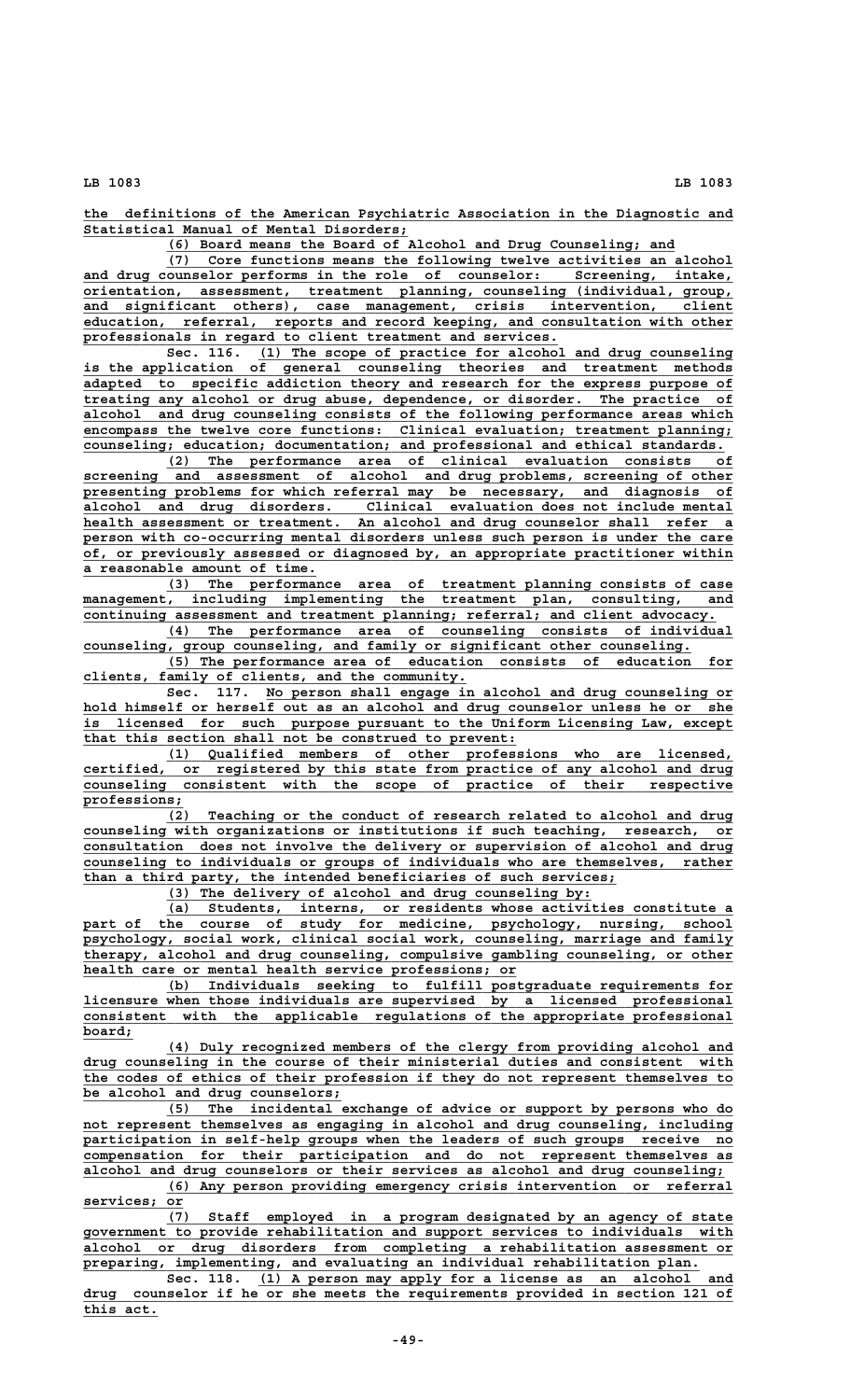**\_\_\_\_\_\_\_\_\_\_\_\_\_\_\_\_\_\_\_\_\_\_\_\_\_\_\_\_\_\_\_\_\_\_\_\_\_\_\_\_\_\_\_\_\_\_\_\_\_\_\_\_\_\_\_\_\_\_\_\_\_\_\_\_\_\_\_\_ (2) A person may apply for a license as a provisional alcohol and \_\_\_\_\_\_\_\_\_\_\_\_\_\_\_\_\_\_\_\_\_\_\_\_\_\_\_\_\_\_\_\_\_\_\_\_\_\_\_\_\_\_\_\_\_\_\_\_\_\_\_\_\_\_\_\_\_\_\_\_\_\_\_\_\_\_\_\_\_\_\_\_\_\_\_\_\_\_ drug counselor which permits such person to practice and acquire the \_\_\_\_\_\_\_\_\_\_\_\_\_\_\_\_\_\_\_\_\_\_\_\_\_\_\_\_\_\_\_\_\_\_\_\_\_\_\_\_\_\_\_\_\_\_\_\_\_\_\_\_\_\_\_\_\_\_\_\_\_\_\_\_\_\_\_\_\_\_\_\_\_\_\_\_\_\_ supervised clinical work experience required for licensure as an alcohol and \_\_\_\_\_\_\_\_\_\_\_\_\_\_\_\_\_\_\_\_\_\_\_\_\_\_\_\_\_\_\_\_\_\_\_\_\_\_\_\_\_\_\_\_\_\_\_\_\_\_\_\_\_\_\_\_\_\_\_\_\_\_\_\_\_\_\_\_\_\_\_\_\_\_\_\_\_\_ drug counselor. A license for provisional status shall be eligible for \_\_\_\_\_\_\_\_\_\_\_\_\_\_\_\_\_\_\_\_\_\_\_\_\_\_\_\_\_\_\_\_\_\_\_\_\_\_\_\_\_\_\_\_\_\_\_\_\_\_\_\_\_\_\_\_\_\_\_\_\_\_\_\_\_\_\_\_\_\_\_\_\_\_\_\_\_\_ renewal every two calendar years for a maximum of two renewals upon meeting \_\_\_\_\_\_\_\_\_\_\_\_\_\_\_\_\_\_\_\_\_\_\_\_\_\_\_\_\_\_\_\_\_\_\_\_\_\_\_\_\_\_\_\_\_\_\_\_\_\_\_\_\_\_\_\_\_\_\_\_\_\_\_\_\_\_\_\_\_\_\_\_\_\_\_\_\_\_ the renewal requirements in section 124 of this act. Provisional status may \_\_\_\_\_\_\_\_\_\_\_\_\_\_\_\_\_\_\_\_\_\_\_\_\_\_\_\_\_\_\_\_\_\_\_\_\_\_\_\_\_\_\_\_\_\_\_\_\_\_\_\_\_\_\_\_\_\_\_\_\_\_\_\_\_\_\_\_\_\_\_\_\_\_\_\_\_\_ be granted once and held for a time period not to exceed six years. An**  $individual$  who is so licensed shall not render services without clinical  **\_\_\_\_\_\_\_\_\_\_\_\_\_\_\_\_\_\_\_\_\_\_\_\_\_\_\_\_\_\_\_\_\_\_\_\_\_\_\_\_\_\_\_\_\_\_\_\_\_\_\_\_\_\_\_\_\_\_\_\_\_\_\_\_\_\_\_\_\_\_\_\_\_\_\_\_\_\_ supervision. An individual who holds provisional licensure shall inform all \_\_\_\_\_\_\_\_\_\_\_\_\_\_\_\_\_\_\_\_\_\_\_\_\_\_\_\_\_\_\_\_\_\_\_\_\_\_\_\_\_\_\_\_\_\_\_\_\_\_\_\_\_\_\_\_\_\_\_\_\_\_\_\_\_\_\_\_\_\_\_\_\_\_\_\_\_\_ clients that he or she holds a provisional certification and is practicing** under supervision and shall identify the supervisor. An applicant shall  **\_\_\_\_\_\_\_\_\_\_\_\_\_\_\_\_\_\_\_\_\_\_\_\_\_\_\_\_\_\_\_\_\_\_\_\_\_\_\_\_\_\_\_\_\_\_\_\_\_\_\_\_\_ the requirements provided in section 119 of this act.**

 **\_\_\_\_\_\_\_\_\_\_\_\_\_\_\_\_\_\_\_\_\_\_\_\_\_\_\_\_\_\_\_\_\_\_\_\_\_\_\_\_\_\_\_\_\_\_\_\_\_\_\_\_\_\_\_\_\_\_\_\_\_\_\_\_\_\_\_\_ (3) Any person certified as an alcohol and drug abuse counselor on \_\_\_\_\_\_\_\_\_\_\_\_\_\_\_\_\_\_\_\_\_\_\_\_\_\_\_\_\_\_\_\_\_\_\_\_\_\_\_\_\_\_\_\_\_\_\_\_\_\_\_\_\_\_\_\_\_\_\_\_\_\_\_\_\_\_\_\_\_\_\_\_\_\_\_\_\_\_ the operative date of this section shall be deemed to be licensed as an \_\_\_\_\_\_\_\_\_\_\_\_\_\_\_\_\_\_\_\_\_\_\_\_\_\_\_\_\_\_\_\_\_\_\_\_\_\_\_\_\_\_\_\_\_\_\_\_\_\_\_\_\_\_\_\_\_\_\_\_\_\_\_\_\_\_\_\_\_\_\_\_\_\_\_\_\_\_ alcohol and drug counselor under the Uniform Licensing Law on such date. Any \_\_\_\_\_\_\_\_\_\_\_\_\_\_\_\_\_\_\_\_\_\_\_\_\_\_\_\_\_\_\_\_\_\_\_\_\_\_\_\_\_\_\_\_\_\_\_\_\_\_\_\_\_\_\_\_\_\_\_\_\_\_\_\_\_\_\_\_\_\_\_\_\_\_\_\_\_\_ person certified as a provisional alcohol and drug abuse counselor on the \_\_\_\_\_\_\_\_\_\_\_\_\_\_\_\_\_\_\_\_\_\_\_\_\_\_\_\_\_\_\_\_\_\_\_\_\_\_\_\_\_\_\_\_\_\_\_\_\_\_\_\_\_\_\_\_\_\_\_\_\_\_\_\_\_\_\_\_\_\_\_\_\_\_\_\_\_\_ operative date of this section shall be deemed to be licensed as a provisional \_\_\_\_\_\_\_\_\_\_\_\_\_\_\_\_\_\_\_\_\_\_\_\_\_\_\_\_\_\_\_\_\_\_\_\_\_\_\_\_\_\_\_\_\_\_\_\_\_\_\_\_\_\_\_\_\_\_\_\_\_\_\_\_\_\_\_\_\_\_\_\_\_\_\_\_\_\_ alcohol and drug counselor under the Uniform Licensing Law on such date. The \_\_\_\_\_\_\_\_\_\_\_\_\_\_\_\_\_\_\_\_\_\_\_\_\_\_\_\_\_\_\_\_\_\_\_\_\_\_\_\_\_\_\_\_\_\_\_\_\_\_\_\_\_\_\_\_\_\_\_\_\_\_\_\_\_\_\_\_\_\_\_\_\_\_\_\_\_\_ certificate holder may continue to practice under such certificate as a \_\_\_\_\_\_\_\_\_\_\_\_\_\_\_\_\_\_\_\_\_\_\_\_\_\_\_\_\_\_\_\_\_\_\_\_\_\_\_\_\_\_\_\_\_\_\_\_\_\_\_\_\_\_\_\_\_\_\_\_\_\_\_\_\_\_\_\_\_\_\_\_\_\_\_\_\_\_ license until September 1 after the next renewal date for his or her \_\_\_\_\_\_\_\_\_\_\_\_\_\_\_\_\_\_\_\_\_\_\_\_\_\_\_\_\_\_\_\_\_\_\_\_\_\_\_\_\_\_\_\_\_\_\_\_\_\_\_\_\_\_\_\_\_\_\_\_\_\_\_\_\_\_\_\_\_\_\_\_\_\_\_\_\_\_ certificate under the rules and regulations governing counselors as provided \_\_\_\_\_\_\_\_\_\_\_\_\_\_\_\_\_\_\_\_\_\_\_\_\_\_\_\_\_\_\_\_\_\_\_\_\_\_\_\_\_\_\_\_\_\_\_\_\_\_\_\_\_\_\_\_\_\_\_\_\_\_\_\_\_\_\_\_\_\_\_\_\_\_\_\_\_\_ in section 125 of this act. Renewals issued for such certificates extended to \_\_\_\_\_\_\_\_\_\_\_\_\_\_\_\_\_\_\_\_\_\_\_\_\_\_\_\_\_\_\_\_\_\_\_\_\_\_\_\_\_\_\_\_\_\_\_\_\_\_\_\_\_\_\_\_\_\_\_\_\_\_\_\_\_\_\_\_\_\_\_\_\_\_\_\_\_\_ September 1, 2004, or September 1, 2005, shall be valid until September 1, \_\_\_\_\_\_\_\_\_\_\_\_\_\_\_\_\_\_\_\_\_\_\_\_\_\_\_\_\_\_\_\_\_\_\_\_\_\_\_\_\_\_\_\_\_\_\_\_\_\_\_\_\_\_\_\_\_\_\_\_\_\_\_\_\_\_\_\_\_\_\_\_\_\_\_\_\_\_ 2006, and shall be issued with fees and continuing competency requirements \_\_\_\_\_\_\_\_\_\_\_\_\_\_\_\_\_\_\_\_\_\_\_\_\_\_\_\_\_\_\_\_\_\_\_\_\_\_\_\_\_\_\_\_\_\_\_\_\_\_\_\_\_\_\_\_\_\_\_\_\_\_\_\_\_\_\_\_\_\_\_\_\_\_\_\_\_\_ prorated accordingly. Subsequent renewals shall be for two-year periods \_\_\_\_\_\_\_\_\_\_\_\_\_\_\_\_\_\_\_\_\_\_\_\_\_\_\_\_\_\_\_\_\_\_\_\_\_\_\_\_\_\_\_\_\_\_\_\_\_\_\_\_\_\_\_\_\_\_\_\_\_\_\_\_\_\_\_\_\_\_\_\_\_\_ expiring September 1 of even-numbered years as provided in section 71-110.**

 **\_\_\_\_\_\_\_\_\_\_\_\_\_\_\_\_\_\_\_\_\_\_\_\_\_\_\_\_\_\_\_\_\_\_\_\_\_\_\_\_\_\_\_\_\_\_\_\_\_\_\_\_\_\_\_\_\_ Sec. 119. To be licensed to practice as a provisional alcohol and \_\_\_\_\_\_\_\_\_\_\_\_\_\_\_\_\_\_\_\_\_\_\_\_\_\_\_\_\_\_\_\_\_\_\_ drug counselor, an applicant shall:**

 **\_\_\_\_\_\_\_\_\_\_\_\_\_\_\_\_\_\_\_\_\_\_\_\_\_\_\_\_\_\_\_\_\_\_\_\_\_\_\_\_\_\_\_\_\_\_\_\_\_ (1) Have a high school diploma or its equivalent;**

 **\_\_\_\_\_\_\_\_\_\_\_\_\_\_\_\_\_\_\_\_\_\_\_\_\_\_\_\_\_\_\_\_\_\_\_\_\_\_\_\_\_\_\_\_\_\_\_\_\_\_\_\_\_\_\_\_\_\_\_\_\_\_\_\_\_\_\_\_ (2) Have two hundred seventy hours of education related to the** knowledge and skills of alcohol and drug counseling which shall include:

 **\_\_\_\_\_\_\_\_\_\_\_\_\_\_\_\_\_\_\_\_\_\_\_\_\_\_\_\_\_\_\_\_\_\_\_\_\_\_\_\_\_\_\_\_\_\_\_\_\_\_\_\_\_\_\_\_\_\_\_\_\_\_\_\_\_\_\_\_ (a) A minimum of forty-five hours in counseling theories and techniques coursework; \_\_\_\_\_\_\_\_\_\_\_\_\_\_\_\_\_\_\_\_\_\_**

 **\_\_\_\_\_\_\_\_\_\_\_\_\_\_\_\_\_\_\_\_\_\_\_\_\_\_\_\_\_\_\_\_\_\_\_\_\_\_\_\_\_\_\_\_\_\_\_\_\_\_\_\_\_\_\_\_\_\_\_\_\_\_\_\_\_ (b) A minimum of forty-five hours in group counseling coursework; \_\_\_\_\_\_\_\_\_\_\_\_\_\_\_\_\_\_\_\_\_\_\_\_\_\_\_\_\_\_\_\_\_\_\_\_\_\_\_\_\_\_\_\_\_\_\_\_\_\_\_\_\_\_\_\_\_\_\_\_\_\_\_\_\_\_\_\_ (c) A minimum of thirty hours in human growth and development coursework; \_\_\_\_\_\_\_\_\_\_\_**

 **\_\_\_\_\_\_\_\_\_\_\_\_\_\_\_\_\_\_\_\_\_\_\_\_\_\_\_\_\_\_\_\_\_\_\_\_\_\_\_\_\_\_\_\_\_\_\_\_\_\_\_\_\_\_\_\_\_\_\_\_\_\_\_\_\_\_\_\_ (d) A minimum of fifteen hours in professional ethics and issues coursework; \_\_\_\_\_\_\_\_\_\_\_**

 **\_\_\_\_\_\_\_\_\_\_\_\_\_\_\_\_\_\_\_\_\_\_\_\_\_\_\_\_\_\_\_\_\_\_\_\_\_\_\_\_\_\_\_\_\_\_\_\_\_\_\_\_\_\_\_\_\_\_\_\_\_\_\_\_\_\_\_\_ (e) A minimum of thirty hours in alcohol and drug assessment, case \_\_\_\_\_\_\_\_\_\_\_\_\_\_\_\_\_\_\_\_\_\_\_\_\_\_\_\_\_\_\_\_\_\_\_\_ planning, and management coursework;**

 **\_\_\_\_\_\_\_\_\_\_\_\_\_\_\_\_\_\_\_\_\_\_\_\_\_\_\_\_\_\_\_\_\_\_\_\_\_\_\_\_\_\_\_\_\_\_\_\_\_\_\_\_\_\_\_\_\_\_\_\_\_\_\_\_\_\_\_\_ (f) A minimum of thirty hours in multicultural counseling coursework; \_\_\_\_\_\_\_\_\_\_\_**

 **\_\_\_\_\_\_\_\_\_\_\_\_\_\_\_\_\_\_\_\_\_\_\_\_\_\_\_\_\_\_\_\_\_\_\_\_\_\_\_\_\_\_\_\_\_\_\_\_\_\_\_\_\_\_\_\_\_\_\_\_\_\_\_\_\_\_\_\_ (g) A minimum of forty-five hours in medical and psychosocial \_\_\_\_\_\_\_\_\_\_\_\_\_\_\_\_\_\_\_\_\_\_\_\_\_\_\_\_\_\_\_\_\_\_\_\_\_\_\_\_\_\_\_\_\_\_\_\_\_\_\_\_\_\_\_\_\_\_\_\_\_\_\_\_\_\_\_\_\_ aspects of alcohol and drug use, abuse, and addiction coursework; and**

 **\_\_\_\_\_\_\_\_\_\_\_\_\_\_\_\_\_\_\_\_\_\_\_\_\_\_\_\_\_\_\_\_\_\_\_\_\_\_\_\_\_\_\_\_\_\_\_\_\_\_\_\_\_\_\_\_\_\_\_\_\_\_\_\_\_\_\_\_ (h) A minimum of thirty hours in clinical treatment issues in \_\_\_\_\_\_\_\_\_\_\_\_\_\_\_\_\_\_\_\_\_\_\_\_\_\_\_\_\_\_\_ chemical dependency coursework;**

 **\_\_\_\_\_\_\_\_\_\_\_\_\_\_\_\_\_\_\_\_\_\_\_\_\_\_\_\_\_\_\_\_\_\_\_\_\_\_\_\_\_\_\_\_\_\_\_\_\_\_\_ (3) Have supervised practical training which shall:**

 **\_\_\_\_\_\_\_\_\_\_\_\_\_\_\_\_\_\_\_\_\_\_\_\_\_\_\_\_\_\_\_\_\_\_\_\_\_\_\_\_\_\_\_\_\_\_\_\_\_\_\_\_\_\_\_\_\_\_\_\_\_\_\_\_\_\_\_\_ (a) Include performing a minimum of three hundred hours in the \_\_\_\_\_\_\_\_\_\_\_\_\_\_\_\_\_\_\_\_\_\_\_\_\_\_\_\_\_\_\_\_\_\_\_\_\_\_\_\_\_\_\_\_\_\_\_\_\_\_\_\_\_\_\_\_\_\_\_\_\_\_\_\_\_\_\_\_\_\_\_\_\_\_\_\_\_\_ counselor core functions in a work setting where alcohol and drug counseling** is provided;

 **\_\_\_\_\_\_\_\_\_\_\_\_\_\_\_\_\_\_\_\_\_\_\_\_\_\_\_\_\_\_\_\_\_\_\_\_\_\_\_\_\_\_\_\_\_\_\_\_\_\_\_\_\_\_\_\_\_\_\_\_\_\_\_\_\_\_\_\_ (b) Be a formal, systematic process that focuses on skill \_\_\_\_\_\_\_\_\_\_\_\_\_\_\_\_\_\_\_\_\_\_\_\_\_\_\_\_\_\_\_\_\_\_\_\_\_\_\_\_\_ development and integration of knowledge;**

 **\_\_\_\_\_\_\_\_\_\_\_\_\_\_\_\_\_\_\_\_\_\_\_\_\_\_\_\_\_\_\_\_\_\_\_\_\_\_\_\_\_\_\_\_\_\_\_\_\_\_\_\_\_\_\_\_\_\_\_\_\_\_\_\_\_\_\_\_ (c) Include training hours documented by performance date and core \_\_\_\_\_\_\_\_\_\_\_\_\_\_\_\_\_\_\_\_\_\_\_\_\_\_\_\_\_\_\_ function performance areas; and**

 **\_\_\_\_\_\_\_\_\_\_\_\_\_\_\_\_\_\_\_\_\_\_\_\_\_\_\_\_\_\_\_\_\_\_\_\_\_\_\_\_\_\_\_\_\_\_\_\_\_\_\_\_\_\_\_\_\_\_\_\_\_\_\_\_\_\_\_\_ (d) Include the performance of all counselor core functions with no \_\_\_\_\_\_\_\_\_\_\_\_\_\_\_\_\_\_\_\_\_\_\_\_\_\_\_\_\_\_\_\_\_\_\_\_\_\_\_\_\_\_\_\_\_\_\_\_\_\_ single function performed less than ten hours; and**

 **\_\_\_\_\_\_\_\_\_\_\_\_\_\_\_\_\_\_\_\_\_\_\_\_\_\_\_\_\_\_\_\_\_\_\_\_\_\_\_\_\_\_\_\_\_\_\_\_\_\_\_\_\_\_\_\_\_\_\_\_\_\_\_\_\_\_\_\_ (4) Have read and agreed to be bound by the standards of \_\_\_\_\_\_\_\_\_\_\_\_\_\_\_\_\_\_\_\_\_\_\_\_\_\_\_\_\_\_\_\_\_\_\_\_\_\_\_\_\_\_\_\_\_\_\_\_\_\_\_\_\_\_\_\_\_\_\_\_\_\_\_\_\_\_\_\_\_\_\_\_\_\_\_\_\_\_ professional conduct and code of ethics established in the rules and \_\_\_\_\_\_\_\_\_\_\_\_\_\_\_\_\_\_\_\_\_\_\_\_\_\_\_\_\_\_\_\_\_\_\_\_\_\_\_\_\_\_ regulations under section 125 of this act.**

 **\_\_\_\_\_\_\_\_\_\_\_\_\_\_\_\_\_\_\_\_\_\_\_\_\_\_\_\_\_\_\_\_\_\_\_\_\_\_\_\_\_\_\_\_\_\_\_\_\_\_\_\_\_\_\_\_\_ Sec. 120. (1)(a) The practical training supervisor for supervised** practical training required under section 119 of this act shall hold one of  **\_\_\_\_\_\_\_\_\_\_\_\_\_\_\_\_\_\_\_\_\_\_\_\_\_\_ the following credentials:**

 **\_\_\_\_\_\_\_\_\_\_\_\_\_\_\_\_\_\_\_\_\_\_\_\_\_\_\_\_\_\_\_\_\_\_\_\_\_\_\_\_\_\_\_\_\_\_\_ (i) Licensure as an alcohol and drug counselor;**

 **\_\_\_\_\_\_\_\_\_\_\_\_\_\_\_\_\_\_\_\_\_\_\_\_\_\_\_\_\_\_\_\_\_\_\_\_\_\_\_\_\_\_\_\_\_\_\_\_\_\_\_\_\_\_\_\_\_\_\_\_\_\_\_\_\_\_\_\_ (ii) A reciprocity level alcohol and drug counselor credential \_\_\_\_\_\_\_\_\_\_\_\_\_\_\_\_\_\_\_\_\_\_\_\_\_\_\_\_\_\_\_\_\_\_\_\_\_\_\_\_\_\_\_\_\_\_\_\_\_\_\_\_\_\_\_\_\_\_\_\_\_\_\_\_\_\_\_\_\_\_\_\_\_\_\_\_\_\_ issued by a member jurisdiction of the International Certification and** Reciprocity Consortium, Alcohol and Other Drug Abuse, Inc. or its successor;  **or\_\_**

 **\_\_\_\_\_\_\_\_\_\_\_\_\_\_\_\_\_\_\_\_\_\_\_\_\_\_\_\_\_\_\_\_\_\_\_\_\_\_\_\_\_\_\_\_\_\_\_\_\_\_\_\_\_\_\_\_\_\_\_\_\_\_\_\_\_\_\_\_ (iii) Licensure as a physician or psychologist under the Uniform \_\_\_\_\_\_\_\_\_\_\_\_\_\_\_\_\_\_\_\_\_\_\_\_\_\_\_\_\_\_\_\_\_\_\_\_\_\_\_\_\_\_\_\_\_\_\_\_\_\_\_\_\_\_\_\_\_\_\_\_\_\_\_\_\_\_\_\_\_\_\_\_\_\_\_\_\_\_ Licensing Law, or an equivalent credential from another jurisdiction, and \_\_\_\_\_\_\_\_\_\_\_\_\_\_\_\_\_\_\_\_\_\_\_\_\_\_\_\_\_\_\_\_\_\_\_\_\_\_\_\_\_\_\_\_\_\_\_\_\_\_\_\_\_\_\_\_\_\_\_\_\_\_\_\_\_\_\_\_\_\_\_\_\_\_\_\_\_\_ specialized training in alcohol and drug counseling and the twelve core** functions sufficient to protect the public.

 **\_\_\_\_\_\_\_\_\_\_\_\_\_\_\_\_\_\_\_\_\_\_\_\_\_\_\_\_\_\_\_\_\_\_\_\_\_\_\_\_\_\_\_\_\_\_\_\_\_\_\_\_\_\_\_\_\_\_\_\_\_\_\_\_\_\_\_ (b) The practical training supervisor shall not be a family member.**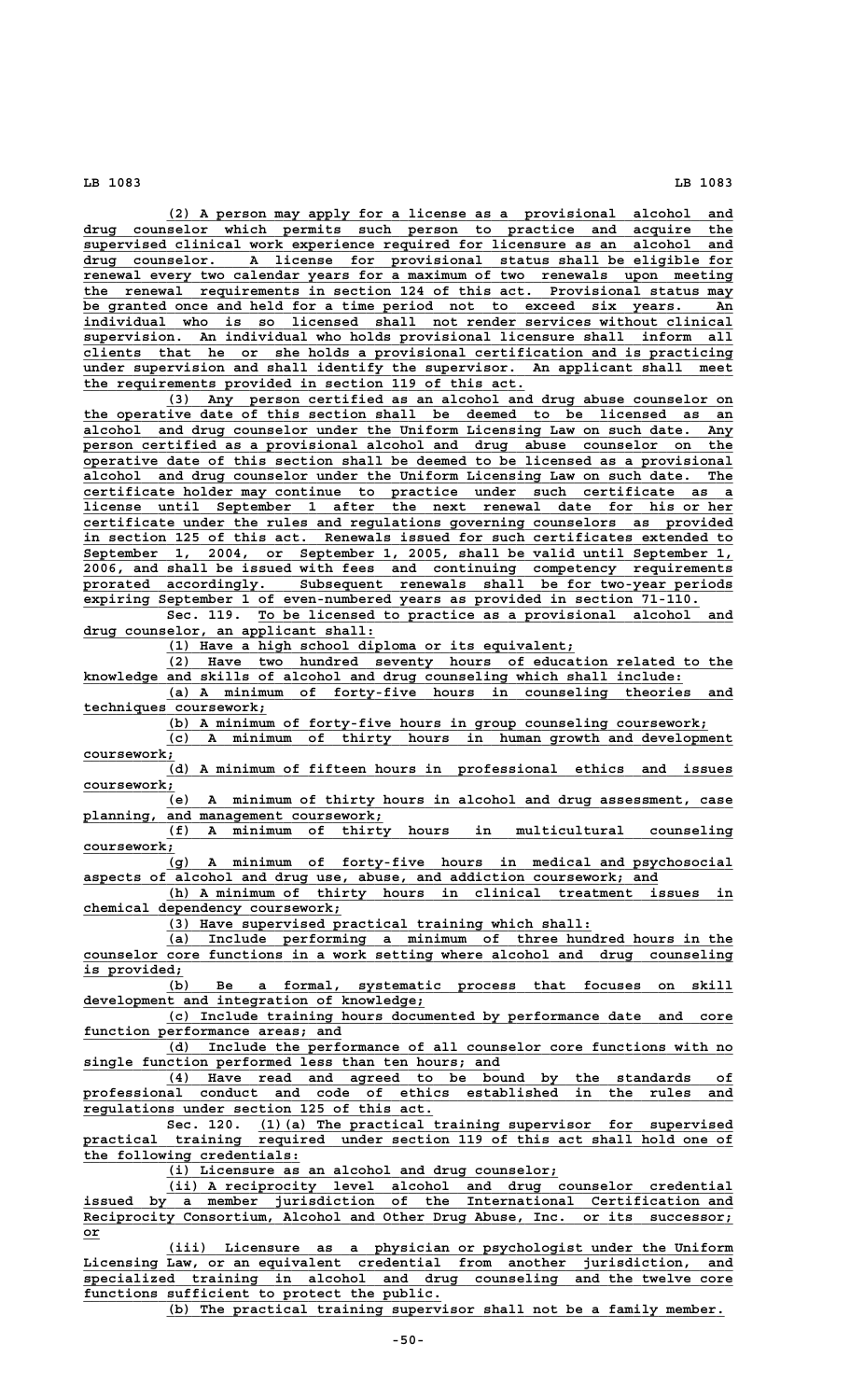**\_\_\_\_\_\_\_\_\_\_\_\_\_\_\_\_\_\_\_\_\_\_\_\_\_\_\_\_\_\_\_\_\_\_\_\_\_\_\_\_\_\_\_\_\_\_\_\_\_\_\_\_\_\_\_\_\_\_\_\_\_\_\_\_\_\_\_\_ (c) The credential requirement of this subsection applies to the** work setting supervisor and not to a practicum coordinator or instructor of a  **\_\_\_\_\_\_\_\_\_\_\_\_\_\_\_\_\_\_\_\_\_\_\_\_\_\_\_\_\_\_\_\_\_\_\_\_\_\_ postsecondary educational institution.**

 **\_\_\_\_\_\_\_\_\_\_\_\_\_\_\_\_\_\_\_\_\_\_\_\_\_\_\_\_\_\_\_\_\_\_\_\_\_\_\_\_\_\_\_\_\_\_\_\_\_\_\_\_\_\_\_\_\_\_\_\_\_\_\_\_\_\_\_\_ (2) The practical training supervisor shall assume responsibility** for the performance of the individual in training and shall be onsite at the work setting when core function activities are performed by the individual in  **\_\_\_\_\_\_\_\_\_\_\_\_\_\_\_\_\_\_\_\_\_\_\_\_\_\_\_\_\_\_\_\_\_\_\_\_\_\_\_\_\_\_\_\_\_\_\_\_\_\_\_\_\_\_\_\_\_\_\_\_\_\_\_\_\_\_\_\_\_\_\_\_\_\_\_\_\_\_ training. A minimum of one hour of evaluative face-to-face supervision for** each ten hours of core function performance shall be documented. Supervisory  $methods$  shall include, as a minimum, individual supervisory sessions, formal  **\_\_\_\_\_\_\_\_\_\_\_\_\_\_\_\_\_\_\_\_\_\_\_\_\_\_\_\_\_\_\_\_\_\_\_\_\_\_\_\_\_\_\_\_\_\_\_\_\_\_\_\_\_\_\_\_\_\_\_\_\_\_\_\_\_\_\_\_\_\_\_\_\_\_\_\_\_\_ case staffings, and conjoint, cotherapy sessions. Supervision shall be \_\_\_\_\_\_\_\_\_\_\_\_\_\_\_\_\_\_\_\_\_\_\_\_\_\_\_\_\_\_\_\_\_\_\_\_\_\_\_\_\_\_\_\_\_\_\_\_\_\_\_\_\_\_\_\_\_\_\_\_\_\_\_\_\_\_\_\_\_\_\_\_\_\_\_\_\_\_ directed towards teaching the knowledge and skills of professional alcohol and** drug counseling.

 **\_\_\_\_\_\_\_\_\_\_\_\_\_\_\_\_\_\_\_\_\_\_\_\_\_\_\_\_\_\_\_\_\_\_\_\_\_\_\_\_\_\_\_\_\_\_\_\_\_\_\_\_\_\_ Sec. 121. (1) To be licensed to practice as an alcohol and drug \_\_\_\_\_\_\_\_\_\_\_\_\_\_\_\_\_\_\_\_\_\_\_\_\_\_\_\_\_\_\_\_\_\_\_\_\_\_\_\_\_\_\_\_\_\_\_\_\_\_\_\_\_\_\_\_\_\_\_\_\_\_\_\_\_\_\_\_\_\_\_\_\_\_\_\_\_\_ counselor, an applicant shall meet the requirements for licensure as a** provisional alcohol and drug counselor under section 119 of this act, shall receive a passing score on an examination approved by the board, and shall  **\_\_\_\_\_\_\_\_\_\_\_\_\_\_\_\_\_\_\_\_\_\_\_\_\_\_\_\_\_\_\_\_\_\_\_\_\_\_\_\_\_\_\_\_\_\_\_\_\_\_\_\_\_\_\_\_\_\_\_\_\_\_\_\_\_\_\_\_\_\_\_\_\_\_\_\_\_\_ have six thousand hours of supervised clinical work experience providing \_\_\_\_\_\_\_\_\_\_\_\_\_\_\_\_\_\_\_\_\_\_\_\_\_\_\_\_\_\_\_\_\_\_\_\_\_\_\_\_\_\_\_\_\_\_\_\_\_\_\_\_\_\_\_\_\_\_\_\_\_\_\_\_\_\_\_\_\_\_\_\_\_\_\_\_\_\_ alcohol and drug counseling services to alcohol and other drug clients for \_\_\_\_\_\_\_\_\_\_\_\_\_\_\_\_\_\_\_\_\_\_\_\_\_\_\_\_\_\_\_\_\_\_\_\_\_\_\_\_\_\_\_\_\_\_\_\_\_\_\_\_\_\_\_\_\_\_\_\_\_\_\_\_\_\_\_\_\_\_ remuneration. The experience shall be polydrug counseling experience.**

 **\_\_\_\_\_\_\_\_\_\_\_\_\_\_\_\_\_\_\_\_\_\_\_\_\_\_\_\_\_\_\_\_\_\_\_\_\_\_\_\_\_\_\_\_\_\_\_\_\_\_\_\_\_\_\_\_\_\_\_\_\_\_\_\_\_\_\_\_ (2) The experience shall include carrying a client caseload as the \_\_\_\_\_\_\_\_\_\_\_\_\_\_\_\_\_\_\_\_\_\_\_\_\_\_\_\_\_\_\_\_\_\_\_\_\_\_\_\_\_\_\_\_\_\_\_\_\_\_\_\_\_\_\_\_\_\_\_\_\_\_\_\_\_\_\_\_\_\_\_\_\_\_\_\_\_\_ primary alcohol and drug counselor performing the core functions of \_\_\_\_\_\_\_\_\_\_\_\_\_\_\_\_\_\_\_\_\_\_\_\_\_\_\_\_\_\_\_\_\_\_\_\_\_\_\_\_\_\_\_\_\_\_\_\_\_\_\_\_\_\_\_\_\_\_\_\_\_\_\_\_\_\_\_\_\_\_\_\_\_\_\_\_\_\_ assessment, treatment planning, counseling, case management, referral, reports \_\_\_\_\_\_\_\_\_\_\_\_\_\_\_\_\_\_\_\_\_\_\_\_\_\_\_\_\_\_\_\_\_\_\_\_\_\_\_\_\_\_\_\_\_\_\_\_\_\_\_\_\_\_\_\_\_\_\_\_\_\_\_\_\_\_\_\_\_\_\_\_\_\_\_\_\_\_ and record keeping, and consultation with other professionals for those \_\_\_\_\_\_\_\_\_\_\_\_\_\_\_\_\_\_\_\_\_\_\_\_\_\_\_\_\_\_\_\_\_\_\_\_\_\_\_\_\_\_\_\_\_\_\_\_\_\_\_\_\_\_\_\_\_\_\_\_\_\_\_\_\_\_\_\_\_\_\_\_\_\_\_\_\_\_ clients. The experience shall also include responsibility for performance of \_\_\_\_\_\_\_\_\_\_\_\_\_\_\_\_\_\_\_\_\_\_\_\_\_\_\_\_\_\_\_\_\_\_\_\_\_\_\_\_\_\_\_\_\_\_\_\_\_\_\_\_\_\_\_\_\_\_\_\_\_\_\_\_\_\_\_\_\_\_\_\_\_\_\_\_\_\_ the five remaining core functions although these core functions need not be \_\_\_\_\_\_\_\_\_\_\_\_\_\_\_\_\_\_\_\_\_\_\_\_\_\_\_\_\_\_\_\_\_\_\_\_\_\_\_\_\_\_\_\_\_\_\_\_\_\_\_\_\_\_\_\_\_\_\_\_\_\_ performed by the applicant with each client in their caseload.**

 **\_\_\_\_\_\_\_\_\_\_\_\_\_\_\_\_\_\_\_\_\_\_\_\_\_\_\_\_\_\_\_\_\_\_\_\_\_\_\_\_\_\_\_\_\_\_\_\_\_\_\_\_\_\_\_\_\_\_\_\_\_\_\_\_\_\_\_\_ (3) Experience that shall not count towards licensure shall include, \_\_\_\_\_\_\_\_\_\_\_\_\_\_\_\_\_\_\_\_\_\_ but not be limited to:**

 **\_\_\_\_\_\_\_\_\_\_\_\_\_\_\_\_\_\_\_\_\_\_\_\_\_\_\_\_\_\_\_\_\_\_\_\_\_\_\_\_\_\_\_\_\_\_\_\_\_\_\_\_\_\_\_\_\_\_\_\_\_\_\_\_\_\_\_\_ (a) Providing services to individuals who do not have a diagnosis of \_\_\_\_\_\_\_\_\_\_\_\_\_\_\_\_\_\_\_\_\_\_\_\_\_\_\_\_\_\_\_\_\_\_\_\_\_\_\_\_\_\_\_\_\_\_\_\_\_\_\_\_\_\_\_\_\_\_\_\_\_\_\_\_\_\_\_\_\_\_\_\_\_\_\_\_\_\_ alcohol and drug abuse or dependence such as prevention, intervention, and \_\_\_\_\_\_\_\_\_\_\_\_\_\_\_\_\_\_\_\_\_\_\_\_\_\_\_\_\_\_\_\_\_\_\_\_\_\_\_\_\_\_\_\_\_\_\_\_\_\_\_\_\_\_\_\_\_\_\_\_\_\_\_\_\_\_\_\_\_\_\_\_\_\_\_\_\_\_ codependency services or other mental health disorder counseling services,** except that this shall not exclude counseling services provided to a client's  **\_\_\_\_\_\_\_\_\_\_\_\_\_\_\_\_\_\_\_\_\_\_\_\_\_\_\_\_\_\_\_\_\_\_\_\_\_\_\_\_\_\_\_\_\_\_\_\_\_\_\_\_\_\_\_\_\_\_\_\_\_\_\_\_\_\_\_\_\_\_\_\_\_\_\_\_\_\_ significant others when provided in the context of treatment for the diagnosed \_\_\_\_\_\_\_\_\_\_\_\_\_\_\_\_\_\_\_\_\_\_\_\_\_\_\_ alcohol or drug client; and**

 **\_\_\_\_\_\_\_\_\_\_\_\_\_\_\_\_\_\_\_\_\_\_\_\_\_\_\_\_\_\_\_\_\_\_\_\_\_\_\_\_\_\_\_\_\_\_\_\_\_\_\_\_\_\_\_\_\_\_\_\_\_\_\_\_\_\_\_\_ (b) Providing services when the experience does not include primary \_\_\_\_\_\_\_\_\_\_\_\_\_\_\_\_\_\_\_\_\_\_\_\_\_\_\_\_\_\_\_\_\_\_\_\_\_\_\_\_\_\_\_\_\_\_\_\_\_\_\_\_\_\_\_\_\_\_\_\_\_\_\_\_\_\_\_\_\_\_\_\_\_\_\_\_\_\_ case responsibility for alcohol or drug treatment or does not include \_\_\_\_\_\_\_\_\_\_\_\_\_\_\_\_\_\_\_\_\_\_\_\_\_\_\_\_\_\_\_\_\_\_\_\_\_\_\_\_\_\_\_\_\_\_\_\_\_\_\_\_\_\_\_\_\_\_\_\_\_\_\_\_ responsibility for the performance of all of the core functions.**

 **\_\_\_\_\_\_\_\_\_\_\_\_\_\_\_\_\_\_\_\_\_\_\_\_\_\_\_\_\_\_\_\_\_\_\_\_\_\_\_\_\_\_\_\_\_\_\_\_\_\_\_\_\_\_\_\_\_\_\_\_\_\_\_\_\_\_\_\_ (4) The maximum number of hours of experience that may be accrued \_\_\_\_\_\_\_\_\_\_\_\_\_\_\_\_\_\_\_\_\_\_\_\_\_\_\_\_\_\_\_\_\_\_\_\_\_\_\_\_\_\_\_\_\_\_\_\_\_\_\_\_\_\_\_\_ are forty hours per week or two thousand hours per year.**

 **\_\_\_\_\_\_\_\_\_\_\_\_\_\_\_\_\_\_\_\_\_\_\_\_\_\_\_\_\_\_\_\_\_\_\_\_\_\_\_\_\_\_\_\_\_\_\_\_\_\_\_\_\_\_\_\_\_\_\_\_\_\_\_\_\_\_\_\_ (5)(a) A postsecondary educational degree may be substituted for** part of the supervised clinical work experience. The degree shall be from a  **\_\_\_\_\_\_\_\_\_\_\_\_\_\_\_\_\_\_\_\_\_\_\_\_\_\_\_\_\_\_\_\_\_\_\_\_\_\_\_\_\_\_\_\_\_\_\_\_\_\_\_\_\_\_\_\_\_\_\_\_\_\_\_\_\_\_\_\_\_\_\_\_\_\_\_\_\_\_ regionally accredited postsecondary educational institution or the educational \_\_\_\_\_\_\_\_\_\_\_\_\_\_\_\_\_\_\_\_\_\_\_\_\_\_\_\_\_\_\_\_\_\_\_\_\_\_\_\_\_\_\_\_\_\_\_\_\_\_\_\_\_\_\_\_\_\_\_\_\_\_\_\_\_\_\_\_\_\_\_\_\_\_\_\_ program shall be accredited by a nationally recognized accreditation agency.**

 **\_\_\_\_\_\_\_\_\_\_\_\_\_\_\_\_\_\_\_\_\_\_\_\_\_\_\_\_\_\_\_\_\_\_\_\_\_\_\_\_\_\_\_\_\_\_\_\_\_\_\_\_\_\_\_\_\_\_\_\_\_\_\_\_\_\_\_\_ (b) An associate's degree in addictions or chemical dependency may \_\_\_\_\_\_\_\_\_\_\_\_\_\_\_\_\_\_\_\_\_\_\_\_\_\_\_\_\_\_\_\_\_\_\_\_\_\_\_\_\_\_\_\_\_\_\_\_\_\_\_\_\_\_\_\_\_\_\_\_\_\_\_\_\_\_\_\_\_\_\_\_\_\_\_\_\_ be substituted for one thousand hours of supervised clinical work experience.**

 **\_\_\_\_\_\_\_\_\_\_\_\_\_\_\_\_\_\_\_\_\_\_\_\_\_\_\_\_\_\_\_\_\_\_\_\_\_\_\_\_\_\_\_\_\_\_\_\_\_\_\_\_\_\_\_\_\_\_\_\_\_\_\_\_\_\_\_\_ (c) A bachelor's degree with a major in counseling, addictions, \_\_\_\_\_\_\_\_\_\_\_\_\_\_\_\_\_\_\_\_\_\_\_\_\_\_\_\_\_\_\_\_\_\_\_\_\_\_\_\_\_\_\_\_\_\_\_\_\_\_\_\_\_\_\_\_\_\_\_\_\_\_\_\_\_\_\_\_\_\_\_\_\_\_\_\_\_\_ social work, sociology, or psychology may be substituted for two thousand \_\_\_\_\_\_\_\_\_\_\_\_\_\_\_\_\_\_\_\_\_\_\_\_\_\_\_\_\_\_\_\_\_\_\_\_\_\_\_\_\_\_\_\_\_ hours of supervised clinical work experience.**

 **\_\_\_\_\_\_\_\_\_\_\_\_\_\_\_\_\_\_\_\_\_\_\_\_\_\_\_\_\_\_\_\_\_\_\_\_\_\_\_\_\_\_\_\_\_\_\_\_\_\_\_\_\_\_\_\_\_\_\_\_\_\_\_\_\_\_\_\_ (d) A master's degree or higher in counseling, addictions, social \_\_\_\_\_\_\_\_\_\_\_\_\_\_\_\_\_\_\_\_\_\_\_\_\_\_\_\_\_\_\_\_\_\_\_\_\_\_\_\_\_\_\_\_\_\_\_\_\_\_\_\_\_\_\_\_\_\_\_\_\_\_\_\_\_\_\_\_\_\_\_\_\_\_\_\_\_\_ work, sociology, or psychology may be substituted for four thousand hours of \_\_\_\_\_\_\_\_\_\_\_\_\_\_\_\_\_\_\_\_\_\_\_\_\_\_\_\_\_\_\_\_\_\_\_\_ supervised clinical work experience.**

 **\_\_\_\_\_\_\_\_\_\_\_\_\_\_\_\_\_\_\_\_\_\_\_\_\_\_\_\_\_\_\_\_\_\_\_\_\_\_\_\_\_\_\_\_\_\_\_\_\_\_\_\_\_\_\_\_\_\_\_\_\_\_ (e) A substitution shall not be made for more than one degree.**

 **\_\_\_\_\_\_\_\_\_\_\_\_\_\_\_\_\_\_\_\_\_\_\_\_\_\_\_\_\_\_\_\_\_\_\_\_\_\_\_\_\_\_\_\_\_\_\_\_\_\_\_\_\_\_ Sec. 122. (1)(a) The clinical supervisor for supervised clinical** work experience under section 121 of this act shall hold one of the following  **credentials: \_\_\_\_\_\_\_\_\_\_\_\_**

 **\_\_\_\_\_\_\_\_\_\_\_\_\_\_\_\_\_\_\_\_\_\_\_\_\_\_\_\_\_\_\_\_\_\_\_\_\_\_\_\_\_\_\_\_\_\_\_ (i) Licensure as an alcohol and drug counselor;**

 **\_\_\_\_\_\_\_\_\_\_\_\_\_\_\_\_\_\_\_\_\_\_\_\_\_\_\_\_\_\_\_\_\_\_\_\_\_\_\_\_\_\_\_\_\_\_\_\_\_\_\_\_\_\_\_\_\_\_\_\_\_\_\_\_\_\_\_\_ (ii) A reciprocity level alcohol and drug counselor credential \_\_\_\_\_\_\_\_\_\_\_\_\_\_\_\_\_\_\_\_\_\_\_\_\_\_\_\_\_\_\_\_\_\_\_\_\_\_\_\_\_\_\_\_\_\_\_\_\_\_\_\_\_\_\_\_\_\_\_\_\_\_\_\_\_\_\_\_\_\_\_\_\_\_\_\_\_\_ issued by a member jurisdiction of the International Certification and \_\_\_\_\_\_\_\_\_\_\_\_\_\_\_\_\_\_\_\_\_\_\_\_\_\_\_\_\_\_\_\_\_\_\_\_\_\_\_\_\_\_\_\_\_\_\_\_\_\_\_\_\_\_\_\_\_\_\_\_\_\_\_\_\_\_\_\_\_\_\_\_\_\_\_\_\_ Reciprocity Consortium, Alcohol and Other Drug Abuse, Inc. or its successor;**

 **\_\_\_\_\_\_\_\_\_\_\_\_\_\_\_\_\_\_\_\_\_\_\_\_\_\_\_\_\_\_\_\_\_\_\_\_\_\_\_\_\_\_\_\_\_\_\_\_\_\_\_\_\_\_\_\_\_\_\_\_\_\_\_\_\_\_\_\_ (iii) The highest level alcohol and drug counselor credential issued \_\_\_\_\_\_\_\_\_\_\_\_\_\_\_\_\_\_\_\_\_\_\_\_\_\_\_\_\_\_\_\_\_\_\_\_\_\_\_\_\_\_\_\_\_\_\_\_\_\_\_\_\_\_\_\_\_\_\_\_\_\_\_\_\_\_\_\_\_\_\_\_\_\_\_\_\_\_ by a jurisdiction that is not a member of the International Certification and \_\_\_\_\_\_\_\_\_\_\_\_\_\_\_\_\_\_\_\_\_\_\_\_\_\_\_\_\_\_\_\_\_\_\_\_\_\_\_\_\_\_\_\_\_\_\_\_\_\_\_\_\_\_\_\_\_\_\_\_\_\_\_\_\_\_\_\_\_\_\_\_\_\_\_\_\_\_ Reciprocity Consortium, Alcohol and Other Drug Abuse, Inc. or its successor \_\_\_\_\_\_\_\_\_\_\_\_\_\_\_\_\_\_\_\_\_\_\_\_\_\_\_\_\_\_\_\_\_\_\_\_\_\_\_\_\_\_\_\_\_\_\_\_\_\_\_\_\_\_\_\_\_\_\_\_\_\_\_\_\_\_\_\_\_\_\_\_\_\_\_\_\_\_ if the credential is based on education, experience, and examination that is** substantially similar to the license issued in this state as determined by the board; or

 **\_\_\_\_\_\_\_\_\_\_\_\_\_\_\_\_\_\_\_\_\_\_\_\_\_\_\_\_\_\_\_\_\_\_\_\_\_\_\_\_\_\_\_\_\_\_\_\_\_\_\_\_\_\_\_\_\_\_\_\_\_\_\_\_\_\_\_\_ (iv) Licensure as a physician or psychologist under the Uniform \_\_\_\_\_\_\_\_\_\_\_\_\_\_\_\_\_\_\_\_\_\_\_\_\_\_\_\_\_\_\_\_\_\_\_\_\_\_\_\_\_\_\_\_\_\_\_\_\_\_\_\_\_\_\_\_\_\_\_\_\_\_\_\_\_\_\_\_\_\_\_\_\_\_\_\_\_\_ Licensing Law, or an equivalent credential from another jurisdiction, and \_\_\_\_\_\_\_\_\_\_\_\_\_\_\_\_\_\_\_\_\_\_\_\_\_\_\_\_\_\_\_\_\_\_\_\_\_\_\_\_\_\_\_\_\_\_\_\_\_\_\_\_\_\_\_\_\_\_\_\_\_\_\_\_\_\_\_\_\_\_\_\_\_\_\_\_\_\_ specialized training in alcohol and drug counseling and the twelve core**  $\frac{functions \text{ sufficient to protect the public.}}{b) \text{ The clinical supervisor sh}$ 

The clinical supervisor shall be formally affiliated with the  **\_\_\_\_\_\_\_\_\_\_\_\_\_\_\_\_\_\_\_\_\_\_\_\_\_\_\_\_\_\_\_\_\_\_\_\_\_\_\_\_\_\_\_\_\_\_\_\_\_\_\_\_\_\_\_\_\_ program or agency in which the work experience is gained.**

 **\_\_\_\_\_\_\_\_\_\_\_\_\_\_\_\_\_\_\_\_\_\_\_\_\_\_\_\_\_\_\_\_\_\_\_\_\_\_\_\_\_\_\_\_\_\_\_\_\_\_\_\_\_\_\_\_\_ (c) The clinical supervisor shall not be a family member.**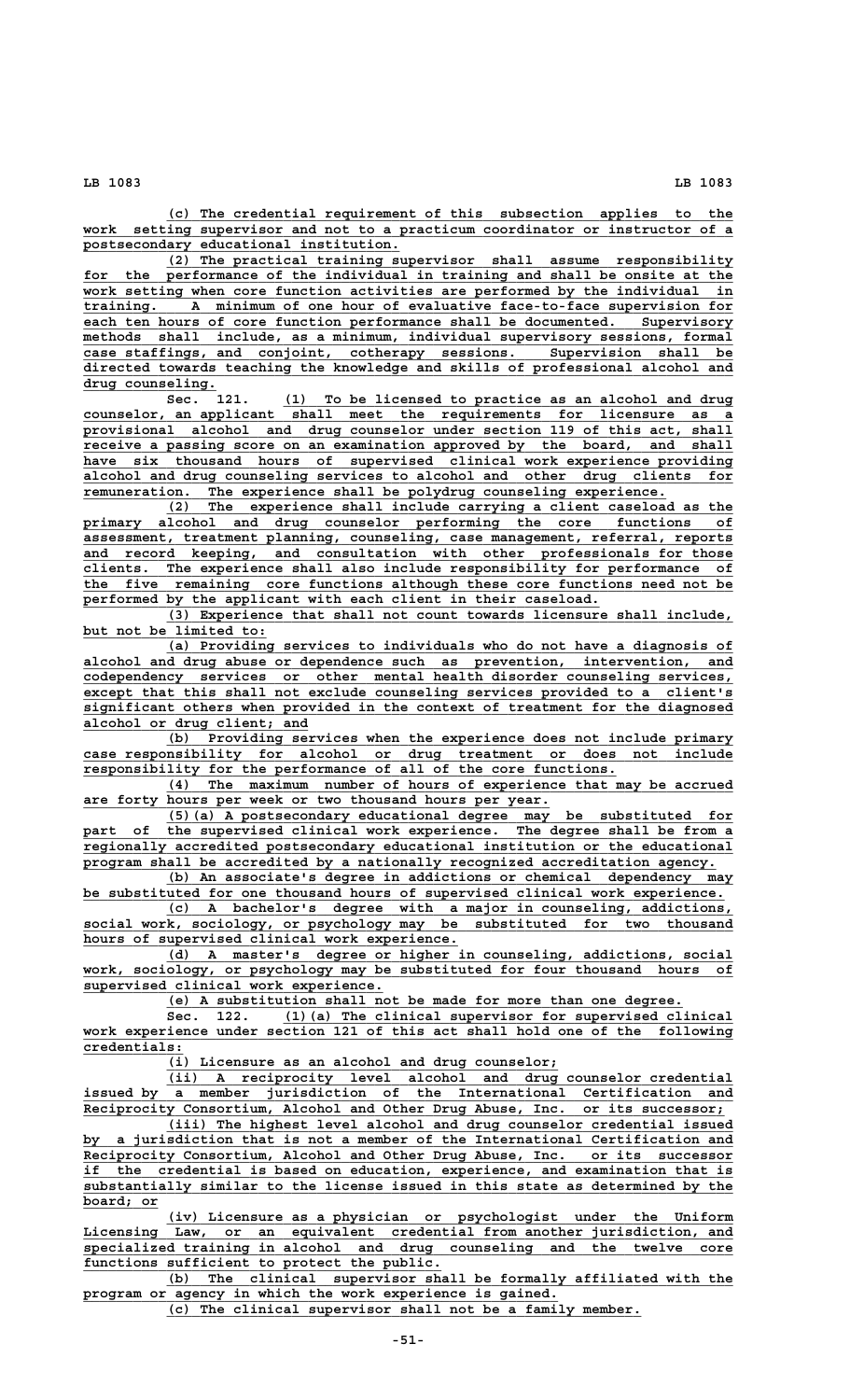**\_\_\_\_\_\_\_\_\_\_\_\_\_\_\_\_\_\_\_\_\_\_\_\_\_\_\_\_\_\_\_\_\_\_\_\_\_\_\_\_\_\_\_\_\_\_\_\_\_\_\_\_\_\_\_\_\_\_\_\_\_\_\_\_\_\_\_\_ (2) There shall be one hour of evaluative face-to-face clinical \_\_\_\_\_\_\_\_\_\_\_\_\_\_\_\_\_\_\_\_\_\_\_\_\_\_\_\_\_\_\_\_\_\_\_\_\_\_\_\_\_\_\_\_\_\_\_\_\_\_\_\_\_\_\_\_\_\_\_\_\_\_\_\_\_\_\_\_\_\_\_\_\_\_\_\_\_\_ supervision for each forty hours of paid alcohol and drug counseling work** experience. The format for supervision shall be either one-on-one or small  **\_\_\_\_\_\_\_\_\_\_\_\_\_\_\_\_\_\_\_\_\_\_\_\_\_\_\_\_\_\_\_\_\_\_\_\_\_\_\_\_\_\_\_\_\_\_\_\_\_\_\_\_\_\_\_\_\_\_\_\_\_\_\_\_\_\_\_\_\_\_\_\_\_\_\_\_\_\_ group. Methods of supervision may include case review and discussion or \_\_\_\_\_\_\_\_\_\_\_\_\_\_\_\_\_\_\_\_\_\_\_\_\_\_\_\_\_\_\_\_\_\_\_\_\_\_\_\_\_\_\_\_\_\_\_\_\_\_ direct observation of a counselor's clinical work.**

 **\_\_\_\_\_\_\_\_\_\_\_\_\_\_\_\_\_\_\_\_\_\_\_\_\_\_\_\_\_\_\_\_\_\_\_\_\_\_\_\_\_\_\_\_\_\_\_\_\_\_\_\_\_\_\_\_ Sec. 123. (1) An individual who is licensed as a provisional \_\_\_\_\_\_\_\_\_\_\_\_\_\_\_\_\_\_\_\_\_\_\_\_\_\_\_\_\_\_\_\_\_\_\_\_\_\_\_\_\_\_\_\_\_\_\_\_\_\_\_\_\_\_\_\_\_\_\_\_\_\_\_\_\_\_\_\_\_\_\_\_\_\_\_\_\_\_ alcohol and drug counselor at the time of application for licensure as an** alcohol and drug counselor is deemed to have met the requirements of a high  **\_\_\_\_\_\_\_\_\_\_\_\_\_\_\_\_\_\_\_\_\_\_\_\_\_\_\_\_\_\_\_\_\_\_\_\_\_\_\_\_\_\_\_\_\_\_\_\_\_\_\_\_\_\_\_\_\_\_\_\_\_\_\_\_\_\_\_\_\_\_\_\_\_\_\_\_\_\_ school diploma or its equivalent, the two hundred seventy hours of education \_\_\_\_\_\_\_\_\_\_\_\_\_\_\_\_\_\_\_\_\_\_\_\_\_\_\_\_\_\_\_\_\_\_\_\_\_\_\_\_\_\_\_\_\_\_\_\_\_\_\_\_\_\_\_\_\_\_\_\_\_\_\_\_\_\_\_\_\_\_\_\_\_\_\_\_\_\_ related to alcohol and drug counseling, and the supervised practical training requirement. \_\_\_\_\_\_\_\_\_\_\_\_**

 **\_\_\_\_\_\_\_\_\_\_\_\_\_\_\_\_\_\_\_\_\_\_\_\_\_\_\_\_\_\_\_\_\_\_\_\_\_\_\_\_\_\_\_\_\_\_\_\_\_\_\_\_\_\_\_\_\_\_\_\_\_\_\_\_\_\_\_\_ (2) An applicant who is licensed as a provisional mental health** practitioner or a mental health practitioner at the time of application for licensure is deemed to have met the requirements of subdivisions (2)(a), (b),  **\_\_\_\_\_\_\_\_\_\_\_\_\_\_\_\_\_\_\_\_\_\_\_\_\_\_\_\_\_\_\_\_\_\_\_\_\_\_\_\_\_\_\_\_\_ (c), (d), and (f) of section 119 of this act.**

Sec. 124. Each alcohol and drug counselor and each provisional  **\_\_\_\_\_\_\_\_\_\_\_\_\_\_\_\_\_\_\_\_\_\_\_\_\_\_\_\_\_\_\_\_\_\_\_\_\_\_\_\_\_\_\_\_\_\_\_\_\_\_\_\_\_\_\_\_\_\_\_\_\_\_\_\_\_\_\_\_\_\_\_\_\_\_\_\_\_\_ alcohol and drug counselor shall, in the period since his or her license was \_\_\_\_\_\_\_\_\_\_\_\_\_\_\_\_\_\_\_\_\_\_\_\_\_\_\_\_\_\_\_\_\_\_\_\_\_\_\_\_\_\_\_\_\_\_\_\_\_\_\_\_\_\_\_\_\_\_\_\_\_\_\_\_\_\_\_\_\_\_\_\_\_\_\_\_\_\_ issued or last renewed, complete continuing competency activities as required** by the board pursuant to section 71-161.09 as a prerequisite for renewal.

Sec. 125. (1) The department, upon the advice of the board, shall  **\_\_\_\_\_\_\_\_\_\_\_\_\_\_\_\_\_\_\_\_\_\_\_\_\_\_\_\_\_\_\_\_\_\_\_\_\_\_\_\_\_\_\_\_\_\_\_\_\_\_\_\_\_\_\_\_\_\_\_\_\_\_\_\_\_\_\_\_\_\_\_\_\_\_\_\_\_\_ adopt and promulgate rules and regulations to administer sections 115 to 125 \_\_\_\_\_\_\_\_\_\_\_\_\_\_\_\_\_\_\_\_\_\_\_\_\_\_\_\_\_\_\_\_\_\_\_\_\_\_\_\_\_\_\_\_\_\_\_\_\_\_\_\_\_\_\_ of this act, including rules and regulations governing:**

 **\_\_\_\_\_\_\_\_\_\_\_\_\_\_\_\_\_\_\_\_\_\_\_\_\_\_\_\_\_\_\_\_\_\_\_\_\_\_\_\_\_\_\_\_\_\_\_\_\_\_\_\_\_\_\_\_\_\_\_\_\_\_\_\_\_\_\_\_ (a) Ways of clearly identifying students, interns, and other persons** providing alcohol and drug counseling under supervision;

 **\_\_\_\_\_\_\_\_\_\_\_\_\_\_\_\_\_\_\_\_\_\_\_\_\_\_\_\_\_\_\_\_\_\_\_\_\_\_\_\_\_\_\_\_\_\_\_\_\_\_\_\_\_\_\_\_\_\_\_\_\_\_\_\_ (b) The rights of persons receiving alcohol and drug counseling;**

 **\_\_\_\_\_\_\_\_\_\_\_\_\_\_\_\_\_\_\_\_\_\_\_\_\_\_\_\_\_\_\_\_\_\_\_\_\_\_\_\_\_\_\_\_\_\_\_\_\_\_\_\_\_\_\_\_\_\_\_\_\_\_\_\_\_\_\_\_ (c) The rights of clients to gain access to their records, except \_\_\_\_\_\_\_\_\_\_\_\_\_\_\_\_\_\_\_\_\_\_\_\_\_\_\_\_\_\_\_\_\_\_\_\_\_\_\_\_\_\_\_\_\_\_\_\_\_\_\_\_\_\_\_\_\_\_\_\_\_\_\_\_\_\_\_\_\_\_\_\_\_\_\_\_\_\_ that records relating to substance abuse may be withheld from a client if an** alcohol and drug counselor determines, in his or her professional opinion, that release of the records to the client would not be in the best interest of  **\_\_\_\_\_\_\_\_\_\_\_\_\_\_\_\_\_\_\_\_\_\_\_\_\_\_\_\_\_\_\_\_\_\_\_\_\_\_\_\_\_\_\_\_\_\_\_\_\_\_\_\_\_\_\_\_\_\_\_\_\_\_\_\_\_\_\_\_\_\_\_\_\_\_\_\_\_\_ the client or would pose a threat to another person, unless the release of the** records is required by court order;

 **\_\_\_\_\_\_\_\_\_\_\_\_\_\_\_\_\_\_\_\_\_\_\_\_\_\_\_\_\_\_\_\_\_\_\_\_\_\_\_\_\_\_\_\_\_\_\_\_\_\_\_\_\_\_\_\_\_\_\_\_\_\_\_\_\_\_\_\_ (d) The contents and methods of distribution of disclosure \_\_\_\_\_\_\_\_\_\_\_\_\_\_\_\_\_\_\_\_\_\_\_\_\_\_\_\_\_\_\_\_\_\_\_\_\_\_\_\_\_\_\_\_\_\_\_\_\_\_\_\_\_\_\_\_\_ statements to clients of alcohol and drug counselors; and**

 **\_\_\_\_\_\_\_\_\_\_\_\_\_\_\_\_\_\_\_\_\_\_\_\_\_\_\_\_\_\_\_\_\_\_\_\_\_\_\_\_\_\_\_\_\_\_\_\_\_\_\_\_\_\_\_\_\_\_\_ (e) Standards of professional conduct and a code of ethics.**

 **\_\_\_\_\_\_\_\_\_\_\_\_\_\_\_\_\_\_\_\_\_\_\_\_\_\_\_\_\_\_\_\_\_\_\_\_\_\_\_\_\_\_\_\_\_\_\_\_\_\_\_\_\_\_\_\_\_\_\_\_\_\_\_\_\_\_\_\_ (2) The rules and regulations governing certified alcohol and drug \_\_\_\_\_\_\_\_\_\_\_\_\_\_\_\_\_\_\_\_\_\_\_\_\_\_\_\_\_\_\_\_\_\_\_\_\_\_\_\_\_\_\_\_\_\_\_\_\_\_\_\_\_\_\_\_\_\_\_\_\_\_\_\_\_\_\_\_\_\_\_\_\_\_\_\_\_\_ counselors shall remain in effect to govern licensure until modified under \_\_\_\_\_\_\_\_\_\_\_\_\_\_\_\_\_\_\_\_\_\_\_\_\_\_\_\_\_\_\_\_\_\_\_\_\_\_\_\_\_\_\_\_\_\_\_\_\_\_\_\_\_\_\_\_\_\_\_\_\_\_\_\_\_\_\_\_\_\_\_\_\_\_\_\_\_\_ this section, except that if there is any conflict with sections 115 to 125 of \_\_\_\_\_\_\_\_\_\_\_\_\_\_\_\_\_\_\_\_\_\_\_\_\_\_\_\_\_\_\_\_\_\_\_\_\_\_\_\_\_\_\_\_\_\_\_\_\_\_\_\_\_\_\_\_ this act, the provisions of such sections shall prevail.**

**Sec. 126. Section 80-601, Reissue Revised Statutes of Nebraska, is amended to read:**

**80-601. Whenever in any proceeding under the Nebraska Mental Health** Commitment Act it is determined that a person is a mentally ill and dangerous **person** and it appears that such person is eligible for care or treatment by **the United States Department of Veterans Affairs or another agency of the United States Government, the mental health board, upon determination by the department or such other agency that facilities are available and that such person is eligible for care or treatment therein, may commit such person to the department or other agency. Upon commitment, such person shall be subject to the applicable rules and regulations of the department or other agency of the United States operating the institution in which such care or treatment is provided. The chief officer of any facility of the department or institution operated by any other agency of the United States to which a mentally ill and \_\_\_ dangerous person is committed by a proper agency in this state shall have the** same powers as superintendents chief executive officers of state hospitals for **the care of the mentally ill in this state with respect to the custody, transfer, conditional discharge, or discharge of such person.**

**Sec. 127. Section 81-1850, Reissue Revised Statutes of Nebraska, is amended to read:**

**81-1850. (1) Upon request of the victim and at the time of conviction of the offender, the county attorney of the jurisdiction in which a person is convicted of a felony shall forward to the Board of Parole the name and address of any victim as defined in section 29-119 of the convicted person. The board shall include the name in the file of the convicted person, but the name shall not be part of the public record of any parole hearings of the convicted person. Any victim, including a victim who has waived his or her right to notification at the time of conviction, may request the notification prescribed in this section by sending a written request to the board any time after the convicted person is incarcerated and until the convicted person is no longer under the jurisdiction of the board or the Department of Correctional Services or, if the person is under the jurisdiction of the Department of Health and Human Services, within the three-year period after the convicted person is no longer under the**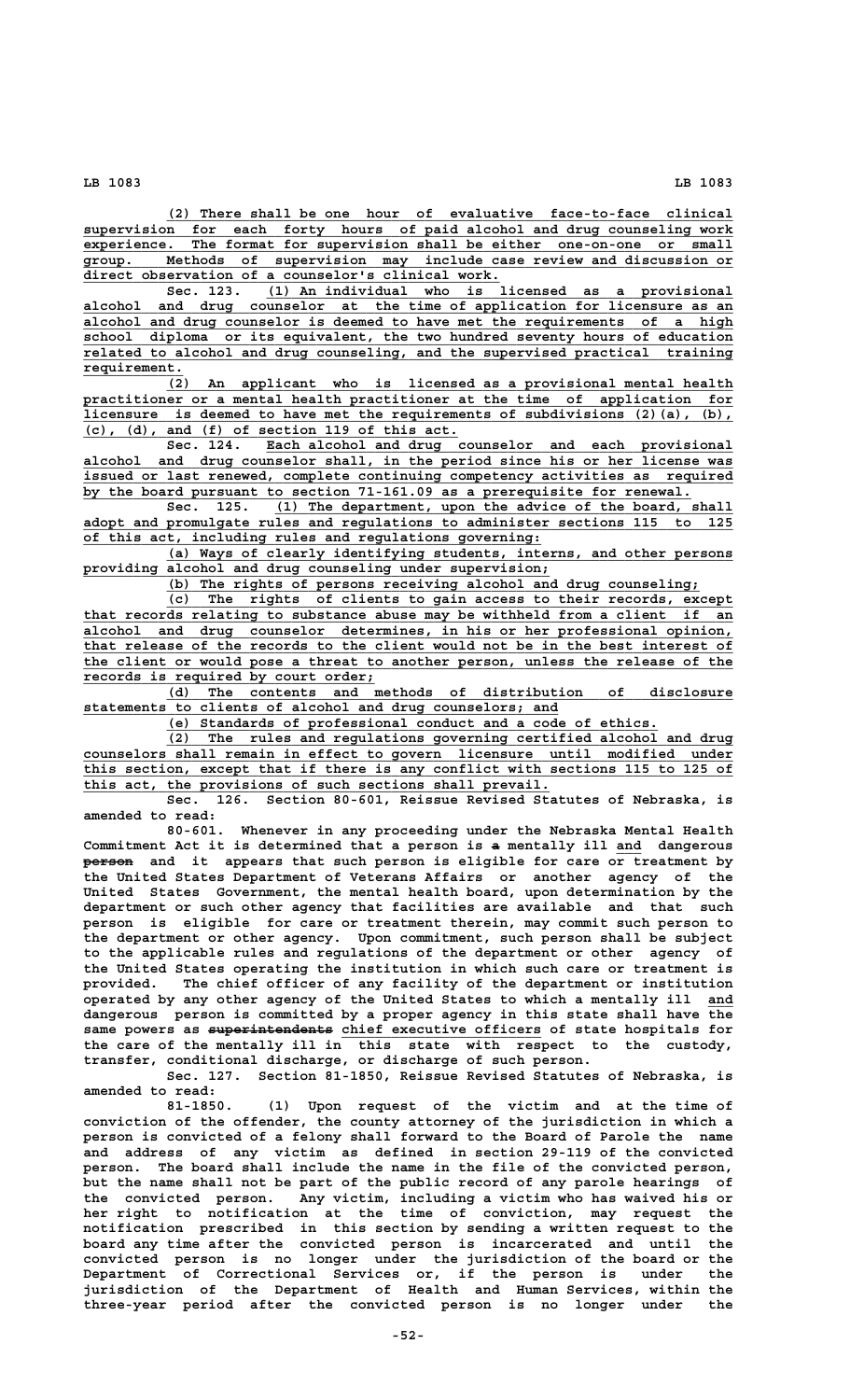**jurisdiction of the board or the Department of Correctional Services.**

**(2) A victim whose name appears in the file of the convicted person shall be notified by the Board of Parole:**

**(a) When a convicted person who is on parole is returned to custody because of parole violations; and**

**(b) If the convicted person has been adjudged a mentally disordered sex offender or is a convicted sex offender, when such person is released from custody or treatment.**

**Such notification shall be given in person, by telecommunication, or by certified or registered mail.**

**(3) A victim whose name appears in the file of the convicted person shall be notified by the Department of Correctional Services:**

**(a) When a convicted person is granted a furlough or release from incarceration for twenty-four hours or longer;**

**(b) When a convicted person is released into community-based programs, including educational release, work release, and extended-leave programs. Such notification shall occur at the beginning and termination of any such program;**

**(c) When a convicted person escapes or does not return from a granted furlough or release and again when the convicted person is returned into custody; and**

**(d) When a convicted person is discharged from custody upon completion of his or her sentence.**

**(4) A victim whose name appears in the file of a convicted person shall be notified by the Department of Health and Human Services:**

**(a) When a person convicted of an offense listed in subsection (5) of this section becomes the subject of a mental health petition pursuant to the Nebraska Mental Health Commitment Act prior to his or her discharge from custody upon the completion of his or her sentence or within thirty days after such discharge. The county attorney who filed the mental health petition shall notify the Department of Correctional Services of such petition. The Department of Correctional Services shall forward the names and addresses of victims appearing in the file of the convicted person to the Department of Health and Human Services;**

**(b) When a person under a mental health board commitment pursuant to subdivision (a) of this subsection escapes from an inpatient facility providing board-ordered treatment and again when the person is returned to an inpatient facility;**

**(c) When a person under a mental health board commitment pursuant to subdivision (a) of this subsection is discharged or has a change in disposition from inpatient board-ordered treatment;**

**(d) When a person under a mental health board commitment pursuant to subdivision (a) of this subsection is granted a furlough or release for twenty-four hours or longer; and**

**(e) When a person under a mental health board commitment pursuant to subdivision (a) of this subsection is released into educational release programs, work release programs, or extended-leave programs. Such notification shall occur at the beginning and termination of any such program.**

**(5) Subsection (4) of this section applies to persons convicted of at least one of the following offenses which is also alleged to be the recent act or threat underlying the commitment of such persons as mentally ill and \_\_\_** dangerous: persons:

**(a) Murder in the first degree pursuant to section 28-303;**

**(b) Murder in the second degree pursuant to section 28-304;**

**(c) Kidnapping pursuant to section 28-313;**

**(d) Assault in the first degree pursuant to section 28-308;**

**(e) Assault in the second degree pursuant to section 28-309;**

**(f) Sexual assault in the first degree pursuant to section 28-319; (g) Sexual assault in the second degree pursuant to section 28-320;**

**(h) Sexual assault of a child pursuant to section 28-320.01;**

**(i) Stalking pursuant to section 28-311.03; or**

**(j) An attempt, solicitation, or conspiracy to commit an offense listed in subdivisions (a) through (i) of this subsection.**

**(6) The Board of Parole, the Department of Correctional Services, and the Department of Health and Human Services shall adopt and promulgate rules and regulations to carry out this section.**

**Sec. 128. Section 81-2213, Reissue Revised Statutes of Nebraska, is amended to read:**

**81-2213. The Department of Health and Human Services shall have the following powers and duties:**

**(1) To develop, approve, and submit to the Governor a two-year, three-year, or four-year state plan on aging, as determined by the department,**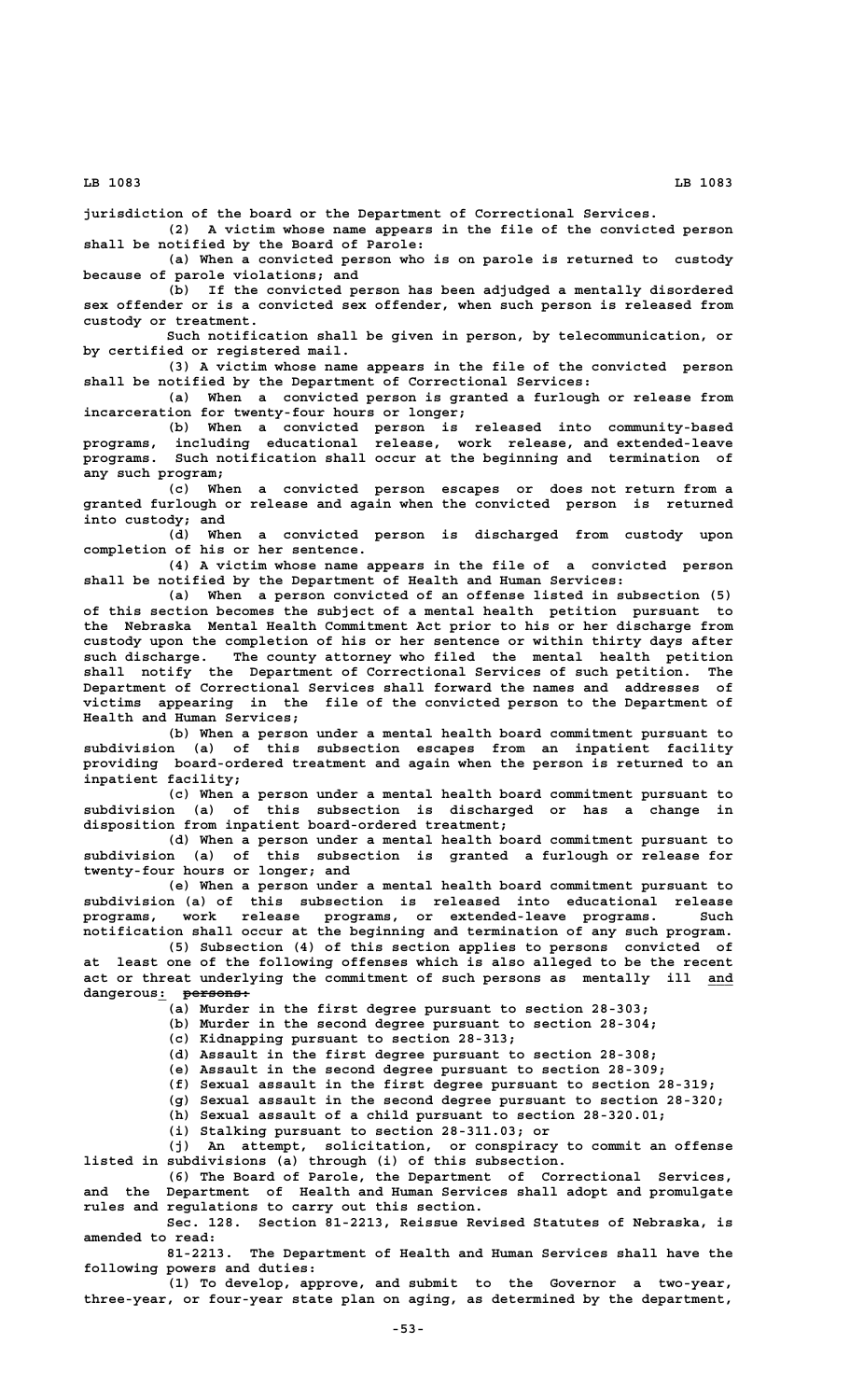**for purposes of administering grant funds allocated to the state under the federal Older Americans Act, as now or hereafter amended, or administering state funds allocated to the Nebraska Community Aging Services Act;**

**(2) To cooperate with similar departments, commissions, or councils in the federal government and in other states;**

**(3) To adopt and promulgate rules, regulations, and bylaws governing its procedure and activities and as necessary to carry out the policies of the department and the policies prescribed by the Administration on Aging pursuant to the federal Older Americans Act, as now or hereafter amended;**

**(4) To create committees to aid in the discharge of its powers and duties;**

**(5) To cooperate with and assist other state and local governmental agencies and officials on matters relating to services for older individuals;**

**(6) To divide the state into planning-and-service areas as provided** in section <del>71-5002 for mental</del> 7 of this act for behavioral health regions, except that Regions <del>III and</del> ¥ 3 and 5 may each be divided into two **planning-and-service areas with boundaries as established by the department for planning-and-service areas in existence in those regions on July 1, 1982;**

**(7) To establish minimum standards for program operations and to adopt and promulgate rules and regulations for the performance of area agencies on aging and for any services provided by such area agencies on aging which are funded in whole or in part under the Nebraska Community Aging Services Act or the federal Older Americans Act, as now or hereafter amended;**

**(8) To require the submission of a one-year and a five-year area plan and budget by each area agency on aging or agency seeking designation as an area agency on aging. Such plans and budgets shall be submitted sixty days prior to the start of each fiscal year in accordance with the uniform area plan format and other instructions issued by the department;**

**(9) To review and approve a one-year and a five-year area plan and budget for the support of each area agency on aging and the provision of eligible activities and services as defined in section 81-2222;**

**(10) To adopt and submit to the Legislature a community aging services budget;**

**(11) To review the performance of each area agency on aging and, based on the department-approved area plan and budget, to determine the continued designation or the withdrawal of the designation of an area agency on aging receiving or requesting resources through the state or under the Nebraska Community Aging Services Act or the federal Older Americans Act, as now or hereafter amended. After consultation with the director of the area agency on aging and the governing unit of the area agency on aging, the department may withdraw a designation when it can be shown that federal or state laws, rules, or regulations have not been complied with, state or federal funds are not being expended for the purposes for which they were intended, or older individuals are not receiving appropriate services within** Withdrawal of a designation may be appealed to the **director. Upon withdrawal of a designation, the department may temporarily perform all or part of the functions and responsibilities of the area agency on aging, may designate another agency to perform such functions and responsibilities identified by the department until the designation of a new area agency on aging, and, when deemed necessary, may temporarily deliver services to assure continuity;**

**(12) To conduct continuing studies and analyses of the problems faced by older individuals within the state and develop such recommendations for administrative or legislative action as appear necessary;**

**(13) To develop grants and plans, enter into contracts, accept gifts, grants, and federal funds, and do all things necessary and proper to discharge these powers and duties;**

**(14) To accept and administer any other programs or resources delegated, designated, assigned, or awarded to the department from public or private sources;**

**(15) To report and make recommendations to the Governor and the Legislature on the activities of the department and the committee and improvements or additional resources needed to promote the general welfare of older individuals in Nebraska. Each member of the Legislature shall receive a copy of the report; and**

**(16) Such other powers and duties necessary to effectively implement the Nebraska Community Aging Services Act.**

**Sec. 129. Section 83-305, Reissue Revised Statutes of Nebraska, is amended to read:**

**83-305. The state hospital established in Lancaster County for the** treatment of mental illnesses shall be <del>located on the campus</del> known as the **Lincoln Regional Center. The state hospital established in Madison County**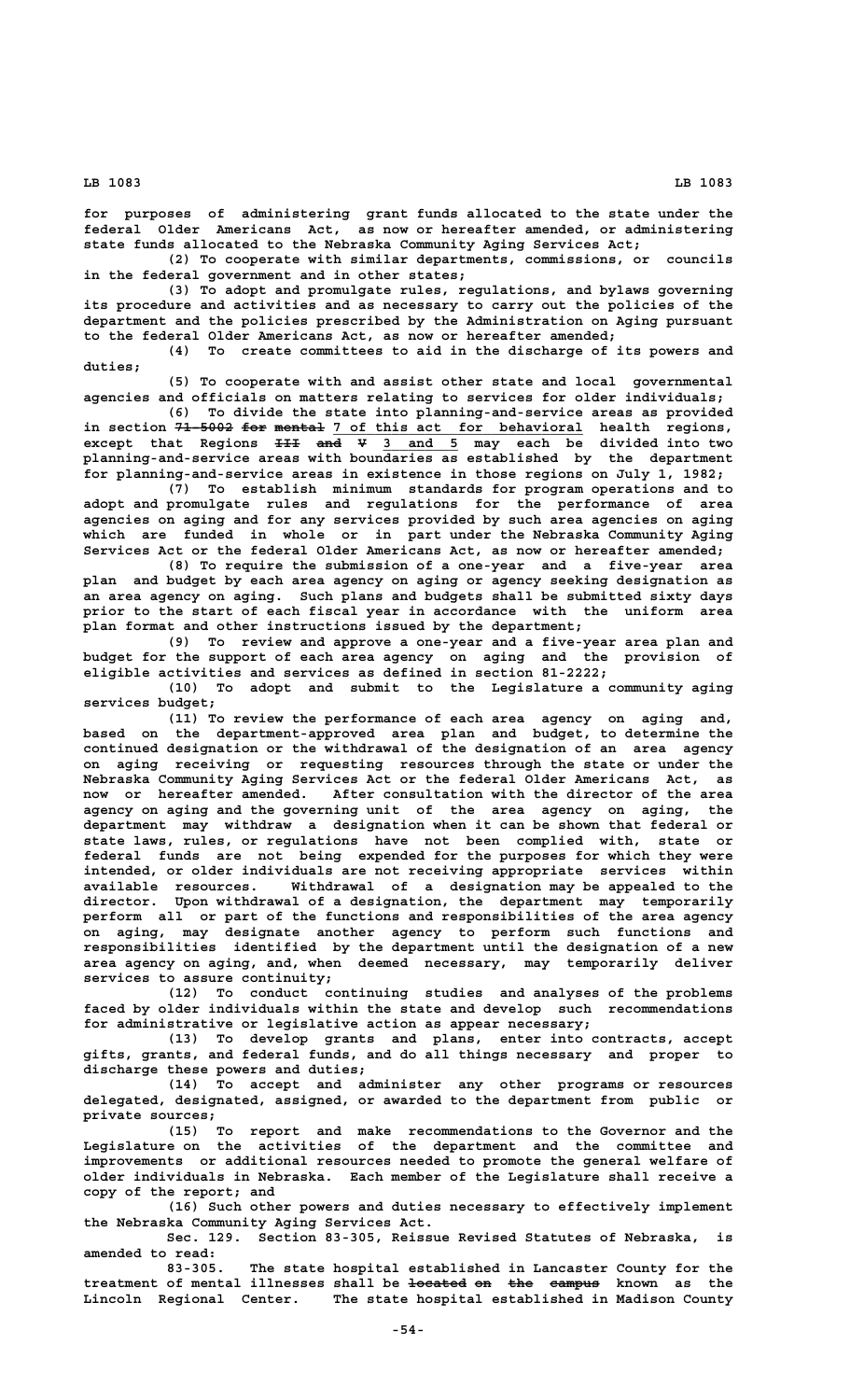shall be <del>located on the campus</del> known as the Norfolk Regional Center. The state hospital established in Adams County shall be located on the campus **known as the Hastings Regional Center.**

**Sec. 130. Section 83-305.01, Reissue Revised Statutes of Nebraska, is amended to read:**

**83-305.01. Psychiatric services under the control of the Board of Regents of the University of Nebraska shall be under the jurisdiction of the Chancellor of the University of Nebraska Medical Center, who shall report to the Board of Regents through the President of the University of Nebraska. The chancellor or his or her designee shall be responsible for the administration and preparation of the psychiatric services budget and shall have the same** powers, authority, and duties as prescribed for the superintendents chief executive officers of the state hospitals described in section 83-305.

**Sec. 131. Section 83-314, Reissue Revised Statutes of Nebraska, is amended to read:**

**83-314. Every patient in any state hospital for the mentally ill —— \_\_\_\_\_\_\_\_\_\_\_ —— shall be allowed to write whenever he the patient desires and to whomever he** the patient may choose, and the <del>superintendent</del> chief executive officer of the **hospital, upon request, shall supply each patient, not otherwise supplied, with suitable writing materials and postage, at the expense of the state,** sufficient for writing at least one letter a per week. Such letters shall be **regularly and promptly collected and shall be placed in the United States mail**  ${\tt for\ delivery_{\cal T}\ unless\ the\ **superinteenth\ center** \ chief\ executive\ of\ the\ the\$ **hospital has on file a written request from a recipient or potential recipient** that letters shall not be mailed to such recipient<sub>7</sub> or unless there is **reasonable cause to believe that the contents of any letter are threatening. Sec. 132. Section 83-324, Reissue Revised Statutes of Nebraska, is**

**amended to read:**

**83-324. The Director of Health and Human Services may accept patients for care and treatment upon the written application of a patient. Such written application may be made by persons desiring to receive care and treatment in one of the state hospitals for the mentally ill to the —————————————— \_\_\_\_\_\_\_\_\_\_\_\_\_\_\_\_\_\_\_\_\_\_\_\_\_ superintendent chief executive officer of the state hospital in which the patient wishes to receive treatment.**

**Sec. 133. Section 83-336, Reissue Revised Statutes of Nebraska, is amended to read:**

**83-336. The Director of Health and Human Services shall provide the county** board of mental health boards with blanks for warrants, certificates, and other forms, such as will enable them to comply with sections  $83-306$ , 83-307, 83-311 to 83-351, and 83-354 83-313 to 83-357, and also with printed **copies of the applicable rules and regulations of the Department of Health and Human Services.**

**Sec. 134. Section 83-338, Reissue Revised Statutes of Nebraska, is amended to read:**

83-338. If at any time it shall become becomes necessary, for want **of room** lack of capacity or other cause, to discriminate in the general  $\frac{1}{\sqrt{1-\frac{1}{\sqrt{1-\frac{1}{\sqrt{1-\frac{1}{\sqrt{1-\frac{1}{\sqrt{1-\frac{1}{\sqrt{1-\frac{1}{\sqrt{1-\frac{1}{\sqrt{1-\frac{1}{\sqrt{1-\frac{1}{\sqrt{1-\frac{1}{\sqrt{1-\frac{1}{\sqrt{1-\frac{1}{\sqrt{1-\frac{1}{\sqrt{1-\frac{1}{\sqrt{1-\frac{1}{\sqrt{1-\frac{1}{\sqrt{1-\frac{1}{\sqrt{1-\frac{1}{\sqrt{1-\frac{1}{\sqrt{1-\frac{1}{\sqrt{1-\frac{1}{\sqrt{1-\frac{1}{\sqrt{1-\frac{1}{\sqrt{1-\frac{1}{$ hospitals for the mentally ill, the selection shall be made as follows  **\_\_\_\_\_\_\_\_\_\_\_\_\_\_\_\_\_\_\_\_\_\_\_\_\_\_\_\_\_\_\_\_\_\_\_\_\_\_\_\_\_\_\_\_\_\_\_\_\_\_\_\_\_\_\_\_\_ following priorities for admission shall be recognized: (1) Patients whose care in the state hospital is necessary in order to protect the public health \_\_\_\_\_\_\_\_\_\_\_\_\_\_\_\_\_\_\_\_\_\_\_\_\_\_\_\_\_\_\_\_\_\_\_\_\_\_\_\_\_\_\_\_\_\_\_\_\_\_\_\_\_\_\_\_\_\_\_\_\_\_ and safety; (2) patients committed by a mental health board under the Nebraska** Mental Health Commitment Act or by a district court; (3) patients who are most **likely to be benefited by treatment in the state hospitals, regardless of whether such patients are committed by a county board of mental health board —————— ————— —— \_\_\_\_\_ or whether such patients seek voluntary admission to one of the state** hospitals;  $\{3\}$  patients shall next be admitted to the state hospitals in the order in which they are committed by the county boards of mental health or by **the several district courts; and (4) when cases are equally meritorious, in all other respects, the patients who are indigent. shall have preference. ——— \_\_\_\_\_\_\_\_\_\_\_\_\_\_\_\_ \_ ————— ———— ———————————**

**Sec. 135. Section 83-340, Reissue Revised Statutes of Nebraska, is amended to read:**

**83-340. Any voluntary patient in a state hospital for the mentally** ill who <del>is cured</del> no longer meets the clinical and legal requirements for  **\_\_\_\_\_\_\_\_\_\_\_\_\_\_\_\_\_\_\_\_\_\_\_\_\_\_\_\_\_ ——————————— ——— treatment at such hospital shall be immediately discharged by the** <u>crowsmome or allo mate  $\frac{1}{2}$  from  $\frac{1}{2}$  and  $\frac{1}{2}$  and  $\frac{1}{2}$  and  $\frac{1}{2}$  and  $\frac{1}{2}$  the superintendent, the</u> **superintendent shall furnish the patient, unless he or she is otherwise —————————————— ————— ——————— ——— ———————— —————— —— —— ——— —— ———————— supplied, with suitable clothing, and a sum of money not exceeding twenty ————————— ———— ———————— ————————— ——— — ——— —— ————— ——— ————————— —————** dollars, which shall be charged to the care of that patient in the hospital. The relatives of any patient not susceptible to cure by medical treatment in the hospital, and not dangerous to be at large, shall have the right to take charge of and remove the patient on the consent of the Director of Health and Human Services the chief executive officer of such hospital.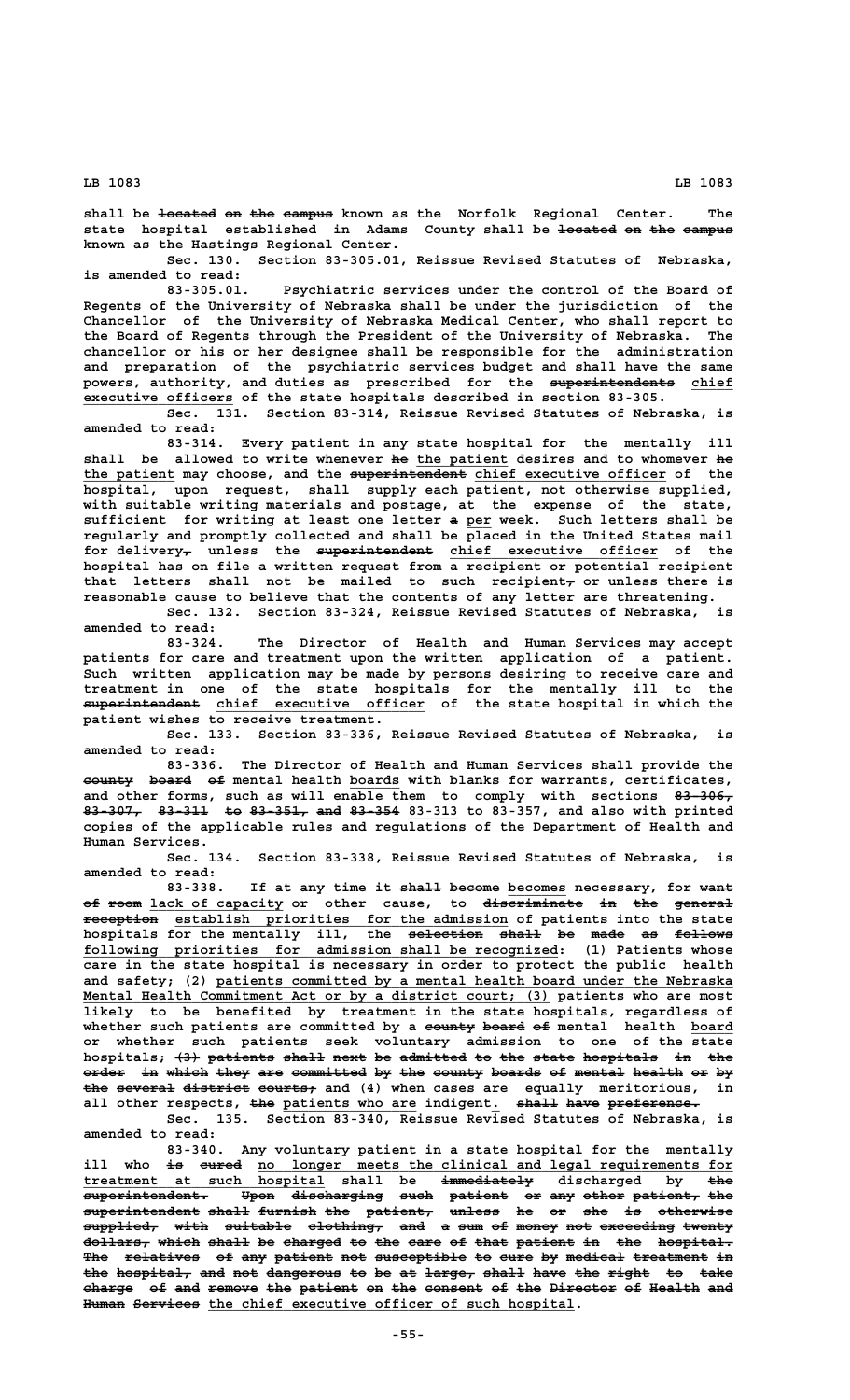**Sec. 136. Section 83-349, Reissue Revised Statutes of Nebraska, is amended to read:**

83-349. If the <del>county board</del> of mental health board finds that a person committed to a state hospital for the mentally ill by  $\pm\epsilon$  the board has, or probably has, a legal settlement in some other county in the state, it the board shall immediately notify the county board of mental health board of that **county of its finding and commitment. The board members so notified shall thereupon inquire and ascertain, if possible, whether the patient has a legal — —————————————— settlement in their county, and shall immediately notify the superintendent \_\_\_\_\_\_\_\_\_\_\_\_\_\_\_\_\_\_\_\_\_\_\_ chief executive officer of the hospital and the board members of the county from which the patient was committed of the result of their inquiry. If the** legal settlement of a patient cannot for a time be ascertained<sub>7</sub> and is **afterwards found, the notices provided for in this section shall then be given.**

> **Sec. 137. Section 83-350, Reissue Revised Statutes of Nebraska, is amended to read:**

> 83-350. When the superintendent chief executive officer of a state **hospital for the mentally ill has been notified, as provided for in sections** 83-306, 83-307, 83-311 to 83-351, and 83-354 83-313 to 83-357, that a patient **sent to the hospital from one county has a legal settlement in another county** of the state, he the chief executive officer shall thereafter hold and treat **such patient as from the latter county.**

> **Sec. 138. Section 83-351, Reissue Revised Statutes of Nebraska, is amended to read:**

> **83-351. Expenses incurred by one county, on account of a mentally \_\_\_ ill and dangerous person whose legal settlement is in another county of the state, shall be refunded, with lawful interest thereon, by the county in which the patient has his or her legal settlement. Such expenses shall be presented to the county board of the county sought to be charged, which shall allow and pay them the same as other claims. Whenever an inmate of any institution a —— —————— —— ——— ——————————— \_** patient of any facility over which the Department of Health and Human Services **has control has been adjudicated a mentally ill and dangerous person and \_\_\_ committed to a state hospital for the mentally ill, and the expenses of the** adjudication and commitment <del>shall</del> have been paid by the county in which the **institution is located, the county clerk of that county shall certify the total amount of the expenses thus incurred to the Department of Health and Human Services. The department shall audit the expenses so certified and shall file a statement of the amount found due with the Director of Administrative Services, and a warrant shall be drawn on the General Fund in favor of the county from which the patient was committed.**

> **Sec. 139. Section 83-354, Reissue Revised Statutes of Nebraska, is amended to read:**

> **83-354. All patients in the state hospitals for the mentally ill** shall be regarded as standing on an equal footing. The  $\tau$  and the patients, according to their different conditions of mind and  $\overline{body_{\tau}}$  and their respective **needs, shall be provided for and treated with equal care. If the relatives or** immediate friends of any patient shall desire it, and shall pay desire special care and pay the expenses thereof, such patient shall have special care<sub>7</sub> and **shall be provided with a special attendant as may be agreed upon with the**  $\frac{1}{2}$   $\frac{1}{2}$   $\frac{1}{2}$   $\frac{1}{2}$   $\frac{1}{2}$   $\frac{1}{2}$   $\frac{1}{2}$   $\frac{1}{2}$   $\frac{1}{2}$   $\frac{1}{2}$   $\frac{1}{2}$   $\frac{1}{2}$   $\frac{1}{2}$   $\frac{1}{2}$   $\frac{1}{2}$   $\frac{1}{2}$   $\frac{1}{2}$   $\frac{1}{2}$   $\frac{1}{2}$   $\frac{1}{2}$   $\frac{1}{2}$   $\frac{1}{2}$   $\$ **special care and attendance shall be paid quarterly in advance.**

> **Sec. 140. Section 83-364, Reissue Revised Statutes of Nebraska, is amended to read:**

83-364. When any person is admitted to a state institution<sub>7</sub> or  **\_\_\_\_\_\_\_\_\_\_\_\_\_\_\_\_\_\_\_\_\_\_\_\_\_\_\_\_\_\_\_\_\_\_\_\_\_\_\_\_\_\_\_\_\_\_\_\_\_\_\_\_\_\_\_\_\_\_\_\_\_\_\_\_\_\_\_\_\_\_\_\_\_\_\_\_\_\_ other inpatient treatment facility pursuant to an order of a mental health \_\_\_\_\_\_\_\_\_\_\_\_\_\_\_\_\_\_\_\_\_\_\_\_\_\_\_\_\_\_\_\_\_\_\_\_\_\_\_\_\_\_\_\_\_\_\_\_\_\_\_\_\_ board under the Nebraska Mental Health Commitment Act or receives treatment —— \_\_\_\_ \_\_\_\_\_\_\_\_\_\_\_ prescribed by an such institution or facility following release or without being admitted as a resident patient, the patient and his or her relatives shall be liable for the cost of the care, support, maintenance, and treatment of such person to the extent and in the manner provided by sections 83-227.01, 83-227.02, 83-350, and 83-363 to 83-380. The provisions of such sections also shall apply to persons admitted to a state institution as transferees from any state penal institution or the Youth Rehabilitation and Treatment** Center-Kearney or Youth Rehabilitation and Treatment Center-Geneva<sub>r</sub> but only **after the expiration of the time for which the transferees were originally sentenced or committed.**

**Sec. 141. Section 83-376, Reissue Revised Statutes of Nebraska, is amended to read:**

**83-376. When the full cost determined to be necessary for the care, support, maintenance, and treatment of any patient is not paid by the patient or his or her relatives within thirty days of receipt of such care, (1) the county in which the patient resides shall pay (a) the first fifteen dollars**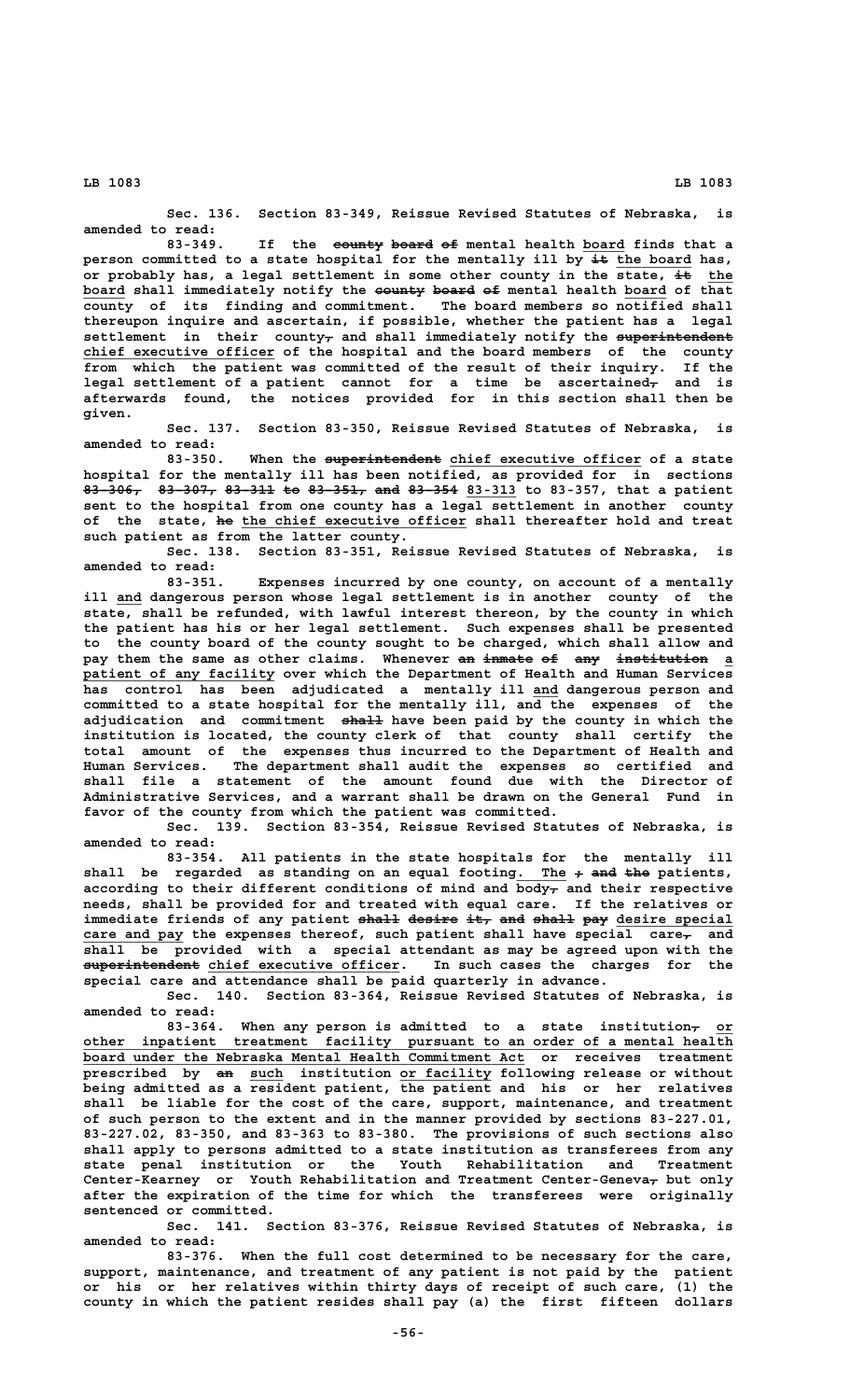**per day of the unpaid cost for each of the first thirty days at the Hastings Regional Center, the Lincoln Regional Center, the Norfolk Regional Center, or** the University of Nebraska Medical Center other inpatient treatment facility where the patient is receiving inpatient treatment pursuant to an order of a  **\_\_\_\_\_\_\_\_\_\_\_\_\_\_\_\_\_\_\_\_\_\_\_\_\_\_\_\_\_\_\_\_\_\_\_\_\_\_\_\_\_\_\_\_\_\_\_\_\_\_\_\_\_\_\_\_\_\_\_\_\_\_\_\_\_\_\_ mental health board under the Nebraska Mental Health Commitment Act, (b) the first ten dollars per day of the unpaid cost for each of the first thirty days at the Beatrice State Developmental Center, and (c) the first three dollars per day of the unpaid costs for each day after the first thirty days at any such institution, (2) the balance of the unpaid cost shall be borne by the state, and (3) the county in which the patient resides shall be credited by the Director of Health and Human Services for amounts collected from such patient or his or her relatives in excess of the portion of such costs borne by the state.**

**Sec. 142. Section 83-4,157, Revised Statutes Supplement, 2002, is amended to read:**

**83-4,157. The medical director shall:**

**(1) Coordinate all clinical services;**

**(2) Participate in the selection and supervision of all clinical staff employed by or under contract with the department, including medical doctors, physician assistants, pharmacists, pharmacy technicians, registered nurses, licensed practical nurses, advanced practice registered nurses, mental** health practitioners, eertified alcohol and drug abuse counselors, laboratory **technicians, physical therapists, optometrists, audiologists, dentists, dental assistants, and dental hygienists;**

**(3) Maintain and preserve the medical records of health care services;**

**(4) Approve the purchasing of all necessary medical supplies and medical equipment for the department;**

**(5) Recommend all necessary programs for the preservice, inservice, and continuing medical training and education of the health care staff and other relevant staff of the department, including training specifically designed to promote prompt and effective responses by all staff of the department to medical emergencies;**

**(6) Develop and implement condition-specific medical treatment protocols that ensure compatibility with a community standard of health care, including protocols addressing the: (a) Treatment of gastrointestinal bleeds; (b) detection and treatment of all communicable diseases; (c) treatment of gender-specific problems; (d) treatment of diabetes; (e) treatment of hypertension; (f) treatment of headaches; (g) utilization of surgical procedures; (h) control of infection; (i) provision of dental care; (j) provision of age-specific and gender-specific routine health maintenance; (k) means by which inmates obtain access to health care services; (l) use of prescribed drugs, devices, or biologicals for the purpose of pain management; (m) referral of patients to medical specialists not in the employ of the department; and (n) initiation, observance, and termination of do not resuscitate orders initiated pursuant to the Rights of the Terminally Ill Act;**

**(7) Develop and implement a system of general discharge planning for the health care services to be received by inmates who are soon to be released from the custody of the department and who have chronic health care problems;**

**(8) Develop and implement a comprehensive health care services plan; (9) Develop and implement an internal credentialing program for the employment and retention of the health care staff of the department based on a community standard of health care; and**

**(10) Develop and implement an internal peer review and quality assurance program based upon a community standard of health care.**

**Sec. 143. Section 84-1211, Reissue Revised Statutes of Nebraska, is amended to read:**

**84-1211. (1) When an essential record is required by law to be treated in a confidential manner, the administrator, in effectuating the purposes of sections 84-1201 to 84-1226 the Records Management Act, shall ———————— ——————— —— ——————— \_\_\_\_\_\_\_\_\_\_\_\_\_\_\_\_\_\_\_\_\_\_\_\_\_\_ protect its confidential nature, as well as that of any preservation duplicate or other copy thereof. Any hospital or medical record submitted to the administrator for microfilming or similar processing shall be made accessible in a manner consistent with the access permitted similar records under ———————— \_\_\_\_\_\_\_ ——————— \_\_\_\_\_\_\_\_\_\_\_\_\_\_\_\_\_\_\_\_\_\_ sections section 83-109 and 83-1068 section 81 of this act.**

**(2) Nothing in the Records Management Act shall be construed to affect the laws and regulations dealing with the dissemination, security, and** privacy of criminal history information under Chapter 29, article 35 the  **\_\_\_\_\_\_\_\_\_\_\_\_\_\_\_\_\_\_\_\_\_\_\_\_\_\_\_\_\_\_\_\_\_\_\_\_\_\_\_\_\_\_\_\_\_\_\_\_\_\_\_\_\_\_\_\_\_\_\_\_\_\_\_\_\_\_\_\_\_\_\_\_ Security, Privacy, and Dissemination of Criminal History Information Act.**

**Sec. 144. Section 84-1326.01, Reissue Revised Statutes of Nebraska, is amended to read:**

**84-1326.01. (1) Any state employee who is a member of the State**